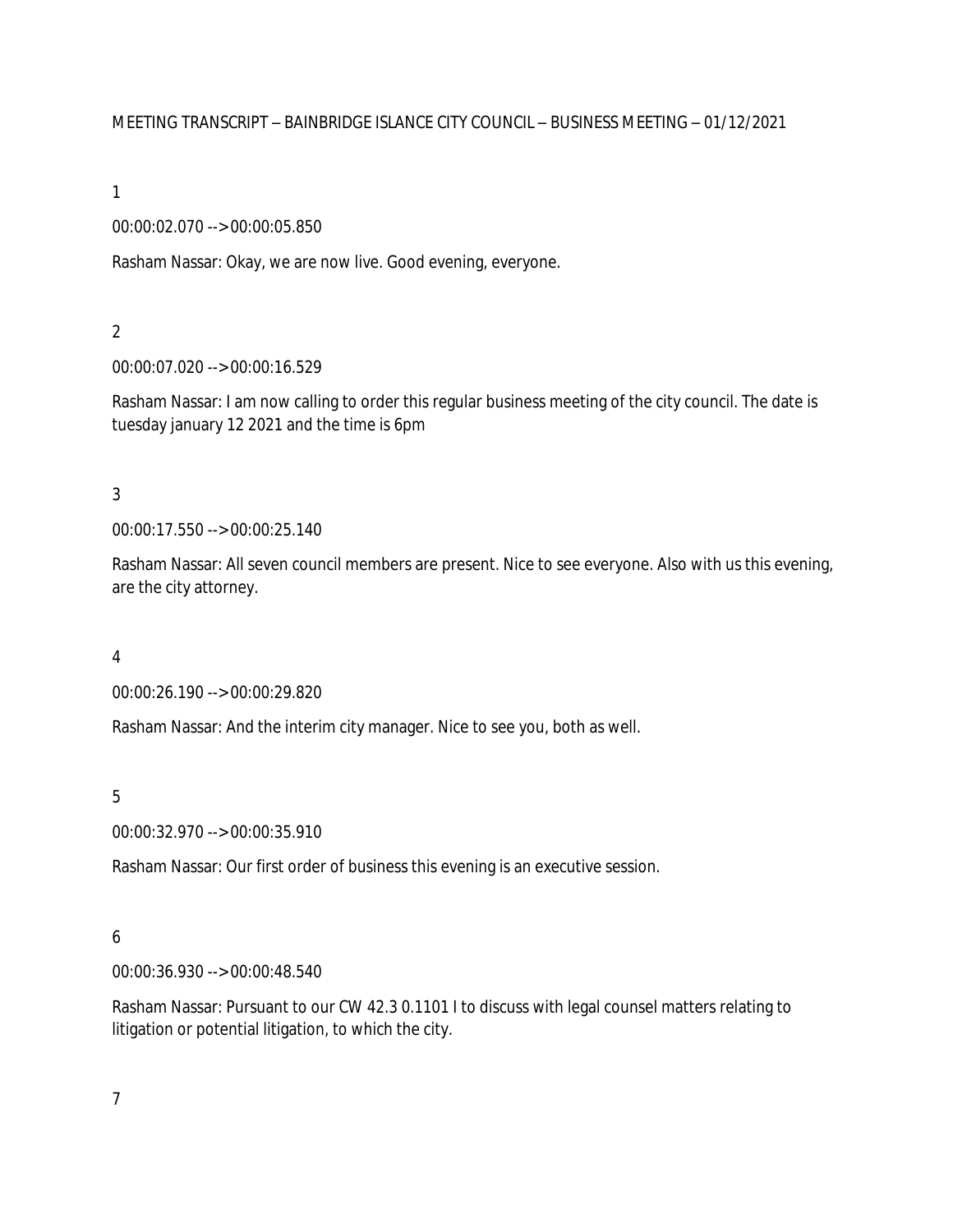00:00:48.990 --> 00:01:01.890

Rasham Nassar: The governing body or a member acting in an official capacity is or is likely to become a party when public knowledge regarding the discussion is likely to result in an adverse legal or financial consequence to the agency.

#### 8

00:01:02.820 --> 00:01:09.450

Rasham Nassar: Our scheduled time for Executive Session is 30 minutes, it is now six one we will

#### 9

00:01:11.010 --> 00:01:19.710

Rasham Nassar: adjourn this portion of our meeting and I'm heading to executive session returning at about 6:31pm city attorney.

#### 10

00:01:20.670 --> 00:01:29.730

Joe Levan: Yes, and I was always I will send you all zoom link for the executive session to leave this meeting and join the Executive Session, and then rejoin this meeting after the Executive Session.

#### 11

00:02:28.830 --> 00:02:32.460

Christine Brown: Council has extended the executive session by 10 minutes

12

00:10:03.690 --> 00:10:04.770

Waiting for one more.

#### 13

00:10:11.010 --> 00:10:14.610

Rasham Nassar: COUNCILMEMBER Johnson. Are you are you back with us.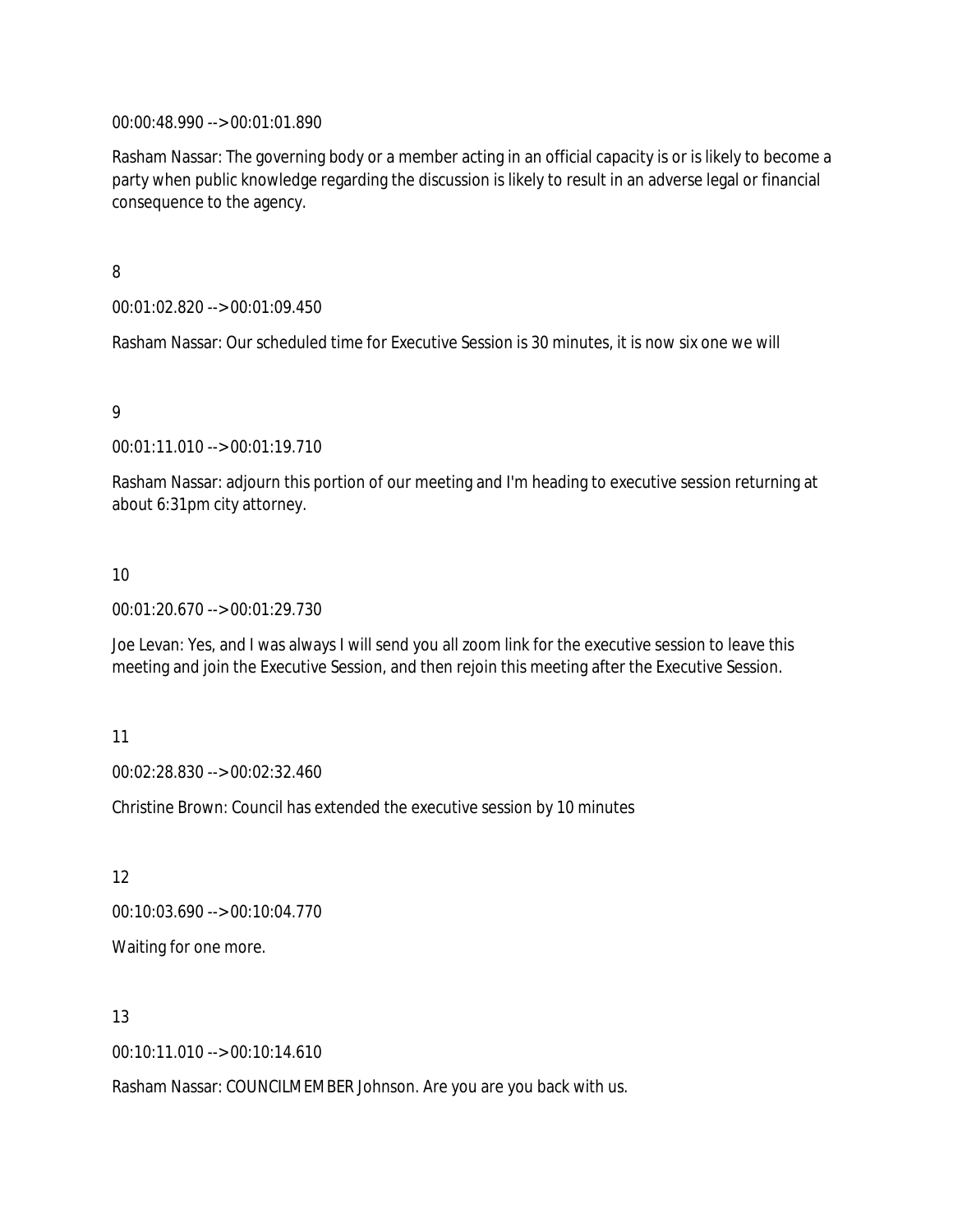00:10:16.530 --> 00:10:16.950

Rasham Nassar: There you are.

15

00:10:18.030 --> 00:10:18.450

Rasham Nassar: Okay.

16

00:10:19.740 --> 00:10:31.500

Rasham Nassar: Welcome back. The city council's just returned from its executive session, we will now reconvene the regular business meeting of the city council. The time is 6:57pm

17

00:10:48.390 --> 00:10:54.630

Rasham Nassar: Okay, our next order of business is item three on our agenda and that is the approval of the agenda.

#### 18

00:10:56.520 --> 00:11:03.300

Rasham Nassar: I want to say quick comment before handing it over to the interim city manager who has a couple of requests for the Council.

### 19

00:11:03.720 --> 00:11:17.640

Rasham Nassar: And that is primarily that some of you may have noticed, and of course you all received the memo from the interim city manager explaining why our consent agenda looks a little bigger than normal, and our new business and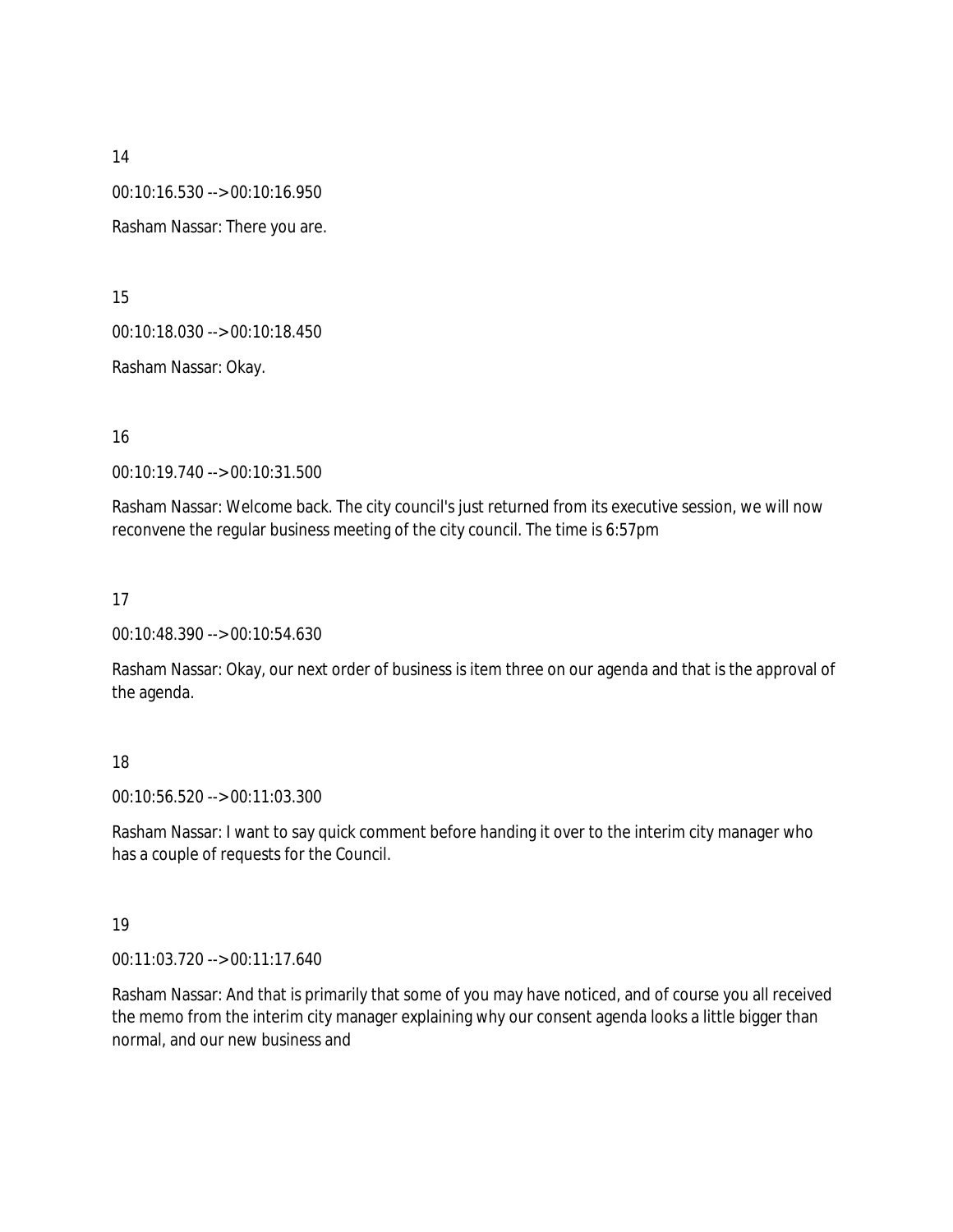00:11:18.630 --> 00:11:28.200

Rasham Nassar: Unfinished Business sections look a little slimmer this evening and as out of our first agenda setting meeting.

21

00:11:28.710 --> 00:11:40.110

Rasham Nassar: This past Thursday, one of the outcomes. Was that in an attempt to promote efficiencies and to consolidate our meeting time that we would try to practice.

22

00:11:40.710 --> 00:11:48.600

Rasham Nassar: A practice that's consistent with other jurisdictions, and that is that routine legislation or actions would be added directly to the consent agenda.

23

00:11:48.900 --> 00:11:56.880

Rasham Nassar: And those items would primarily be decided upon at the agenda setting meetings by myself, the deputy mayor and the interim city manager.

24

00:11:57.540 --> 00:12:03.840

Rasham Nassar: So just wanted to note that for council members or mine council members of that note that also as well for members of the public.

25

00:12:04.260 --> 00:12:13.800

Rasham Nassar: And one more thing on that is that if council members see an item on consent. Again, some of which Council has not reviewed, either as new business or unfinished business.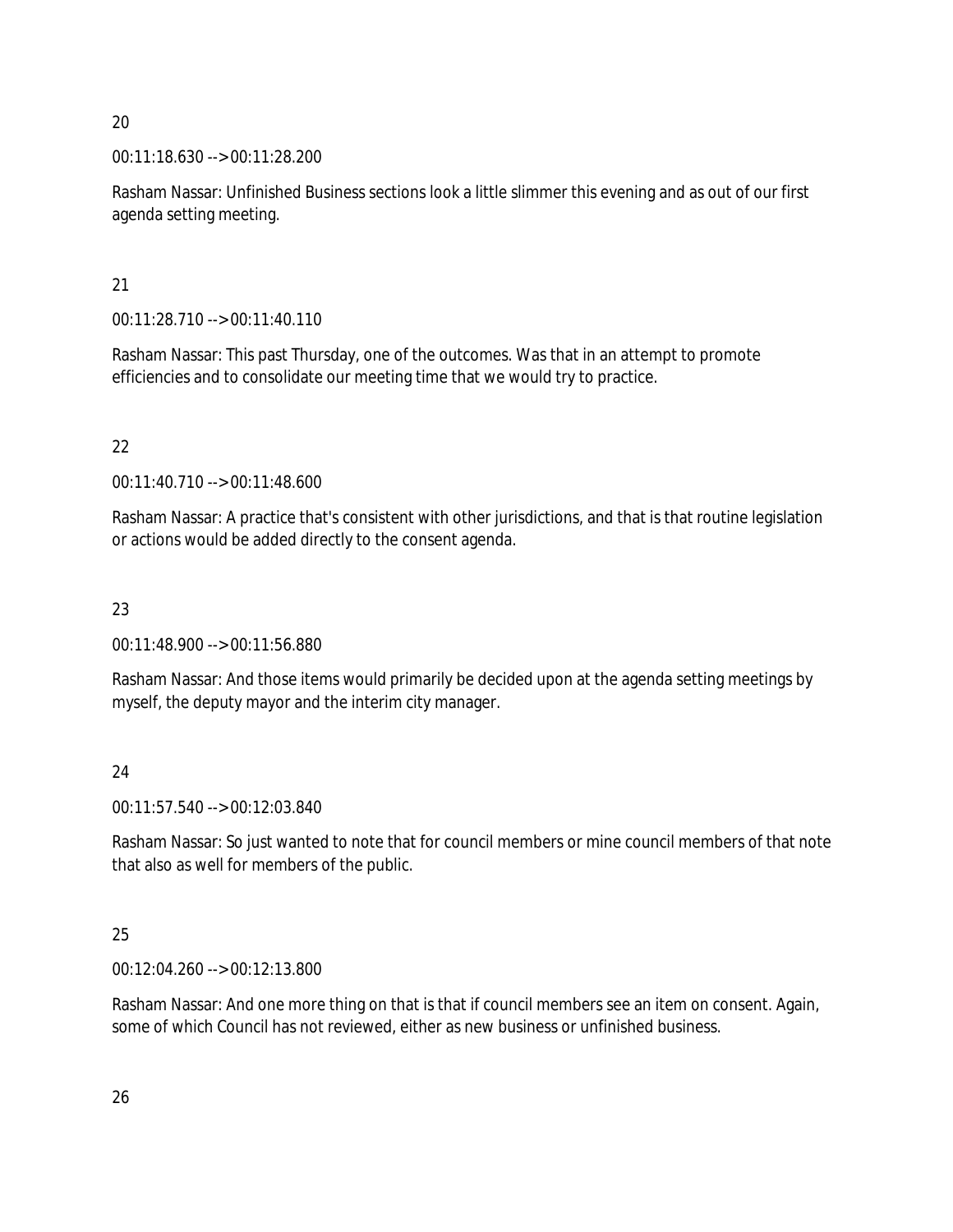00:12:14.070 --> 00:12:20.970

Rasham Nassar: That counts as a council member would like to pull from the consent agenda and have staff present on or has questions on

#### 27

00:12:21.330 --> 00:12:27.690

Rasham Nassar: This agenda item, the approval of the agenda at the start of the meeting is council members opportunity to do that.

#### 28

00:12:27.900 --> 00:12:35.400

Rasham Nassar: So during approval of the agenda council member would just request that an item from CONSENT AGENDA be pulled it with them be pulled and

#### 29

00:12:35.820 --> 00:12:50.910

Rasham Nassar: Debated and discuss with staff and present to assist with that. So I hope that's provide some clarification on that. I will now turn it over to the interim city manager who has a couple of requests for council members to pull some specific items from tonight's agenda interim city manager.

30 00:13:00.510 --> 00:13:01.380

Rasham Nassar: She frozen.

31

00:13:02.700 --> 00:13:03.420

Joe Deets: Looks like a

32

00:13:05.430 --> 00:13:07.680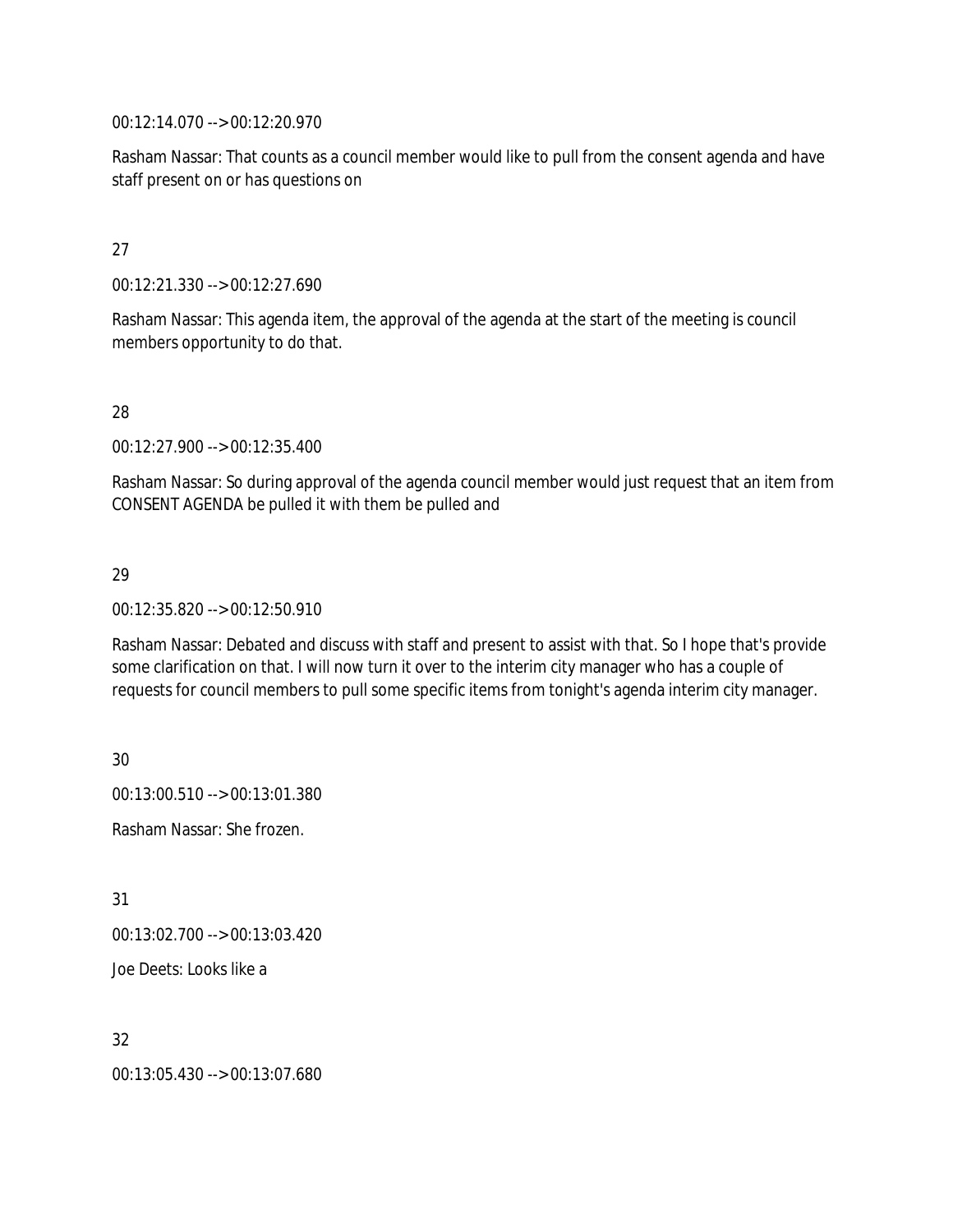Rasham Nassar: City attorney. Can you speak to this. I

33

00:13:09.420 --> 00:13:10.380

Joe Levan: Just hold on a second here.

34

00:13:27.120 --> 00:13:28.470

Rasham Nassar: Manager, the floor is yours.

35

00:13:28.740 --> 00:13:34.650

Ellen Schroer: All right, I think I got back, just in time. Apologies for my little bit spotty internet um

36

00:13:35.220 --> 00:13:44.670

Ellen Schroer: So, uh, as the mayor noted, I do have a request withdraw three items from the agenda today. These are all items where the city is bringing its

37

00:13:45.450 --> 00:13:58.920

Ellen Schroer: Code into alignment with State Building Code updates we had anticipated that those would be put into place by the state on the first of February, but we learned on on Friday afternoon that they were delaying their implementation until

38

00:13:58.920 --> 00:14:03.630

Ellen Schroer: July. So we need to also delay our implementation at the same to the same timing.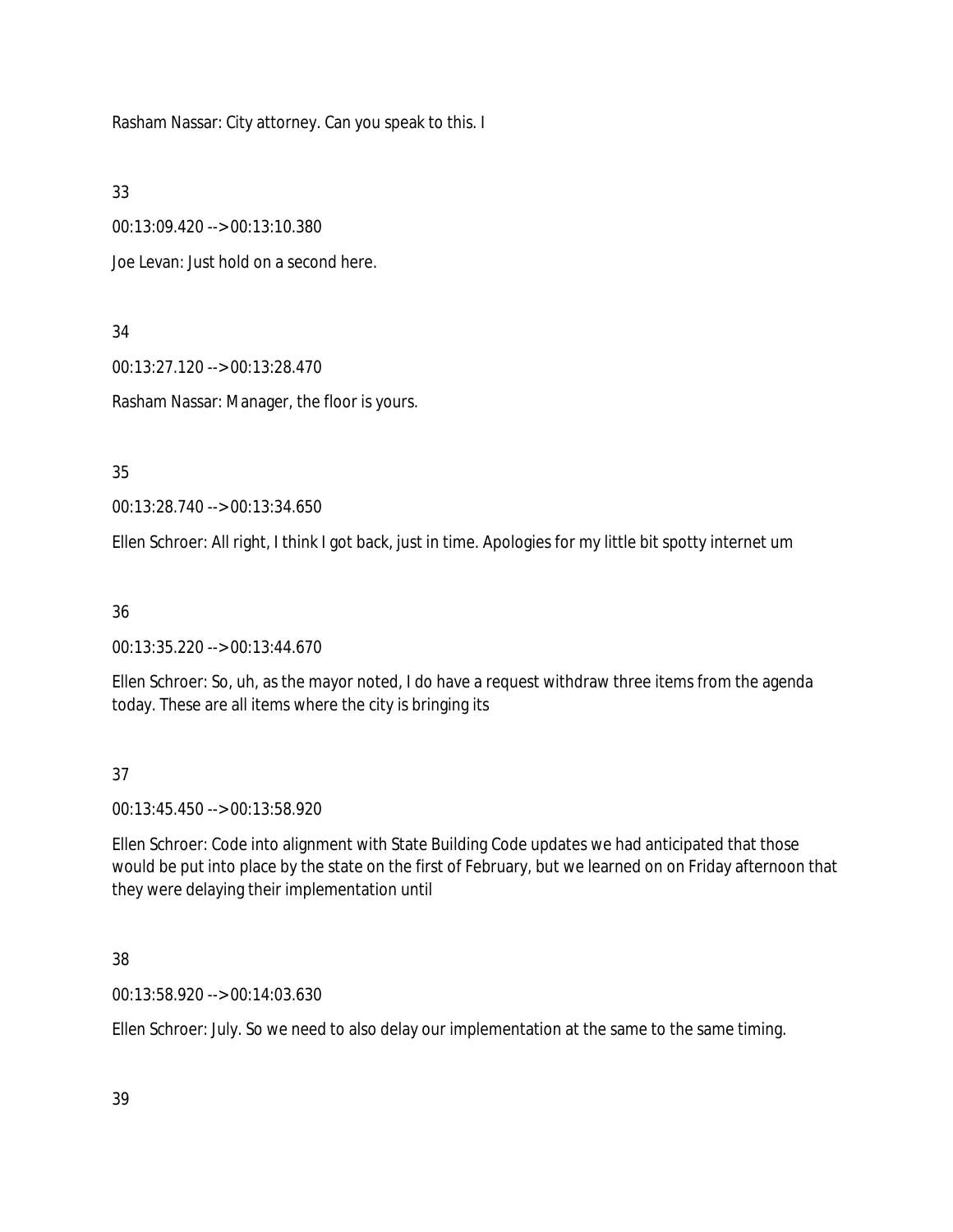00:14:04.110 --> 00:14:16.320

Ellen Schroer: And so the items that I would like to withdraw are the two items under new business ordinance 22 021 amending chapter 20.04 of the municipal code relating to the fire code.

40

00:14:16.980 --> 00:14:26.610

Ellen Schroer: The next one ordinance number 2021 dash to amending chapter 13.10 of the municipal code relating to the regulation of fire hydrants

41

00:14:27.120 --> 00:14:40.380

Ellen Schroer: And an item that is on the Consent Agenda 11 J ordinance number 2021 dash. Oh, for an ending the IMC the code chapter 1504 relating to the city building code.

42

00:14:40.740 --> 00:14:50.850

Ellen Schroer: You'll see all of these items. Later in the year when the state brings their brings their building code or updates their building code and then we'll bring you those probably in May or June of this year.

43

00:14:52.680 --> 00:15:07.560

Rasham Nassar: Okay, thank you for that interim city manager and if there are no council member objections to the city members request to pull items believe it's nine at 930 and 11 Jay from tonight's agenda.

44

00:15:08.040 --> 00:15:20.820

Rasham Nassar: And I will consider those items removed, and then I will look to council member TO MAKE A MOTION TO APPROVE TONIGHT'S AGENDA. As amended council member Deputy Mayor had topless.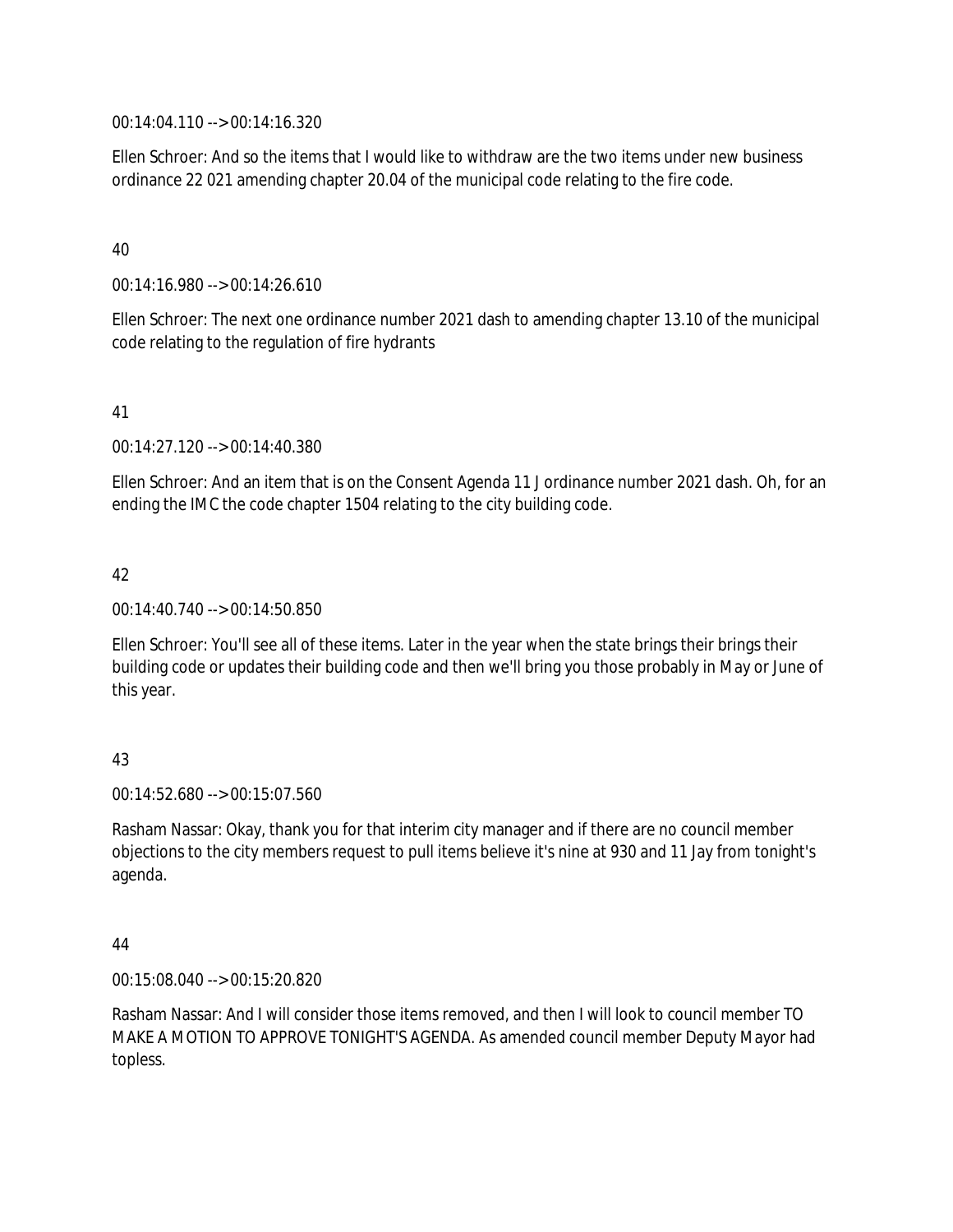#### 00:15:22.020 --> 00:15:30.870

Kirsten Hytopoulos: And having a big that motion. I just wanted if you'd allow me, Mayor to throw in just one comment on top of what you'd set the beginning introducing the idea of moving items to consent agenda.

#### 46

00:15:31.200 --> 00:15:34.530

Kirsten Hytopoulos: I think I just want to encourage council. I think this was our intention that

#### 47

00:15:34.830 --> 00:15:44.820

Kirsten Hytopoulos: You know, we see how this works. If it's not working. Let's talk about it. But, you know, let's try it this way. So anyway, just wanted to point out, we could review whether this works or not, at some point, I'm optimistic about it.

#### 48

00:15:45.360 --> 00:15:49.170

Kirsten Hytopoulos: And with that, I'd be happy to make a motion to approve the agenda, as amended.

### 49

00:15:51.660 --> 00:15:59.760

Rasham Nassar: Hey, there's a motion on the floor to approve the agenda, as amended and a second by COUNCILMEMBER car. Is there any further debate.

# 50

00:16:01.050 --> 00:16:03.630

Rasham Nassar: Seeing none. All those in favor please say aye.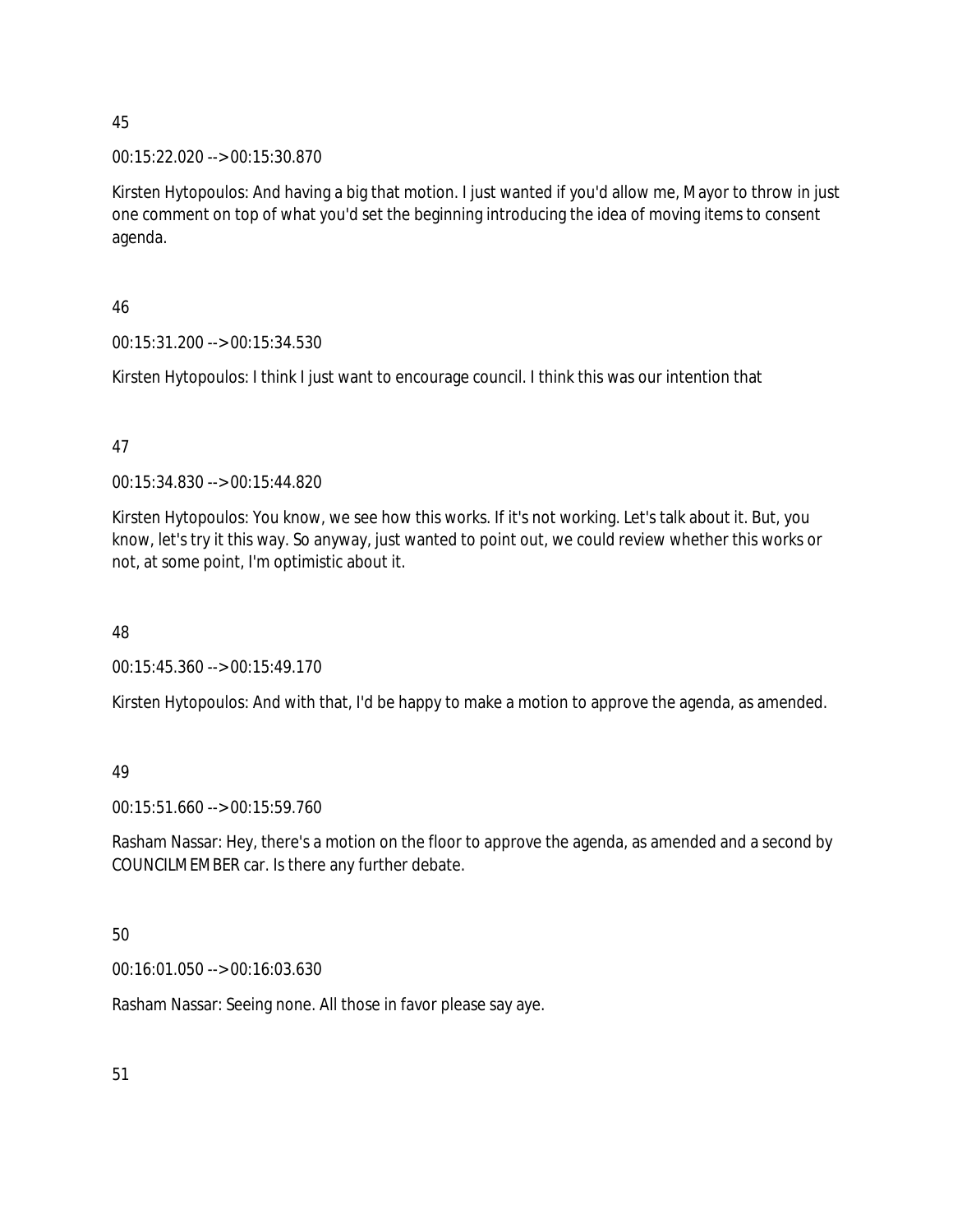00:16:04.560 --> 00:16:16.020

Rasham Nassar: Aye. Any opposed. That motion carries unanimously. Thank you, counsel. Moving on to conflict of interest disclosure. Do you council members have any conflicts of interest to disclose tonight.

#### 52

00:16:18.630 --> 00:16:24.360

Rasham Nassar: Seeing none will now move on to item for in our agenda, which is our public comment period.

### 53

00:16:27.450 --> 00:16:38.040

Rasham Nassar: Instructions for providing public comment are provided in the agenda packet for the benefit of those members of the public that are here with us and the attendees portion of our zoom meeting.

#### 54

00:16:39.060 --> 00:16:49.770

Rasham Nassar: Members of the public, you will be guided into the room with counsel if you wish to speak, please raise your hand, the raise hand feature is located.

# 55

00:16:50.220 --> 00:17:05.280

Rasham Nassar: You can access that by the participants function of your zoom screen and the city clerk will call you into the room in the order in which your hands were raised, so I will look to the city clerk. I see we have three hands raised. Go ahead and invite our first public speaker in

#### 56

00:17:08.970 --> 00:17:15.060

Rasham Nassar: Okay, go ahead and state your name Mr. Mike Adams and the street on which you live.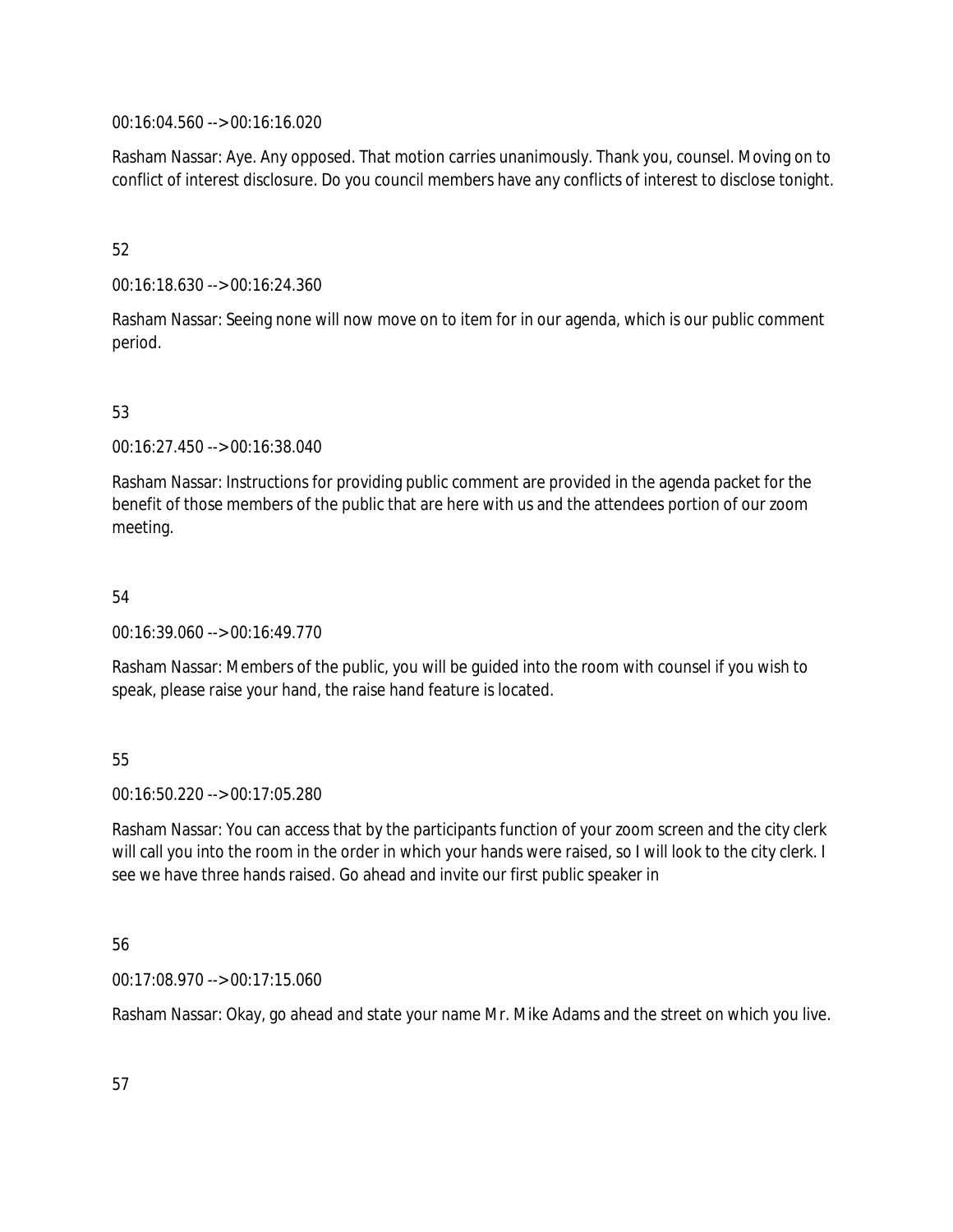00:17:16.650 --> 00:17:17.250

Rasham Nassar: When you're ready,

58

00:17:23.760 --> 00:17:25.350

Rasham Nassar: Go ahead and unmute yourself.

59

00:17:38.400 --> 00:17:48.450

Rasham Nassar: Mr. McAdams if you can hear me, you are, you have the floor. And if you could find your unmute button you can begin speaking when you're ready.

60

00:18:00.450 --> 00:18:00.900

Rasham Nassar: Hey,

61

00:18:03.780 --> 00:18:12.750

Rasham Nassar: city clerk, perhaps we can move on to another public speaker for now and invite Mr. McAdams back into the room.

62

00:18:20.370 --> 00:18:20.730

Rasham Nassar: Okay.

63

00:18:22.410 --> 00:18:26.640

Rasham Nassar: Hello and welcome. Whenever you're ready, please unmute and you can begin your public comment.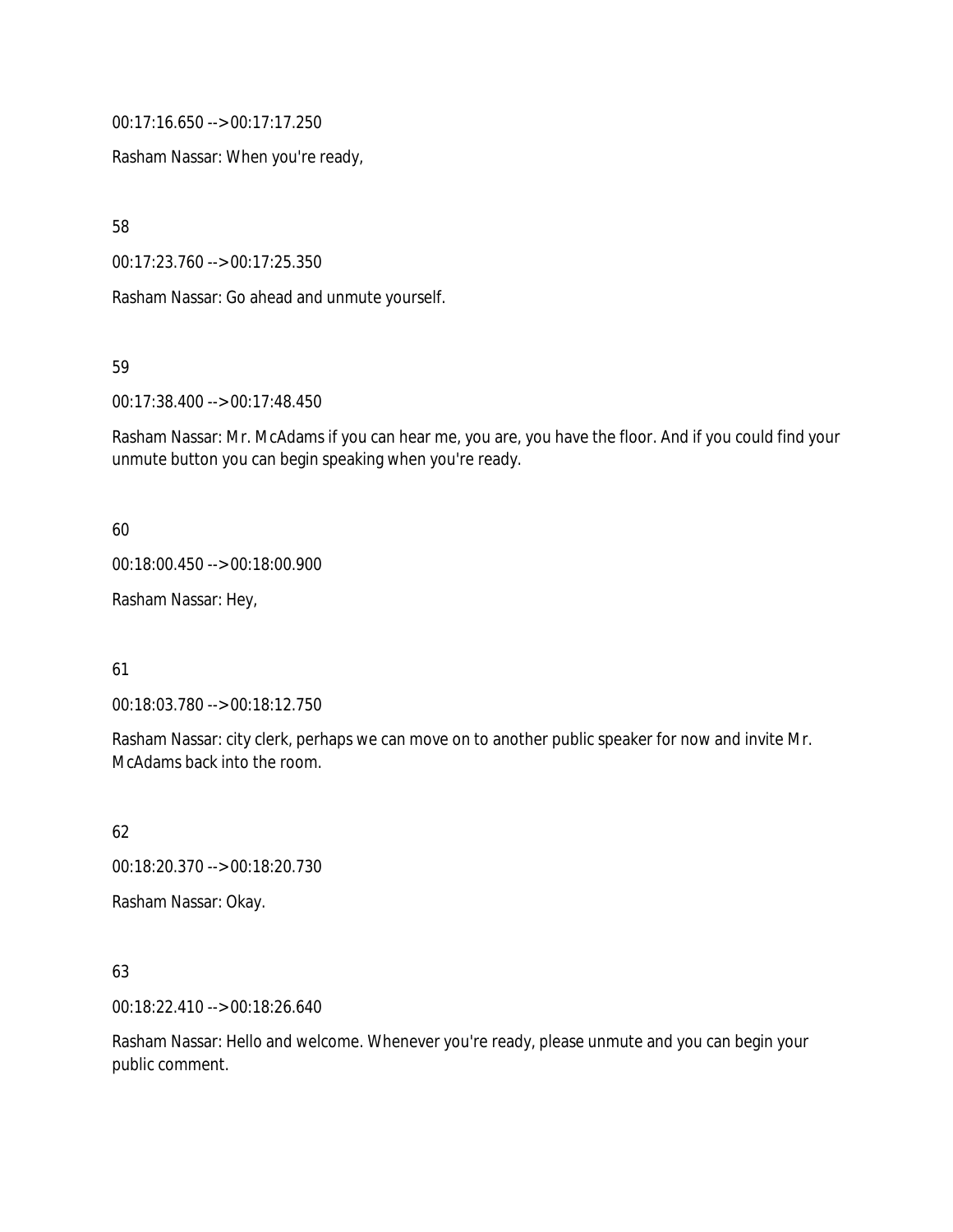00:18:27.690 --> 00:18:29.400

Kierra Phifer, PSE: Hello. Can you hear me.

### 65

00:18:31.050 --> 00:18:42.030

Kierra Phifer, PSE: Yes, we can. Thank you. My name is Carol paper local government affairs manager for Puget Sound energy. Thank you for the opportunity to provide public comment this evening.

#### 66

00:18:42.660 --> 00:18:55.740

Kierra Phifer, PSE: As you know, Electric Reliability on Bainbridge Island needs to be improved as part of PCs effort to improve reliability on the island PSC plans to build a new transmission line between the merging code and Winslow

#### 67

00:18:55.740 --> 00:19:08.280

Kierra Phifer, PSE: substations to create a transmission loop by completing the transmission loop if one substation loses power from a damage transmission line you affected substation has an alternative way to receive power.

### 68

00:19:09.120 --> 00:19:13.260

Kierra Phifer, PSE: PSE is committed to engaging the Bainbridge Island community throughout the project.

#### 69

00:19:13.620 --> 00:19:24.450

Kierra Phifer, PSE: Our stakeholder lead group that community sounding board or CSP has met seven times to discuss the routing criteria provide feedback on that criteria and feedback on the route segments.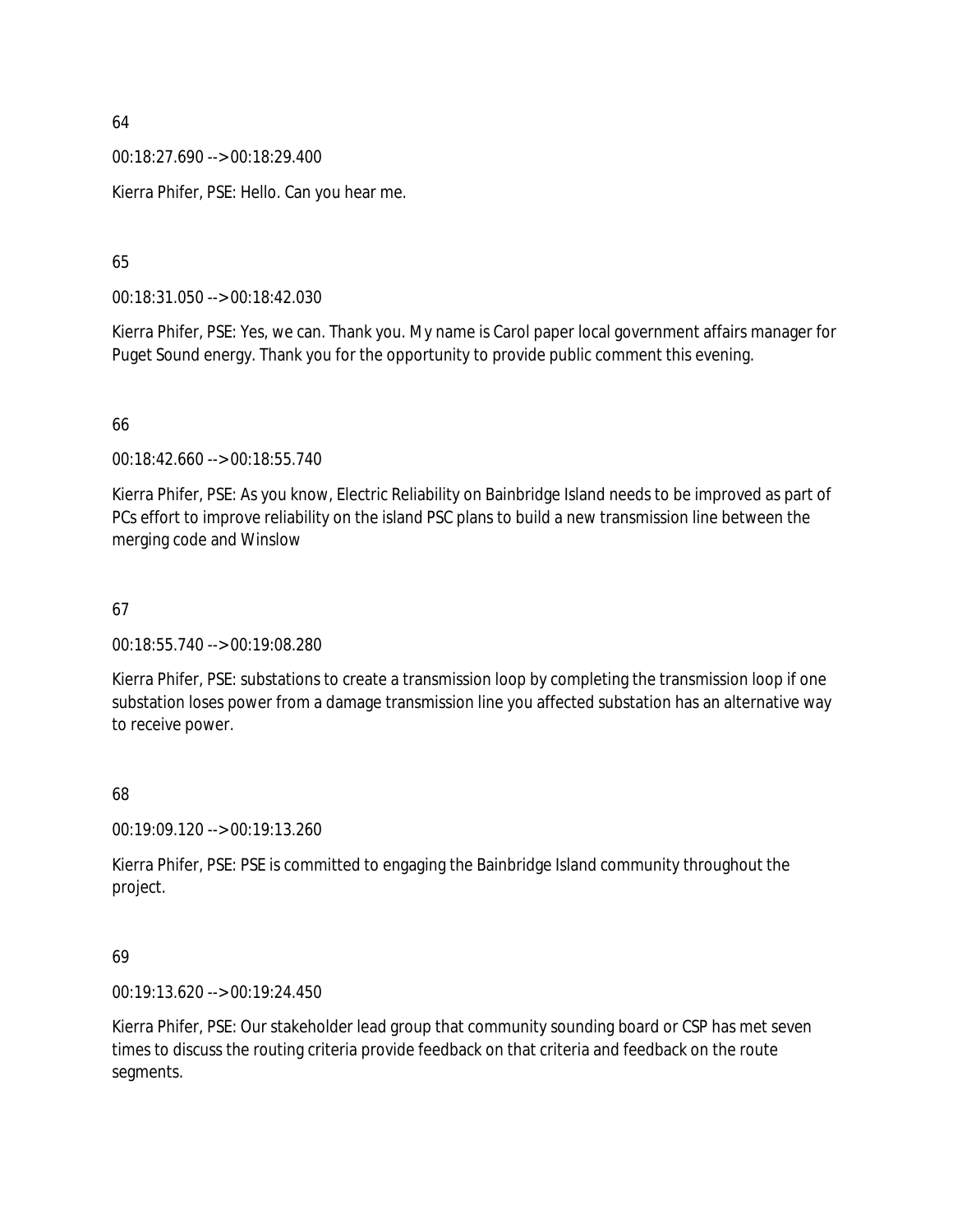00:19:24.960 --> 00:19:40.230

Kierra Phifer, PSE: We are now entering an island wide comment period that will include a virtual community workshop we welcome all island residents to attend PCs upcoming virtual workshop on Thursday, January 21 from 5pm to 7:30pm

71

00:19:41.370 --> 00:19:50.550

Kierra Phifer, PSE: In addition to targeted stakeholder outreach on the workshop PSC has mailed letters to all residents within 500 feet of any proposed route segments.

# 72

00:19:50.910 --> 00:20:03.630

Kierra Phifer, PSE: Sent out island wide postcards is running digital advertisements in the on the Bainbridge Island review web page and is leveraging our newsletter listserv and social media platforms to spread the word about the workshop

73

00:20:04.680 --> 00:20:13.740

Kierra Phifer, PSE: For several weeks following the workshop additional review and feedback opportunities will be available through PCs online interactive segment explorer tool.

74

00:20:14.430 --> 00:20:20.040

Kierra Phifer, PSE: The segment explorer tool will enable individuals to review the different routes segments and provide feedback on them.

75

00:20:20.610 --> 00:20:28.620

Kierra Phifer, PSE: Feedback provided at the community workshop and through the segment explorer will be used by PSE to further analyze route statements from a community standpoint.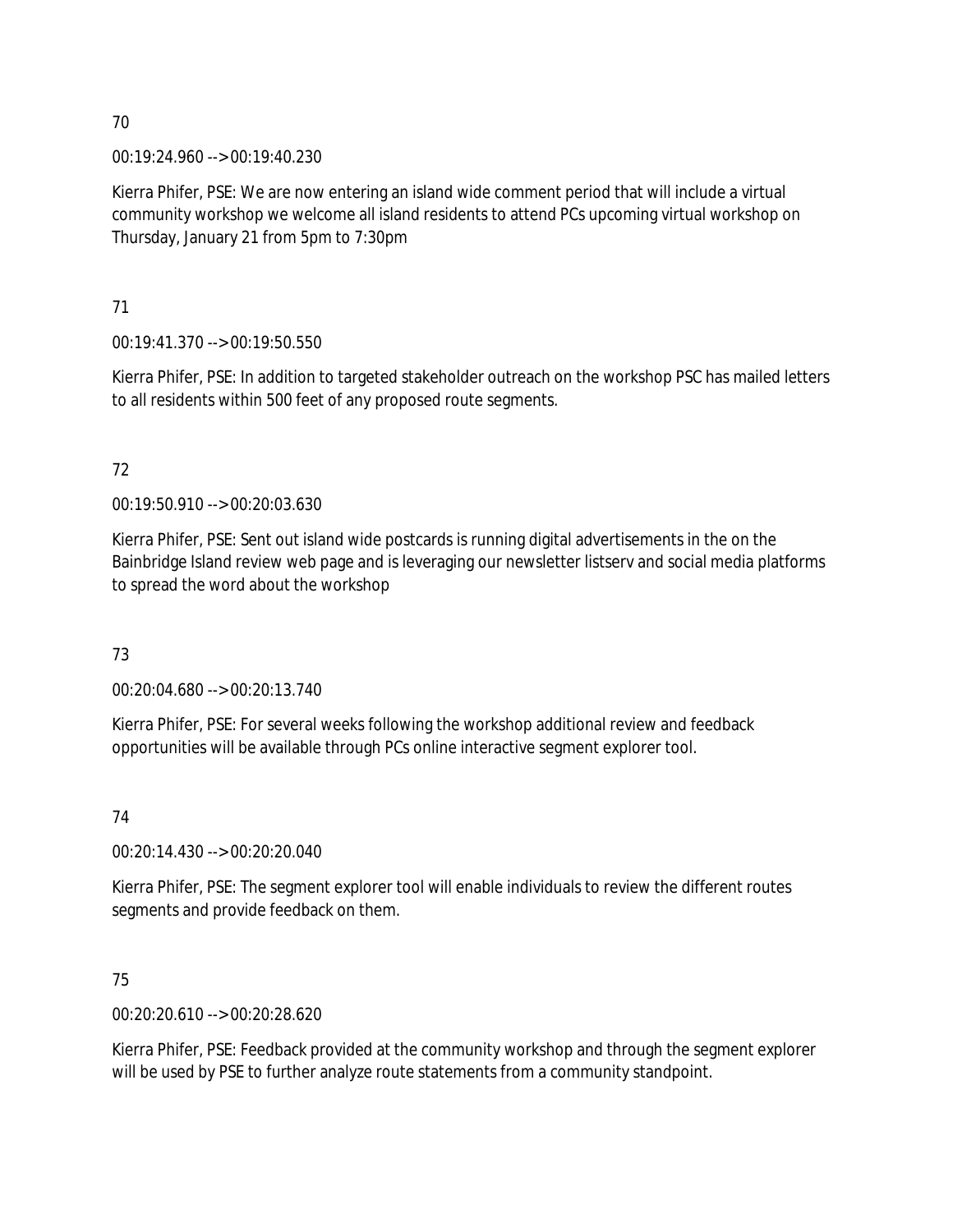00:20:29.010 --> 00:20:35.520

Kierra Phifer, PSE: And willing for informed PSC development of route options to connect them murdering CO and Winslow substations

77

00:20:36.210 --> 00:20:45.480

Kierra Phifer, PSE: We are still early in our route sighting process and the community has other opportunities to provide feedback just includes on our webpage where anyone can send feedback at any time.

### 78

00:20:45.870 --> 00:20:59.010

Kierra Phifer, PSE: Future community sounding board meetings, as well as future public meetings for additional information on the project or to RSVP for the workshop, please visit PSE Bainbridge dot participate

### 79

00:20:59.670 --> 00:21:14.730

Kierra Phifer, PSE: Online that's PSE Bainbridge top participate online. If you have any questions about the project or its community engagement process, please feel free to email info at PSE Bainbridge com thank you

80

00:21:16.080 --> 00:21:17.280

Rasham Nassar: Hey, thank you very much.

81

00:21:19.320 --> 00:21:21.660

Rasham Nassar: Thank you bring our next public comments are into the room.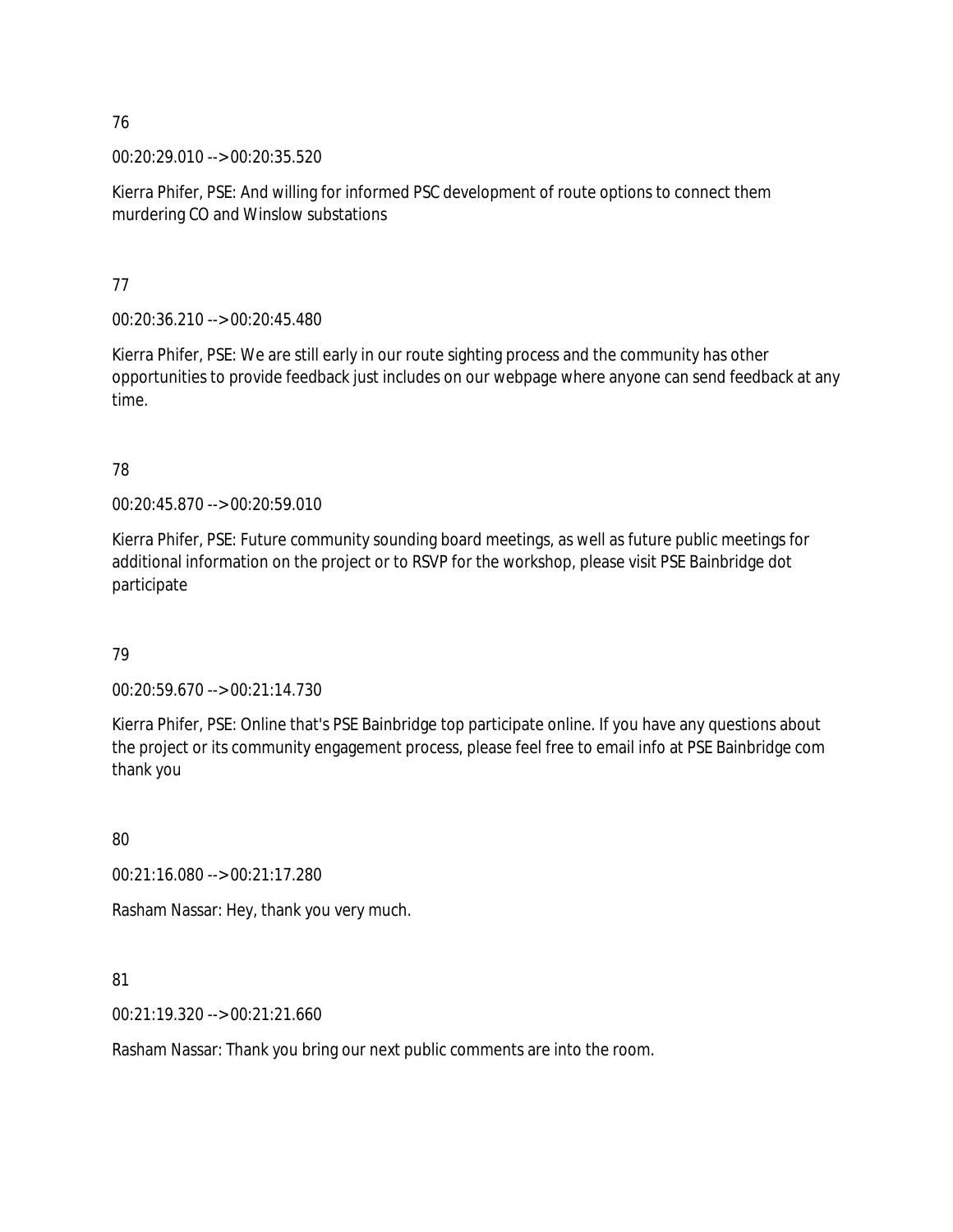00:21:29.070 --> 00:21:30.120

Rasham Nassar: Go ahead. Mr. Shah

83

00:21:30.750 --> 00:21:38.160

davidshaw: Hi, thanks for allowing us to to address the agenda item food trucks food trucks on City Hall property.

84

00:21:39.390 --> 00:21:42.930

davidshaw: Which was added to the agenda by council member car.

### 85

00:21:44.370 --> 00:21:53.640

davidshaw: I'm speaking on behalf of myself. David Shaw and my wife Lucia Roslyn Shaw. We own the Madison diner directly across the street from City Hall.

86

00:21:54.810 --> 00:21:58.290

davidshaw: I'm also speaking on behalf of a number of other restaurant tours on the island.

87

00:21:59.370 --> 00:22:12.480

davidshaw: Dean from San Carlos Edgar from Islam Bonita Tom from docs trend from bossa asmar from caffeine you and Armando from custom Rojas and tweak as well.

88

00:22:15.120 --> 00:22:20.730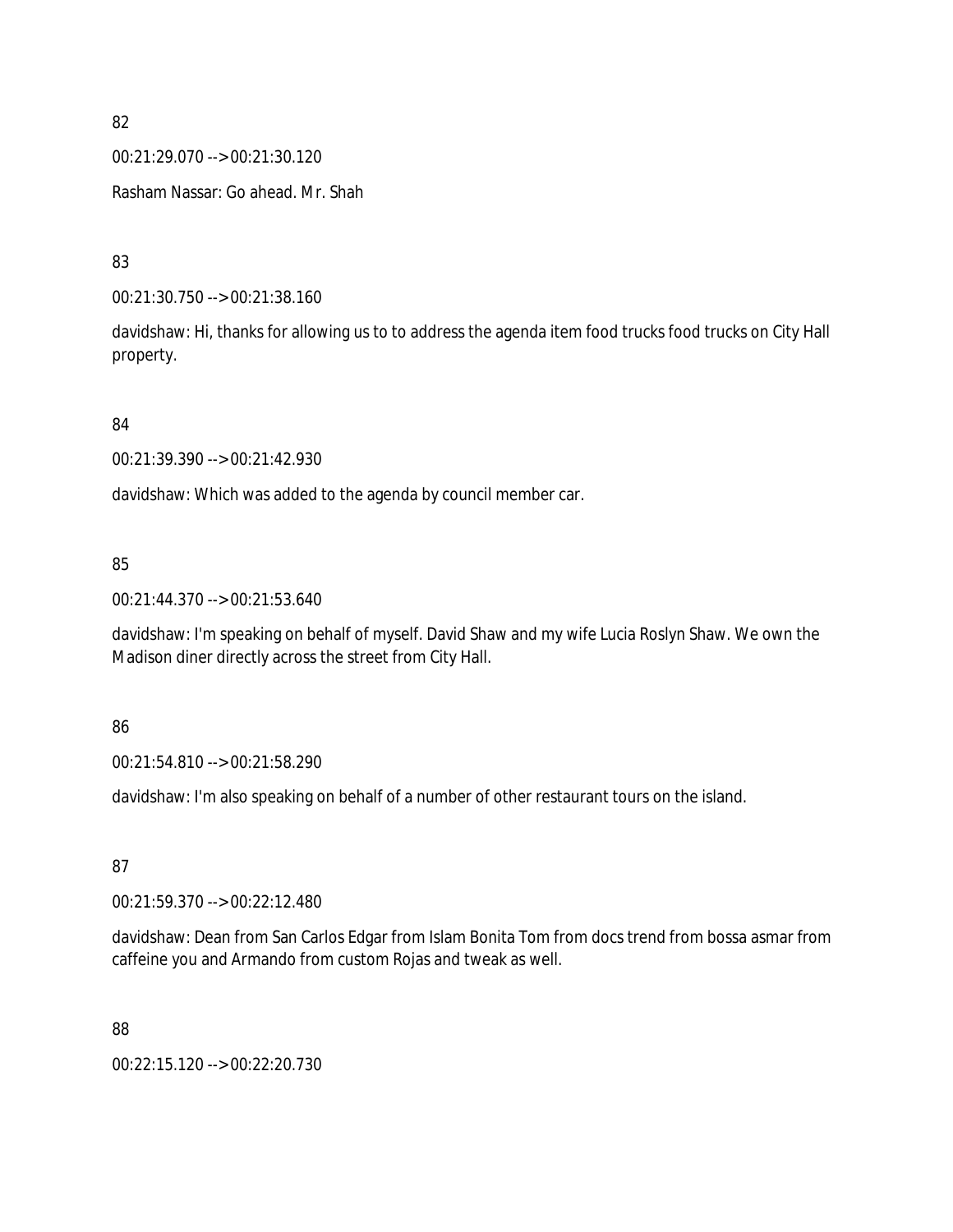davidshaw: We're greatly concerned that the city council is spending time discussing food trucks on city property.

89

00:22:22.140 --> 00:22:29.640

davidshaw: We would like council member car to tell us, number one, why this is a discussion topic and why we weren't consultant

90

00:22:30.750 --> 00:22:39.420

davidshaw: Number two, who or what prompted putting this on the agenda. And number three, how does this support local restaurant tours.

# 91

00:22:42.090 --> 00:22:52.260

davidshaw: I'm not going to take much your time. But the one thing we really came to the conclusion was three words, not right now just not right now. Don't do this to us right now.

### 92

00:22:53.700 --> 00:23:04.350

davidshaw: To wrap it up. We all agreed that this is not the best use of city council time or effort we believe this is creating a significant distraction for us in our businesses.

### 93

00:23:05.130 --> 00:23:15.720

davidshaw: We don't appreciate it, let us run our business help create meaningful solutions that support us. But just don't do this right now. Thank you for your time.

### 94

00:23:17.580 --> 00:23:19.020

Rasham Nassar: Thank you very much, Mr. Shaw.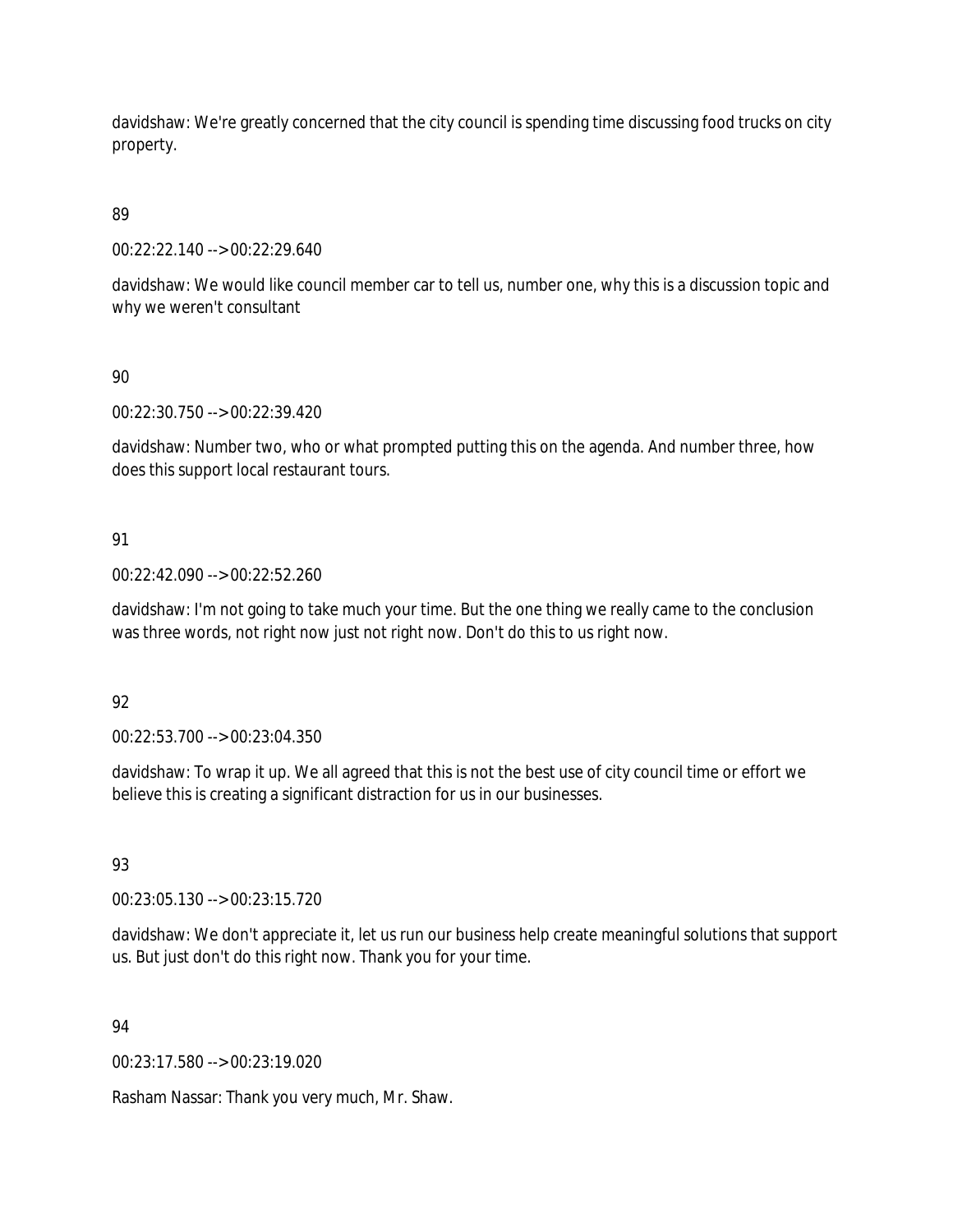00:23:21.120 --> 00:23:24.000

Rasham Nassar: Our next public speaker is Mr de Rosario

#### 96

00:23:25.620 --> 00:23:27.540

Rasham Nassar: When you're ready, unmute and take the floor.

#### 97

00:23:28.440 --> 00:23:32.970

Salvatore DeRosalia: Thank you. My name is Sal de Rosalia and I live off of Madison Avenue on Bainbridge Island.

#### 98

00:23:33.660 --> 00:23:43.470

Salvatore DeRosalia: I'm here to talk about a couple things today. One is I want to thank Joe for having some talk about affordable housing during his open office hours.

### 99

00:23:43.950 --> 00:23:50.370

Salvatore DeRosalia: I thought it was a pretty meaningful conversation. I thought there were some some kind of like key people in the room, people

#### 100

00:23:51.270 --> 00:24:04.770

Salvatore DeRosalia: Who have given it some thought people who can effect some change. And I just want to want to kind of ask the Council a few things I want to ask, do you all know what you are willing to do for affordable housing on the silent.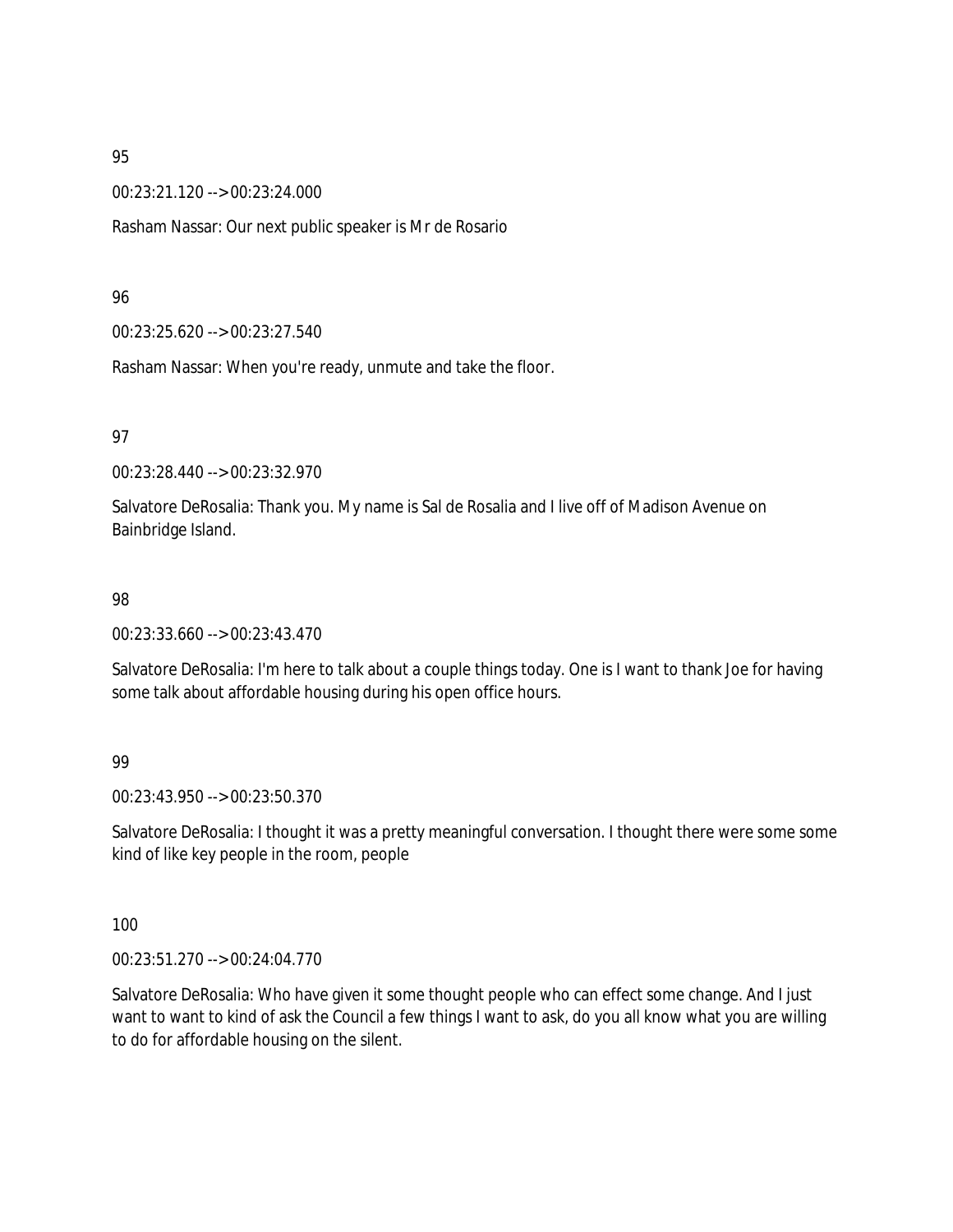00:24:05.640 --> 00:24:12.240

Salvatore DeRosalia: Do you have it somewhere that you can print and say, hey, this is our tolerance and this is what we will allow for

102

00:24:12.780 --> 00:24:18.480

Salvatore DeRosalia: Or even this is what we're capable of providing like do you guys have that. And if you do, can you produce it for us.

103

00:24:18.930 --> 00:24:27.690

Salvatore DeRosalia: And then the other one was, what can you do the other is going to be how much public pressure. Can you withstand from the people that regardless of the project. It's never going to be okay.

104

00:24:28.440 --> 00:24:34.530

Salvatore DeRosalia: So whether it's zucchini, or whether it's where the old police station is or whether it's whatever it's going to be

105

00:24:34.980 --> 00:24:42.690

Salvatore DeRosalia: I can guarantee you that there will be public backlash public pressure and people who just are hating on the idea for whatever frickin reason it is

106

00:24:43.200 --> 00:24:57.150

Salvatore DeRosalia: And so, like, what is your level of tolerance for this, do you actually want it. And if you do, like, what is your level of tolerance for it. I would love for for you to publicly state that that we as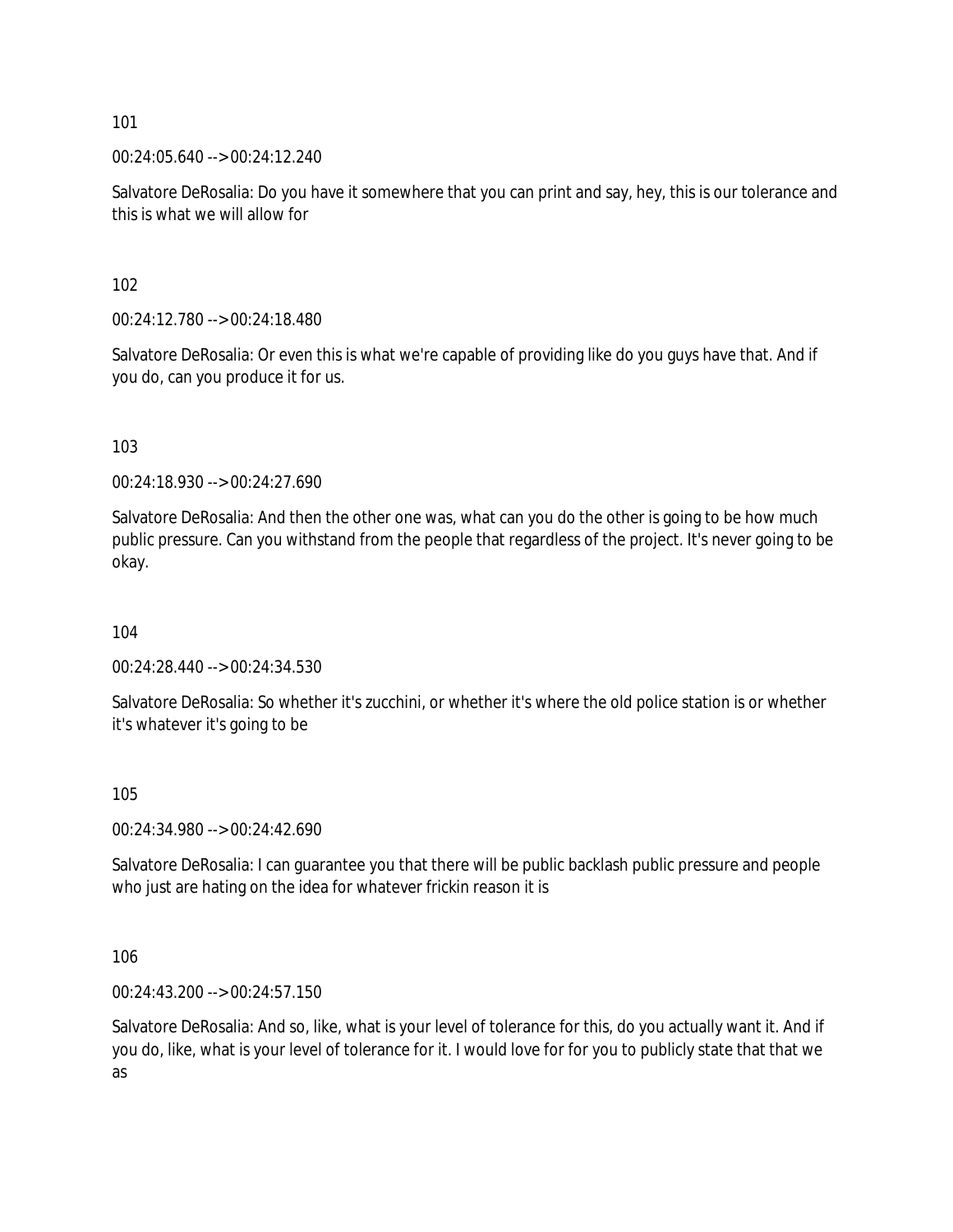00:24:59.190 --> 00:25:08.820

Salvatore DeRosalia: Well, too, because right now what you have are people like running around blind, because nobody has guidance from anybody about what you can do, how you can do it or what you will stand

108

00:25:09.420 --> 00:25:18.540

Salvatore DeRosalia: So if you as our elected and appointed representatives would be willing to put that somewhere on paper so that we can all read it and hold you accountable to it. I would really hope I would

109

00:25:18.840 --> 00:25:26.220

Salvatore DeRosalia: I would really appreciate that as a resident and also somebody who's going to invest their time, their energy their resources into this affordable housing fight.

110

00:25:27.510 --> 00:25:38.400

Salvatore DeRosalia: My next one is going to be about the race equity Advisory Committee. What I heard is that the gear thing is kind of a dead issue and there's not much that they can do for us right now on any big scale.

111

00:25:39.000 --> 00:25:44.670

Salvatore DeRosalia: So, so my request would be are we immediately looking into the people's Institute, which is a local organization.

112

00:25:45.420 --> 00:25:53.790

Salvatore DeRosalia: Are we immediately going to look to repurpose those funds to hire an actual human being who is qualified to lead us in this work as a city.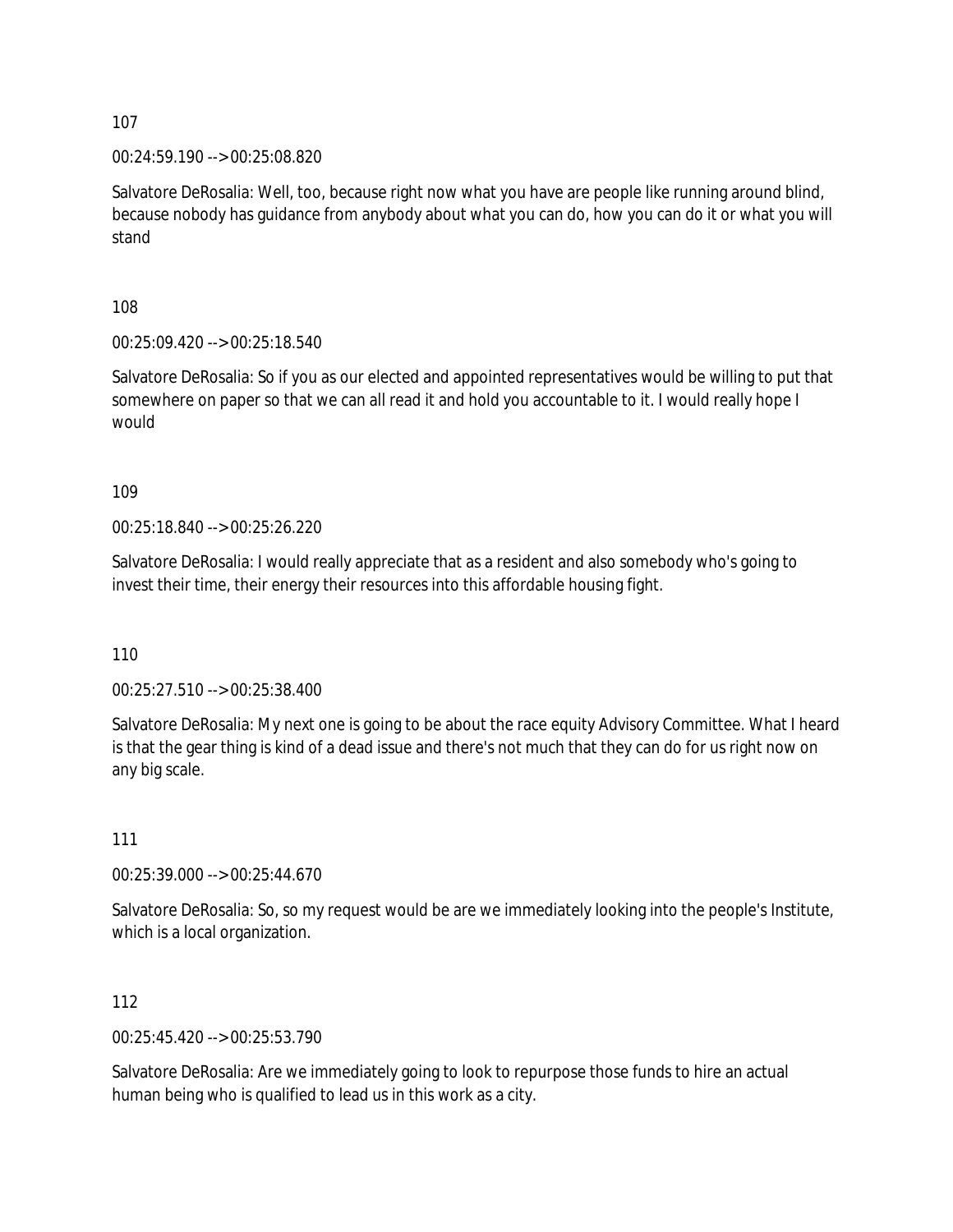00:25:54.390 --> 00:26:01.590

Salvatore DeRosalia: Because we have the means we have the motive and we have the opportunity, all the Council allow that will the Council.

114

00:26:02.250 --> 00:26:09.780

Salvatore DeRosalia: foster an environment where the race equity advisory committee can help get that person in the city. To me that's meaningful.

115

00:26:10.230 --> 00:26:17.370

Salvatore DeRosalia: That would be the city, the race equity advisory committee really putting their best foot forward, especially in the case of

116

00:26:17.700 --> 00:26:31.320

Salvatore DeRosalia: We've been at it for about two years and we don't even have a sign. We like we literally don't have a sign that says Welcome, like, and now we don't have Gary there, really. So I hope that we can do some meaningful work this year and I hope those two things matter to you guys. Thank you.

117

00:26:32.640 --> 00:26:38.520

Rasham Nassar: Thank you very much for your comments. Our next public speaker is Luke McAdams

118

00:26:40.740 --> 00:26:45.630

Rasham Nassar: Mr. McAdams if you can please unmute state your name in the street, you live on.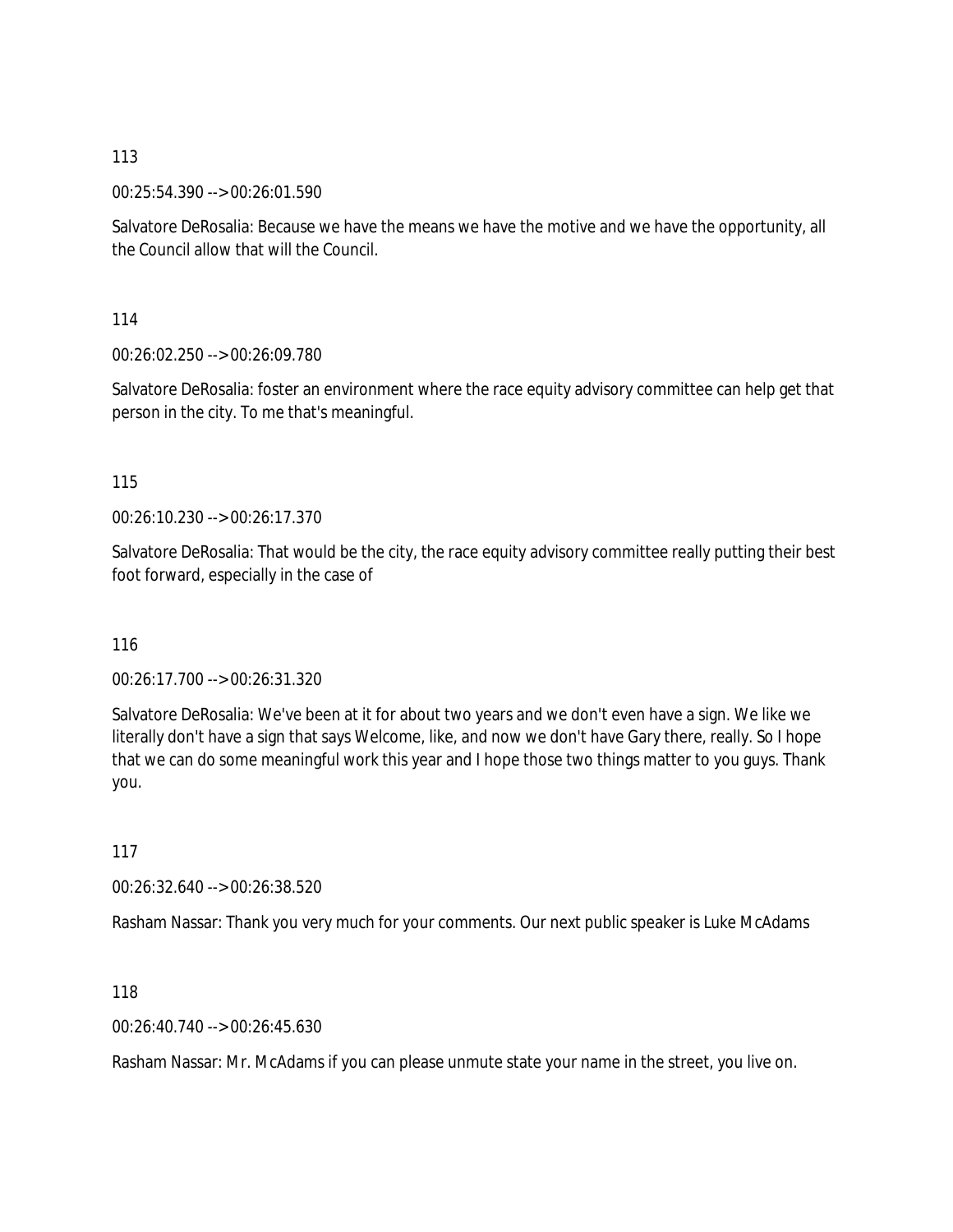00:26:51.660 --> 00:26:58.410

Luke McAdams: I want God to know that he is unmuted. So you might want to mute themselves to prevent background noise.

120

00:27:06.840 --> 00:27:11.790

Rasham Nassar: Was that that that may have been the extent of that public comment, Mr. McAdams

121

00:27:14.310 --> 00:27:14.550

But

122

00:27:18.900 --> 00:27:27.570

Rasham Nassar: I think we can move on to our next public commenter Cindy Anderson, Cindy. Please unmute state your name and the street you live on.

123

00:27:29.160 --> 00:27:36.600

cindy anderson: I'm Cindy Anderson and I live on the road. Two things. I'm curious about comment about they're no longer being

124

00:27:40.920 --> 00:27:51.210

cindy anderson: Air options available for training because that's not what I've heard. I also heard that Gary also gave us spaces in training in December and

125

00:27:51.840 --> 00:27:59.670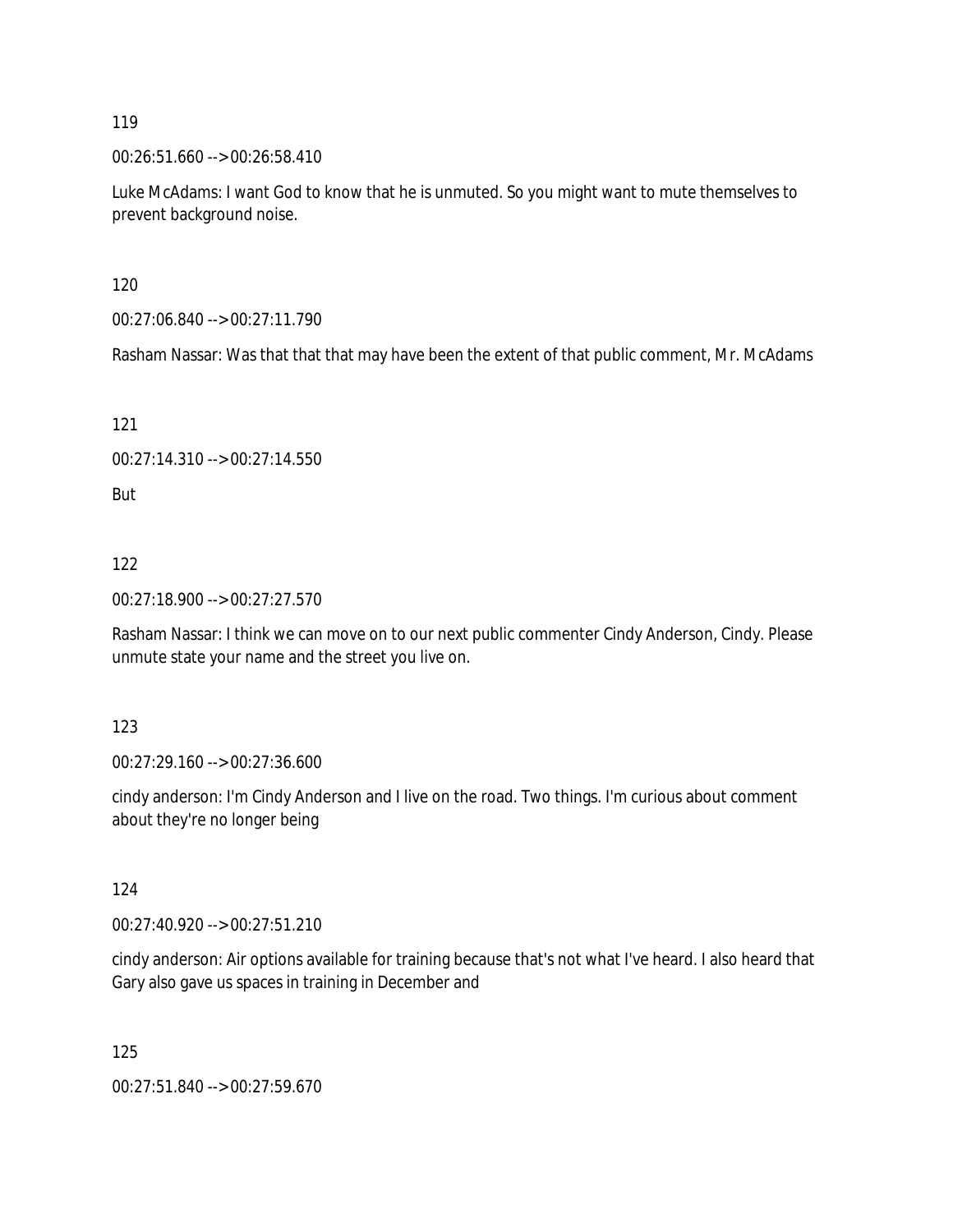cindy anderson: That the former city manager didn't even schedule anybody for it. So, you know, I would just like some clarification on that.

126

00:28:00.210 --> 00:28:06.780

cindy anderson: At some point in time. And the second thing is I, I really like for some clarification on

127

00:28:07.620 --> 00:28:17.430

cindy anderson: On what you know whether the emails that were sent by Michael Pollack. We're okay to send you know council member nisar said something about

128

00:28:18.210 --> 00:28:34.500

cindy anderson: Wanting to know if it was okay to send emails to the Commissioners, because she might have sent and you know emails and button in the same situation. And so I think we need some clarification on on what was okay to do and what wasn't so anyway. Thank you.

129

00:28:35.670 --> 00:28:36.480

cindy anderson: Thank you very much.

130

00:28:38.160 --> 00:28:43.260

Rasham Nassar: Thank you. And our last public commenter is Pascal Pascal shoe buck.

131

00:28:44.760 --> 00:28:46.860

Rasham Nassar: Please unmute state your name and the street you live on.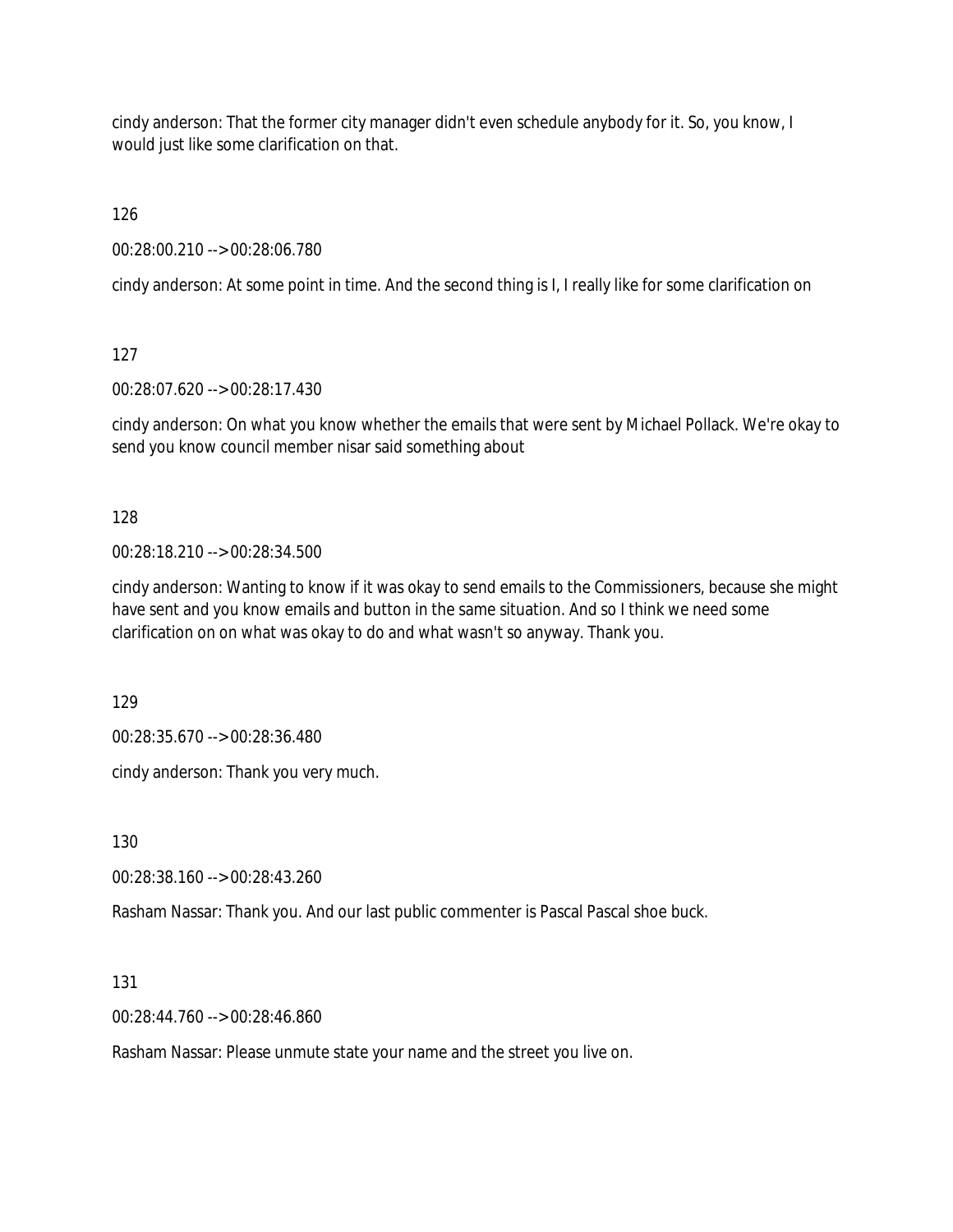00:28:47.520 --> 00:28:53.340

Pascal Schuback: Good evening everyone just fear for easy of use of my last name is pronounced like give me my shoe back

133

00:28:54.090 --> 00:29:01.890

Pascal Schuback: Not that I've used that the last all my whole life in high school and through my adult life to describe my name. So good to see some laughter Now

134

00:29:02.730 --> 00:29:09.750

Pascal Schuback: Good evening. Yes, my name is pastor costs you back. I'm an island residents, the past couple years. I work in emergency management and disaster response.

135

00:29:10.350 --> 00:29:17.010

Pascal Schuback: We have been a little busy lately. For the past 10 months. And unfortunately, it feels like it's just doubled in the past two weeks.

136

00:29:17.970 --> 00:29:26.190

Pascal Schuback: But what I wanted to talk about is kind of something we talked about in the disaster response and in my profession with earthquake and resiliency is resiliency in itself.

137

00:29:26.970 --> 00:29:32.160

Pascal Schuback: We have a lot of challenges with small communities which Bainbridge kind of fits in that world.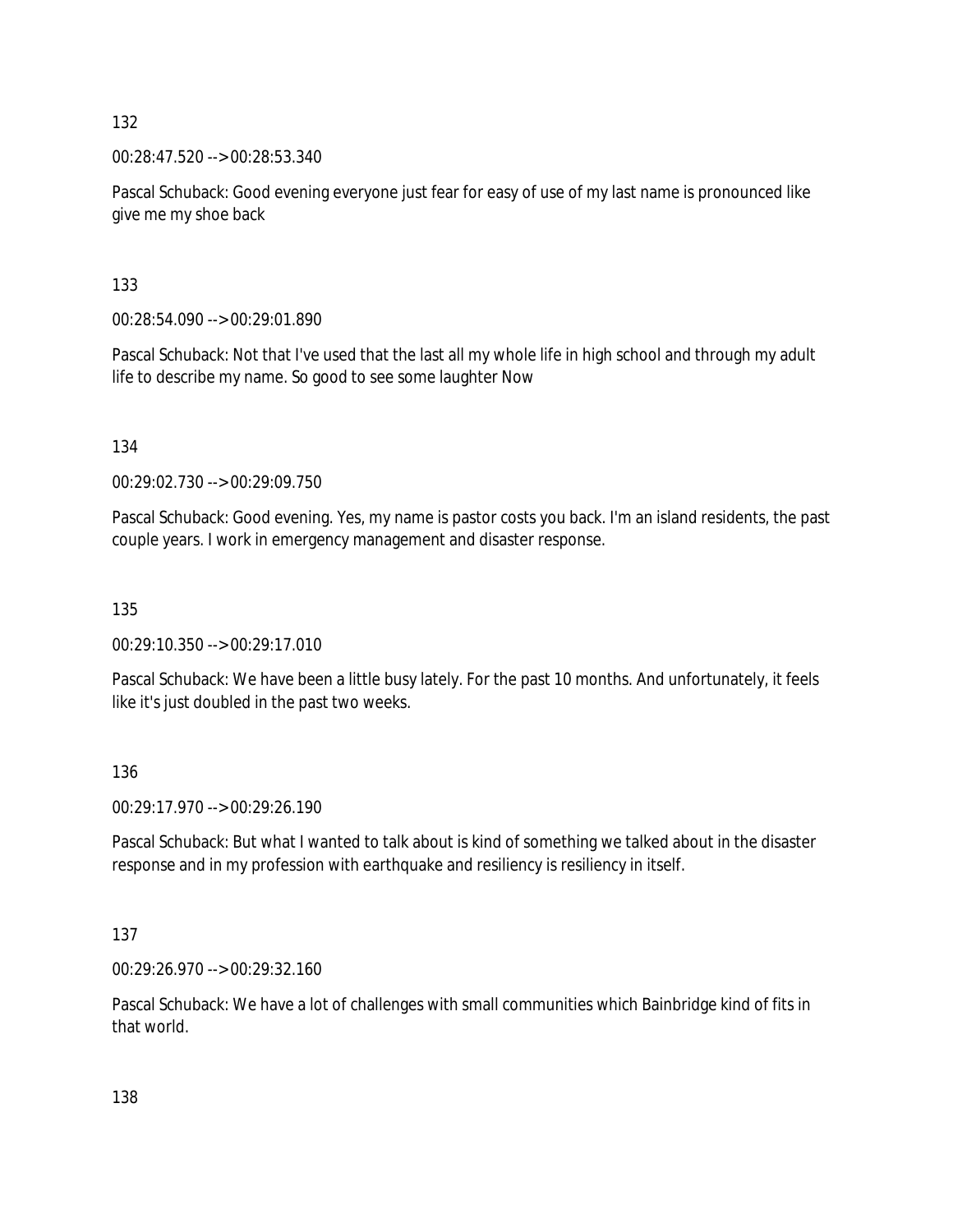00:29:32.850 --> 00:29:40.890

Pascal Schuback: Because it's a smaller community, but also it's an island and therefore the need for resiliency is strong and important and the work that's being done with an

139

00:29:41.370 --> 00:29:48.990

Pascal Schuback: And been challenged fire department name two pairs is great, but I think with the city council, there's an opportunity to increase that resiliency and its work.

140

00:29:49.320 --> 00:29:56.970

Pascal Schuback: And mindset as a approaches and its new beginnings, with the Climate Action Plan, the transportation plan, but as well as affordable housing.

141

00:29:57.510 --> 00:30:02.850

Pascal Schuback: That ability for us to be able to unify multiple multi generations of families different

142

00:30:03.480 --> 00:30:08.520

Pascal Schuback: Variations of life and that diversity and being able to sustain itself. Well that's on the island.

143

00:30:08.880 --> 00:30:19.290

Pascal Schuback: There was a great post this morning. I saw randomly on Facebook about a local farmer describing the challenges, being a local farmer on the island, especially with the loss with the challenge of a cougar running around.

144

00:30:20.400 --> 00:30:27.420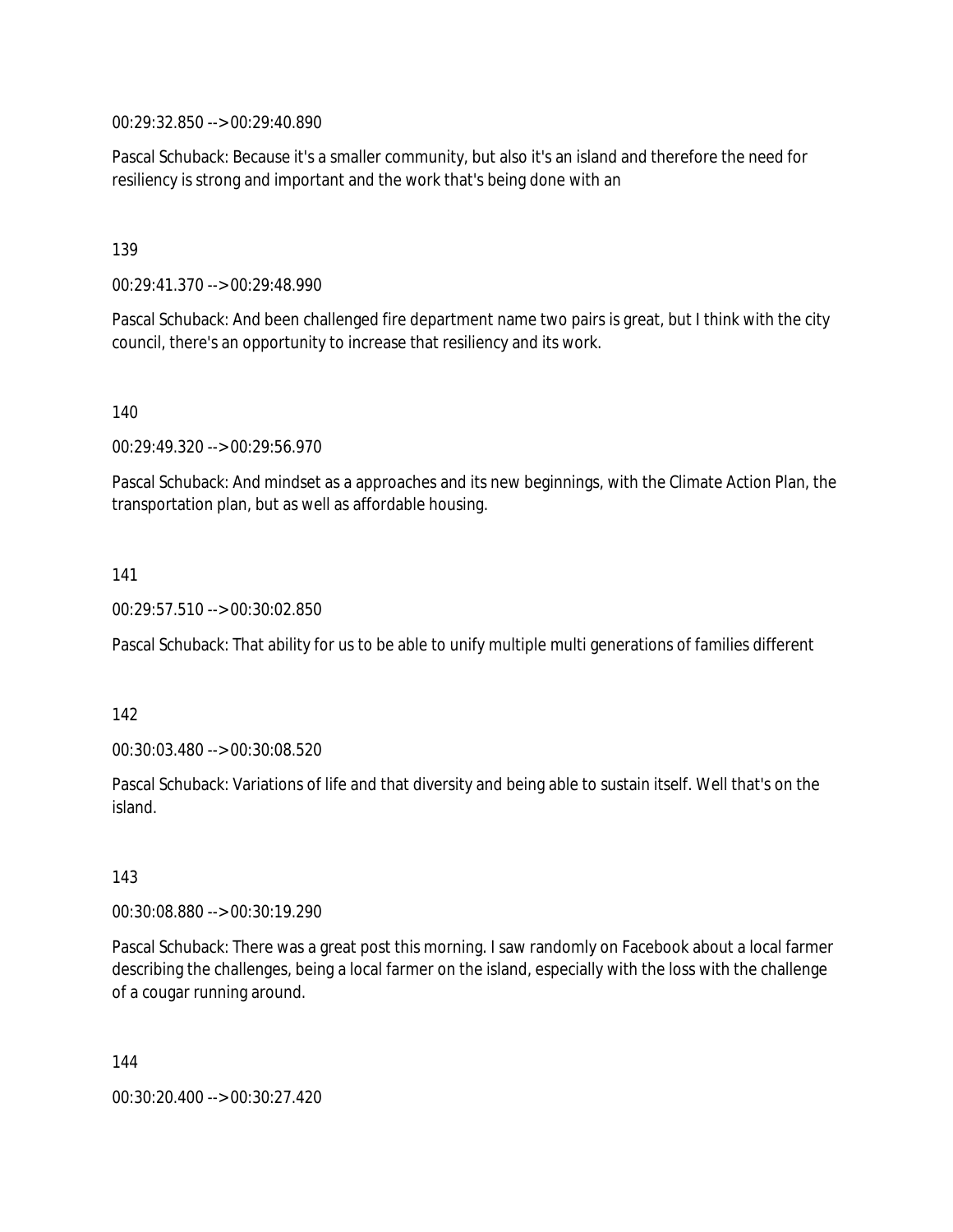Pascal Schuback: And that value of we are an internal Community, especially after if we have a catastrophic catastrophic Cascadia earthquake.

145

00:30:27.750 --> 00:30:36.570

Pascal Schuback: And we lose our bridge, we will have challenges. We will be very low on the list of getting us resources and restructuring and building back up.

146

00:30:36.870 --> 00:30:42.870

Pascal Schuback: To a normal standard of living. And we think the pandemic is going to last long waiting for a new bridge will last longer.

#### 147

00:30:43.410 --> 00:30:48.990

Pascal Schuback: And so it's important for us to think about that. So I encourage you in this new position with the climate action.

#### 148

00:30:49.530 --> 00:30:57.690

Pascal Schuback: Plan that it's not just a climate about saving the climate. It's about a resiliency and Climate Action position, which supports the need

149

00:30:58.260 --> 00:31:06.120

Pascal Schuback: Of everything and effects affordable housing that affects transportation effects climate and affects our daily lives. And so I looked forward that opportunity of hearing.

150

00:31:06.960 --> 00:31:10.830

Pascal Schuback: More about that position at the same time I would really encourage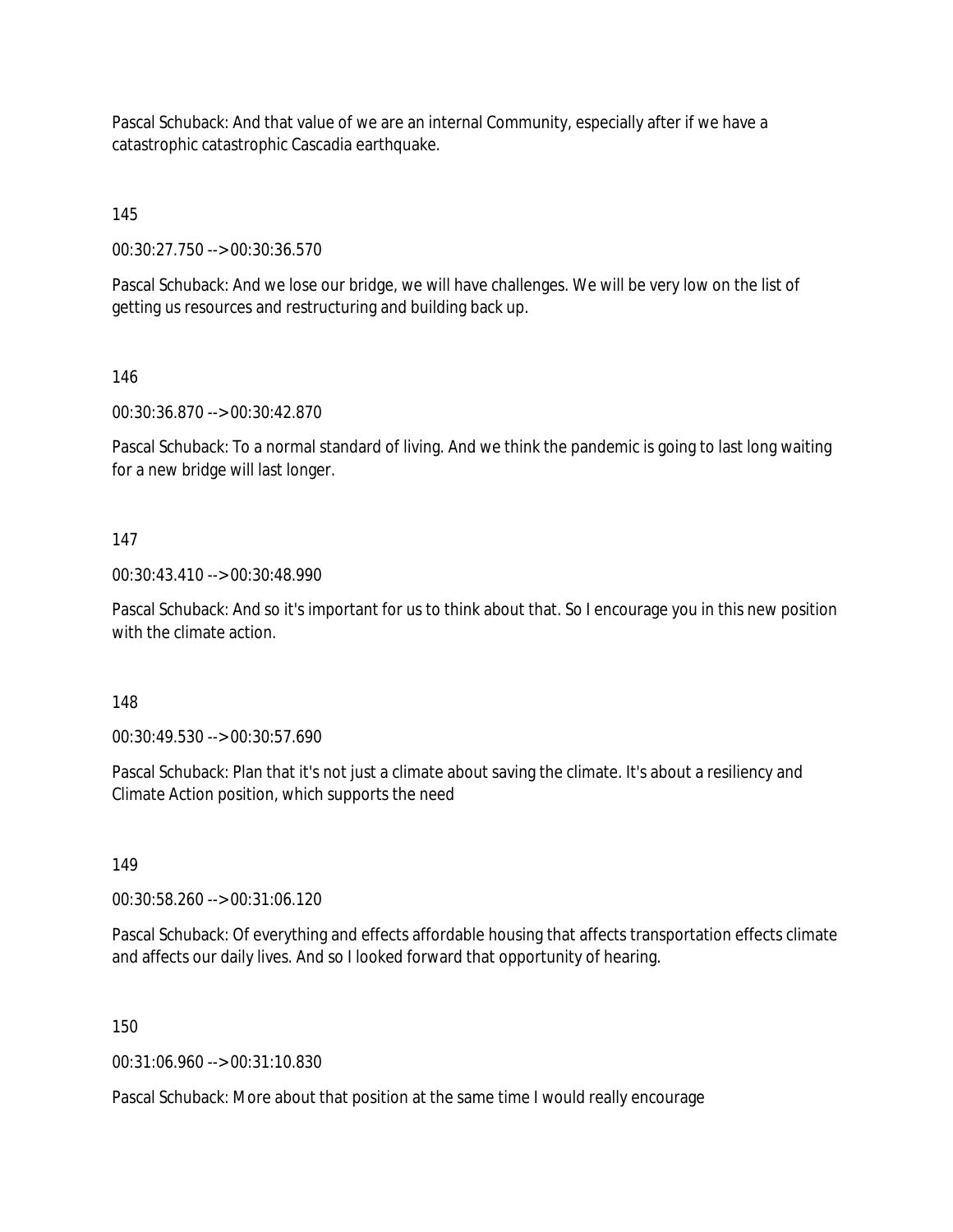00:31:11.700 --> 00:31:17.580

Pascal Schuback: An open and transparent working group for the affordable housing, I believe there's a lot more than it is just affordable housing.

152

00:31:17.850 --> 00:31:26.250

Pascal Schuback: That can work together, how we build how we bring in resources on to the island, how we construct how we build communities in small communities within themselves.

153

00:31:26.610 --> 00:31:31.560

Pascal Schuback: Is important, and I look forward to having a I missed the discussion with COUNCILMEMBER deets.

154

00:31:32.190 --> 00:31:41.880

Pascal Schuback: I was just a little busy on Saturday, so I'm looking forward to hopefully office hours, again with you to discuss more about affordable housing. I've had some good discussions with COUNCILMEMBER Schneider and some others.

155

00:31:42.390 --> 00:31:55.170

Pascal Schuback: And I think there's momentum there. We have all have challenges, but we have the ability to overcome them, and work together through it and become a resilient community greater than what we expect now. But thank you very much and have a great evening.

156

00:31:56.550 --> 00:32:01.350

Rasham Nassar: Thank you very much for your comments this evening. It looks like we have one final public commenter.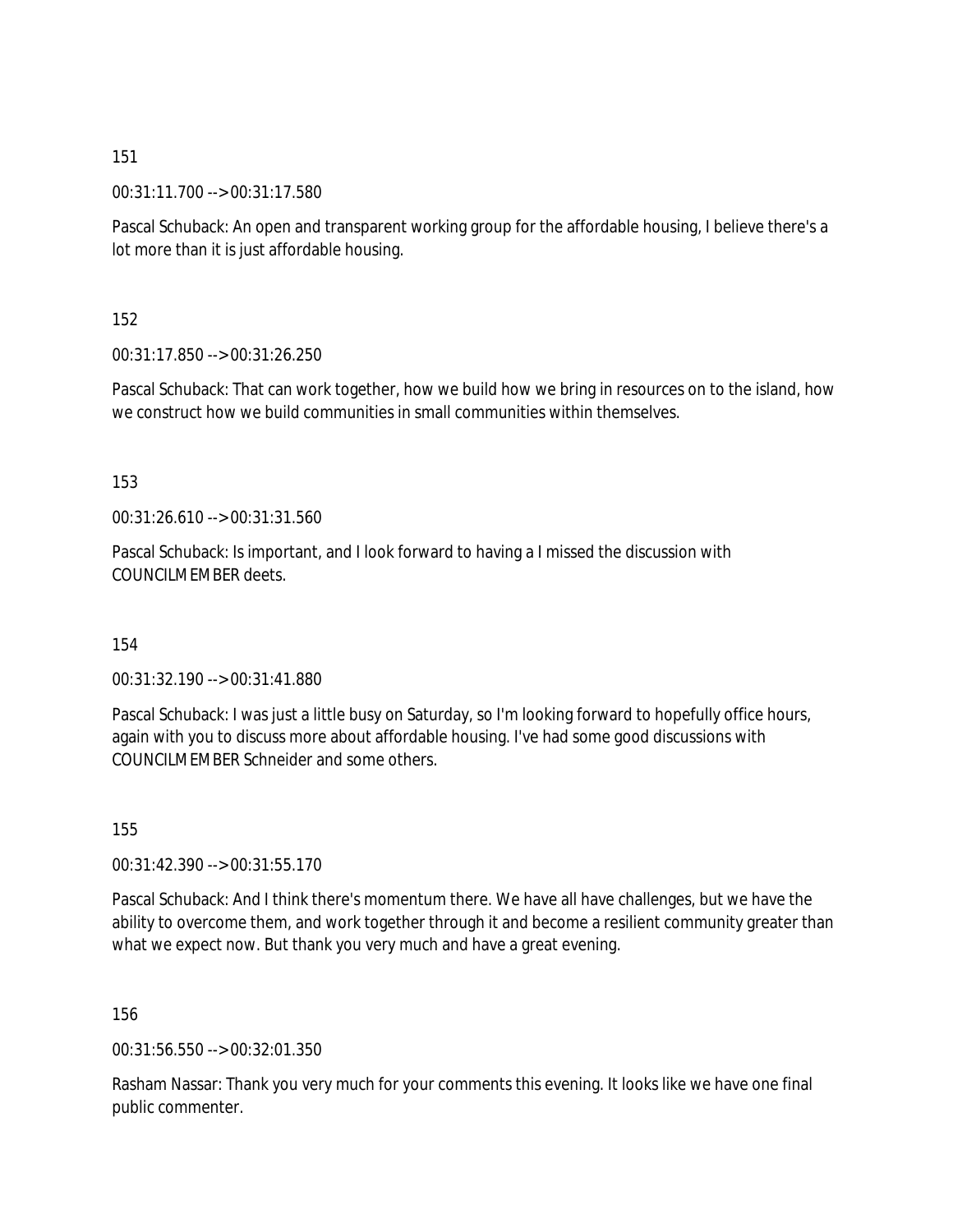157 00:32:02.460 --> 00:32:03.540 Rasham Nassar: Janice sold

158

00:32:04.800 --> 00:32:08.010

Rasham Nassar: Please unmute yourself, state your name and the street you live on.

159

00:32:08.610 --> 00:32:11.070

janiceetzold: Hi, I am I unmuted. Can you hear me.

160

00:32:11.280 --> 00:32:11.940

Rasham Nassar: I can hear you.

161

00:32:12.120 --> 00:32:20.880

janiceetzold: All right. Excellent. I'm Janet sold and I live on beaver bend, which is this tiny little street off of ego cliff. So you know kind of where I am.

162

00:32:21.390 --> 00:32:28.980

janiceetzold: And I'm very short and sweet. I want to encourage you to pass the inter local agreement. Because my understanding is that will

163

00:32:29.400 --> 00:32:39.750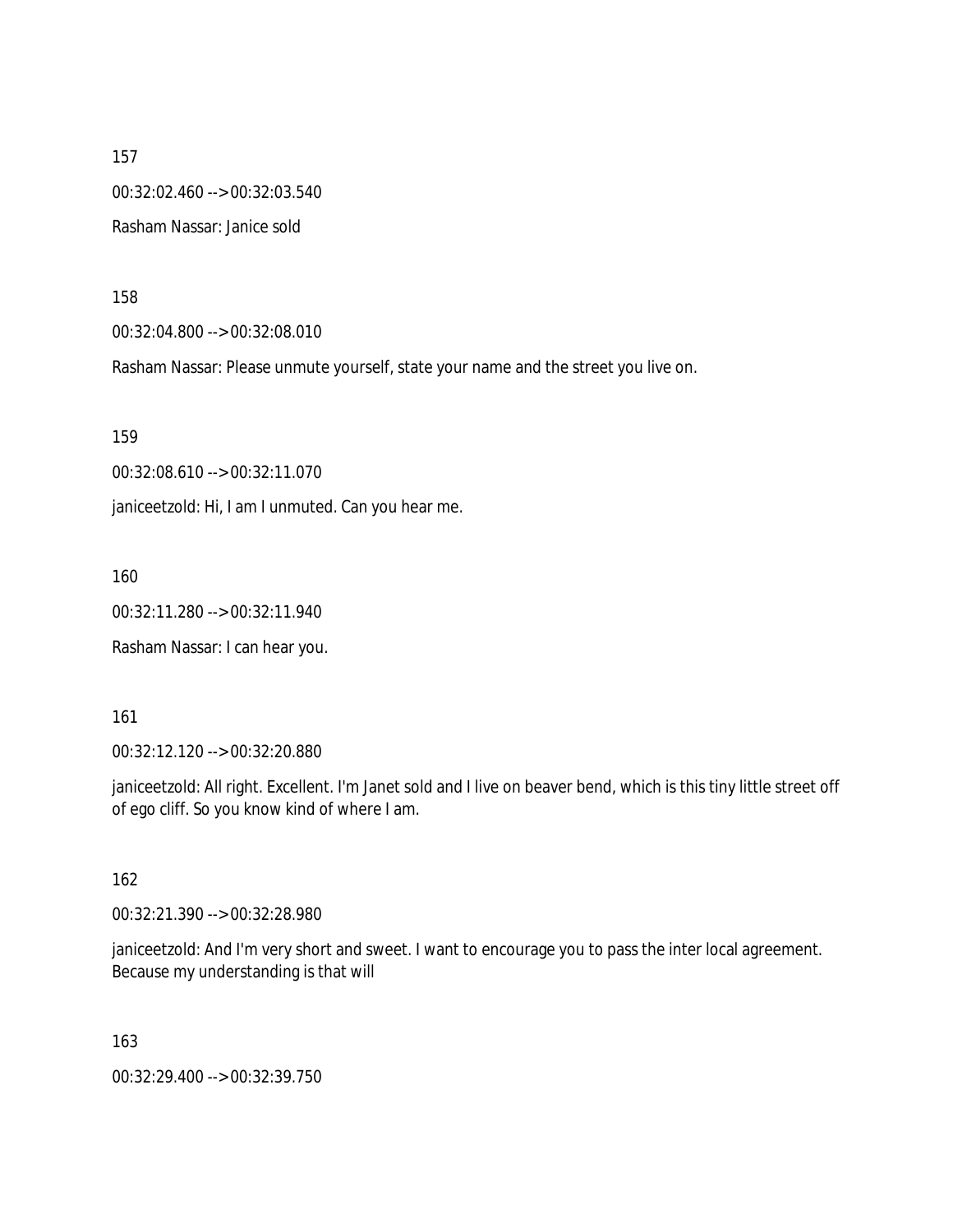janiceetzold: Facilitate other agencies, being able to work on some city trails in particular I'm concerned about the one from Franklin village to cave, which

164

00:32:40.320 --> 00:32:49.020

janiceetzold: A lovely modification was made at the top of it, but the middle of the trail is very sloped and the people who use wheelchairs on it are endangered by that.

165

00:32:49.380 --> 00:32:57.870

janiceetzold: And I would like to be able to push that forward and do that for the city and for the residents and everybody's safety. So please pass that agreement.

166

00:33:00.180 --> 00:33:01.230

Rasham Nassar: Thank you very much.

167

00:33:03.180 --> 00:33:05.760

Rasham Nassar: I don't see any other hands from members of the public.

168

00:33:07.500 --> 00:33:12.690

Rasham Nassar: So I think we will not close the public comment period and move on in our agenda.

#### 169

00:33:13.740 --> 00:33:17.820

Rasham Nassar: To Item five, and that is the city managers report interim city manager.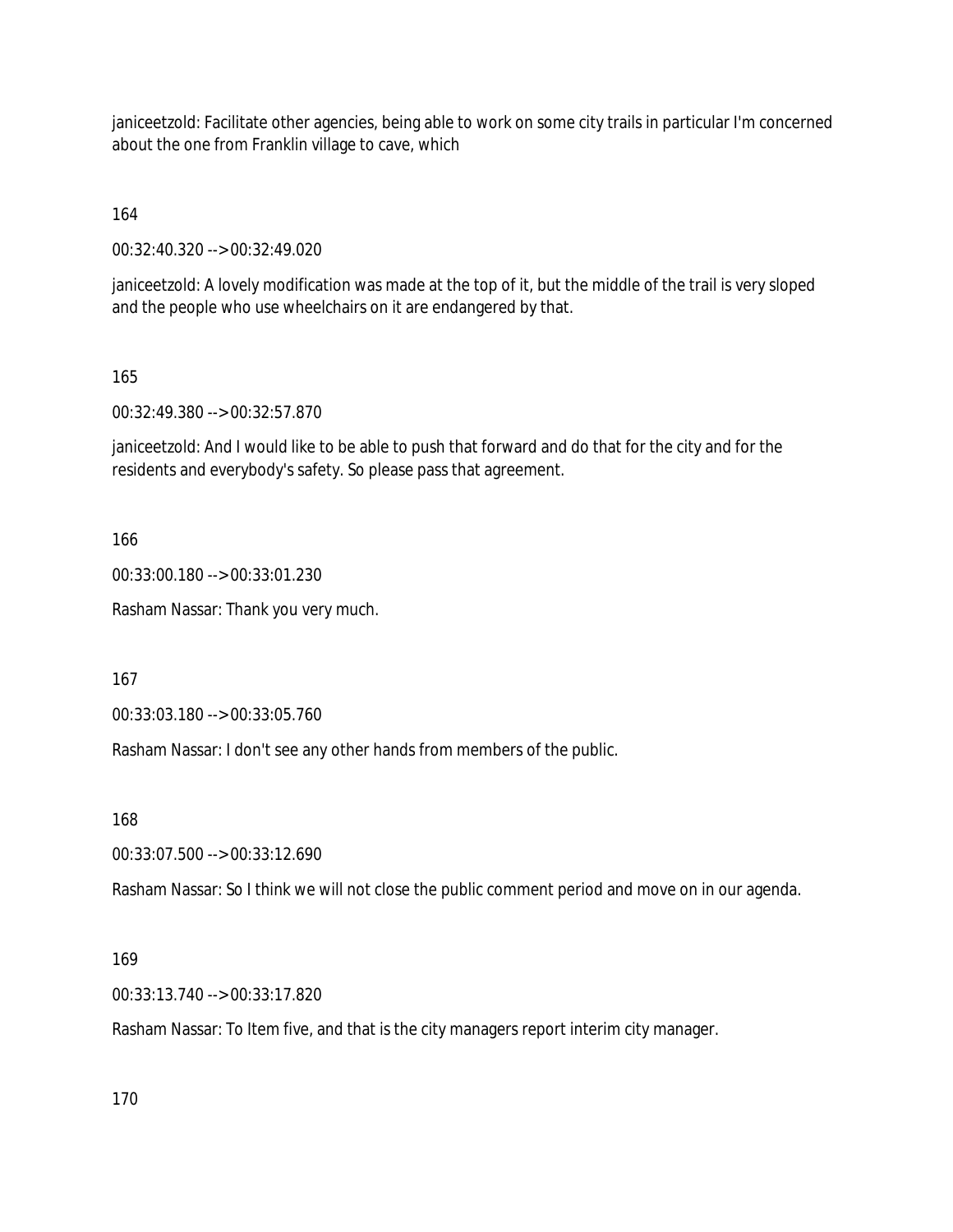00:33:18.870 --> 00:33:25.770

Ellen Schroer: It evening council and community. Thank you for joining us today. I just have a couple of quick items to share with you tonight.

171

00:33:26.610 --> 00:33:31.740

Ellen Schroer: The first is that the city is continuing to offer coca testing at City Hall.

172

00:33:32.160 --> 00:33:41.400

Ellen Schroer: The site is open Monday, Wednesday and Friday at this time, although we will be closed. Next Monday, January 18 in observance of the Martin Luther King Jr holiday.

#### 173

00:33:41.700 --> 00:33:51.330

Ellen Schroer: So you can make appointments for that if you are symptomatic or need testing by going to our website and making in advance appointment for that.

174

00:33:52.410 --> 00:33:57.960

Ellen Schroer: Also related to coven we continue to partner with a number of community organizations.

175

00:33:58.590 --> 00:34:03.060

Ellen Schroer: To support the communities efforts related to code. Code vaccine distribution.

176

00:34:03.390 --> 00:34:09.030

Ellen Schroer: And we'll have more information for you in a couple of weeks on this as we continue to work forward on it.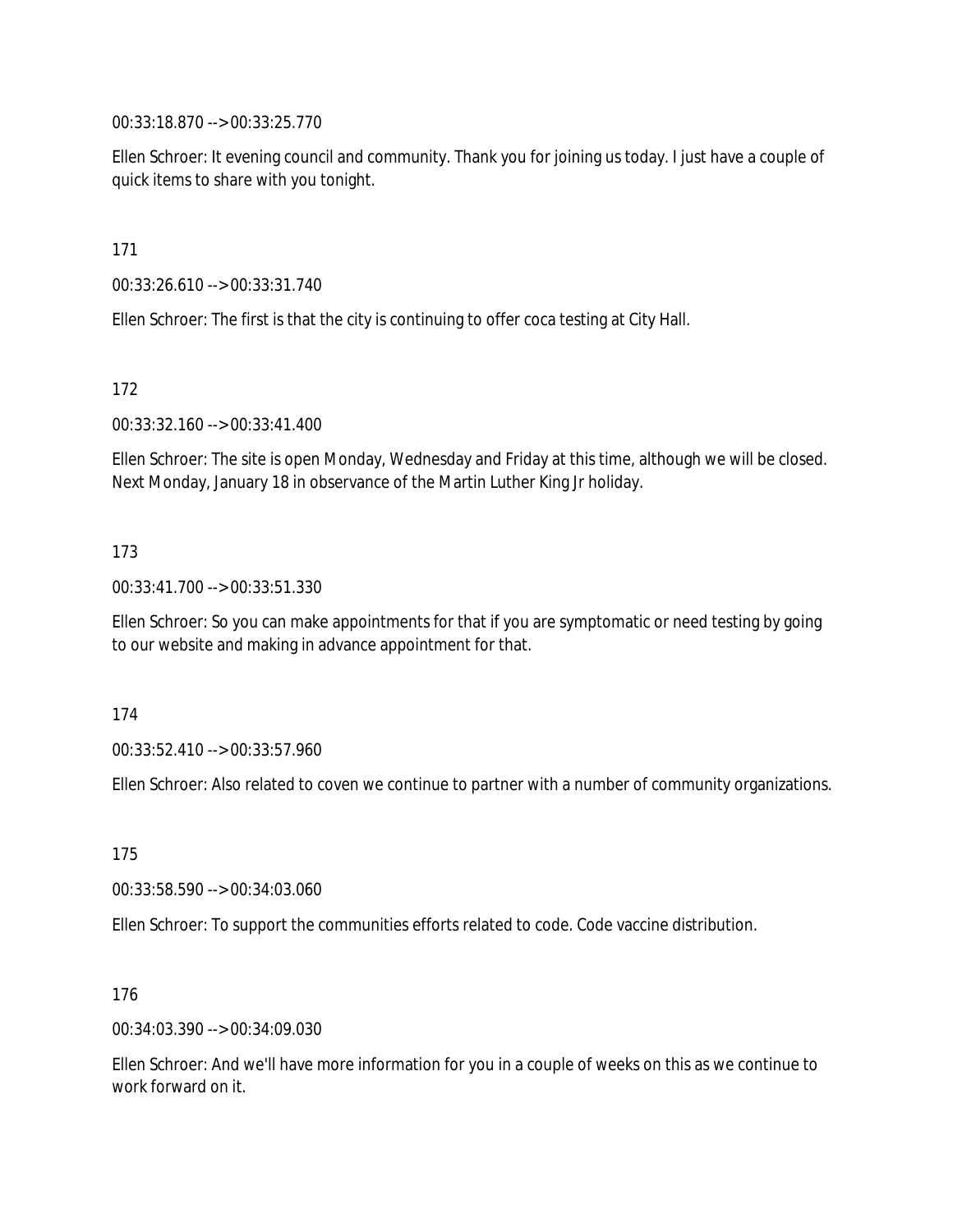00:34:09.270 --> 00:34:24.600

Ellen Schroer: But for those who are watching you can go to find your phase, wha, find your face, who dot o RG. This is the state website which will tell you what phase, you're in. And so you'll be able to know when it would be that you could sign up for a vaccine.

178

00:34:26.760 --> 00:34:32.130

Ellen Schroer: Also, we are closed next week, next Monday. I'm not only the testing side, but all of city services.

# 179

00:34:33.000 --> 00:34:39.840

Ellen Schroer: Will be closed. Next week on for the holiday, the race equity Advisory Committee will host an event.

### 180

00:34:40.650 --> 00:34:50.970

Ellen Schroer: To honor that holiday, but not until February probably February, it will be on February 4 and we invite you to attend that event. It's called courageous conversations

181

00:34:51.330 --> 00:34:57.690

Ellen Schroer: And we'll have more information about that in coming weeks, and it will also be posted to the website so folks can get more information on that.

182

00:34:59.010 --> 00:35:08.760

Ellen Schroer: We also today, learn that the city will be recognized for the 16th year as a tree City USA. This is a long standing commitment that the city has and I'm glad to share that news with you.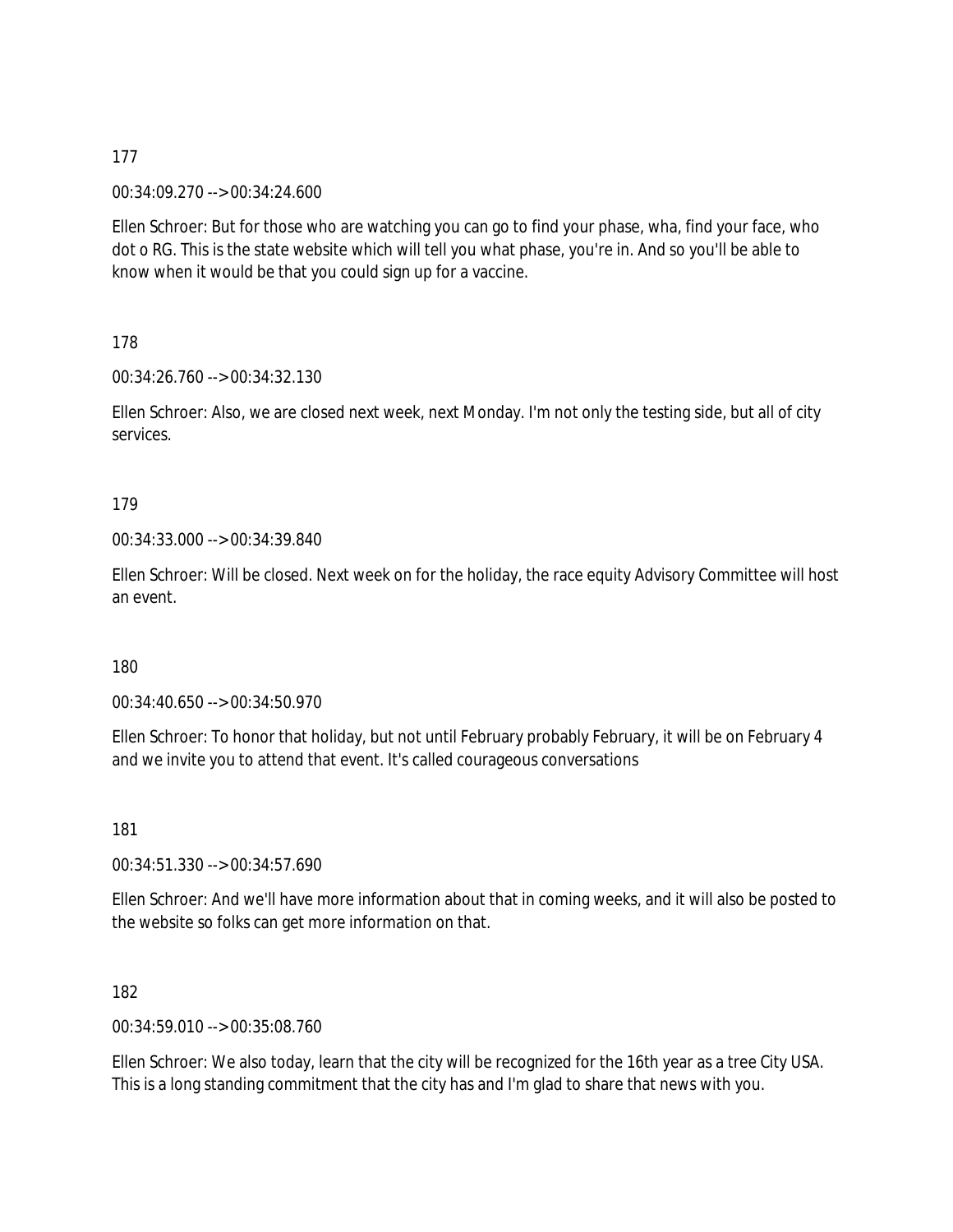00:35:09.810 --> 00:35:21.690

Ellen Schroer: And then finally the Climate Action Plan, the members of the climate change advisory committee are hosting the first of two online presentations tomorrow that is Wednesday the 13th of

184

00:35:22.200 --> 00:35:29.640

Ellen Schroer: January in the evening. There will also be a community workshop with the same topics later in the month on Saturday the 23rd.

185

00:35:30.240 --> 00:35:34.230

Ellen Schroer: So we encourage you to participate in that there will be some feedback.

186

00:35:34.830 --> 00:35:42.120

Ellen Schroer: That you can give on the climate action plan and also the members of the climate change advisory committee will be providing information about the

187

00:35:42.570 --> 00:35:48.630

Ellen Schroer: Implementation items that are in that plan. And then finally, today we have experienced yet more rain.

188

00:35:49.080 --> 00:35:57.810

Ellen Schroer: And if you do see water on the roadways during business hours. Please call the public works department so that they can address that if they don't know about it already.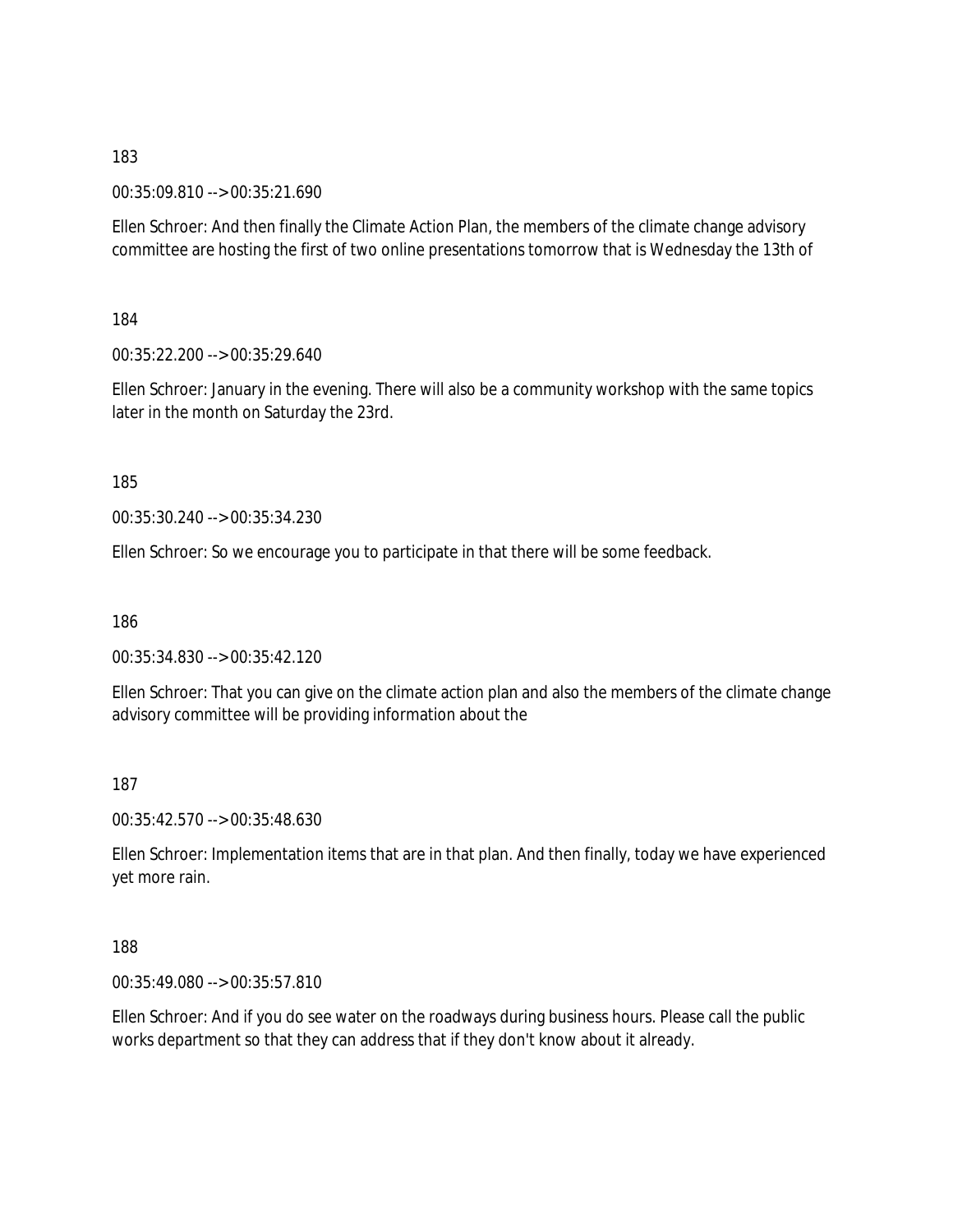00:35:58.050 --> 00:36:07.680

Ellen Schroer: And if it's after hours and really you believe it is prevent it is presenting a public hazard. You should call 911 so that the operations and maintenance standby crew can be

190

00:36:08.820 --> 00:36:11.430

Ellen Schroer: Can be dispatched and make appropriate

191

00:36:12.450 --> 00:36:19.260

Ellen Schroer: Modifications if needed or put up cones, or things like that. So with that, thank you very much and looking forward to the rest of the meeting.

192

00:36:20.760 --> 00:36:28.380

Rasham Nassar: Thank you very much. We will now move on in our agenda item six feature Council agendas.

193

00:36:29.850 --> 00:36:37.320

Rasham Nassar: I'll look to you interim city managers or anything that you'd like to note for Council before I turn it over to council members for questions and comments.

194

00:36:37.860 --> 00:36:49.260

Ellen Schroer: I think the only item of note would be that next the agenda in your packet includes a presentation from Washington, the Washington State Department of Transportation next week.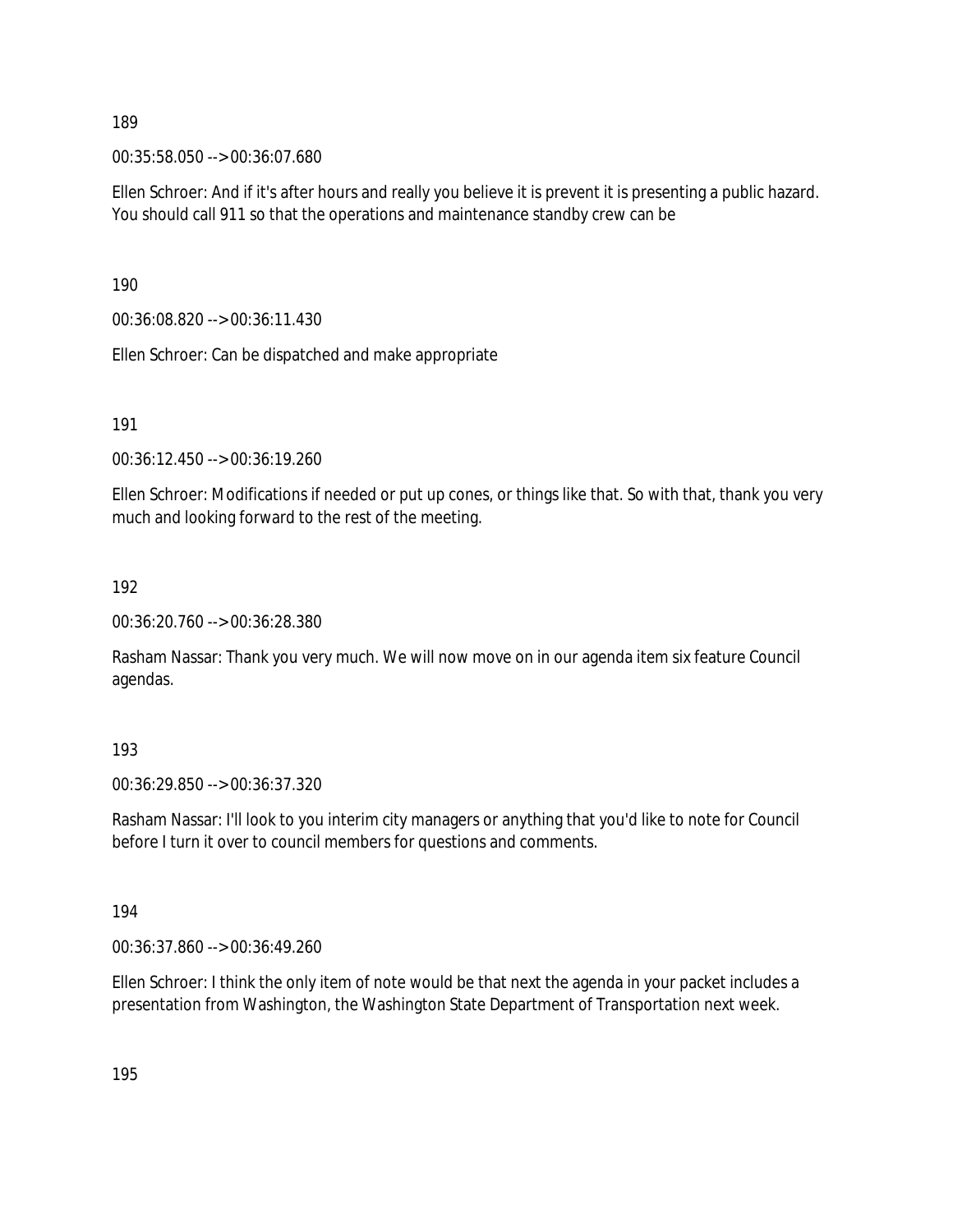00:36:49.740 --> 00:36:59.640

Ellen Schroer: In July 19 and that presentation has been moved out two weeks to February 2 so based on staff availability and the length of the meeting.

196

00:37:00.000 --> 00:37:10.470

Ellen Schroer: That presentation will come and this is the time for the washed out staff to present the design and give some information to the Council and community about that project.

197

00:37:11.370 --> 00:37:17.610

Ellen Schroer: So that we can understand the expected visual impact from this project and make sure that folks on know what's coming.

198

00:37:18.720 --> 00:37:20.280

Ellen Schroer: As that project goes forward.

199

00:37:21.000 --> 00:37:22.740

Rasham Nassar: Great, thank you so much for that reminder

200

00:37:24.990 --> 00:37:25.890 Rasham Nassar: Council members.

201

00:37:27.300 --> 00:37:29.160

Rasham Nassar: councilman council member Snyder.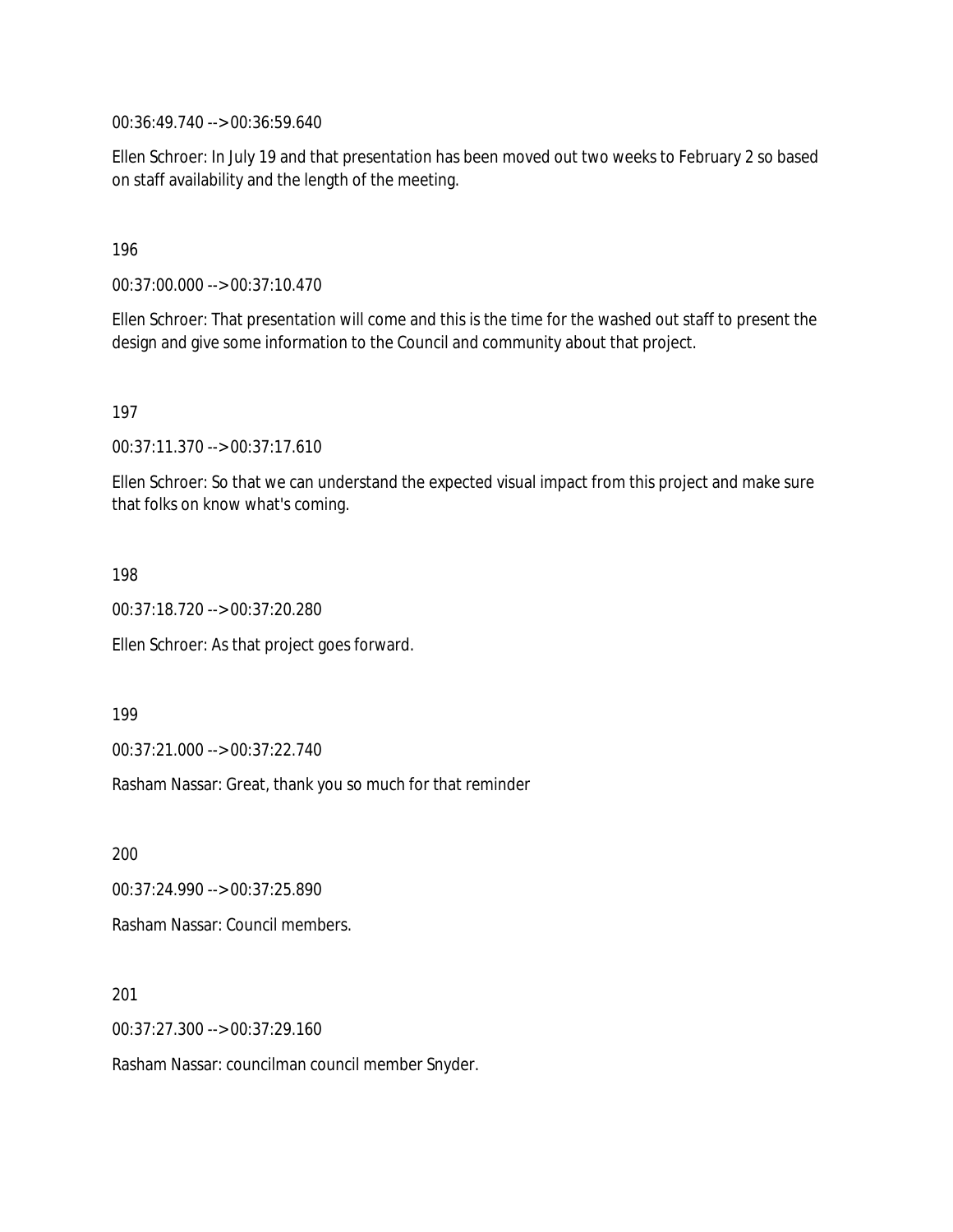00:37:31.230 --> 00:37:36.930

Leslie Schneider: Thank you. So next week. There's an agenda item for

203

00:37:40.650 --> 00:37:46.470

Leslie Schneider: For the business recovery and we're looking at economic recovery grants, um,

204

00:37:47.520 --> 00:37:59.520

Leslie Schneider: I just wanted to let my colleagues know that w Mary. Hi topless and I have actually achieved a fair amount of communication and intelligence reconnaissance

#### 205

00:38:00.720 --> 00:38:06.750

Leslie Schneider: And so what we'd like to do is be able to present more than maybe we thought we could have before.

206

00:38:07.230 --> 00:38:20.460

Leslie Schneider: And then our request the outcome of that would be to have Council potentially approve letting staff take that information and putting it into an ordinance, which could come back a couple weeks later.

207

00:38:21.900 --> 00:38:24.960

Leslie Schneider: So we will have something

208

00:38:27.360 --> 00:38:30.570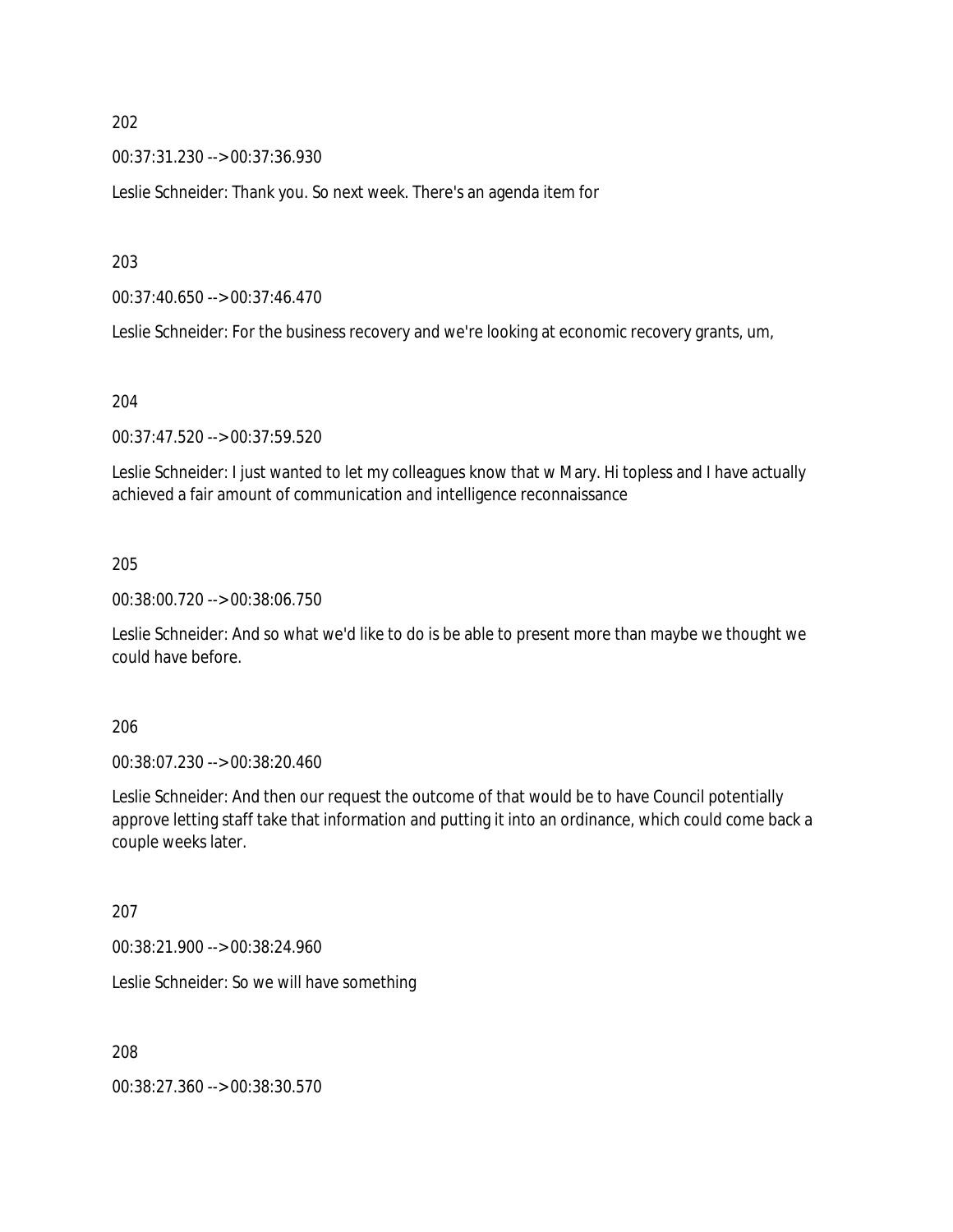Leslie Schneider: We will have something in the packet for this week.

### 209

00:38:31.680 --> 00:38:42.750

Leslie Schneider: So by late Thursday or, at the latest early Friday, we will pull together everything that we have. And I just wanted to find out if that was okay with our colleagues that we actually turn that into

# 210

00:38:43.800 --> 00:38:59.190

Leslie Schneider: An agenda item. It doesn't need to be very long, but maybe 15 minutes or 20 minutes so that we can move this forward sooner than later, and not have it be months out before we could potentially get grants out to businesses.

### 211

00:39:01.020 --> 00:39:03.420

Rasham Nassar: Thank you, Deputy Mayor had topless. Did you want to follow up on that.

### 212

00:39:04.110 --> 00:39:09.030

Kirsten Hytopoulos: Yeah, I just think it might be helpful for that for the full council to understand that. We've actually gotten some solid

#### 213

00:39:09.420 --> 00:39:13.290

Kirsten Hytopoulos: Basically, we're gonna be able to bring forward a model from one of our other local

### 214

00:39:13.830 --> 00:39:23.340

Kirsten Hytopoulos: Jurisdictions something pretty tangible for the Council to say yay or nay on and so it shouldn't be a loose conversation about reinventing the wheel, our whole goal has been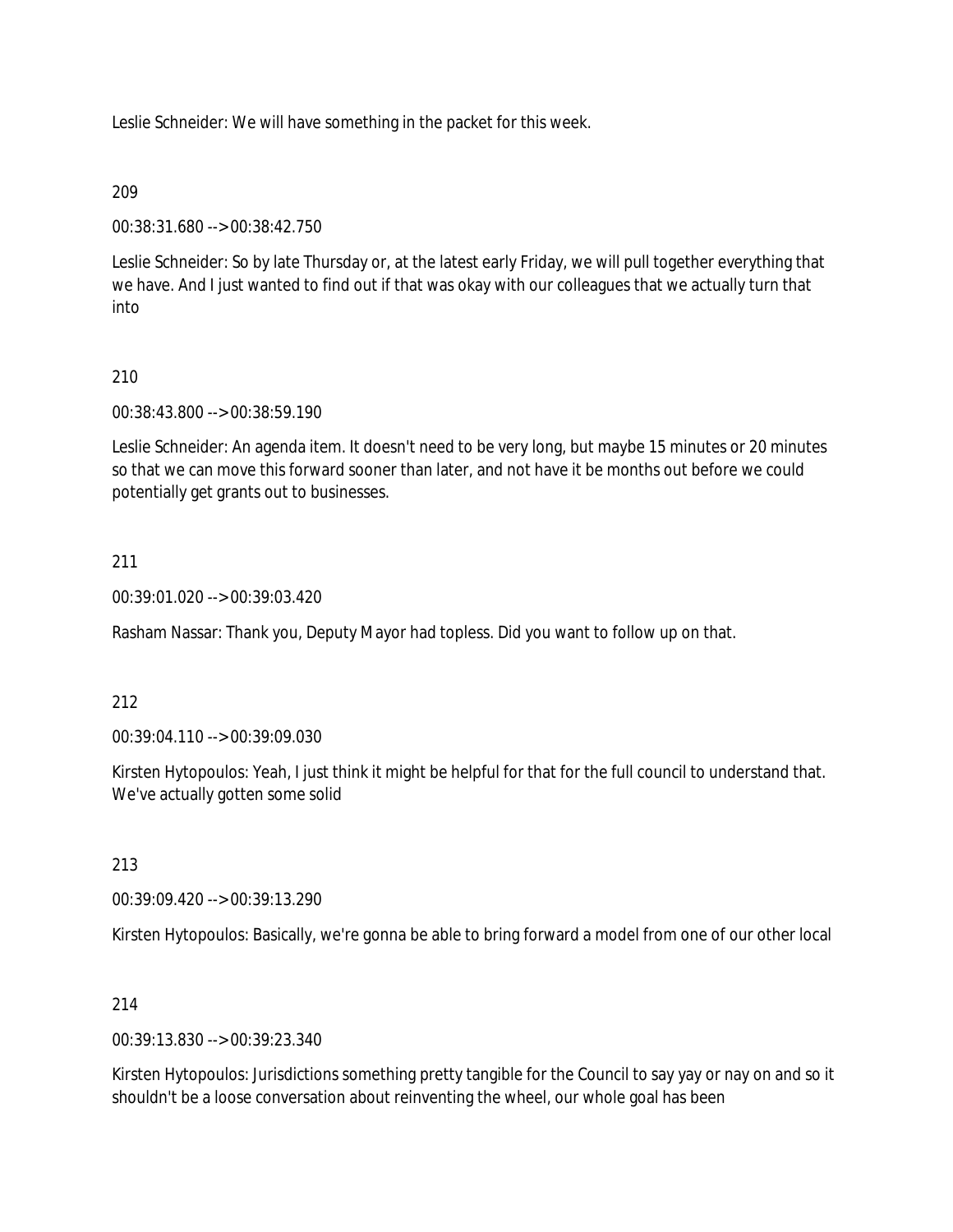00:39:23.790 --> 00:39:37.260

Kirsten Hytopoulos: To find something out there that's been done has been successful and bring it back for adoption by the Council, so I think that that's one of the reasons it could be a very succinct like we like this or we don't conversation we won't be. We won't be bring out bring forward our own creation.

216

00:39:38.970 --> 00:39:45.270

Rasham Nassar: Sounds great, as there. Any other comments on this particular proposal. Councilmember Snyder and Deputy Mayor had tapulous COUNCILMEMBER Pollock.

217

00:39:45.600 --> 00:39:52.170

Michael Pollock: Yeah, I just, I think it sounds good. And I think brevity is appreciated and that's all

218

00:39:53.490 --> 00:39:55.920

Rasham Nassar: Okay, and then Deputy Mayor topless if there's some

219

00:39:55.950 --> 00:39:56.940

Rasham Nassar: Amendment to the way that

220

00:39:57.090 --> 00:40:05.250

Rasham Nassar: being proposed for a future agenda. I will just allow you and hope you will take the lead on that in our agenda setting meeting this Thursday.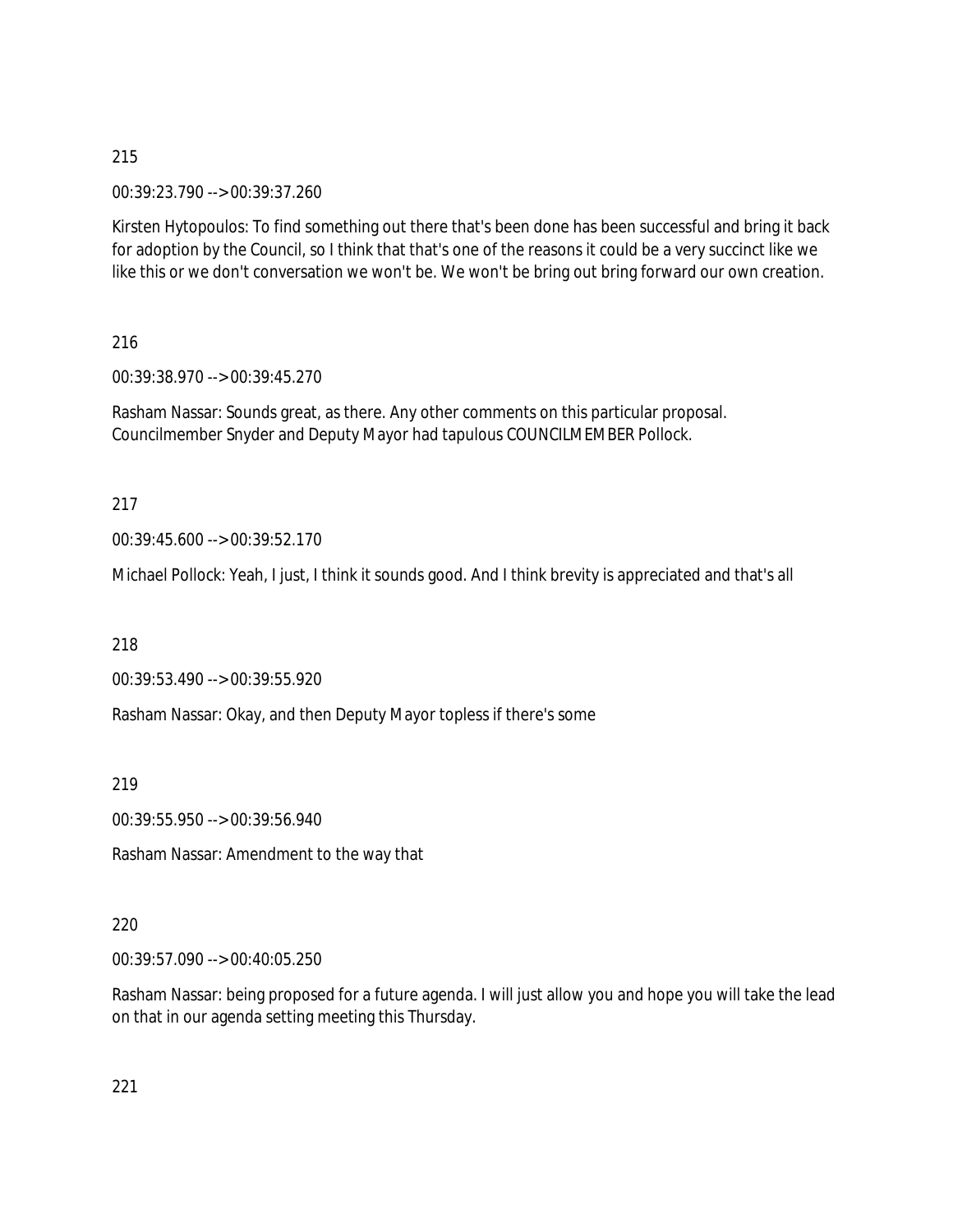00:40:07.410 --> 00:40:17.190

Rasham Nassar: Okay. So closing out that particular item. Are there any other comments or discussion items council members like to make on feature agendas.

222

00:40:21.330 --> 00:40:23.820

Rasham Nassar: I want to have it. Councilmember deets.

223

00:40:24.450 --> 00:40:38.190

Joe Deets: Yeah, thank you Mary Yeah I was hesitant, whether to bring this up but then folks did bring up the affordable housing discussion that took place during my office hours. And so I intend to give kind of a, I don't know debriefing

224

00:40:38.730 --> 00:40:50.430

Joe Deets: Maybe during good to the order, but it just want to alert you, it may depending on how we feel may wish to put this on a future agenda. So I just want to flag that I'm not making a

225

00:40:51.000 --> 00:41:02.970

Joe Deets: Request for that now. But I just wanted to since we're talking about agendas. I'm going to brief you on the discussion that occurred last Saturday and that may involve perhaps putting it on the feature agenda.

226

00:41:04.890 --> 00:41:11.160

Rasham Nassar: Thank you very much for that. Councilmember deets. Any other council member comments on future agendas.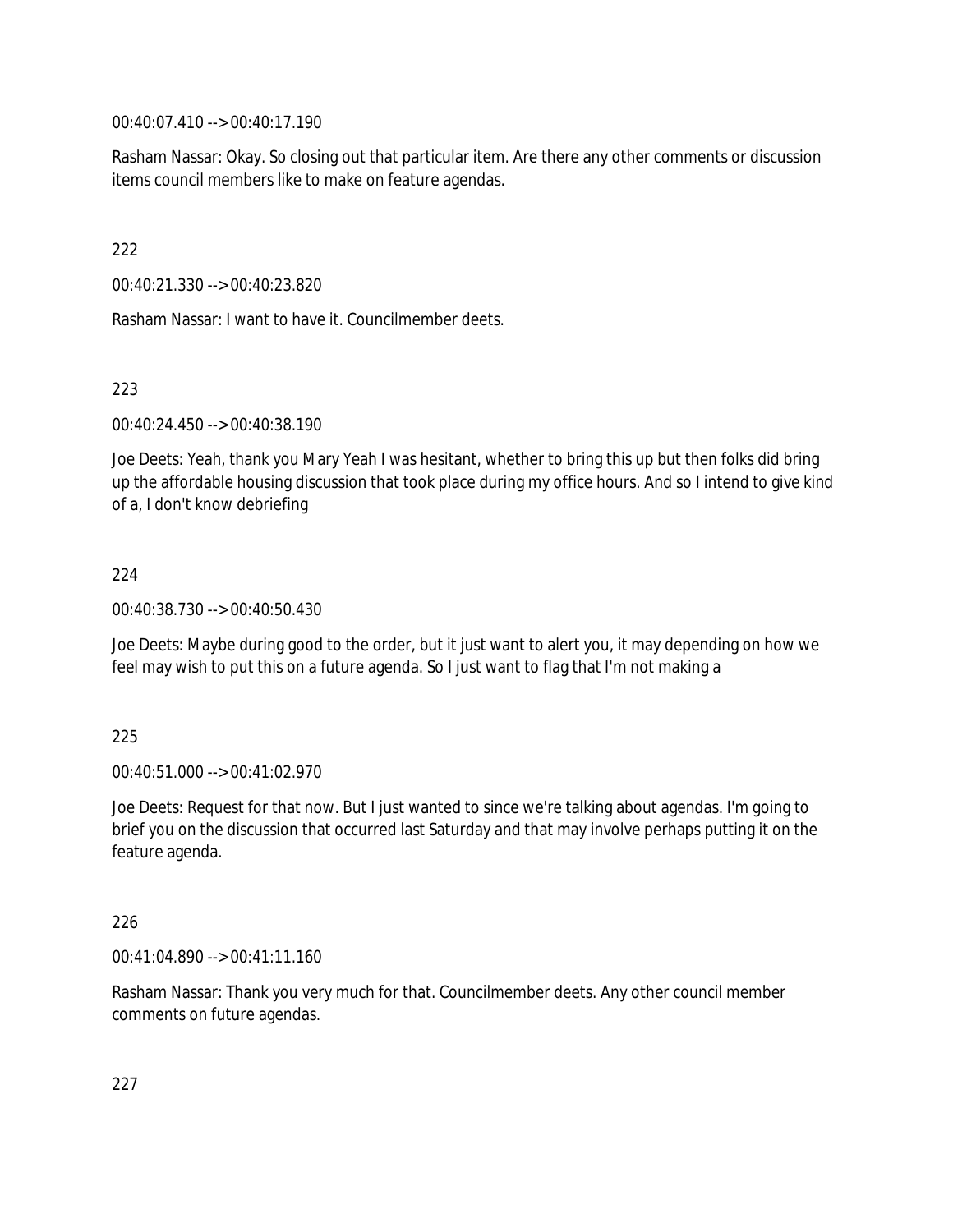00:41:12.570 --> 00:41:18.240

Rasham Nassar: I had a quick one. And it also relates back to public commenter something that was raising that related to our current

228

00:41:19.200 --> 00:41:30.420

Rasham Nassar: Standing with Guerre there's been some shifts and changes that might impact that will impact the anticipated course in terms of our relationship and our work with gear.

229

00:41:31.380 --> 00:41:43.170

Rasham Nassar: I'll look to council member deets and counselor phantom right Johnson, I spoke with COUNCILMEMBER fan Maria Johnson and I think it might be appropriate for Council to touch in on this at a future meeting.

230

00:41:43.650 --> 00:41:49.320

Rasham Nassar: Kind of reconvene and figure out what what direction we might want to take next and how we might

231

 $00.41.51.540 -> 00.42.05.040$ 

Rasham Nassar: Put a proposal or some sort of request for the race equity advisory committee to take this up and provide back a recommendation to counsel at some future date so look for comments and support if that if there's any

232

00:42:06.090 --> 00:42:07.770

Rasham Nassar: Council member needs.

233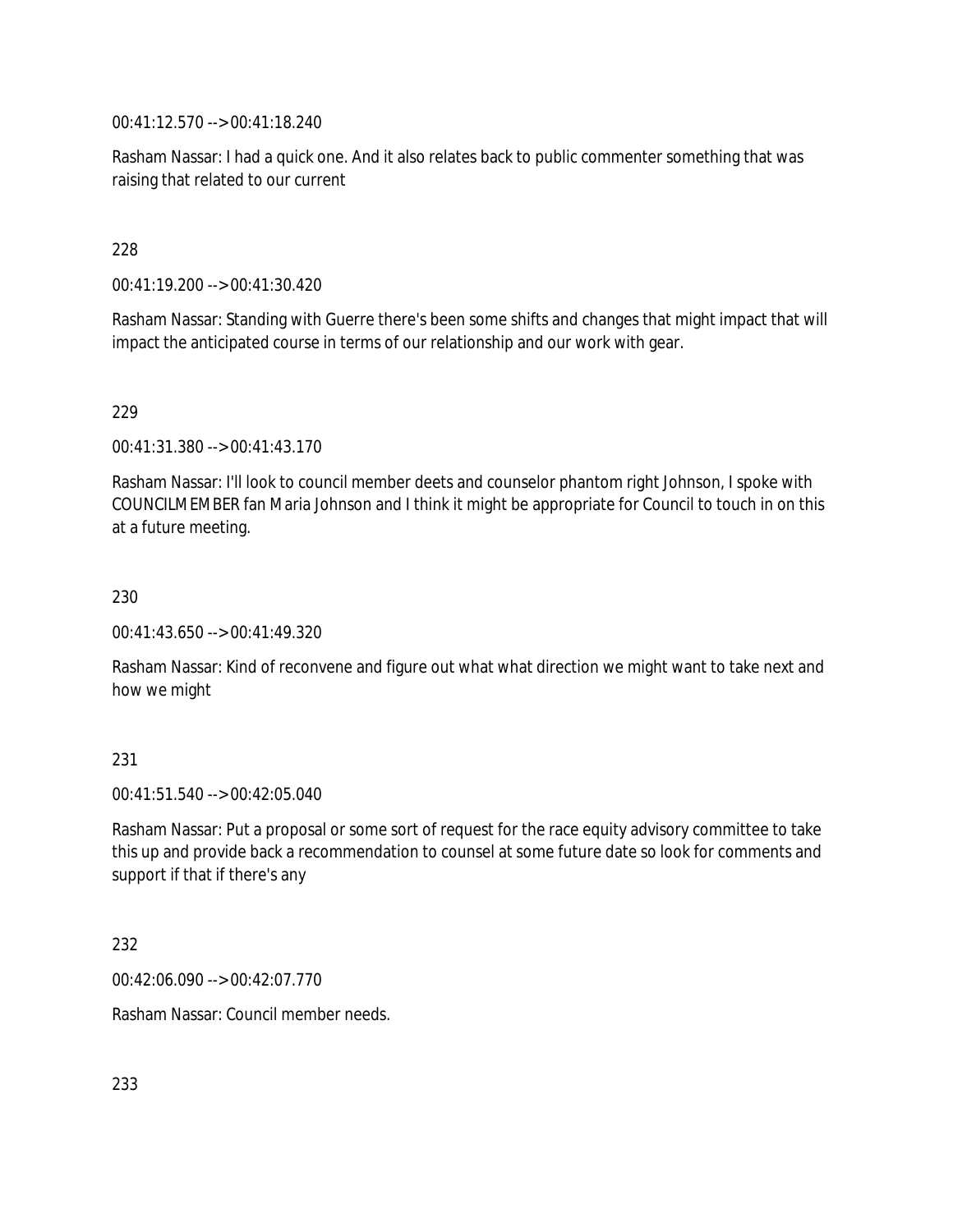00:42:08.400 --> 00:42:14.850

Joe Deets: No, sorry, you know, actually, I was raised my hand I lowered it, and I didn't actually intend to raise up anyway, here I am.

234

00:42:16.200 --> 00:42:21.720

Joe Deets: Yeah. Again, I was going to give a briefing. This was a conversation that myself.

235

00:42:23.190 --> 00:42:38.220

Joe Deets: COUNCILMEMBER Johnson and Mayor. You were there to work for you. Yes. Okay. Great. Thanks, and just giving I want just one update to a conversation we had with Representative from there.

236

00:42:39.300 --> 00:42:53.550

Joe Deets: So again, that was going to be later in because it's not like I'm we have a prayer request with something on an agenda, but um so again opening that and I'll leave that to the mayor and for some of our fans right john so if they want to add anything

237

00:42:55.980 --> 00:42:57.420

Rasham Nassar: Deputy Mayor high topless.

238

00:42:57.900 --> 00:43:03.690

Kirsten Hytopoulos: I do have a question that I think that we're going to want to know when we're talking about upcoming agendas. I see that on the

239

00:43:04.710 --> 00:43:11.130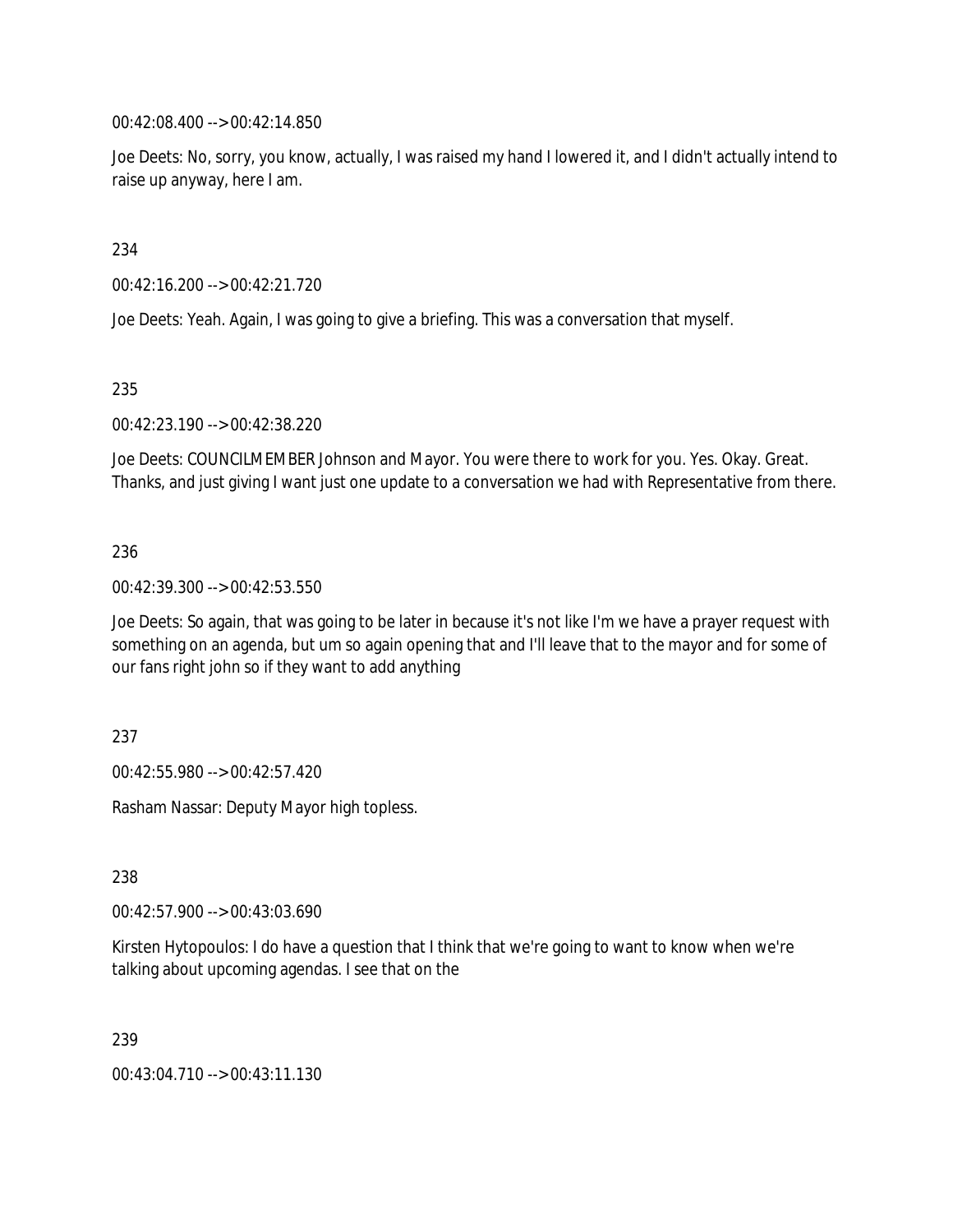Kirsten Hytopoulos: To the February 2 that the conversation about the police court facility price it, it appears that it

240

00:43:11.910 --> 00:43:18.480

Kirsten Hytopoulos: I guess I'm concerned because I thought that that was a discussion to discuss. So I think that while we're all here together, we should be checking in on our, on our memory.

## 241

00:43:18.810 --> 00:43:32.520

Kirsten Hytopoulos: Is that a discussion to discuss whether to discuss or is that a discussion and his, his counsel customer deeds are you and customer Pollock working on that. Is that something you're both bring forward or is that a discussion about whether we're going to discuss it.

## 242

00:43:33.330 --> 00:43:40.080

Rasham Nassar: So I'll clarify that real quickly, it's, it's a discussion to discuss consistent with our rules for how items. Get on agendas.

### 243

00:43:40.410 --> 00:43:51.840

Rasham Nassar: If they're not supported by a majority of the Council, and it's just a proposal by one council member sponsored by a second. The first time they appear on an agenda is as with a motion to discuss

### 244

00:43:53.670 --> 00:44:01.260

Rasham Nassar: Meaning that the Council members are proposing that council members will then get to decide if the majority would like to take up discussion on that item at a future date.

### 245

00:44:01.890 --> 00:44:06.360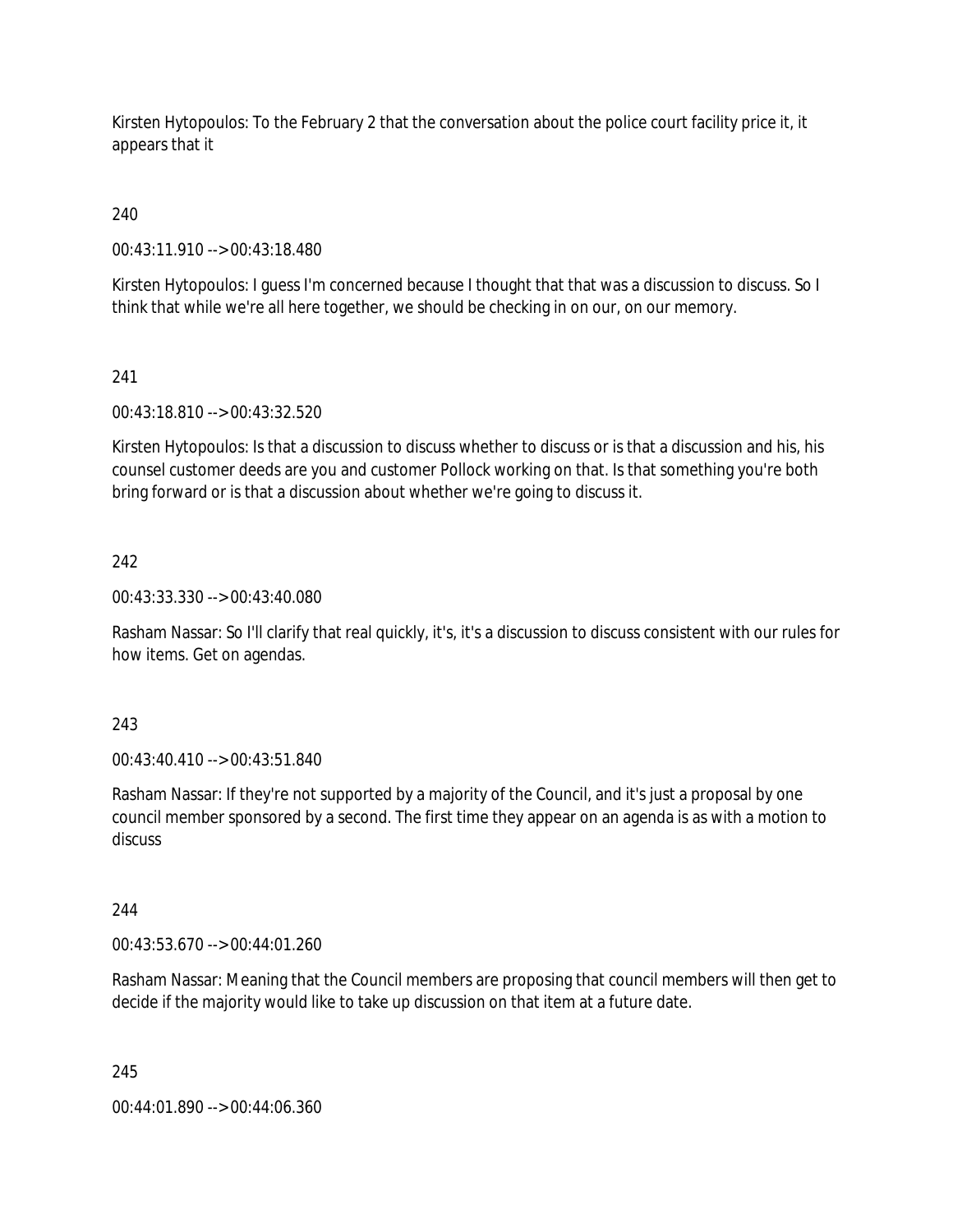Rasham Nassar: My recollection is that COUNCILMEMBER Pollock would be providing those agenda materials.

# 246

00:44:06.690 --> 00:44:19.470

Rasham Nassar: And support of that discussion item. Councilmember Pollock, correct me if I'm wrong, but we're operating on that assumption and staff at this point was not being asked or expected to provide any documentation since

## 247

00:44:19.890 --> 00:44:24.150

Rasham Nassar: Council has not given direction as to whether or not to discuss that item.

## 248

00:44:24.840 --> 00:44:35.340

Kirsten Hytopoulos: And my only concern is, yeah. My concern is that I think the last time is came up is that I had asked, and I feel like the Council was in largely an agreement that the agenda should reflect that. It's a discussion to discuss because

### 249

00:44:35.610 --> 00:44:45.990

Kirsten Hytopoulos: The agenda informs the public as to what we're doing, as well as to our site as well as ourselves. So we really do need to come up with a way of captioning. This that is clear that it's a discussion to discuss right now it looks like a discussion.

# 250

00:44:47.250 --> 00:44:57.330

Rasham Nassar: Deputy Mayor. That's a good point. And I will note that for our agenda setting meeting and make sure that we we pick that up, then and address your concerns. I think we all agree clarity is it's always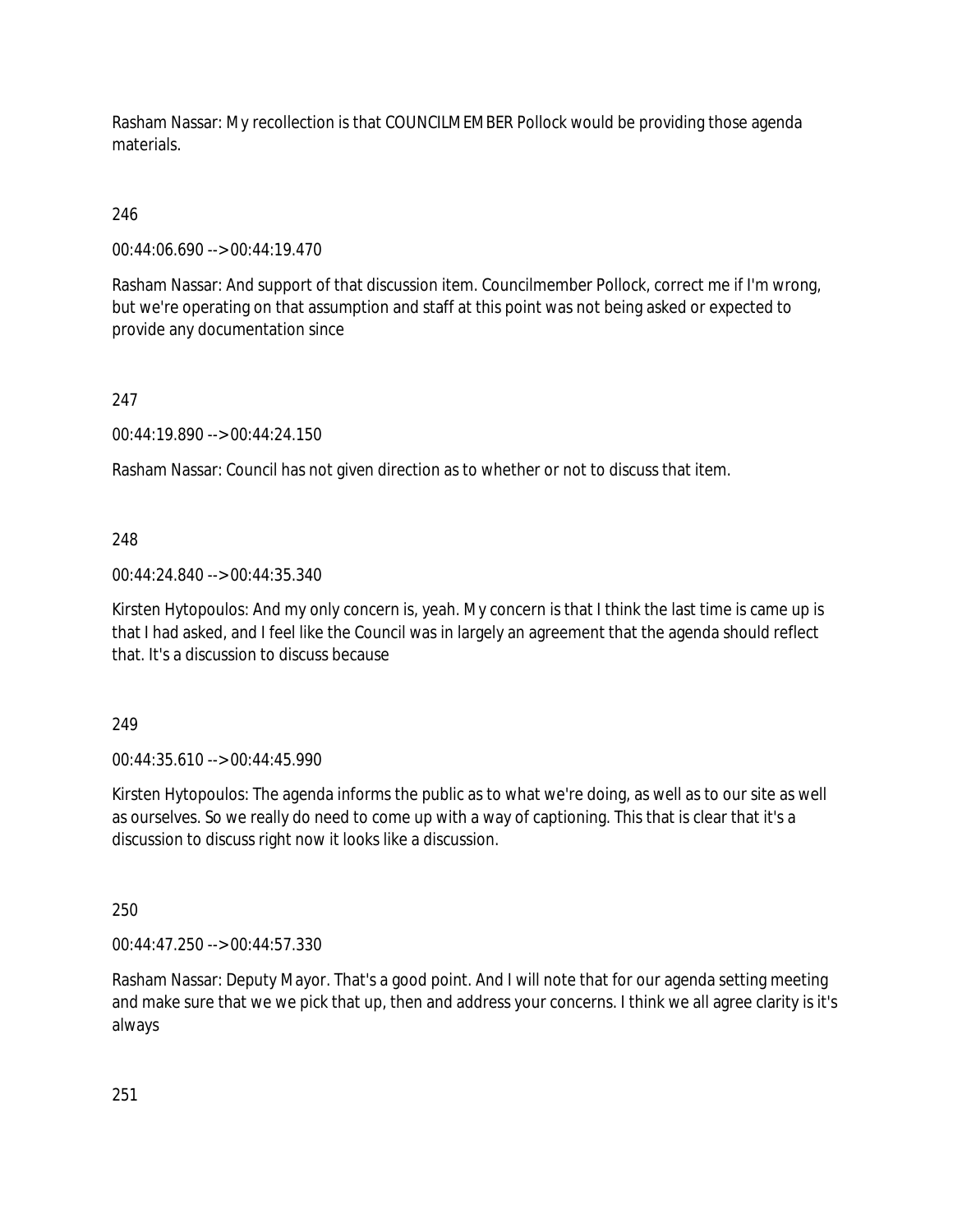00:44:57.870 --> 00:45:08.010

Rasham Nassar: A good practice. And I want to go back. Just real quick, and make sure that we tied the knot on my proposal to add a brief discussion on our current standing with gear.

### 252

00:45:09.390 --> 00:45:17.370

Rasham Nassar: If there's any objection to that unless there's any objection we will just go ahead and do that. Councilmember fan or a Johnson.

## 253

00:45:18.780 --> 00:45:29.340

Brenda Fantroy-Johnson: Yeah, thank you. I just wanted to second what you were saying, I think what we pretty much discussed was that we needed to give the react group time to discuss

### 254

00:45:29.700 --> 00:45:44.430

Brenda Fantroy-Johnson: What direction they wanted to go in and not try to point them to where we wanted them to go. So yeah, I agree with what you're saying that we need to put it on the agenda so that after they had their meeting they can tell us what it is they want us to do. Okay.

255

00:45:45.450 --> 00:45:46.890

Rasham Nassar: Okay, thank you for that.

256

00:45:48.930 --> 00:45:54.240

Rasham Nassar: COUNCILMEMBER car. Your hand went up and then down. Did you have an idea. We'd like to propose.

257

00:45:54.750 --> 00:45:59.370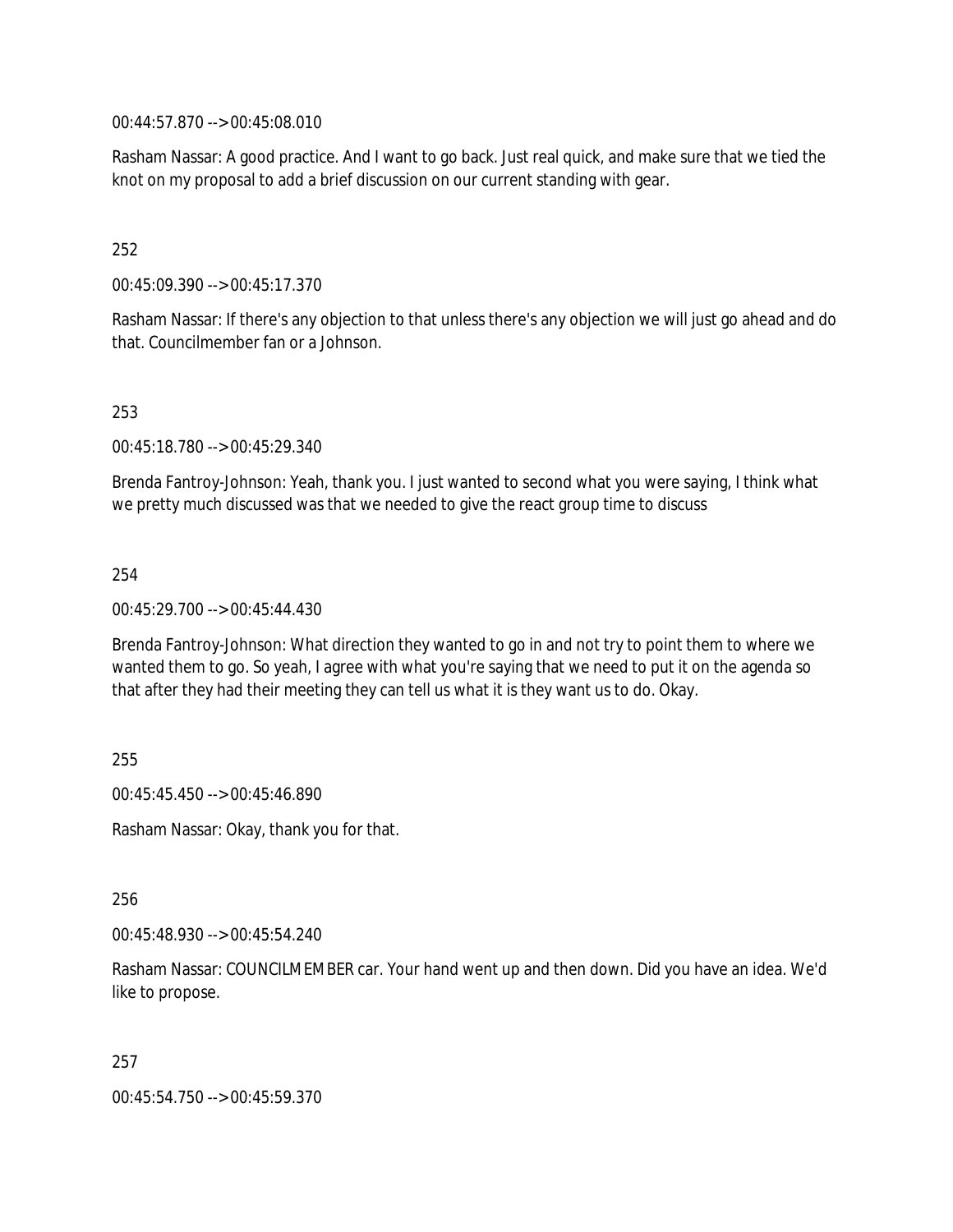Christy Carr: No thank you. I was going to just say the same thing that Deputy Mayor had topless.

258

00:46:00.390 --> 00:46:10.860

Christy Carr: Mentioned in terms of clarifying on the agenda when we're discussing something to discuss BECAUSE WE HAVE ON TONIGHT'S AGENDA. It's Council discussion, but we're not actually discussing it

259

00:46:11.730 --> 00:46:18.660

Christy Carr: And I think there's been some confusion in the public about that. So I would appreciate that clarification on future agendas as well.

260

00:46:19.830 --> 00:46:20.280

Christy Carr: Thanks.

261

00:46:21.480 --> 00:46:29.370

Rasham Nassar: Thank you so much for those comments and unless council members, there's any other COUNCILMEMBER comments on this item. I think we can move on.

262

00:46:31.200 --> 00:46:45.150

Rasham Nassar: We are now at agenda items seven presentations. Our first presentation is a proclamation items seven a regarding DR. MARTIN LUTHER KING, JR. DAY ON JANUARY 18

263

00:46:47.460 --> 00:46:51.810

Rasham Nassar: I am going to ask council member FINRA Johnson.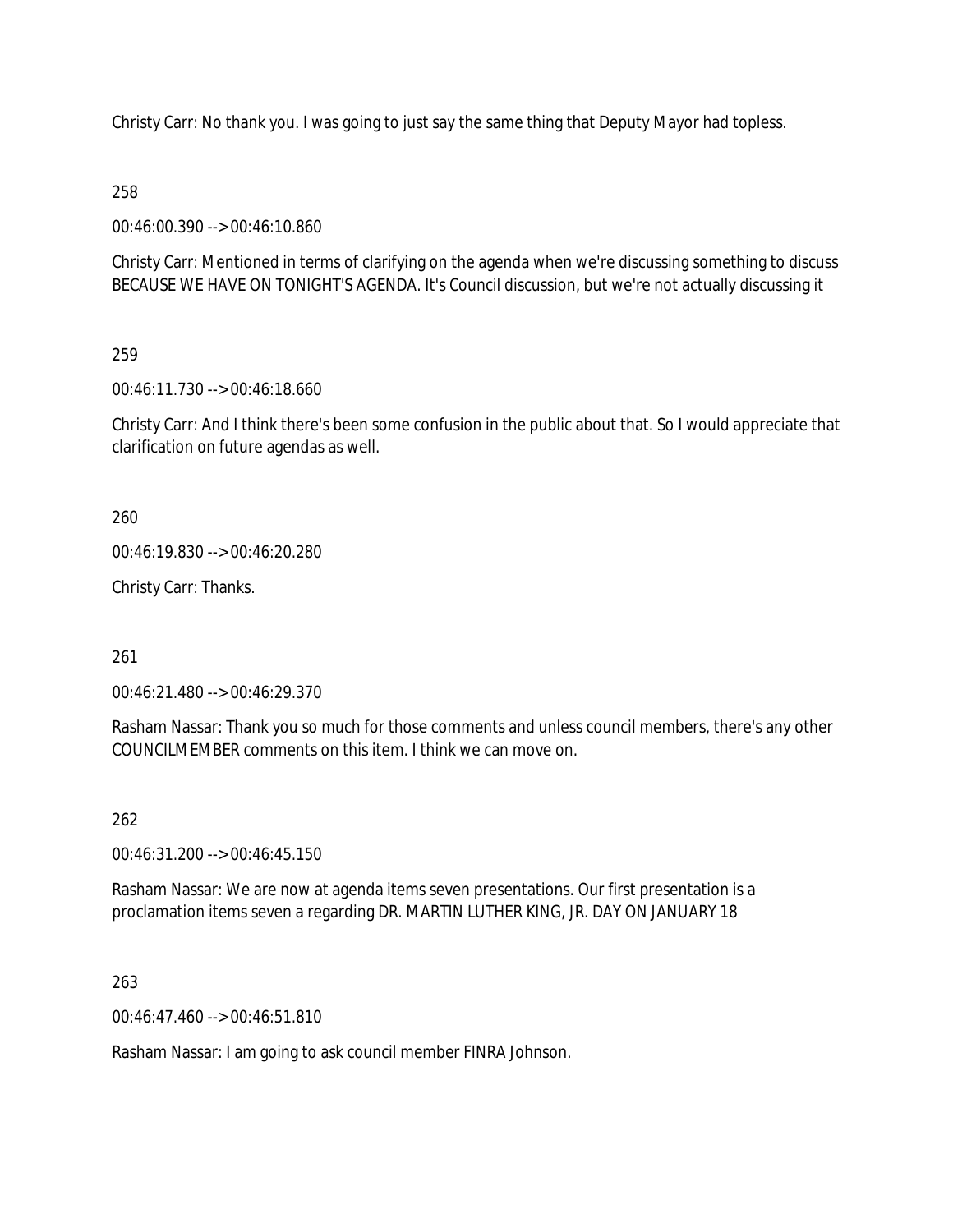00:46:53.160 --> 00:46:57.300

Rasham Nassar: If you wouldn't mind please reading the proclamation into the record. Whenever you're ready.

265

00:46:58.380 --> 00:47:10.590

Brenda Fantroy-Johnson: Okay proclamation a proclamation by the city council of the city of Bainbridge Island Washington recognizing DR. MARTIN LUTHER KING, JR. DAY ON JANUARY 18 2021

266

00:47:11.310 --> 00:47:25.230

Brenda Fantroy-Johnson: Whereas the Reverend Dr. Martin Luther King Jr, who was born on January 15 1929 dedicated his life to promoting peace, freedom, equality and justice for all through nonviolent means

267

00:47:25.680 --> 00:47:40.110

Brenda Fantroy-Johnson: And whereas federal and state legislation has recognized Dr. King's legacy as one of America's outstanding civil rights leaders, by adopting his birthright as a national event on the third Monday of January.

268

00:47:40.980 --> 00:47:54.720

Brenda Fantroy-Johnson: And whereas on August 28 1963 Dr. King as part of the March on Washington delivered a historic speech at the Lincoln Memorial, which called foreign into racism in the United States.

269

00:47:55.320 --> 00:48:03.150

Brenda Fantroy-Johnson: And whereas Dr. King and the Civil Rights Movement helped change public policy from segregation to integration.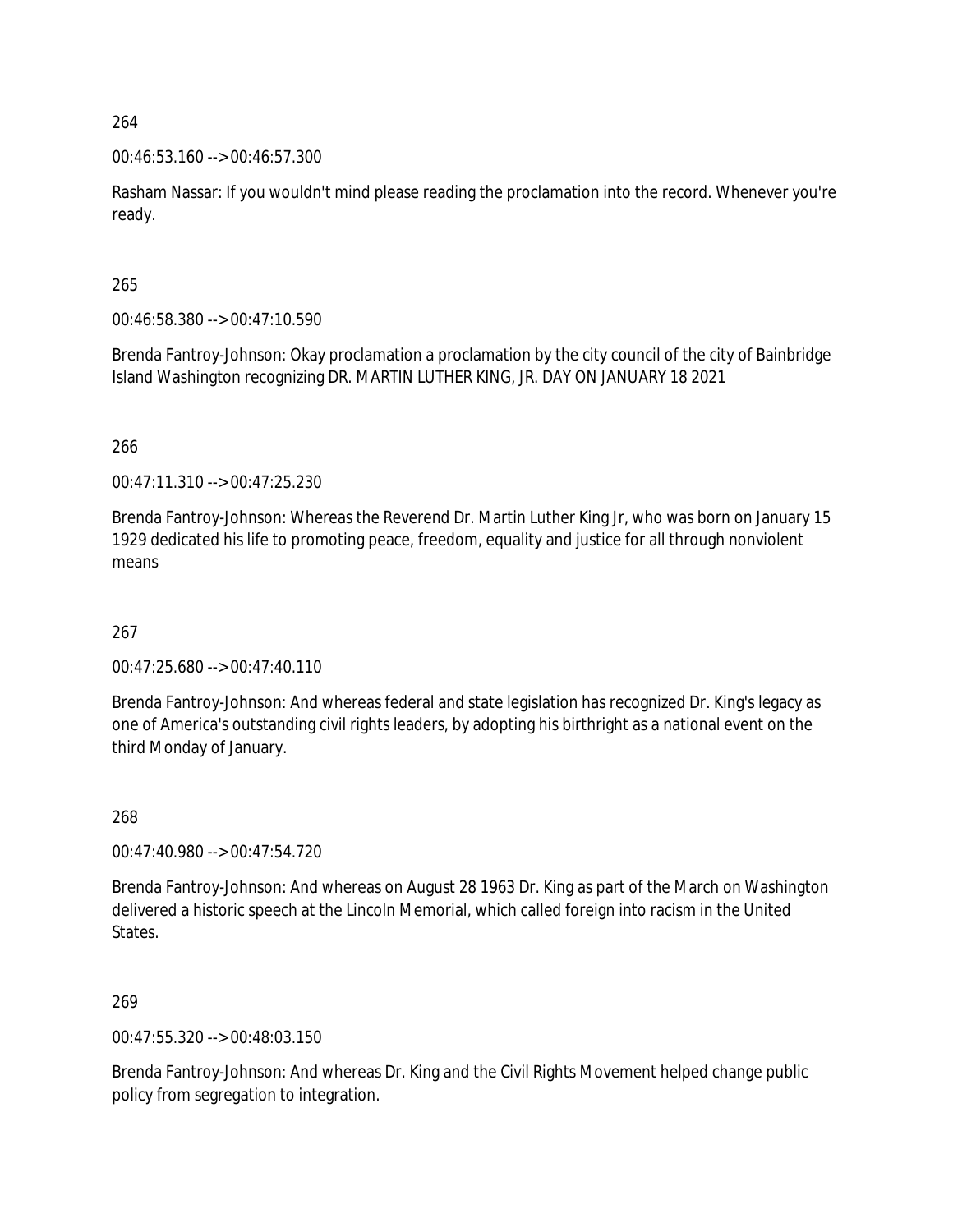00:48:03.690 --> 00:48:13.950

Brenda Fantroy-Johnson: Resulting in the repeal of the post reconstruction area state laws mandating racial segregation in the South, known as the Jim Crow laws.

271

00:48:14.370 --> 00:48:30.270

Brenda Fantroy-Johnson: thereby leading to the passage of the Civil Rights Act of 1964 the Voting Rights Act of 1965 and other anti discrimination laws aimed at Indian economic, legal and social segregation in America.

# 272

00:48:31.560 --> 00:48:45.270

Brenda Fantroy-Johnson: And whereas Dr. King and the Civil Rights Movement helped change public policy from legal and socially acceptable discrimination and segregation to an open and accessible policy of racial integration.

273

00:48:45.930 --> 00:48:55.680

Brenda Fantroy-Johnson: lead into equal participation and access to primary and higher education, housing, employment, transportation, federal, state and local government elections.

274

00:48:56.190 --> 00:49:10.500

Brenda Fantroy-Johnson: And other aspects of public policy relating to human rights and whereas Dr. King stated in his speech, I say to you today my friends, though, even though we faced the difficulties of today and tomorrow.

275

00:49:11.010 --> 00:49:18.210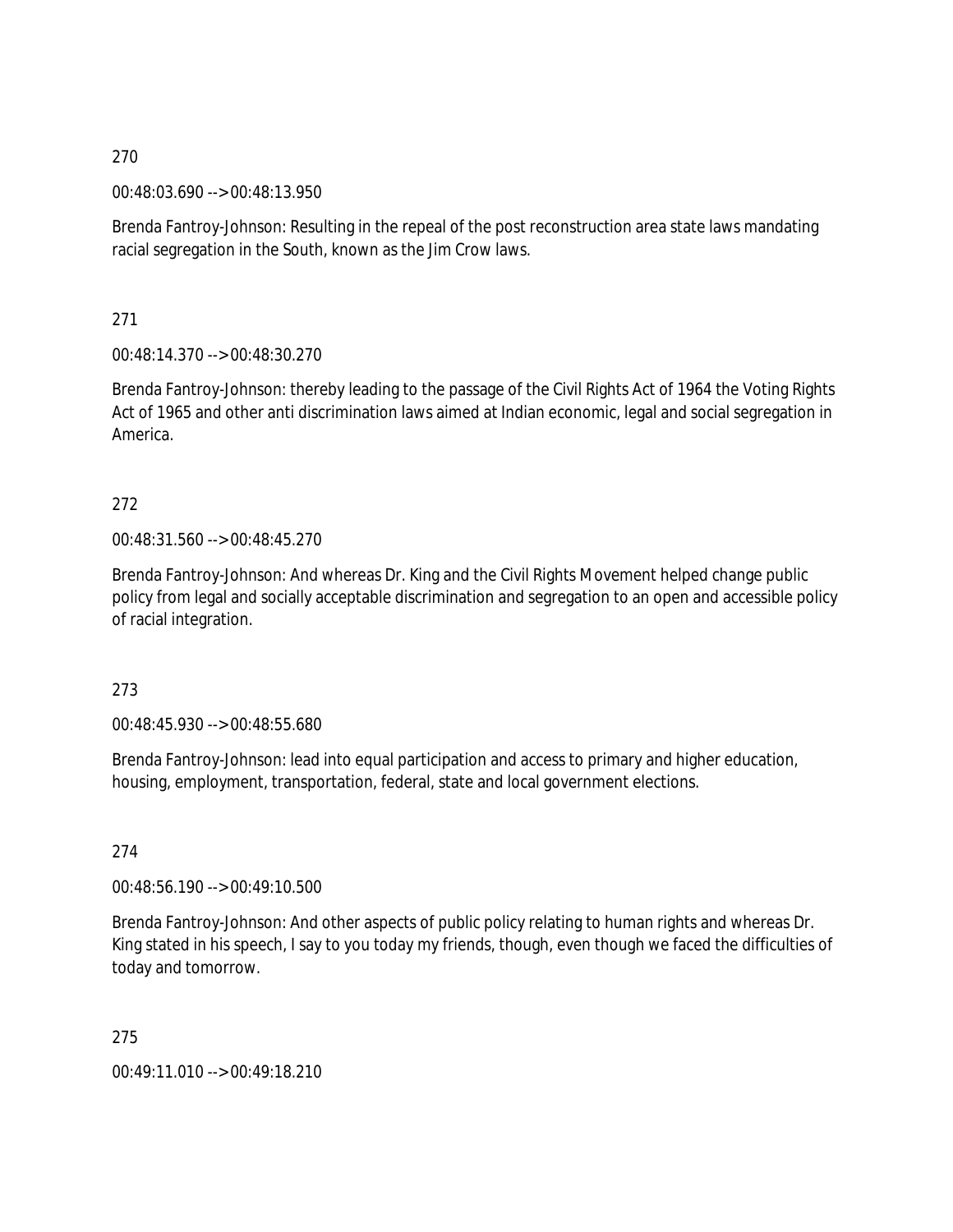Brenda Fantroy-Johnson: I still have a dream. It is a dream that one day this nation will rise up live out the true meaning of its creed.

276

00:49:18.690 --> 00:49:27.600

Brenda Fantroy-Johnson: We hold these truths to be self evident, that all men are created equal. And whereas Dr. King continue to stay in his speech.

277

00:49:27.990 --> 00:49:38.730

Brenda Fantroy-Johnson: This will be the day when all God's children will be able to sing with new meaning. My country tis of thee, sweet land of liberty of the icing.

278

00:49:39.240 --> 00:49:51.630

Brenda Fantroy-Johnson: Land where my father's died land of the Pilgrims pride from every mountain side. Let freedom ring and if America has to be a great nation. This must become true

279

00:49:52.590 --> 00:50:00.960

Brenda Fantroy-Johnson: And whereas Dr. King believed that service was the sole highest purpose and was the path to happiness greatness and God

280

00:50:01.530 --> 00:50:11.880

Brenda Fantroy-Johnson: And whereas Dr. King once said Life's most persistent and urgent question is what are you doing for others America's across the country.

281

00:50:12.450 --> 00:50:24.120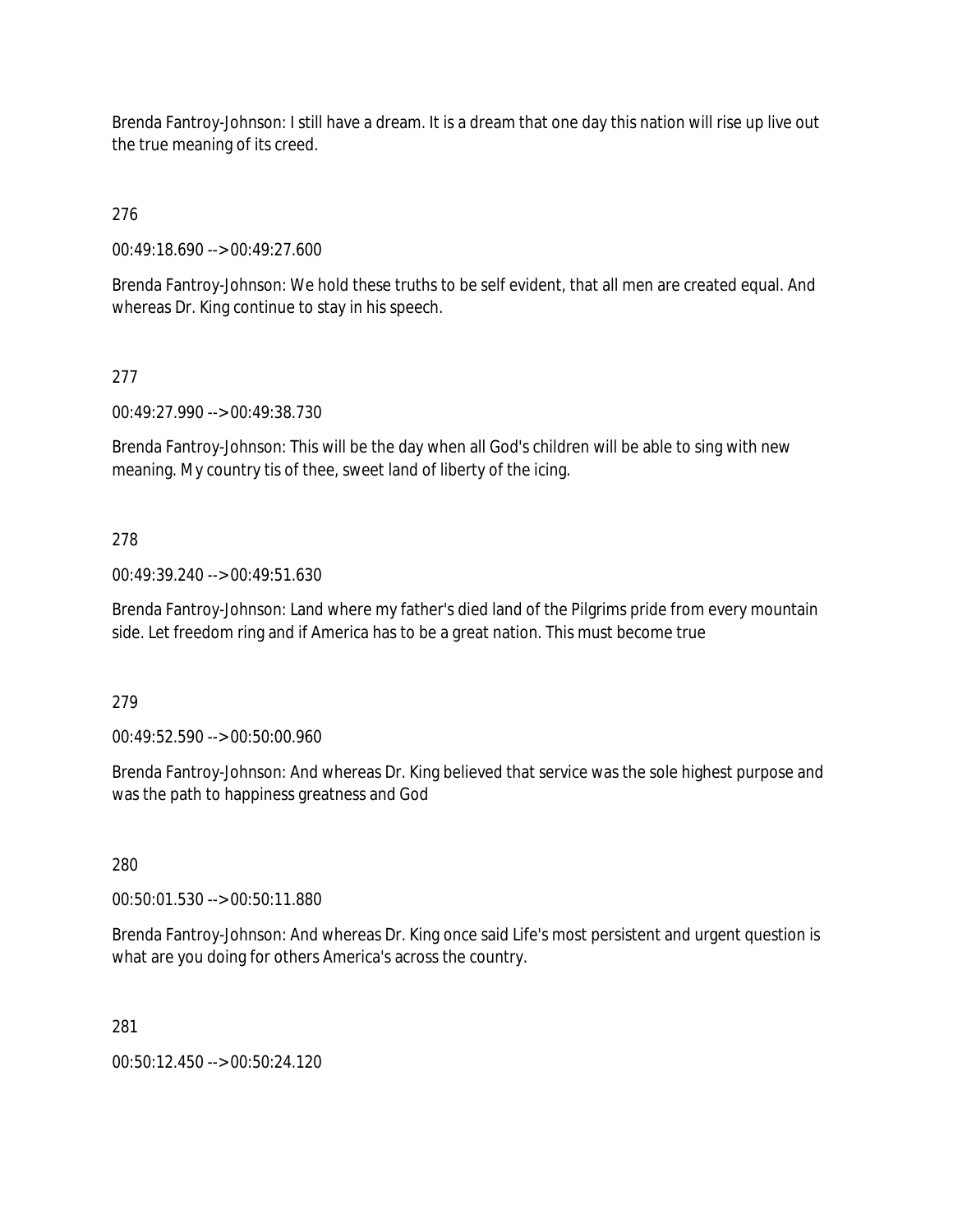Brenda Fantroy-Johnson: will answer that question by coming together to honor. Dr. King by helping their neighbors and communities through thousands of service projects spread across all 50 states.

282

00:50:24.810 --> 00:50:32.610

Brenda Fantroy-Johnson: And whereas Bainbridge Island residents are encouraged to observe the holiday, not only by reflecting on Dr. King's legacy

## 283

00:50:33.150 --> 00:50:53.280

Brenda Fantroy-Johnson: But also by actively serving others, and whereas national and international events teach us the unfortunate lesson that the age of violence and hatred has not passed and that now as much as at any time. Dr. King's message of non violence should be celebrated.

284

00:50:54.780 --> 00:50:55.860

Brenda Fantroy-Johnson: Now therefore,

285

00:50:57.120 --> 00:50:57.600

Brenda Fantroy-Johnson: I

286

00:50:58.770 --> 00:51:05.790

Brenda Fantroy-Johnson: Print fanboy Johnson Council number of the city of Bainbridge Island, on behalf of the City Council and the mayor.

### 287

00:51:06.330 --> 00:51:16.350

Brenda Fantroy-Johnson: Do proclaim Monday, January 18 2021 as Dr. Martin Luther King, Jr. Day in the city of Bainbridge Island, Washington.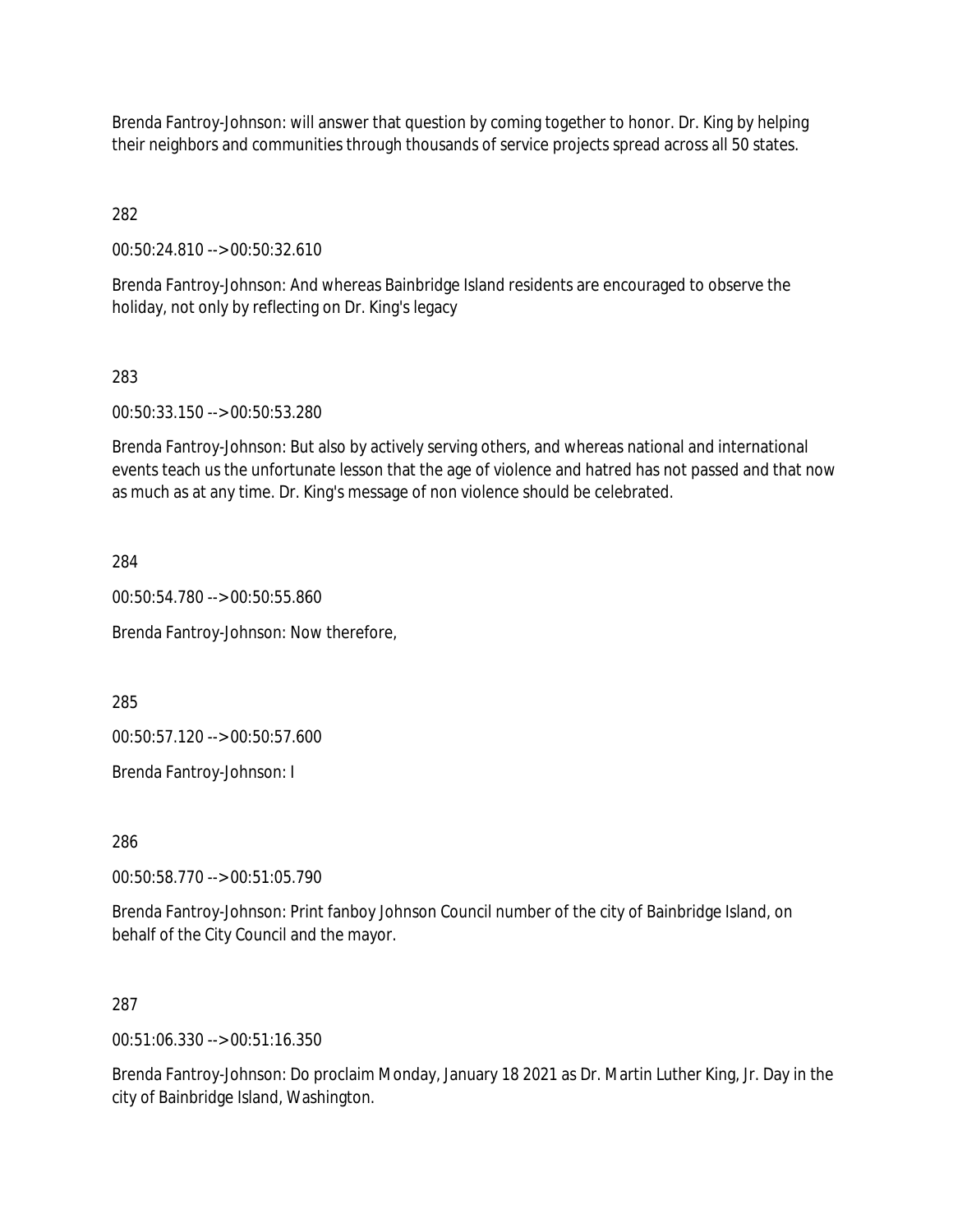00:51:16.860 --> 00:51:32.130

Brenda Fantroy-Johnson: In recognition of his birth, life, and death. And as everyone celebrate this day by continuing to live. Dr. Martin Luther King's dream daily respecting all others, regardless of their race, creed or color.

289

00:51:38.280 --> 00:51:42.900

Rasham Nassar: Thank you very much. Councilmember fan or a Johnson for reading that proclamation into the record.

#### 290

00:51:45.210 --> 00:51:56.130

Rasham Nassar: We will now move on to item seven, be in our agenda. It's another proclamation proclamation declaring January 2021 as National Mentoring Month.

291

00:51:56.520 --> 00:52:07.770

Rasham Nassar: And please note council members that there is an attached motion to this proclamation. So we will be looking for council member to make that motion. After the reading of this proclamation

292

00:52:08.850 --> 00:52:12.750

Rasham Nassar: Is there a council member who would like to read this proclamation

293

00:52:18.600 --> 00:52:20.370

Rasham Nassar: COUNCILMEMBER deeds. Thank you for volunteer.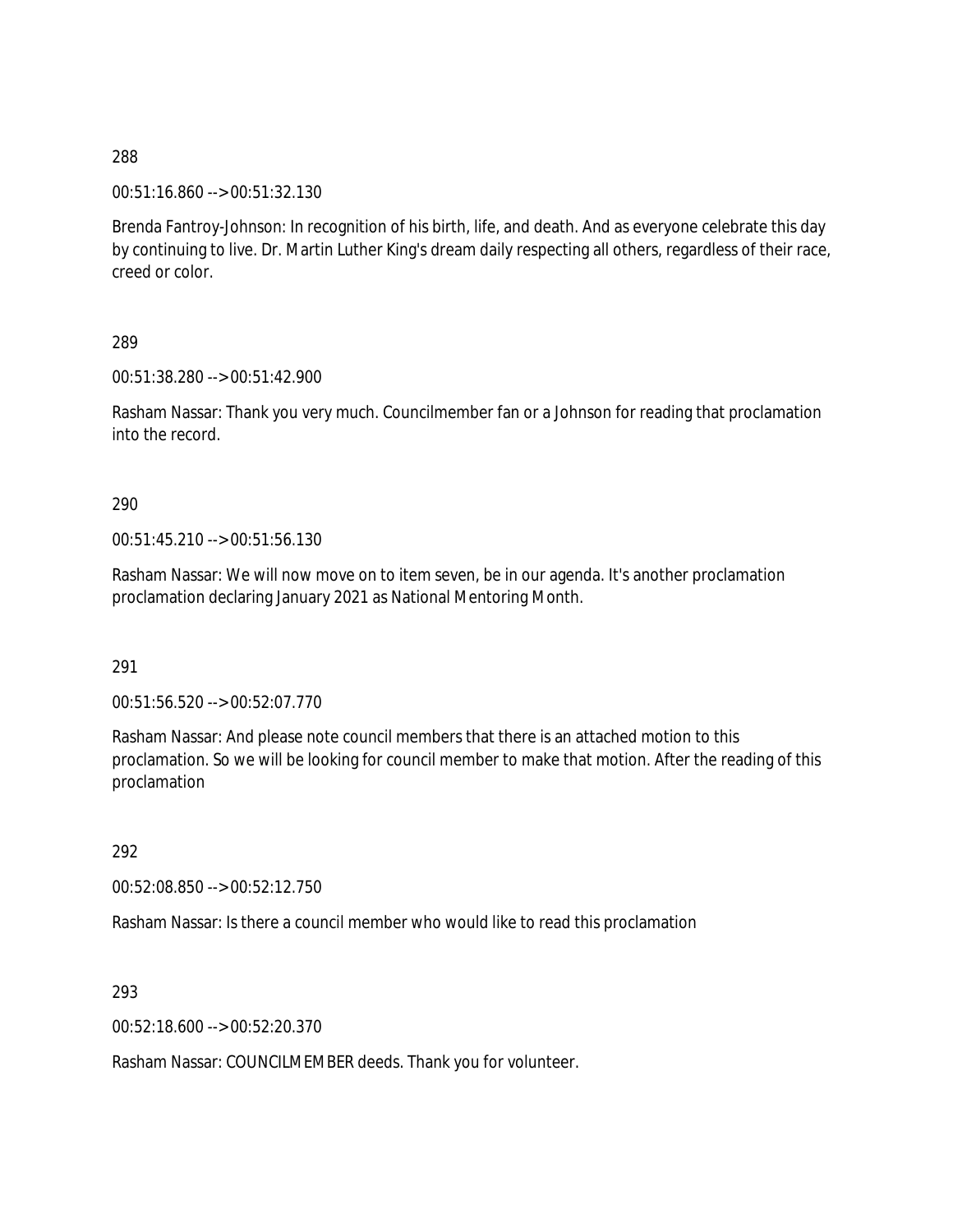00:52:21.030 --> 00:52:33.030

Joe Deets: Thinking there didn't see any other hands up. So sure, a proclamation by the city council of the city of Bainbridge Island Washington declaring January 21 as National Mentoring Month.

295

00:52:33.660 --> 00:52:43.140

Joe Deets: Whereas the city of Bainbridge Island honors caring adult mentors who support young people showing up for them every day and demonstrating their commitment to helping them thrive.

296

00:52:43.620 --> 00:52:54.150

Joe Deets: And whereas mentoring programs make our communities and our state stronger and whereas quality mentoring promotes healthy relationships communication.

297

00:52:54.750 --> 00:53:08.070

Joe Deets: Positive self esteem and growth of a young person and whereas students who meet regularly with their mentors are more than 52% less likely than their peers to skip a day at school and us who face an opportunity cap.

298

00:53:09.690 --> 00:53:16.620

Joe Deets: For mentor be 5% more likely to be enrolled in college than those who did not have a mentor.

299

00:53:17.340 --> 00:53:27.810

Joe Deets: And whereas youth who meet regularly with their mentors are 46% less likely than their peers to start using drugs and 27% less likely to start drinking

300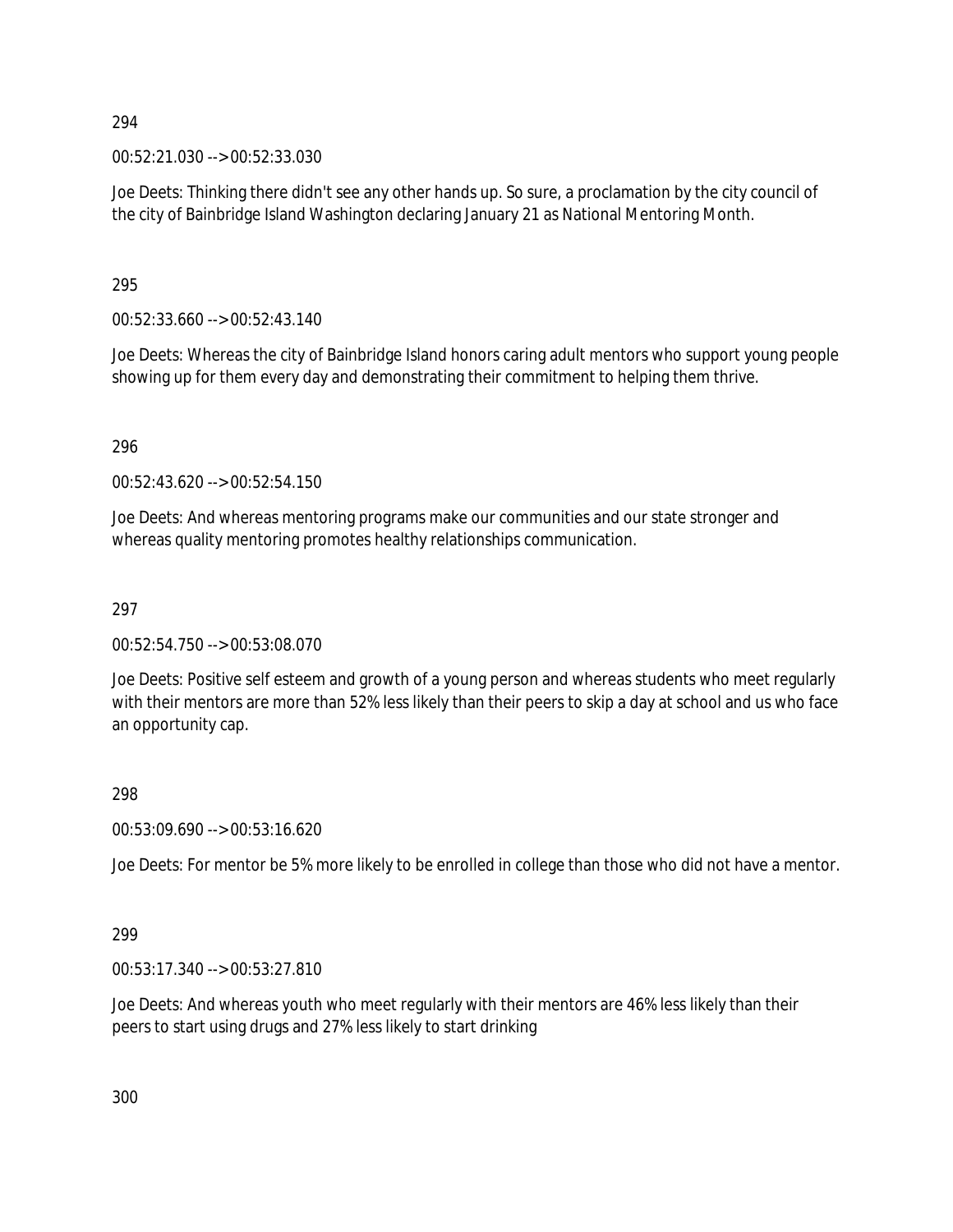00:53:28.350 --> 00:53:39.840

Joe Deets: And whereas two thirds of adults. Consider it highly important for young people to have mentors and the same population estimates that only a quarter of us have the mentors, they need and

#### 301

00:53:40.530 --> 00:53:49.710

Joe Deets: Whereas nearly nine and 10 feel that more mentoring is needed in our country and whereas research shows shows that 44% of adults are not yet mentoring.

#### 302

00:53:50.970 --> 00:54:03.690

Joe Deets: But are willing to consider it and mentoring is poised for growth 18 to 29 year olds are more than twice as likely this site, having had a mentor in the childhood than those over 50

#### 303

00:54:04.170 --> 00:54:15.150

Joe Deets: And whereas almost half of today's young adults report having a mentor in the youth and those rates appear to be to have been rising steadily over the past several decades and

#### 304

00:54:15.570 --> 00:54:28.140

Joe Deets: Whereas National Mentoring Month is the time of year where engagement from community members interested in becoming a member is highest and an opportunity to celebrate elevate and encourage mentoring and communities across the country.

305

00:54:29.610 --> 00:54:31.230

Joe Deets: And leave the rest of their

306

00:54:39.540 --> 00:54:52.740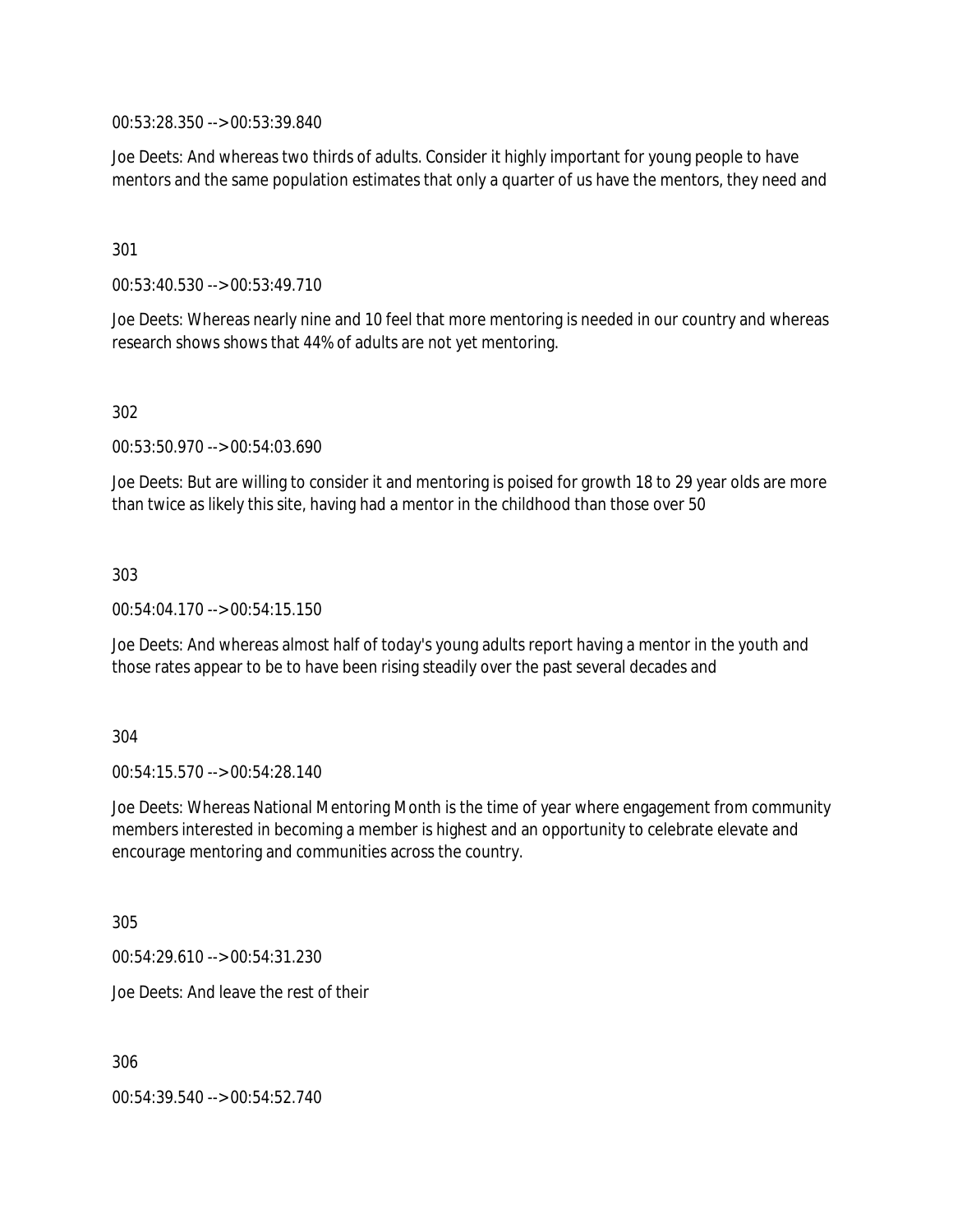Rasham Nassar: Now, therefore I am nisar Mayor of the City of Bainbridge Island, on behalf of the city council do hereby proclaim January 2021 as National Mentoring Month in the city of Bainbridge Island.

307

00:54:54.960 --> 00:54:55.710

Rasham Nassar: COUNCILMEMBER car.

308

00:54:57.180 --> 00:55:03.930

Christy Carr: I moved to authorize the mayor to sign the proclamation declared in January 2021 as National Mentoring Month.

309

00:55:06.180 --> 00:55:10.050

Rasham Nassar: COUNCILMEMBER Dietz seconded that motion. There's a motion on the floor.

310

00:55:11.640 --> 00:55:14.310

Rasham Nassar: If there's no further debate from council members.

311

00:55:16.890 --> 00:55:20.700

Rasham Nassar: We will not take a vote on the motion. All those in favor please say aye.

312

00:55:21.450 --> 00:55:21.780 Christy Carr: Aye.

313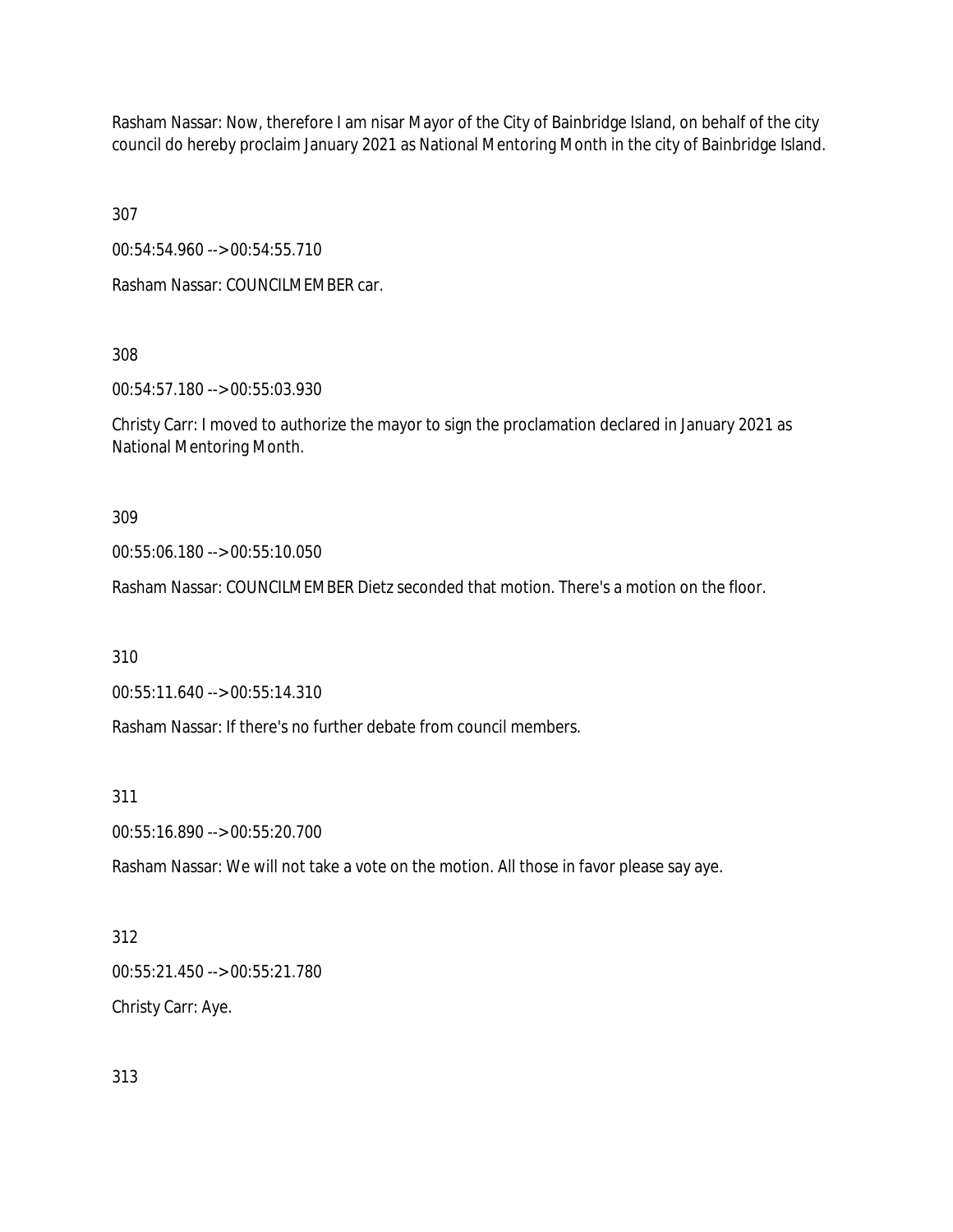00:55:22.410 --> 00:55:23.250

Any opposed.

314

00:55:24.360 --> 00:55:27.780

Rasham Nassar: That motion carries unanimously. Thank you very much council members.

315

00:55:29.340 --> 00:55:41.940

Rasham Nassar: We will now move on to item seven, see in our agenda update on wastewater treatment plant discharge public works director. Where's Vicki is here to present this item welcome public works director

### 316

00:55:43.080 --> 00:55:52.440

Chris Wierzbicki: Hello, Chris was bakey public works director. Happy New Year all and good to see you. Councilmember family JOHNSON. WELCOME. Because the first meeting with Ed chance to

317

00:55:53.850 --> 00:55:55.770

Chris Wierzbicki: Work together so glad you're here.

318

00:55:58.080 --> 00:56:07.350

Chris Wierzbicki: So the what I'm going to talk to you about tonight is just a little bit of background on a discharge event that happened at the wastewater treatment plant earlier this year.

319

00:56:08.460 --> 00:56:15.270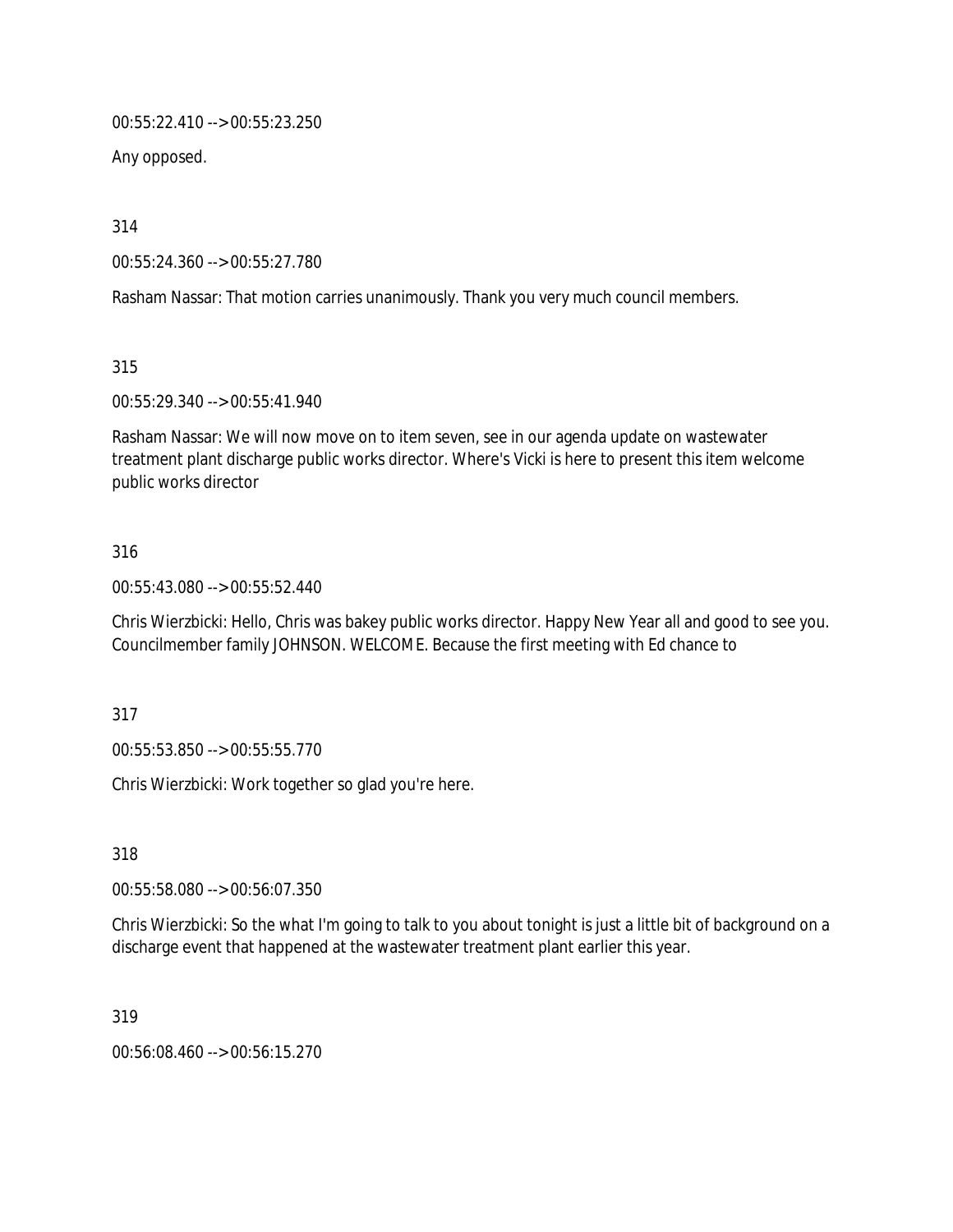Chris Wierzbicki: I distributed and memo that has a lot of detail in it to the Council, I believe yesterday afternoon.

320

00:56:15.780 --> 00:56:25.800

Chris Wierzbicki: About this particular event. And so I will kind of briefly summarize what's in that memo. But if you've had a chance to read it and have questions, I'm happy to answer any questions from it or answer questions at a future meeting if that would be helpful.

321

00:56:26.460 --> 00:56:34.860

Chris Wierzbicki: We will be posting that information to the public works web page tomorrow, so anybody who wants to have access to that information can read it.

322

00:56:36.180 --> 00:56:41.250

Chris Wierzbicki: So this is a really complex event. And I'm going to try to distill it down into just a couple of minutes.

323

00:56:42.960 --> 00:56:47.100

Chris Wierzbicki: I think I'm going to give you an explanation of the event. And I'll tell you a little bit

324

00:56:48.120 --> 00:56:58.710

Chris Wierzbicki: A little bit of analysis and kind of what happened on that day and then also give you a little bit of information about some of the follow up actions that were taking as a result. So first just an explanation. So

325

00:57:00.060 --> 00:57:10.440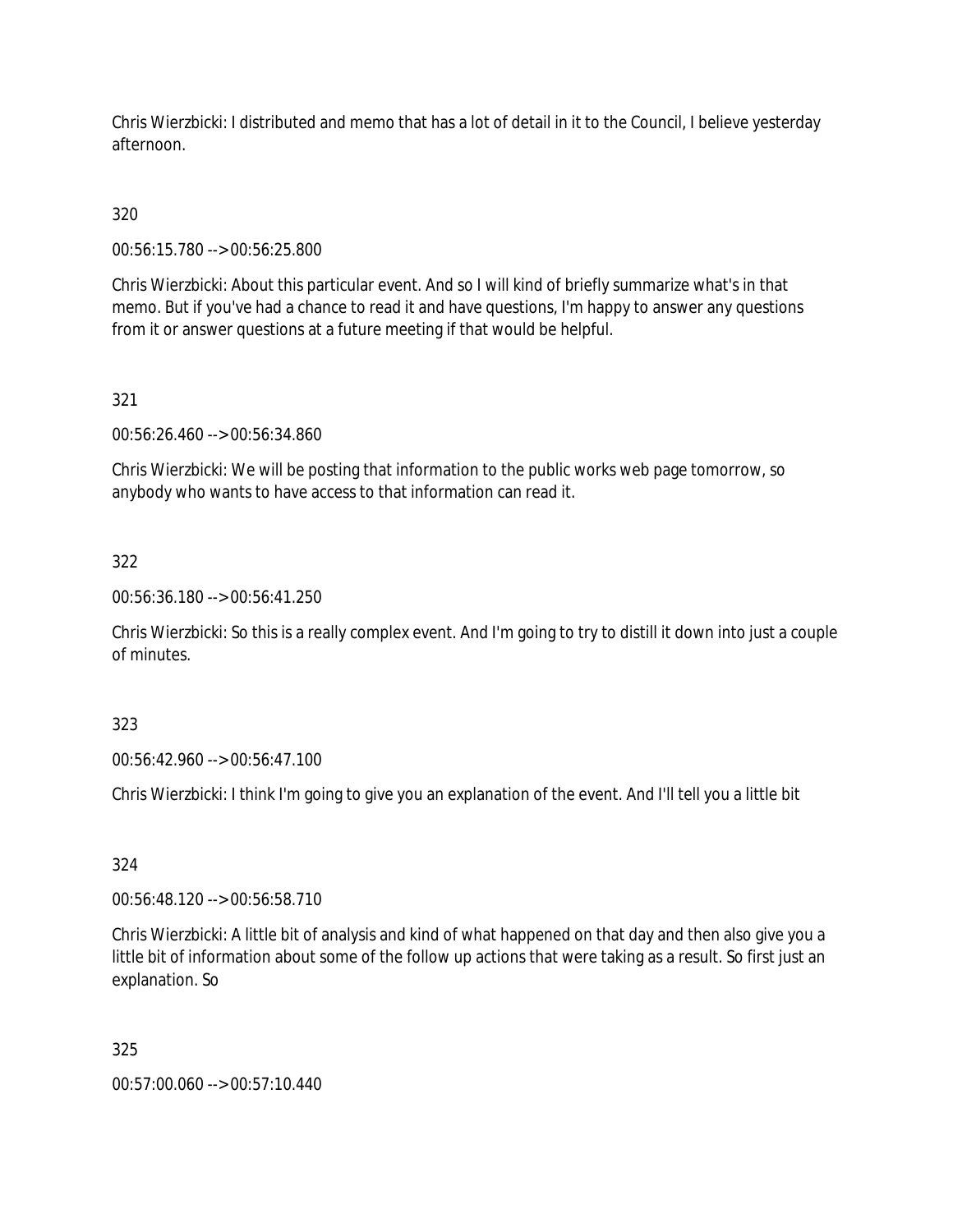Chris Wierzbicki: In the last two weeks or a little bit more than two weeks, we've had two different discharge events that were very different and I want to highlight the differences. First one was a

326

00:57:11.580 --> 00:57:19.680

Chris Wierzbicki: Basically a sewage spill that was related to a clog. And one of our collection system pipes was

# 327

00:57:20.730 --> 00:57:34.290

Chris Wierzbicki: It resulted in about a 5000 gallon discharge from that, from a manual that kind of basically roll down the hill into Puget Sound. And this is a type of event that happens.

## 328

00:57:35.280 --> 00:57:43.710

Chris Wierzbicki: A handful of times a year to the city it's we don't. It's not unlike what happens in your home. If you flush something into your

### 329

00:57:44.250 --> 00:57:50.820

Chris Wierzbicki: sewer line or something gets clogged and and that system backs up. This was not a known problem area. It was a

### 330

00:57:51.420 --> 00:58:00.720

Chris Wierzbicki: Just a clog that ended up in that city system and we have no real way of knowing about when these events occur, unless we witness them happening or somebody reports them.

### 331

00:58:01.350 --> 00:58:10.620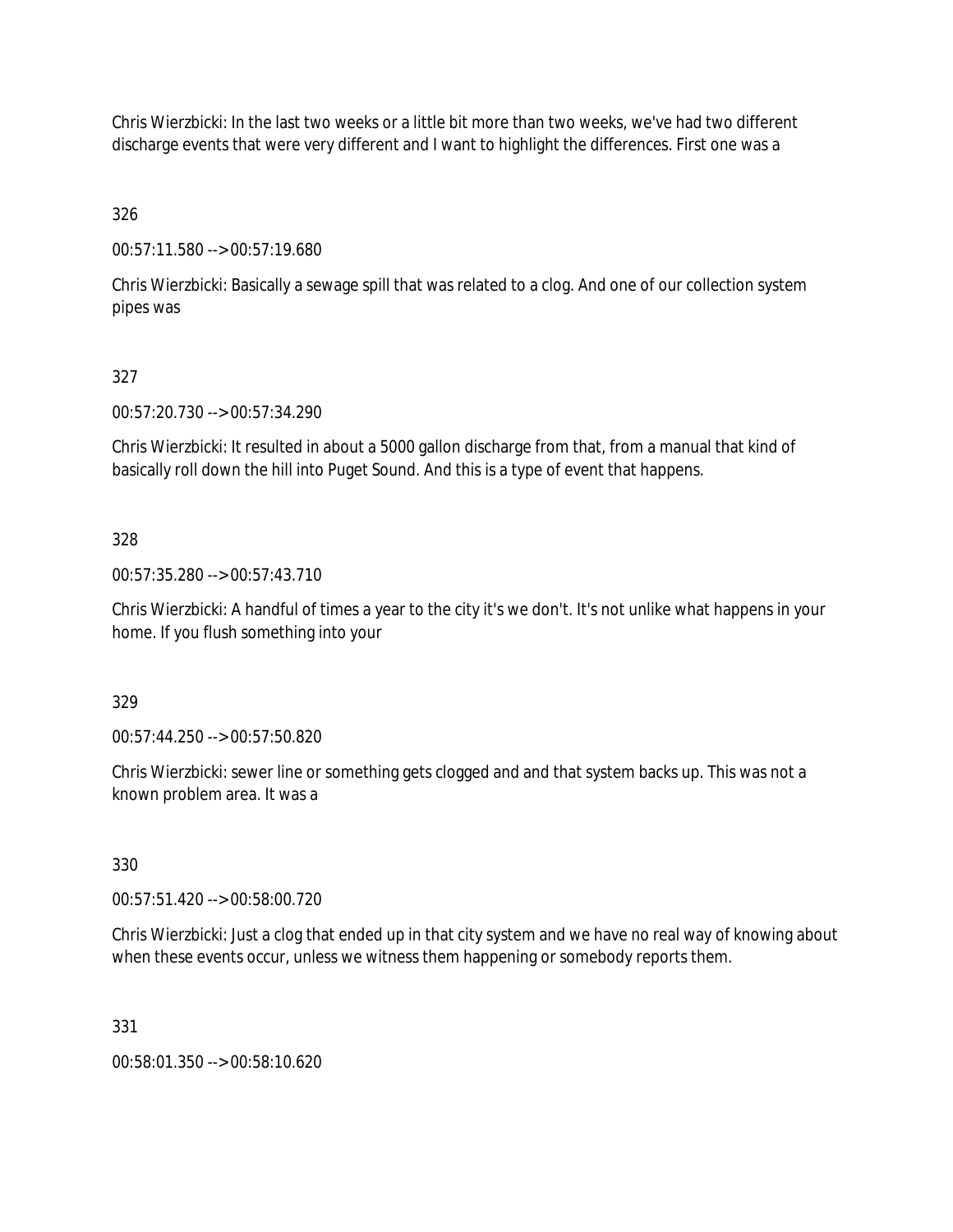Chris Wierzbicki: Somebody did eventually report this event after it had been going on for a couple of days we responded to it cleared the blockage and now this is in that area is working just fine.

332

00:58:11.280 --> 00:58:20.700

Chris Wierzbicki: So I'll just take the moment to encourage people that if you see something like that happening if you smell something weird or if you see sewage in a place where you don't make it that it belongs

## 333

00:58:21.660 --> 00:58:29.010

Chris Wierzbicki: Please call the public works department. And if we're if it's off hours, you can call 911 because that is an emergency situation that we can respond to

## 334

00:58:29.490 --> 00:58:33.720

Chris Wierzbicki: And we have on call people who can respond to those issues during off hours.

### 335

00:58:33.990 --> 00:58:45.810

Chris Wierzbicki: So that's that that's that was the first event. The second event that I'm going to talk more in depth about was a district at the wastewater treatment plant and which is very different type of thing and not something that has happened in recent history.

336

00:58:47.730 --> 00:59:01.950

Chris Wierzbicki: SO IT HAPPENED ON JANUARY 2 and third it resulted in about 250,000 gallons of personally treated wastewater being discharged from the plant. And there's a couple of factors that that way into this. There's and I'll talk about all them briefly.

337

00:59:03.690 --> 00:59:08.370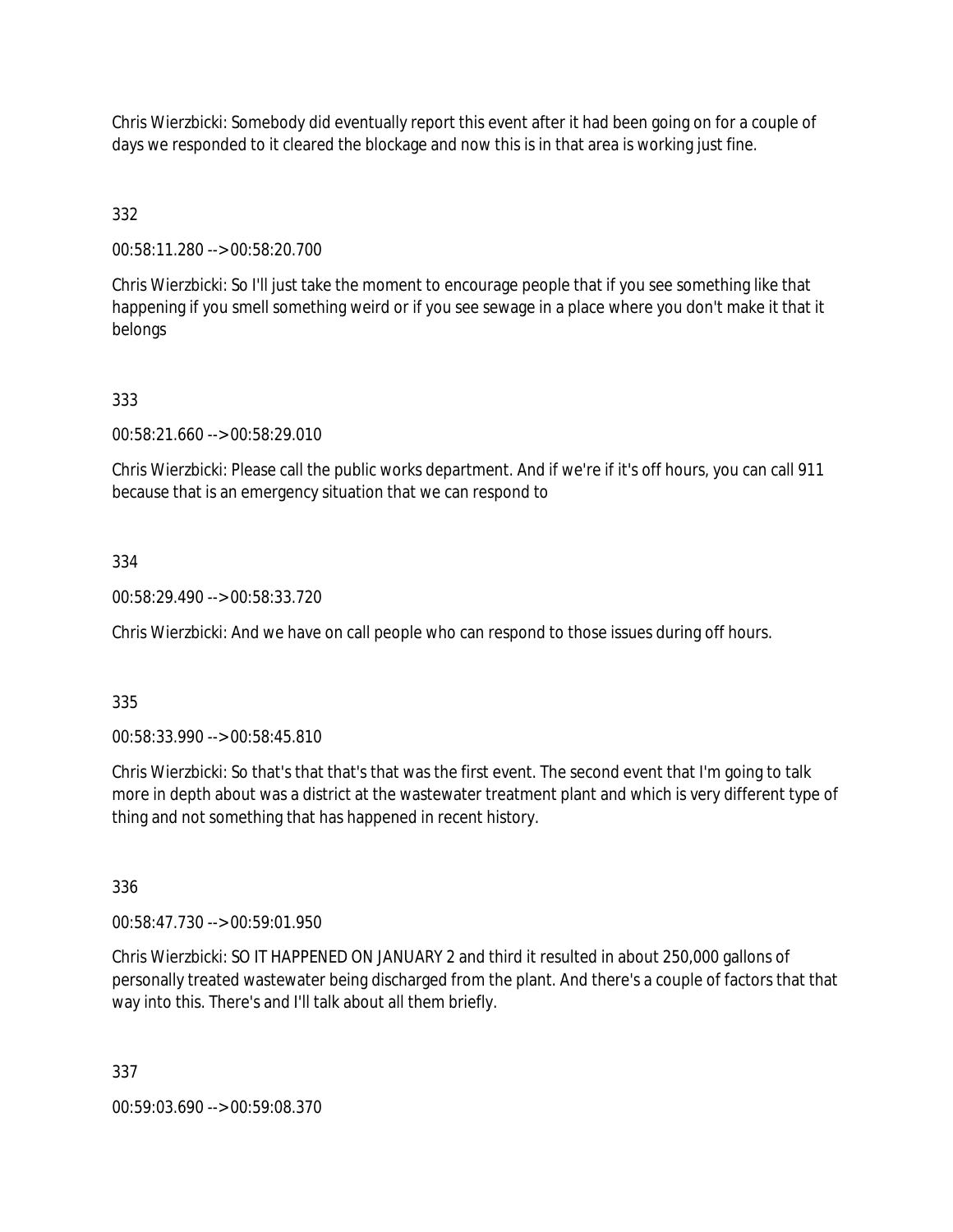Chris Wierzbicki: Those factors are somewhat anonymous anomalous weather event.

## 338

00:59:10.590 --> 00:59:20.640

Chris Wierzbicki: Partnered with changing characteristics at the plant. And I think some some errors in judgment related to those two factors and how they affected the performance of the plant on that day.

## 339

00:59:21.330 --> 00:59:30.870

Chris Wierzbicki: So starting that order about the weather. So how does weather affect the treatment plan. So when it rains a lot of rain water gets into this to the sewer collection system.

340

00:59:31.410 --> 00:59:38.970

Chris Wierzbicki: Through groundwater through surface water, obviously it's not meant to collect and discharge those types of flows, but water gets into the system.

341

00:59:40.290 --> 00:59:48.060

Chris Wierzbicki: And when we have a heavy rain event, the way we did on January 2 and third more volume of water and wastewater.

### 342

00:59:48.510 --> 00:59:57.300

Chris Wierzbicki: flow into the plan and the plan is designed to handle those what they call peak flows, it handles regular flows during dry times. Then I can handle these peak flows when there's a lot of rain.

### 343

00:59:58.830 --> 01:00:08.010

Chris Wierzbicki: So that's what happened is we had an event on the second and third, that was a rain event a cumulative rain event that we haven't seen the likes of since night but 1999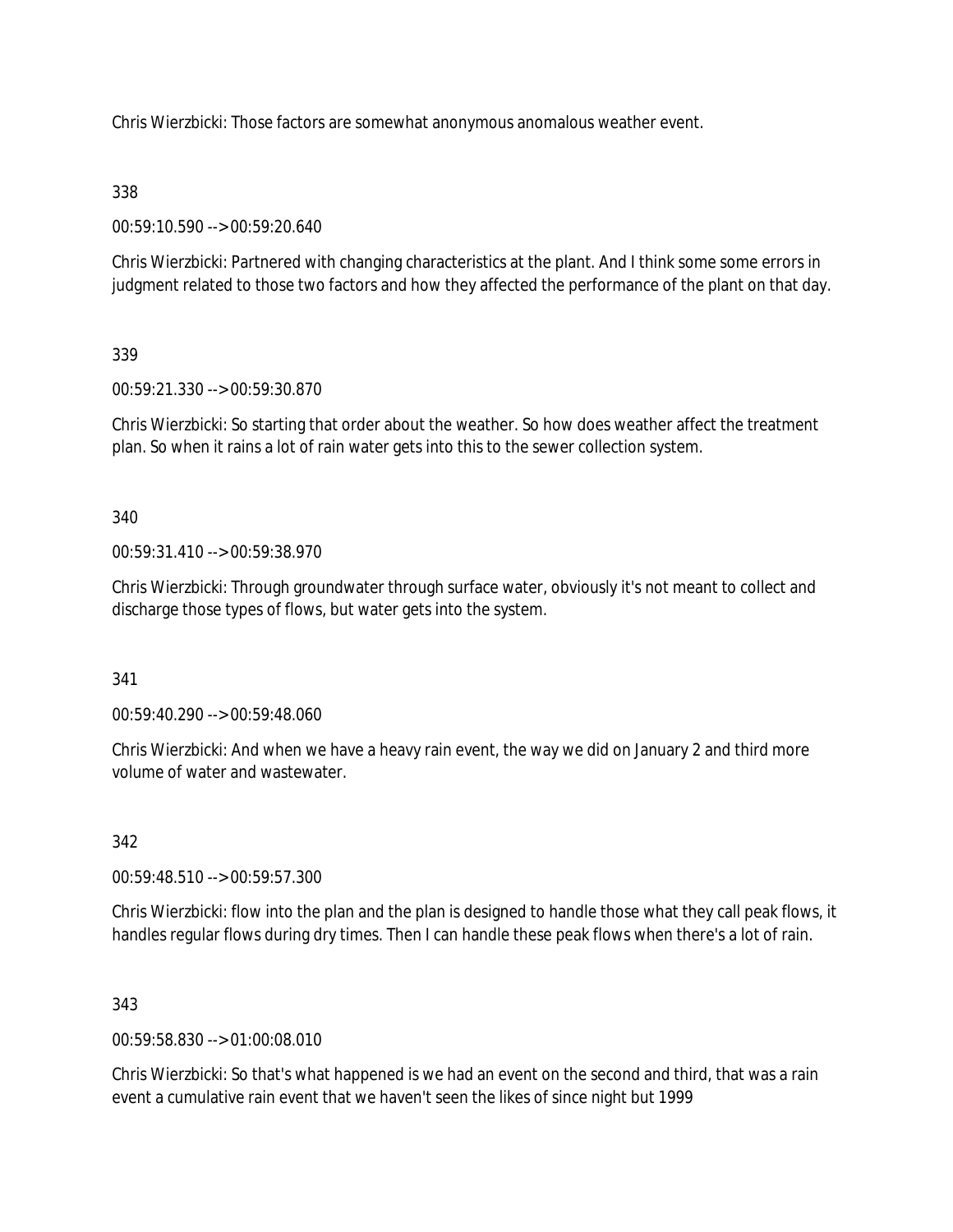01:00:08.640 --> 01:00:17.610

Chris Wierzbicki: And resulted in six days in a row of sustained inflows above a million gallons per day, which is almost double our regular treating, treating capacity.

345

01:00:18.360 --> 01:00:25.470

Chris Wierzbicki: We have never seen a six day in a row peak about a million gallons per day in the cities records that I can find we look back 10 years

346

01:00:26.220 --> 01:00:32.310

Chris Wierzbicki: We've had one we had an event that was four days. And we've had some two day events, but we haven't had six and these events are ramping up

347

01:00:32.610 --> 01:00:44.520

Chris Wierzbicki: In the last five years, we've had more of these two day events and leading up to six, Dave. And then we have had in the previous five years before that. So it's been almost the same was happening twice as much as it was five years ago.

348

01:00:45.090 --> 01:00:50.940

Chris Wierzbicki: Which I think is a sign of changing northwest climate, I think that we can expect more of this type of event in the future.

349

01:00:52.560 --> 01:01:06.000

Chris Wierzbicki: So that's, that's the weather side. Then there's the characteristics of what's flowing into the plant. We had already planned to talk to the Council about the results of the treatment plants study for pretreatment and tertiary treatment.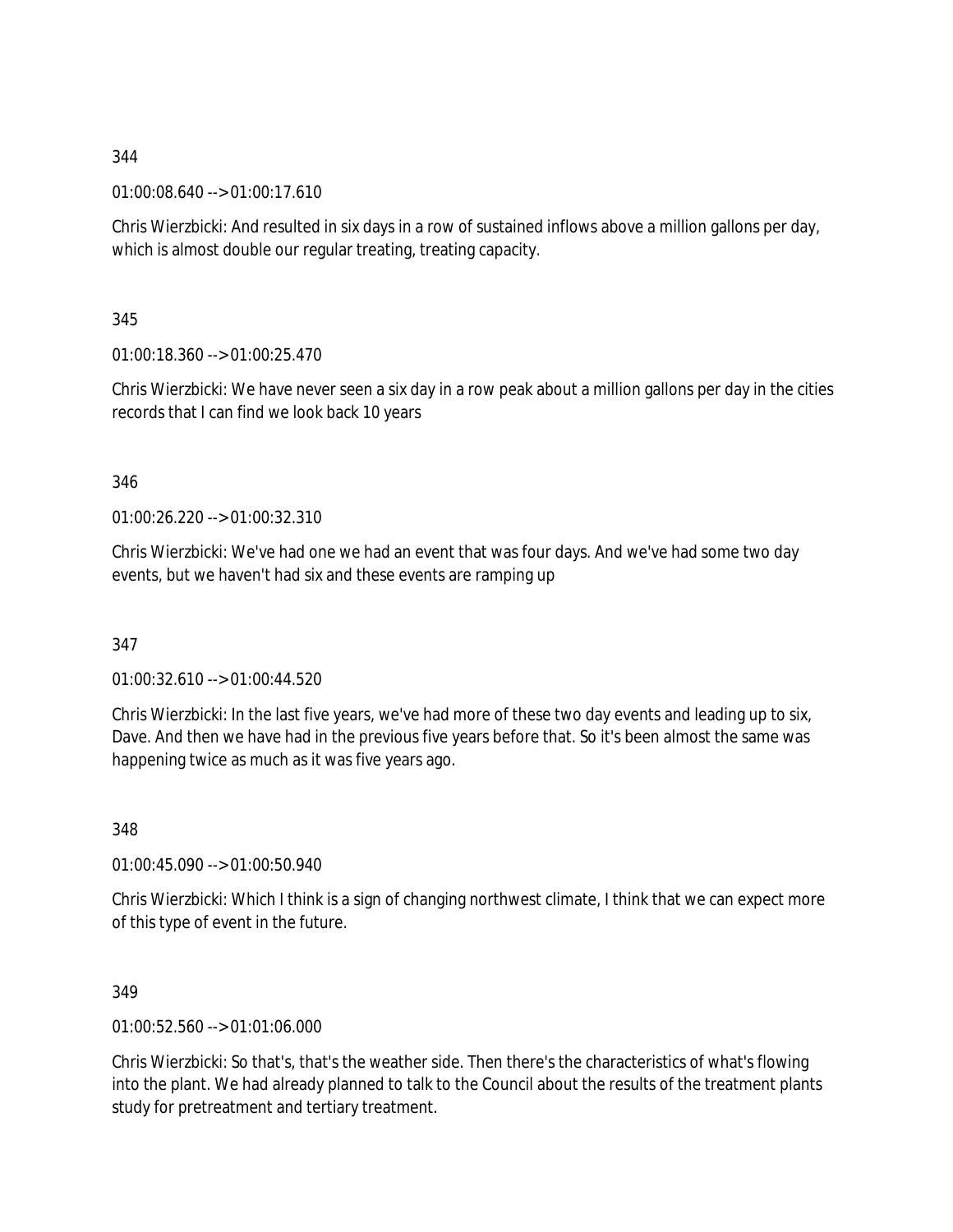01:01:07.110 --> 01:01:17.670

Chris Wierzbicki: study that we did. We're bringing those results to council in February. And that just a quick preview of what that is going to tell us, at least on the pretreatment side is that the characteristics of our flow.

351

01:01:18.270 --> 01:01:28.320

Chris Wierzbicki: Of our of our wastewater is changing, and it is ramping up in terms of the amount of things that you need to treat and the vine, those things, particularly suspended solids and biologically dissolved

352

01:01:28.830 --> 01:01:33.930

Chris Wierzbicki: Oxygen things biologically biological oxygen demand. So those two components.

353

01:01:34.860 --> 01:01:42.480

Chris Wierzbicki: Are ramping up quicker and getting us closer to the capacity that the treatment plant can can treat what it's designed to treat

354

01:01:43.200 --> 01:01:48.270

Chris Wierzbicki: So the combination of these two factors. Both of these weather events, plus the fact that, you know, the

355

01:01:48.780 --> 01:01:56.940

Chris Wierzbicki: The characteristics are changing. We need to do more and more treatment over time. I think caught up with our operators of the plan at this for this particular event.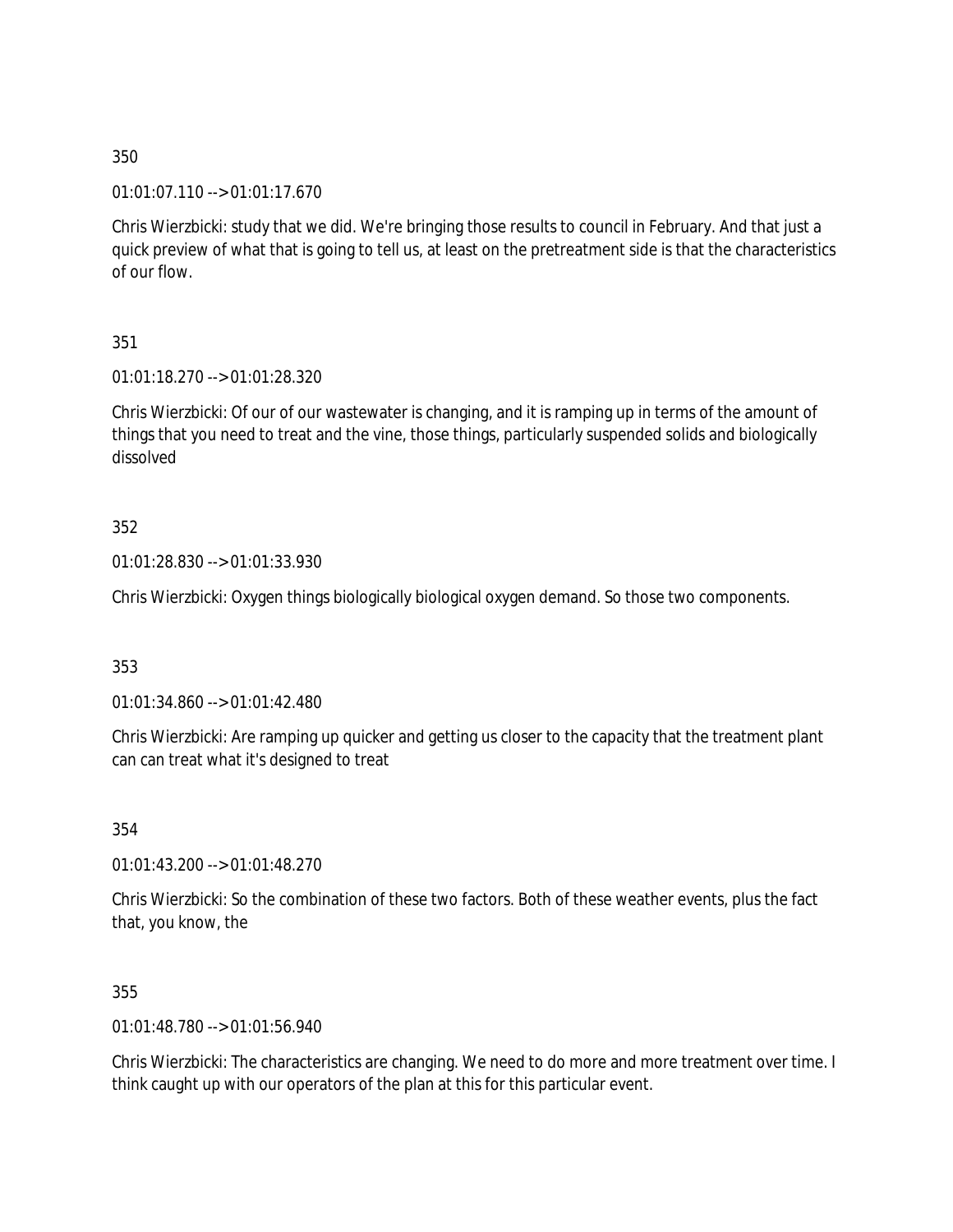01:01:57.690 --> 01:02:06.960

Chris Wierzbicki: We, we have normally been able to have what's called a single clarify or online clarify or is one of the the treatment processes. Is this what's called

357

01:02:07.920 --> 01:02:24.810

Chris Wierzbicki: The primary treatment. It's where all this solid settle out of the wastewater we've been able to handle significant rain events with with just that single clarify or online. And I think the operators. Having discussed with them, how the plan was performing before this weather event happened.

358

01:02:26.160 --> 01:02:38.970

Chris Wierzbicki: That they felt comfortable with having that single clarify or online, looking back at past events they felt like plan was performing in a way that they could that could withstand having just that single clarify.

359

01:02:40.530 --> 01:02:47.580

Chris Wierzbicki: We know we now know that that that was there was not enough capacity we needed to bring additional capacity online. We were able to do that because

360

01:02:48.360 --> 01:02:55.770

Chris Wierzbicki: An alarm was triggered in the system and we were able to come in, in the middle of the night, essentially, and bring this additional capacity on online.

361

01:02:56.340 --> 01:03:06.570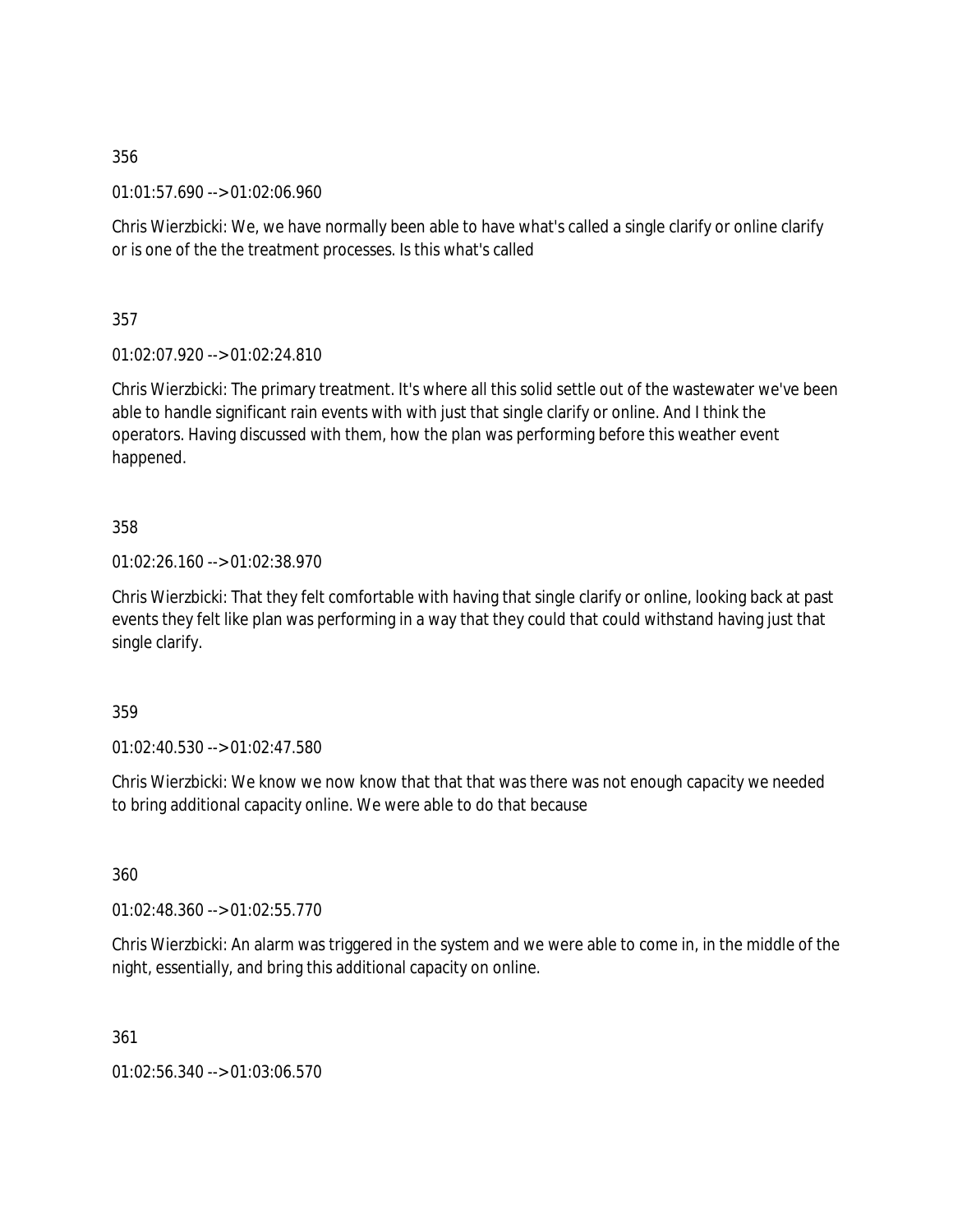Chris Wierzbicki: But in the period of time until we're able to do that. That's when we were discharging this wastewater that was personally treated so it's not like raw sewage was going into this, into the sound, but it was not fully treated

362

01:03:06.840 --> 01:03:10.440

Chris Wierzbicki: Wastewater that aligns with what we're required to do under our permit.

363

01:03:12.510 --> 01:03:18.870

Chris Wierzbicki: So I think, I think we're in an environment where we need to start thinking a little bit differently about how our plan is operating

# 364

01:03:19.320 --> 01:03:22.500

Chris Wierzbicki: And so that leads me to some things we're going to be doing differently in the future.

# 365

01:03:23.220 --> 01:03:31.560

Chris Wierzbicki: One of those is creating some new standard procedures for having that additional capacity be essentially be brought online automatically during at the beginning of the wet season.

366

01:03:32.220 --> 01:03:45.690

Chris Wierzbicki: That's not something we felt like we needed to do in the past, but I think that that's a standard practice that we need to start because it starts eating to become more team. Secondly, we are going to be investing in some additional remote alarm systems for the plant for some other

367

01:03:47.550 --> 01:03:56.640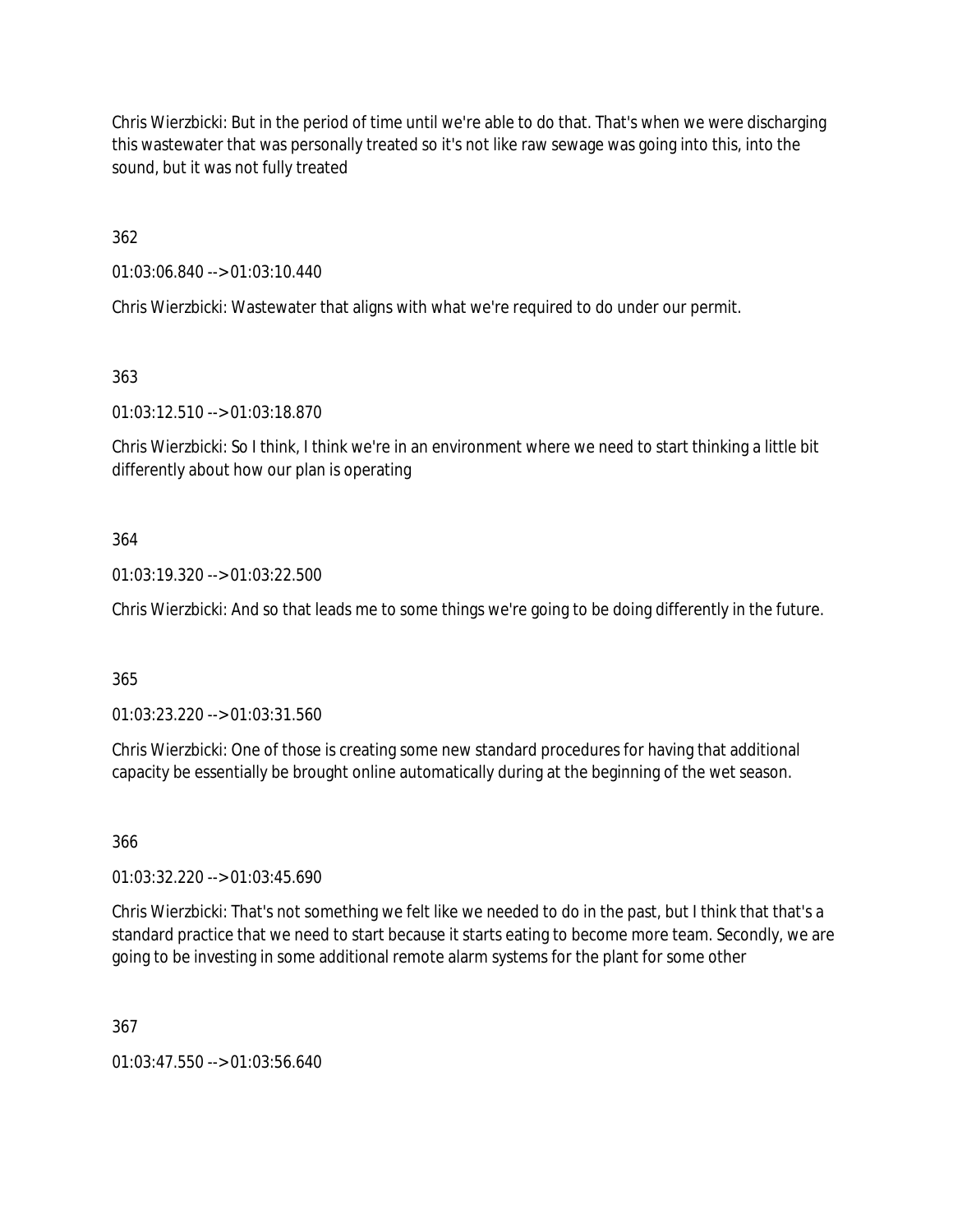Chris Wierzbicki: Different, different points in the system so that we can learn about an event like this it should happen. Should something start to happen like this. Again, we can learn about it sooner than we would have previously.

368

01:03:57.600 --> 01:04:03.390

Chris Wierzbicki: We're also going to be looking at some minor improvements to some mechanical some minor mechanical improvements to the plant to be able to

369

01:04:04.920 --> 01:04:10.890

Chris Wierzbicki: Bring these systems online quicker and to be able to to have them perform a little bit better.

### 370

01:04:11.490 --> 01:04:23.910

Chris Wierzbicki: Once they do once they are brought online. So there's a series of kind of smaller investments we're going to make this year and the memo I included it had some some timeframes for when you can expect it that we've been be responsible for putting those those things online.

371

01:04:25.140 --> 01:04:27.690

Chris Wierzbicki: Lastly, I'll just say that I think

372

01:04:29.190 --> 01:04:34.530

Chris Wierzbicki: The study that we're going to bring to you in February is going to kind of highlight again, the fact that the plant.

373

01:04:35.340 --> 01:04:43.860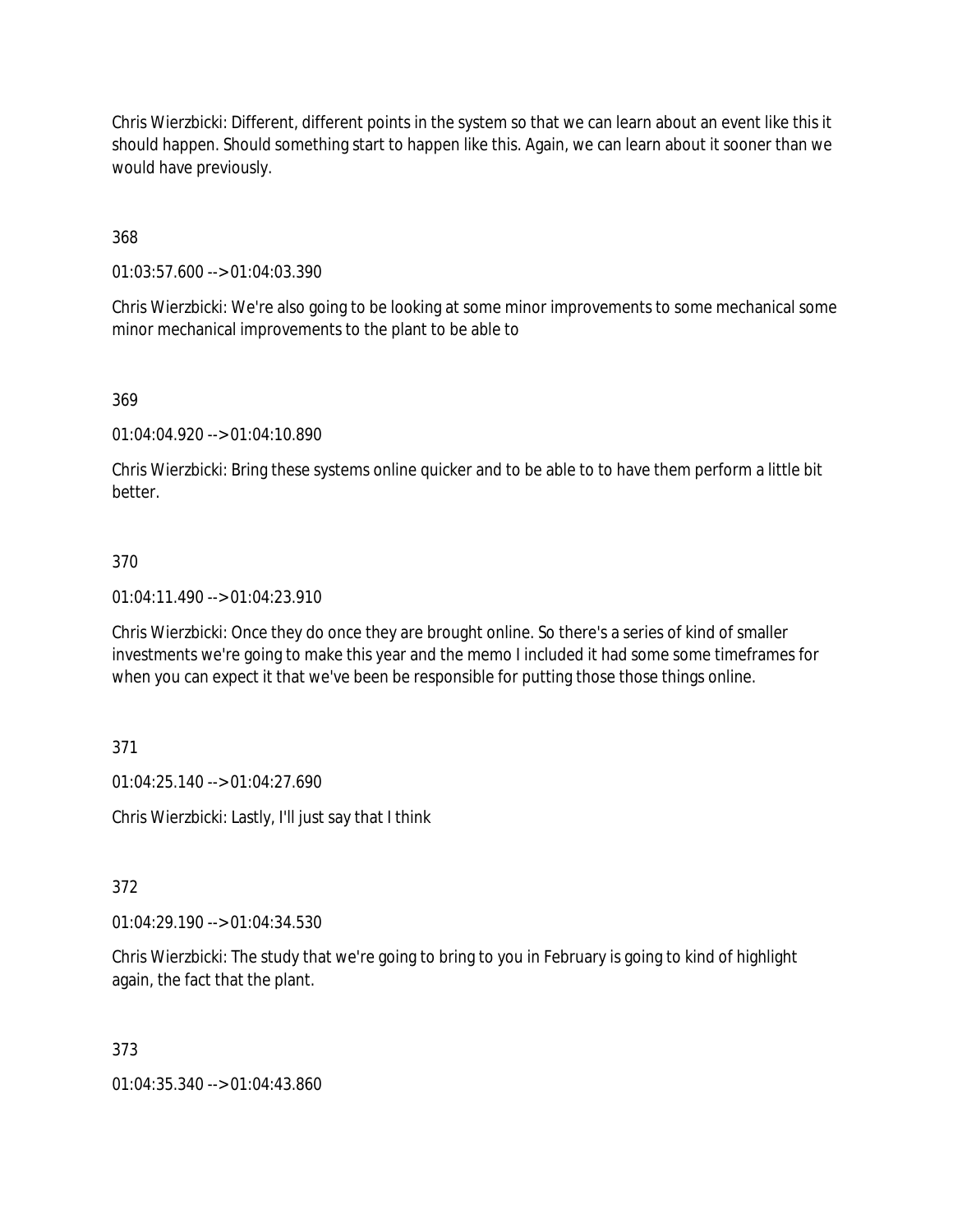Chris Wierzbicki: Is probably going to need some longer term invest some infrastructure investments in order to maintain the capacity that we need to maintain our permit.

374

01:04:44.580 --> 01:04:53.070

Chris Wierzbicki: We didn't quite think we were at that point when we got into this study a little over a year ago, but you know the results of the study, plus this event that happened.

## 375

01:04:53.670 --> 01:05:04.170

Chris Wierzbicki: Two weeks ago is kind of leading us to think that we need may need to make some of those changes sooner rather than later. So you can expect to hear more about the details of that in a couple of weeks.

## 376

01:05:05.280 --> 01:05:11.010

Chris Wierzbicki: I guess I'll leave it at that. Last thing I'll say is that, you know, I want you to know that we all take this very seriously.

### 377

01:05:11.820 --> 01:05:21.630

Chris Wierzbicki: The treatment plant has and the operators who run it have received awards for the plant plants performance. The last I think three years running in a row.

### 378

01:05:22.380 --> 01:05:34.200

Chris Wierzbicki: They really care a lot about how the plant performs and the plant is, you know, has a lot of mechanical components, but it is very much reliant on individuals to tweak the different variables of the system.

### 379

01:05:34.830 --> 01:05:41.700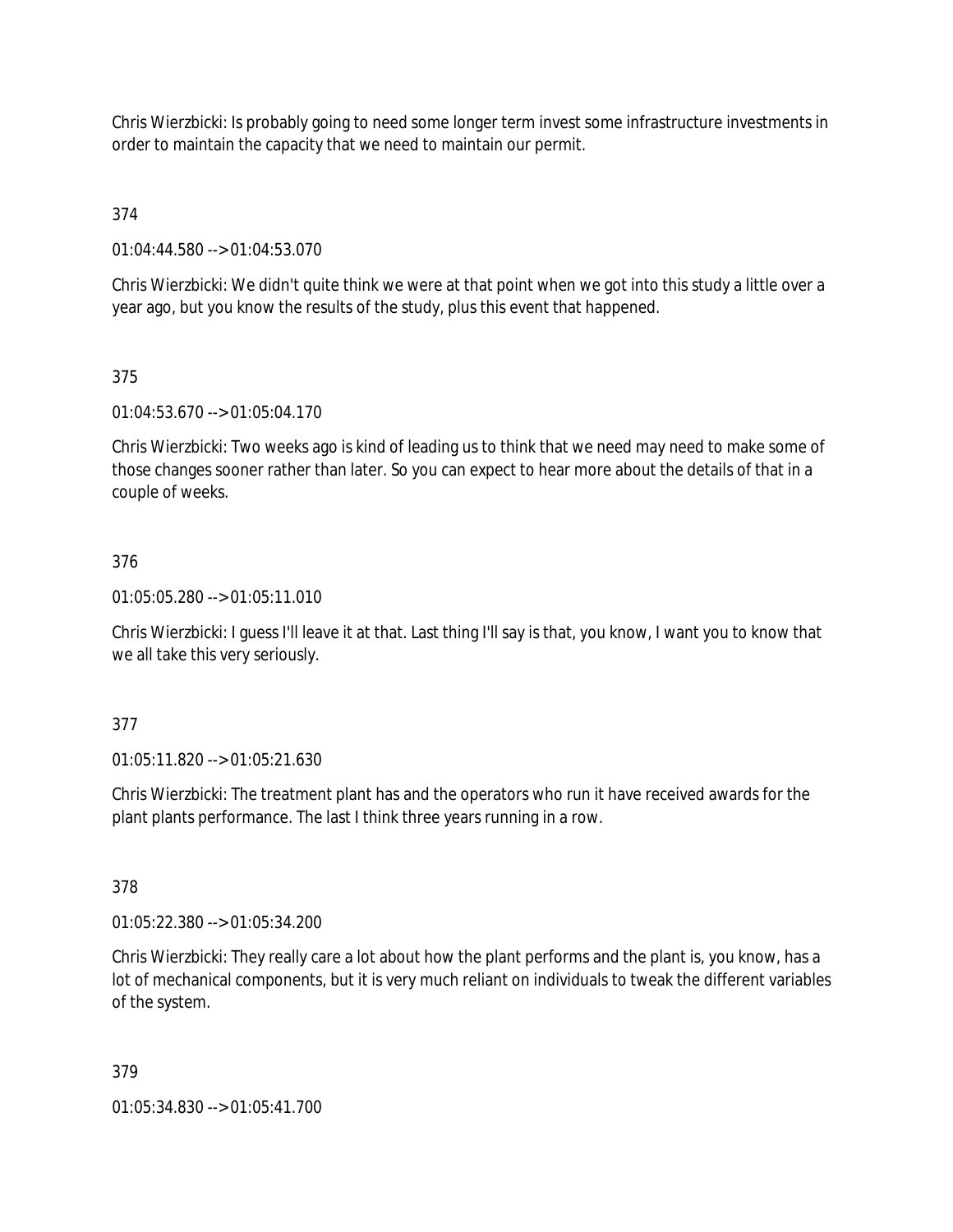Chris Wierzbicki: Pretty much you know all day long, every day. It's very much dependent on on human judgment and

380

01:05:42.750 --> 01:05:49.020

Chris Wierzbicki: Sometimes our judgment is off. And it's particularly in cases where we're experiencing things that we haven't experienced before in the past.

381

01:05:49.470 --> 01:05:55.170

Chris Wierzbicki: So I'm sorry this happened. I want you know we take it seriously and we are trying to make some changes to

# 382

01:05:56.010 --> 01:06:09.480

Chris Wierzbicki: Ensure that it doesn't happen again. So with that, like I said, there's more information in the memo. You're happy to happy to send me an email. If you'd like more clarification or have questions about any of the detail in there. So I'm happy to answer any questions now to as well.

383

01:06:10.020 --> 01:06:19.230

Rasham Nassar: Thank you very much for that for the update Public Works directors bakey and quick question before I turn it over to counsel. Quick question before I turn it over to counsel.

384

01:06:20.400 --> 01:06:24.630

Rasham Nassar: Is there information on this similar to what counsel receiving the memo available for the public.

385

01:06:25.140 --> 01:06:32.880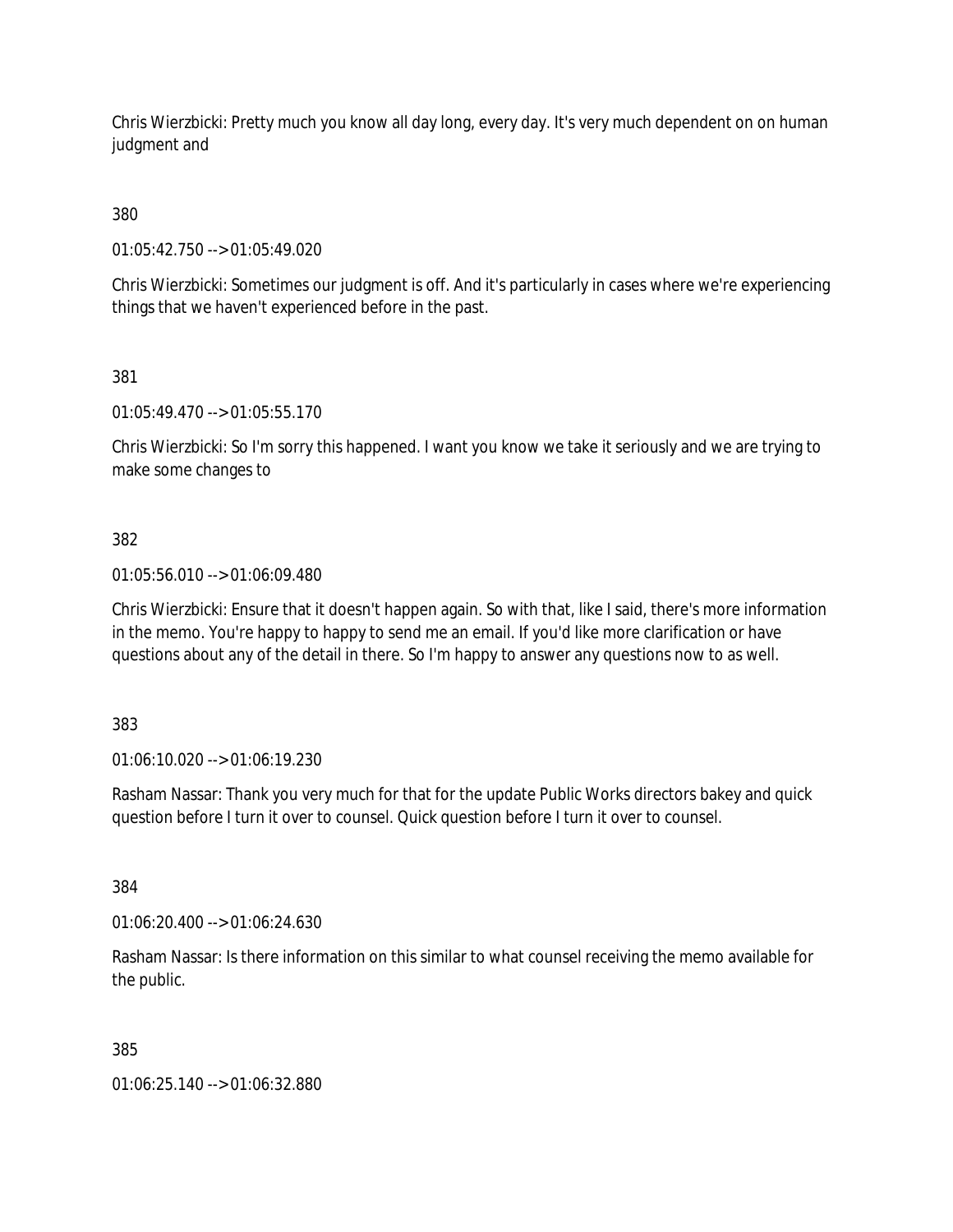Chris Wierzbicki: Yeah, we're gonna put that memo on the public works web page tomorrow morning. Right, so it'll be on the main page, people can access there and read about it.

386

01:06:33.210 --> 01:06:35.760

Rasham Nassar: Okay, thank you very much. Deputy Mayor had top list.

387

01:06:36.930 --> 01:06:47.190

Kirsten Hytopoulos: So, like you were saying that you that you're the study is has uncovered a larger volume of sewage than you were expecting. Is that right, and if so, I'm just curious. It's a bit started just about a year ago.

### 388

01:06:47.670 --> 01:06:55.140

Kirsten Hytopoulos: Is any of this code related, have you speculated on still whether there's everybody's home and not leaving for the entire day, to be frank.

389

01:06:55.530 --> 01:07:03.000

Kirsten Hytopoulos: We are a lot of people are leaving the island, who were leaving the island before, and that might not matter because we should be preparing for additional capacity, but

390

01:07:04.080 --> 01:07:09.360

Kirsten Hytopoulos: And we are going to have these climate events. But I'm just curious as to whether that's part of what's been going on. Do you think

391

01:07:10.350 --> 01:07:14.970

Chris Wierzbicki: I don't think it's related to the event. We had a couple of weeks ago, but it is definitely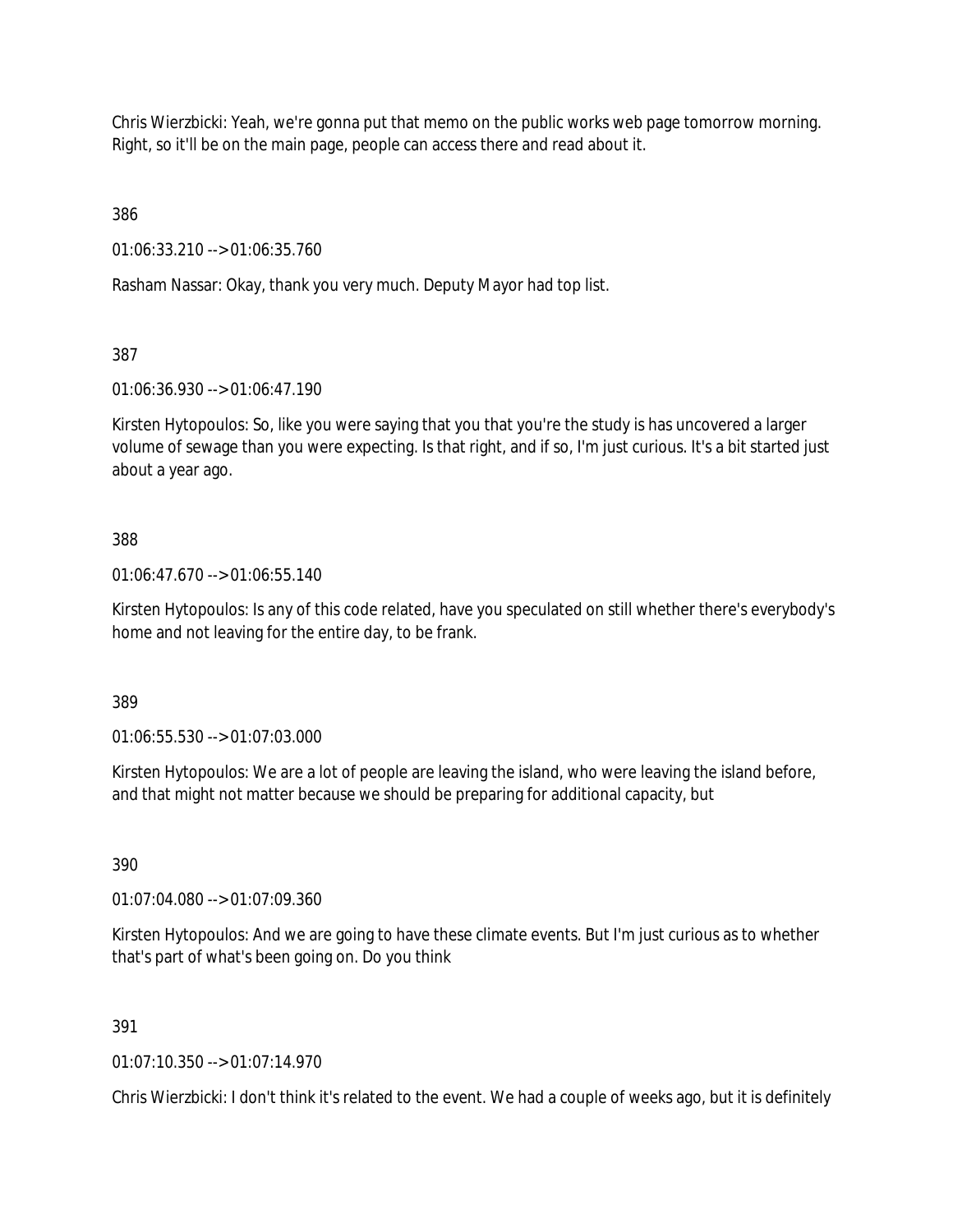01:07:15.270 --> 01:07:23.850

Chris Wierzbicki: In the study, you can see. And just to clarify the thing we're seeing that different that's changing in the plant is not necessarily the volume.

393

01:07:24.210 --> 01:07:28.320

Chris Wierzbicki: It's except for these peak rain events, though, that is when we do have a volume event, but

### 394

01:07:28.620 --> 01:07:40.590

Chris Wierzbicki: In the, in the bigger picture in the, in the long term, what's changing is that the characteristics of the flow that and there there's more waste essentially in the flow, then there has been in the past and different kinds of waste.

### 395

01:07:41.880 --> 01:07:53.370

Chris Wierzbicki: And it's interesting. In March, pretty much everywhere. Every treatment plants all over the state and probably all over the nation experience what they call the covert spike because there were so many more people

396

01:07:54.420 --> 01:07:57.780

Chris Wierzbicki: Changing their routines and being in a different place and

### 397

01:07:58.710 --> 01:08:08.610

Chris Wierzbicki: True plan, you could see in the chart that's included in the memo actually on the very last page, you can see that there's a large yellows spike right around the march timeframe where the the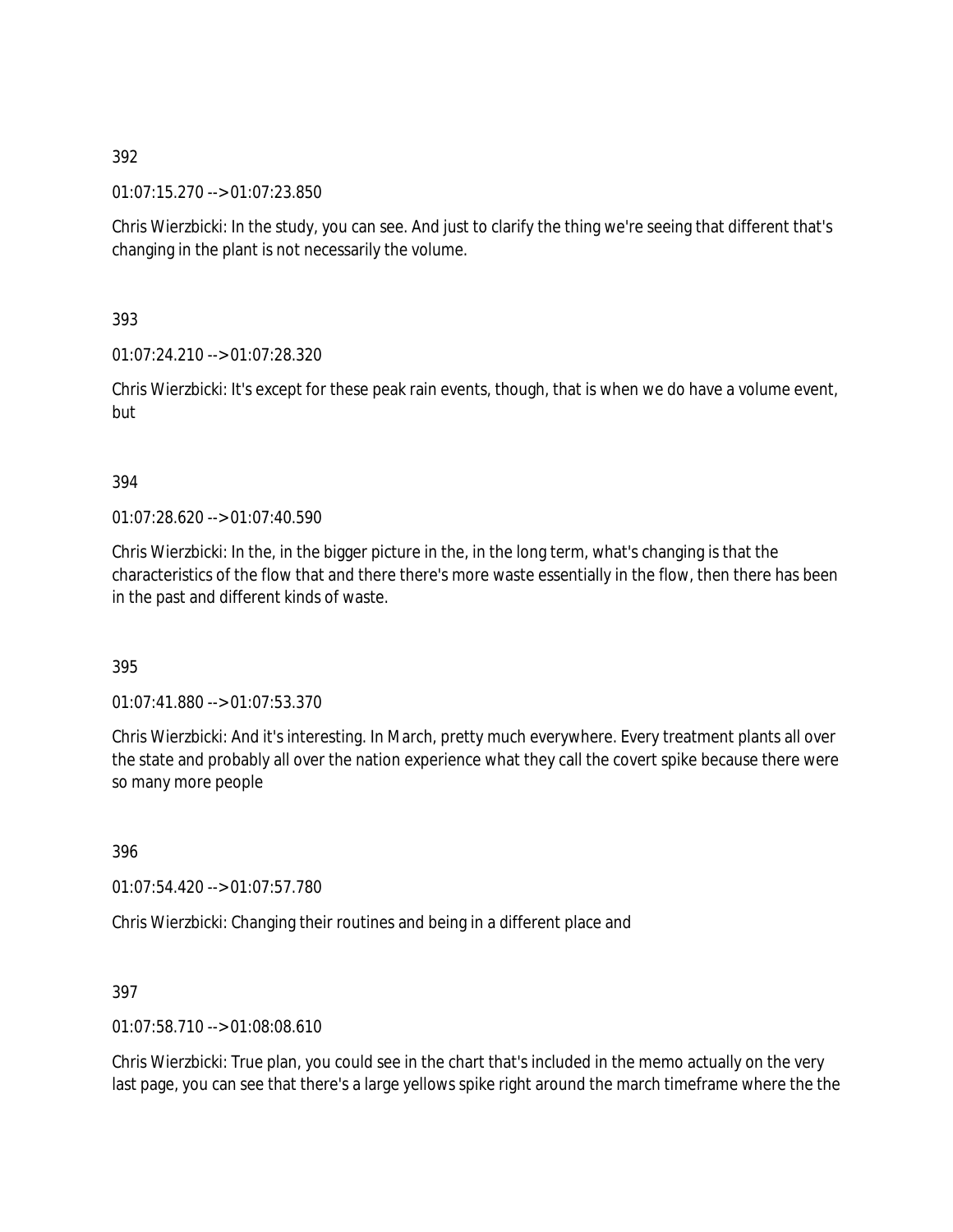01:08:09.420 --> 01:08:19.980

Chris Wierzbicki: The this characteristics and suspended solids in the flow are just beyond anything else on the chart and trees and plants all over the country experienced the same thing and

399

01:08:20.670 --> 01:08:35.400

Chris Wierzbicki: It and it has not quite come down to the levels that we saw before that it's not peeking. In the same way, but it is still higher than it's been and and a lot of that I think is related to just the changing routines of people and how they affect the plant and waste.

400

01:08:39.840 --> 01:08:42.420

Rasham Nassar: Any other council members. Comments, questions.

401

01:08:44.820 --> 01:08:45.840

Rasham Nassar: I have one.

402

01:08:46.920 --> 01:09:00.450

Rasham Nassar: Obvious one I think members of the public want answer if you can public works director with Vicki. In the interim, while we're working out solutions and addressing the cause mitigating for that. Is there any risks that it could happen again.

403

01:09:02.100 --> 01:09:09.870

Chris Wierzbicki: I think that risk is always out there. I can't say that everything we're doing is 100% foolproof. Essentially, but I do think that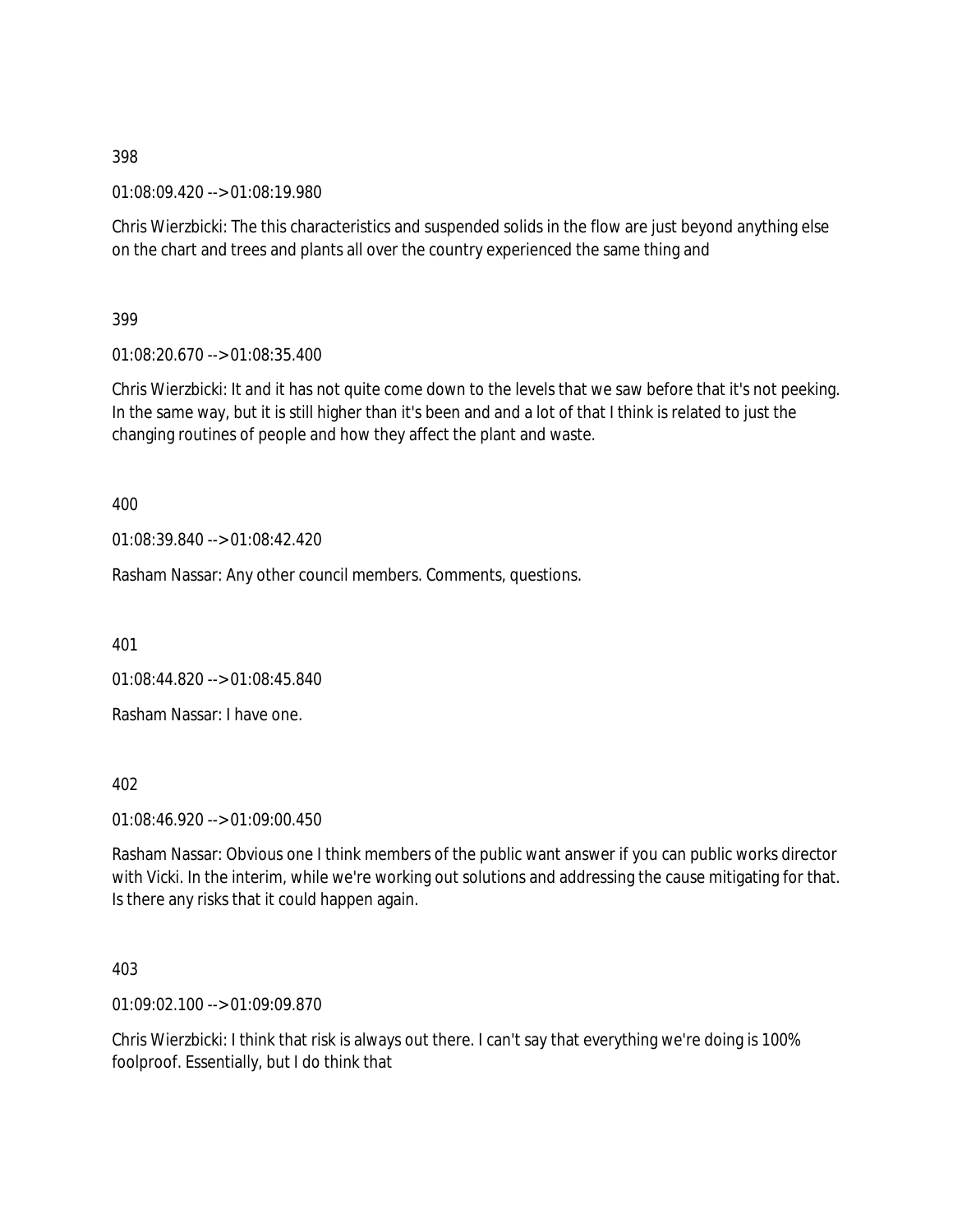01:09:10.440 --> 01:09:19.290

Chris Wierzbicki: Maintaining this the additional capacity online that we are right now and that we plan to do in a more routine way certainly brings our risk significantly down

405

01:09:19.800 --> 01:09:26.220

Chris Wierzbicki: And doing some of the things that we're talking about implementing over the course of the year to help alert us to things that are happening.

406

01:09:26.610 --> 01:09:36.300

Chris Wierzbicki: Sooner than then we have had previously. I think that will definitely help. I'd love to be able to say what never happened again. But I, you know, we can never be quite sure. I think all we can do is

407

01:09:37.770 --> 01:09:39.750

Chris Wierzbicki: Perfect prepare the best we can. So

408

01:09:41.880 --> 01:09:46.140

Rasham Nassar: You can thank you very much unless if there's no other council member comments or questions.

409

01:09:47.550 --> 01:09:51.090

Rasham Nassar: We will move on in our agenda to item.

410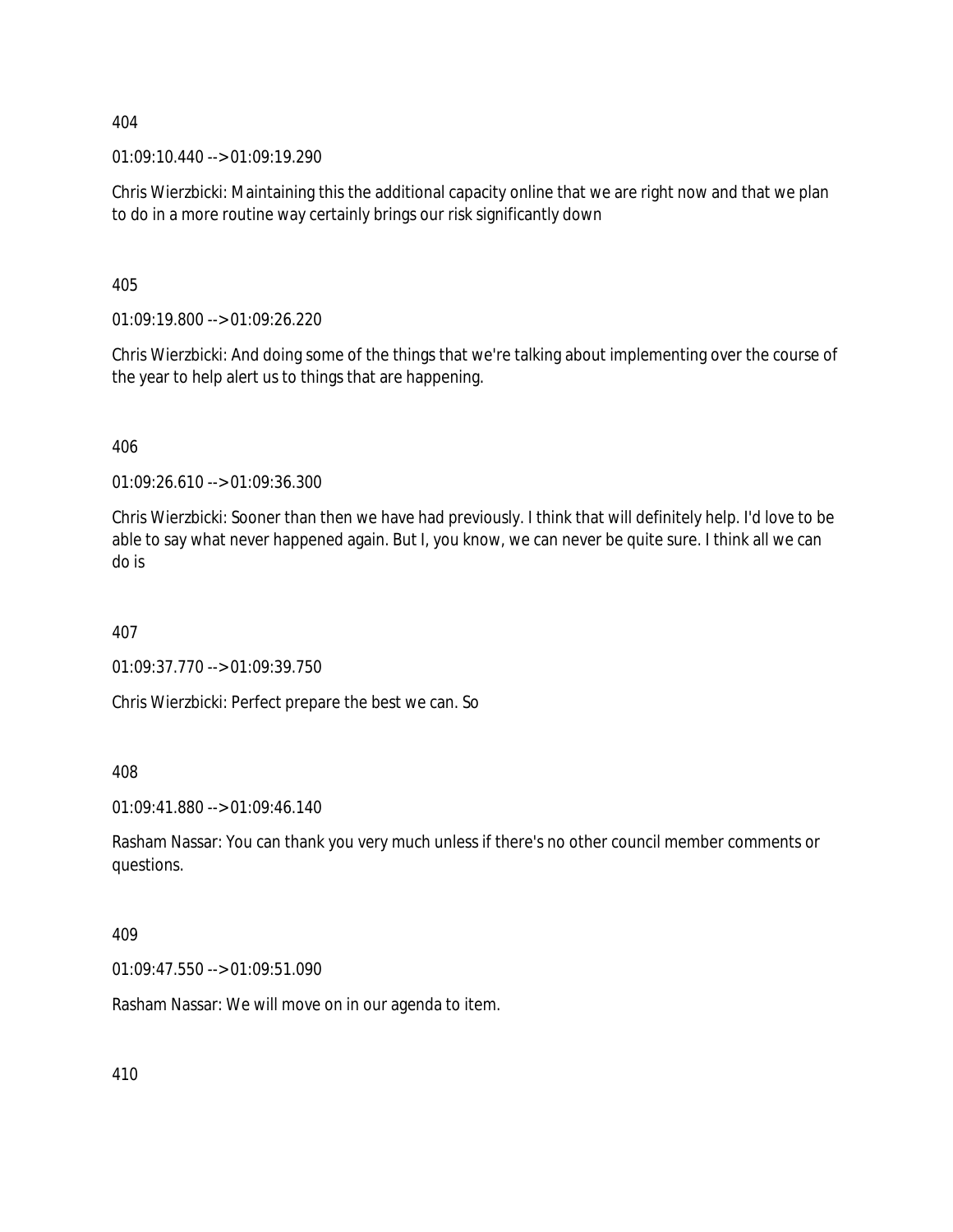01:09:53.280 --> 01:10:11.250

Rasham Nassar: Eight. Our first item of an only item for unfinished business which is item as a city of Bainbridge Island and Bainbridge Island metropolitan Park and Recreation District trails and a local agreement and budget amendment we have public works director again presenting that we

411

01:10:12.540 --> 01:10:26.640

Rasham Nassar: Will ask public works director to briefly introduce this agenda topic, and then I will look to council members to put emotion on the floor to begin discussion of this item. Go ahead, public works director

### 412

01:10:27.150 --> 01:10:35.280

Chris Wierzbicki: Thank you. Alright, so I'm very pleased to be bringing this in our local agreement with parks back before you the last time you talked about it was

413

01:10:35.910 --> 01:10:42.060

Chris Wierzbicki: I want to say about a year ago and some things have gotten in the way of being able to get this across the finish line. So

414

01:10:42.810 --> 01:10:52.020

Chris Wierzbicki: The main goal here is to improve the coordination between the city and the parks for building and maintaining trails on the city's property and in the city's public rights of way.

415

01:10:52.770 --> 01:10:57.450

Chris Wierzbicki: It's a reciprocal agreement by which the parks would provide those some of those services.

416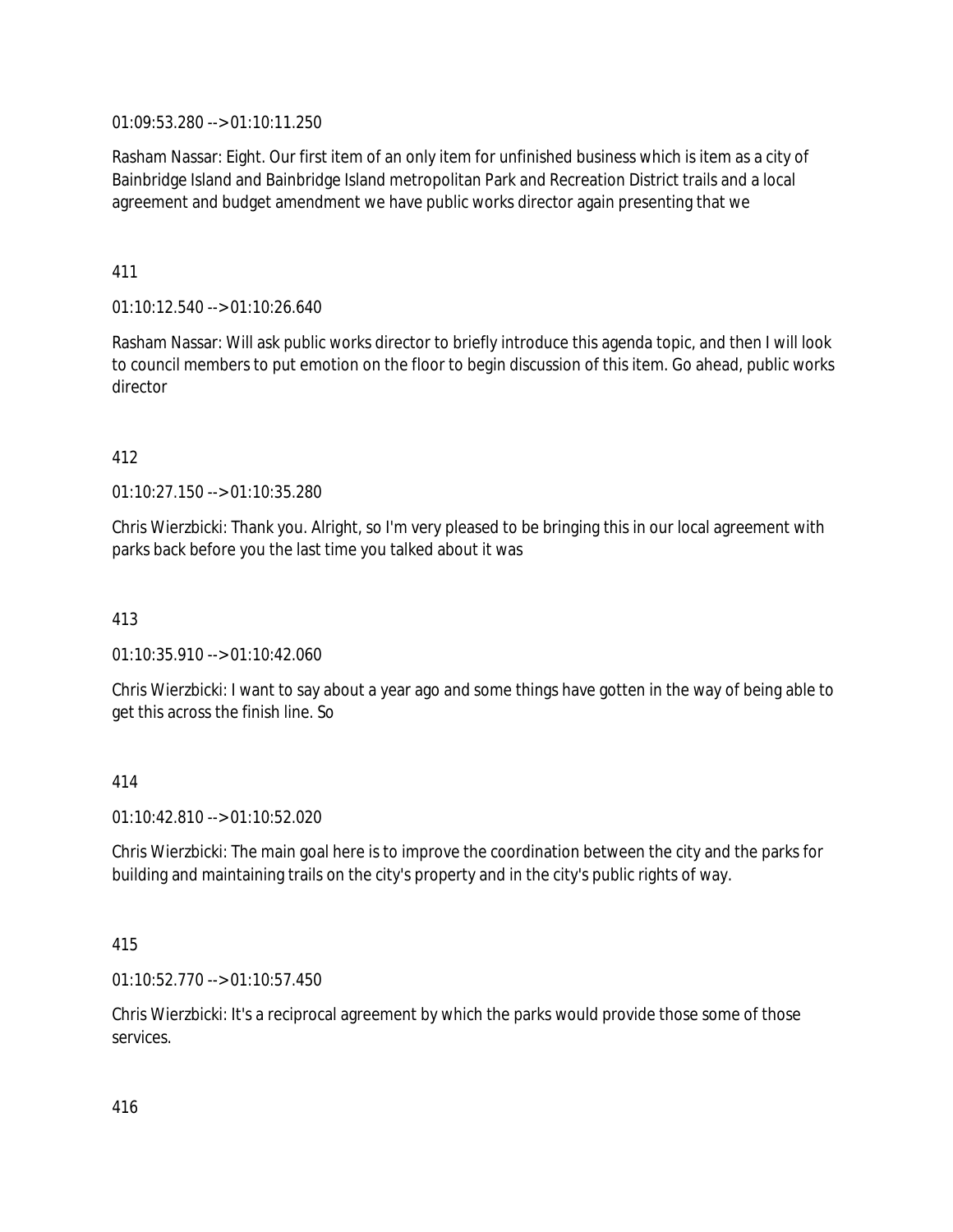01:10:57.810 --> 01:11:12.540

Chris Wierzbicki: And that we would also try to provide some services to parks that they have difficulty procuring particularly catch bass and cleaning and some are moaning that we do with our articulated mower. So as this agreement gets underway. I'm

417

01:11:13.710 --> 01:11:30.300

Chris Wierzbicki: Thinking that I'm proposing to make sense to amend the budget, we've proposed \$20,000 to support parks involvement in this work and to help support their maintenance of what now I think on city property is about four miles of recreational trails.

418

01:11:31.440 --> 01:11:39.000

Chris Wierzbicki: And send look at maintaining those as well as starting to plan and build some new trails and the first two that we've identified ones that are

419

 $01:11:39.480 \rightarrow 01:11:51.210$ 

Chris Wierzbicki: Kind of low hanging fruit on that on the trail list. One is the love green trail, which would connect love green road today road, kind of on the west side of the city's farm see Matsu farm area.

420

01:11:51.780 --> 01:11:59.040

Chris Wierzbicki: And the other one is the extension of the word while I have a new trail, which would extend from the end of board while AVENUE NORTH to max park where there's

421

01:11:59.520 --> 01:12:10.140

Chris Wierzbicki: trails in that area as well. So the plan is that we would kind of try to pursue this work under the IRA this this year and report back to you at the end of the year, about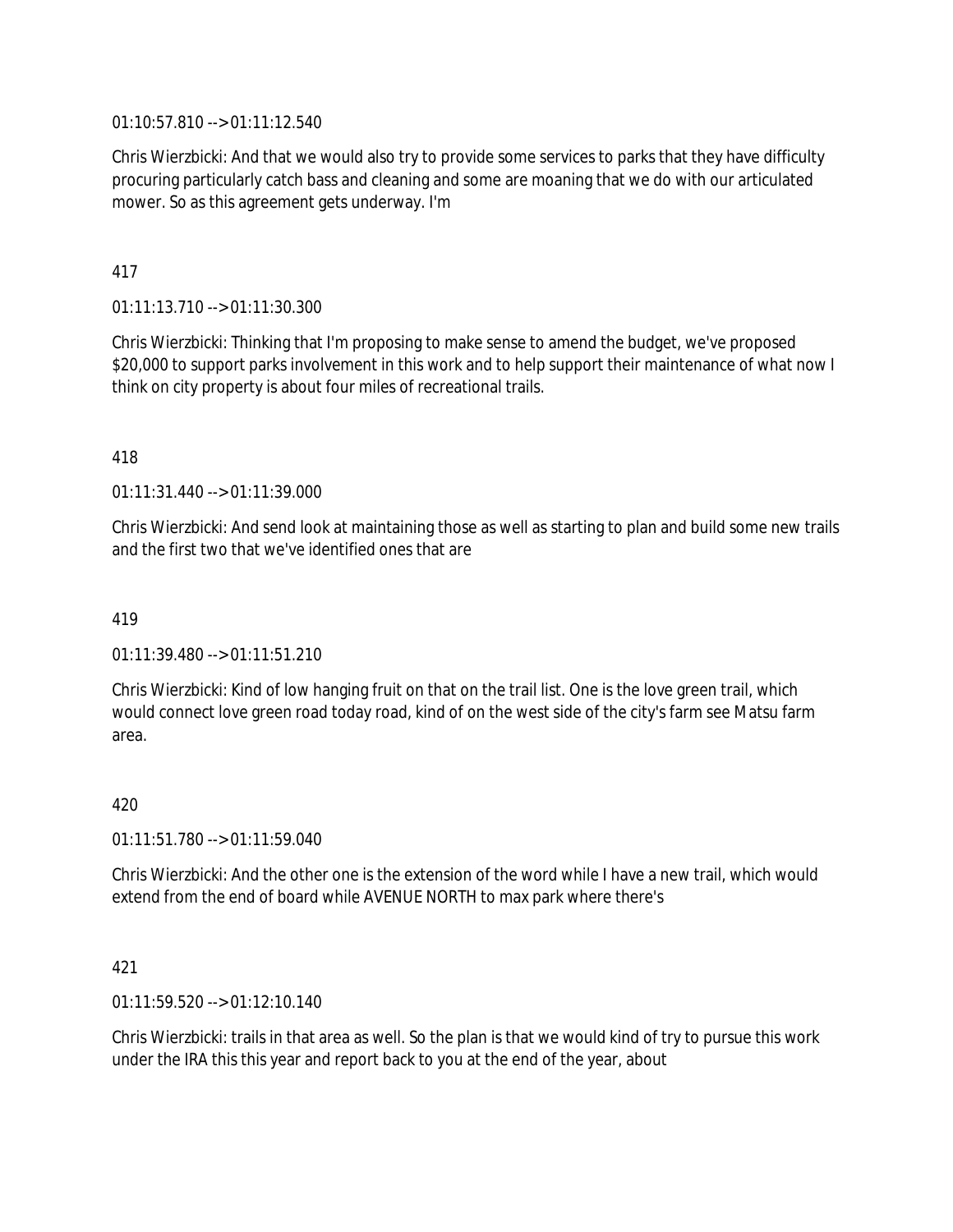01:12:10.830 --> 01:12:18.810

Chris Wierzbicki: What we're able to accomplish and make recommendations for how you might want to fund this again next year, whether 20,000 was too much and we couldn't

423

01:12:19.350 --> 01:12:24.720

Chris Wierzbicki: We didn't have the capacity to do that, or whether it seems we want to maybe make a larger investment and maybe try to do some more.

424

01:12:25.500 --> 01:12:39.900

Chris Wierzbicki: We would, we would report back to you on that. Lastly, I just want to thank the park staff and the parks board for helping us pull us together. The Park Board did approve this agreement at their meeting in early December. And I think that there were all eagerly awaiting

425

01:12:41.370 --> 01:12:43.290

Chris Wierzbicki: Working together on this and to try to

426

01:12:47.220 --> 01:12:53.700

Chris Wierzbicki: Further, the both of our interest in having more recreational trails on the island. So happy to answer questions.

427

01:12:54.420 --> 01:12:58.020

Rasham Nassar: Thank you very much public works director for that introduction. Councilmember car.

428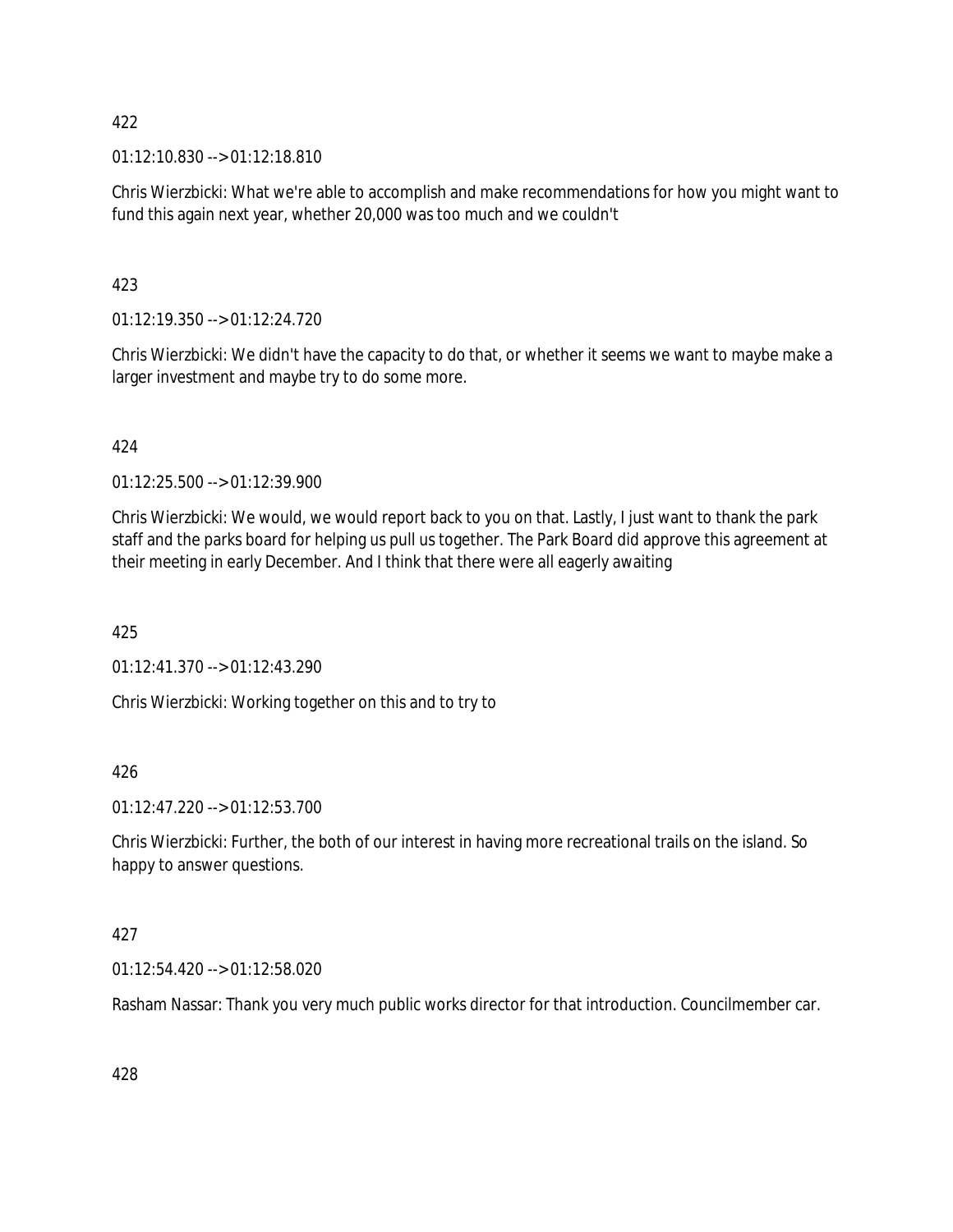01:13:00.330 --> 01:13:08.190

Christy Carr: I moved forward for consideration of approval as part of the January 26 2021 consent agenda. The city of Bainbridge Island and

### 429

01:13:08.820 --> 01:13:14.370

Christy Carr: Bainbridge Island metropolitan Park and Recreation District inter local agreement for shared services.

### 430

01:13:14.670 --> 01:13:28.380

Christy Carr: In substantially the form as included with its this agenda item and to authorize and accompanying general fund budget amendment in the amount of \$20,000 for trail construction and maintenance and other activities related to the inner local agreement.

431

01:13:30.540 --> 01:13:30.990

A second

### 432

01:13:32.730 --> 01:13:39.540

Rasham Nassar: A COUNCILMEMBER Schneider seconded that motion made by COUNCILMEMBER car there. Any further discussion or debate council members.

#### 433

01:13:40.770 --> 01:13:52.080

Rasham Nassar: Okay, the motion on the floor is to move this proposal forward for consideration of approval to the January 26 2021 consent agenda. We will now vote on the motion on the floor.

434

01:13:53.550 --> 01:13:55.500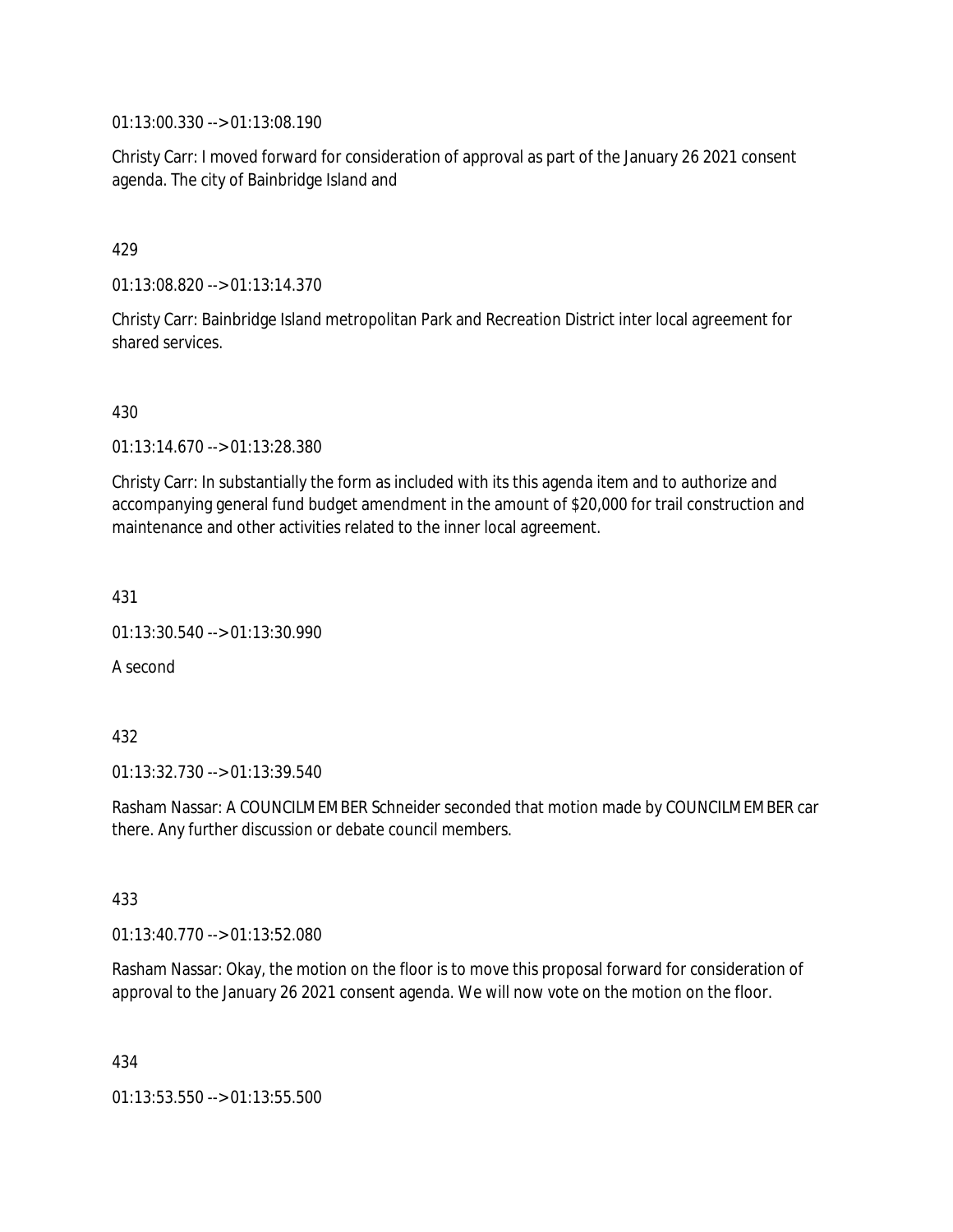Rasham Nassar: All those in favor please say aye.

```
435
```
01:13:56.100 --> 01:13:56.460

Aye.

436 01:13:57.540 --> 01:13:58.050

Rasham Nassar: Opposed.

437

01:14:02.730 --> 01:14:17.040

Rasham Nassar: That motion passes unanimously and city clerk for the minutes please let the record reflect that. Councilmember high topless has lost power. She's no longer with us in the meeting and was not a participant in that vote.

438

01:14:19.140 --> 01:14:19.950

Chris Wierzbicki: Thanks so much Council.

439

01:14:20.490 --> 01:14:22.050

Rasham Nassar: Thank you very much public works director

440

01:14:25.200 --> 01:14:28.650

Rasham Nassar: Moving on, we are skipping over

441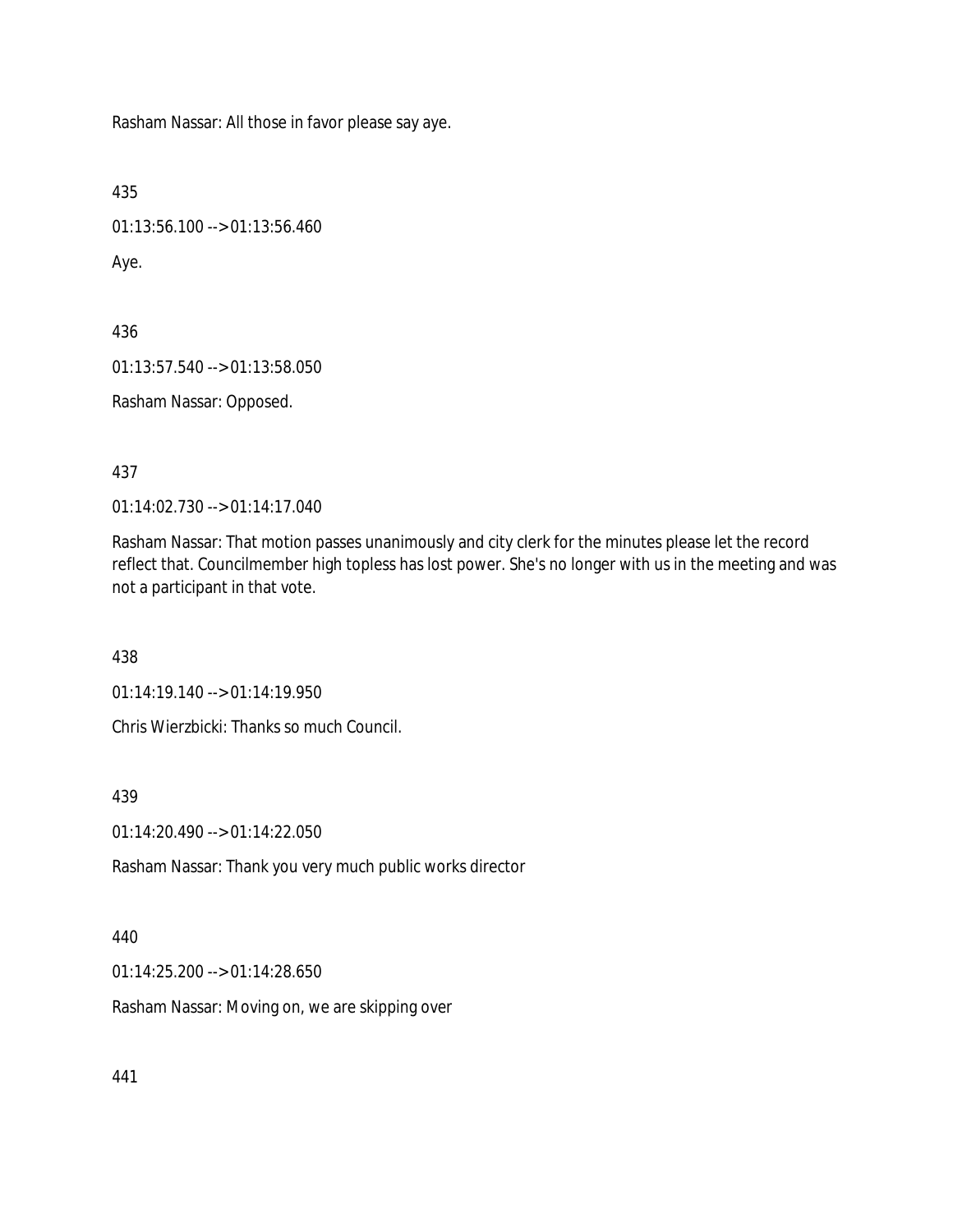01:14:29.940 --> 01:14:31.470

Rasham Nassar: skipping over new business.

442

01:14:34.710 --> 01:14:42.120

Rasham Nassar: Entirely we've removed. Agenda Item nine, eight and nine be so we are now on agenda item 10 which is Council discussion.

#### 443

01:14:42.720 --> 01:14:54.930

Rasham Nassar: The item for discussion is 10 a food trucks on City Hall property council member car, it appears, you are the lead on this and as there is no recommended motion in the packet

### 444

01:14:56.100 --> 01:15:04.620

Rasham Nassar: If you could just help guide counsel in its discussion with some comments about what we might expect after this 10 minute discussion on this item that would be very helpful.

445

01:15:05.940 --> 01:15:09.510

Christy Carr: I sure. Thank you. Thank you, Mayor

446

01:15:10.650 --> 01:15:14.070

Christy Carr: I just have a little introduction for the Council.

### 447

01:15:14.550 --> 01:15:24.060

Christy Carr: This agenda item came up because a local resident who is currently operating a food truck on private property contacted the Council requesting to relocate the food truck to the city hall.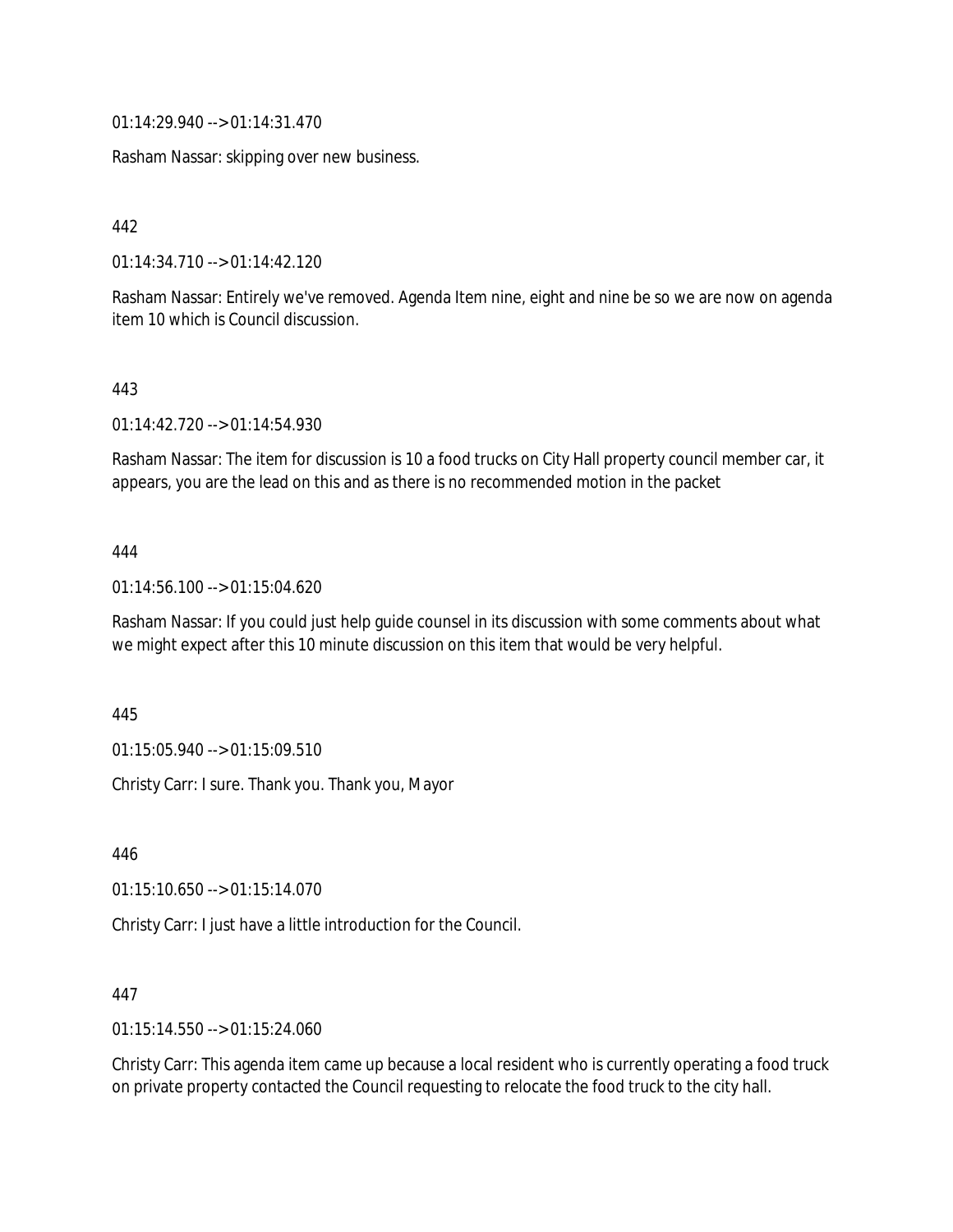01:15:24.630 --> 01:15:34.440

Christy Carr: Town Square plaza property then turn city manager subsequently notify the Council that locating a food truck on city property is a City Council decision.

449

01:15:35.280 --> 01:15:50.370

Christy Carr: I brought the topic up to the Council last week to gauge the Council's interest in discussing the topic at a future meeting tonight's agenda item is intended only to see if the Council would like to discuss the potential of allowing food trucks at the City Hall property.

450

01:15:51.480 --> 01:16:10.080

Christy Carr: As background food trucks are currently allowed in Winslow by the city's current zoning code they use specific standards for food trucks require permission of the owner of the property, upon which the business is going to operate in this case at the City Hall location that is the city.

451

 $01:16:11.400 \rightarrow 01:16:19.530$ 

Christy Carr: So this agenda item is to discuss. If we want to discuss this has a full council and have staff bring back more information.

452 01:16:20.880 --> 01:16:21.690 Christy Carr: At a future.

453

01:16:23.220 --> 01:16:26.910

Christy Carr: Agenda item. So that's the direction that we'd be looking for.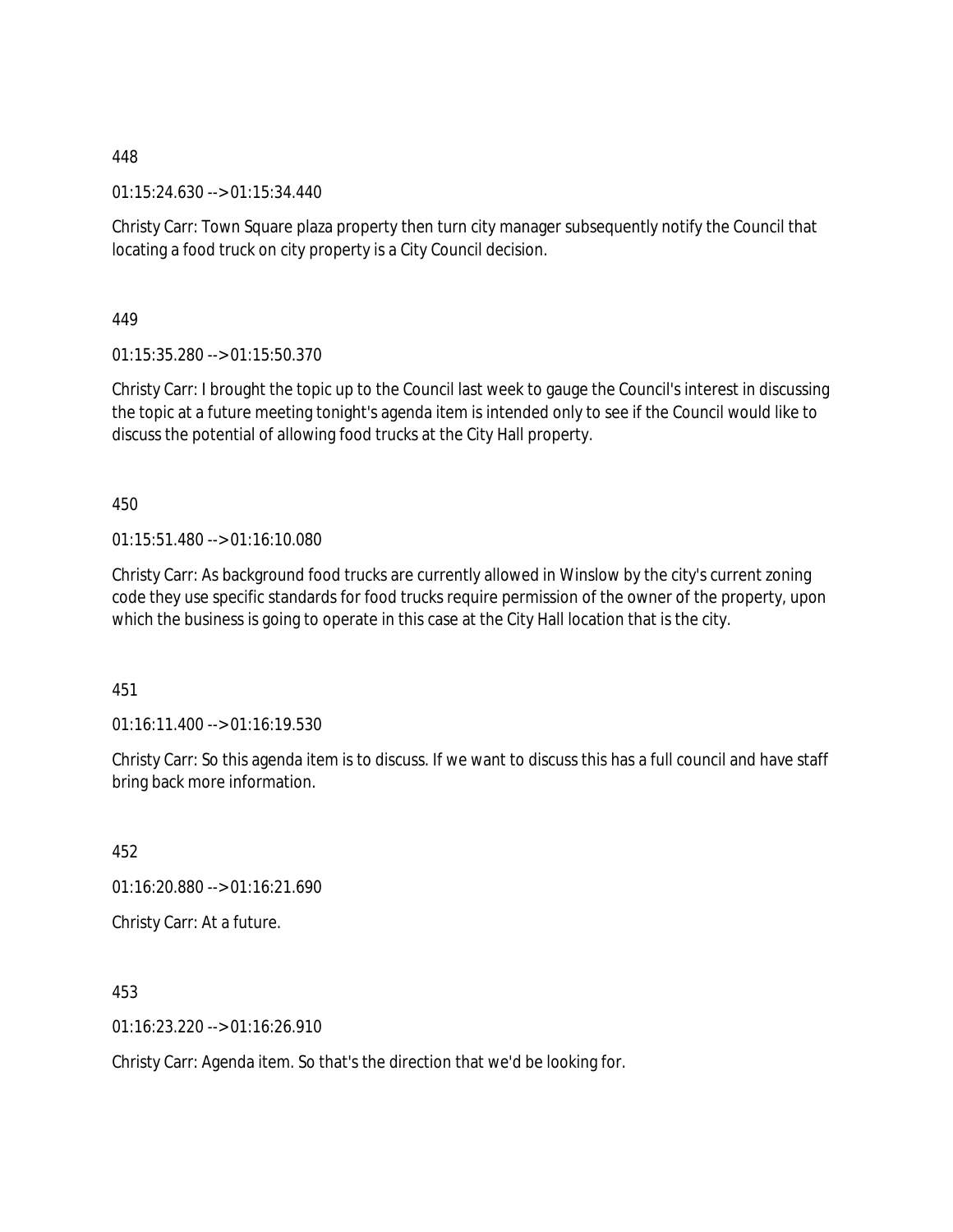454 01:16:29.310 --> 01:16:31.020 Christy Carr: As a result of this agenda item.

455

01:16:33.540 --> 01:16:35.730

Rasham Nassar: Thank you very much for that introduction. Councilmember

456

01:16:35.730 --> 01:16:38.160

Rasham Nassar: Car and COUNCILMEMBER Snyder.

457

01:16:39.540 --> 01:16:41.460

Leslie Schneider: Thank you so

458

01:16:42.780 --> 01:16:49.350

Leslie Schneider: I think I would be interested in bringing this back in a in a slightly broader context. And I know that's always dangerous.

459

01:16:50.670 --> 01:16:57.420

Leslie Schneider: I've always been very interested in sort of activating town square. I've also been very interested in

460

01:16:59.010 --> 01:17:05.430

Leslie Schneider: In helping restaurants get through the code period with more outdoor dining, but there's been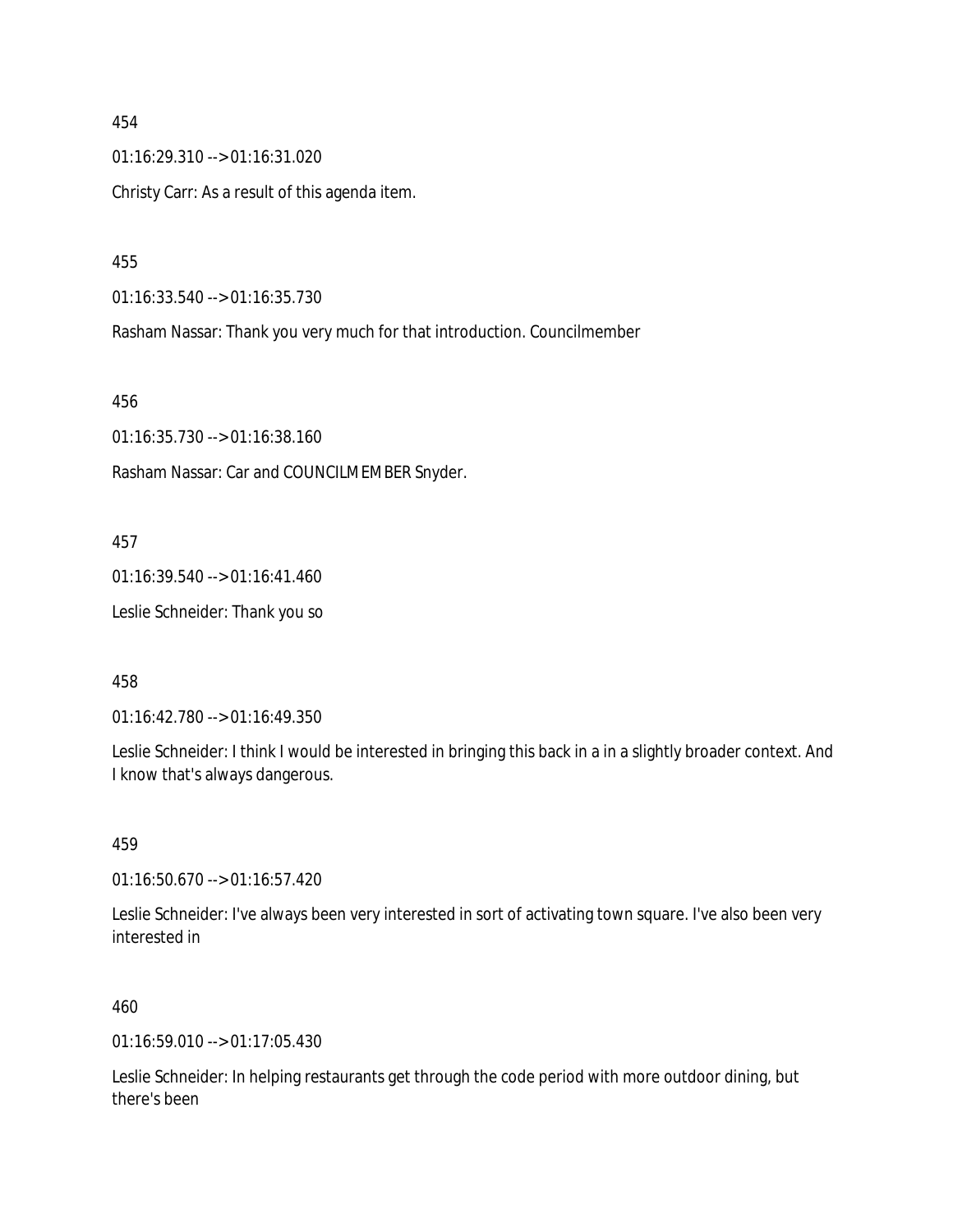01:17:07.530 --> 01:17:13.350

Leslie Schneider: There's been some pushback from other members of the business community. And in the meantime, I've talked with

462

 $01:17:14.160 \rightarrow 01:17:27.270$ 

Leslie Schneider: With mayor Becky Erickson and postal has done an awful lot to expand dining out onto the streets and she acknowledged that it was also hard for her in the beginning as well. And so

463

01:17:28.290 --> 01:17:30.000

Leslie Schneider: I guess I would like to

464

01:17:31.290 --> 01:17:40.290

Leslie Schneider: Discuss it in the context of sort of all restaurants and noting the concerns that businesses have about the parking

465

01:17:41.490 --> 01:17:46.710

Leslie Schneider: But sort of to create a win win so that it's not something that happens at the

466

01:17:49.920 --> 01:18:07.020

Leslie Schneider: At the detriment to our restaurant community might my overall sense is that more overall is better. Like there's more activity with food trucks is going to create more people thinking about coming downtown and if there is more outdoor dining and maybe the city can provide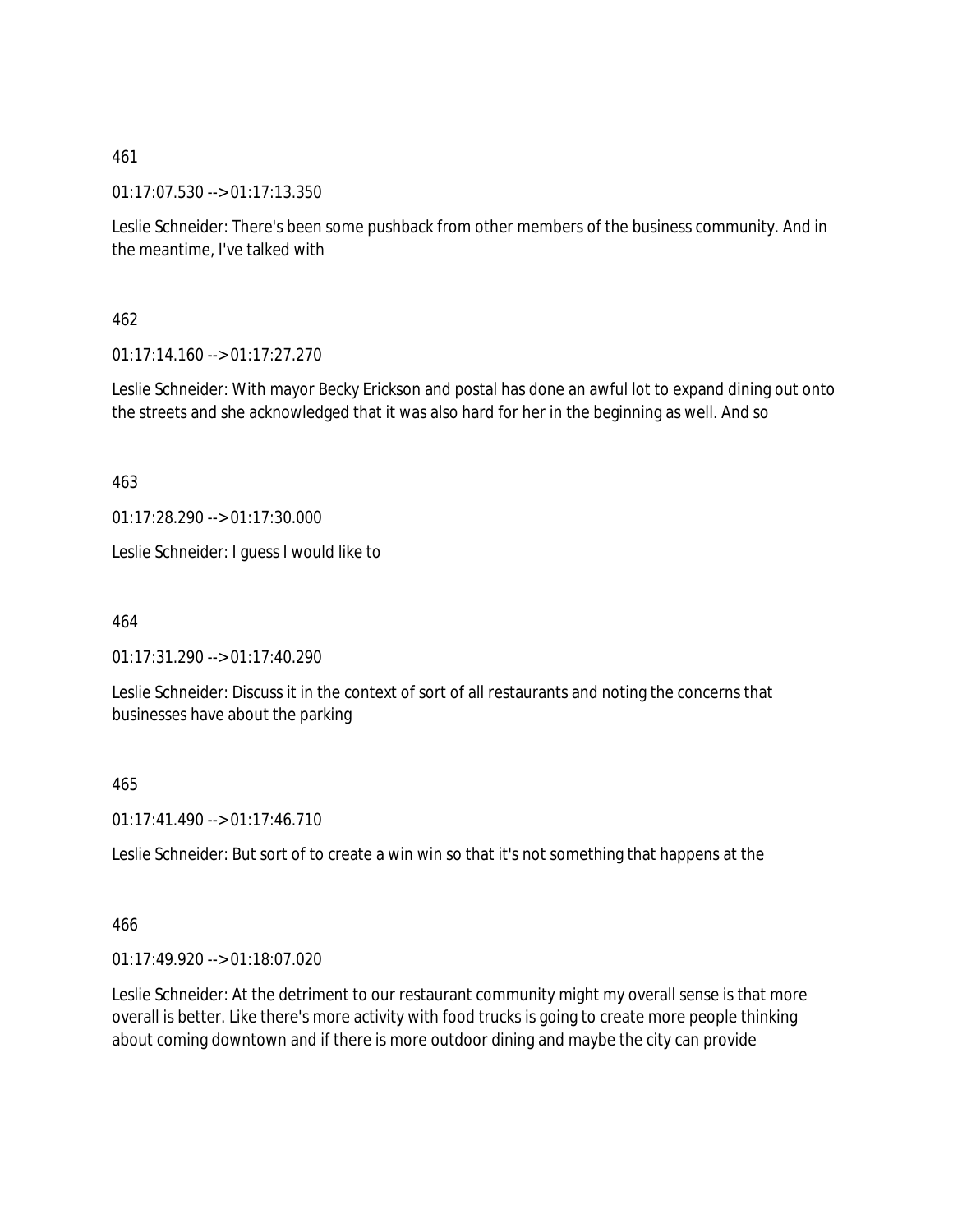01:18:08.370 --> 01:18:22.560

Leslie Schneider: Heating lamps, the way that Poulsbo has done. I just feel like there is a win win. And I don't. And I'm just worried that the perception is that this is a zero sum game for food truck owners versus our restaurants.

468

01:18:25.260 --> 01:18:26.100

Rasham Nassar: COUNCILMEMBER deets.

469

01:18:29.370 --> 01:18:30.120

Joe Deets: Excuse me. Sorry.

470

01:18:31.620 --> 01:18:39.930

Joe Deets: Yeah. Well, I appreciate a couple number car putting this on the agenda, we did see get that email from a constituent as a food truck.

### 471

01:18:40.530 --> 01:18:50.850

Joe Deets: I guess my, my main concern is that as we heard during public comment is when we're talking about economic recovery or economic support for our local businesses that we first

### 472

01:18:51.180 --> 01:19:01.020

Joe Deets: Cause no harm to our local businesses, and I think we heard some very pointed concerns about this possibility of bringing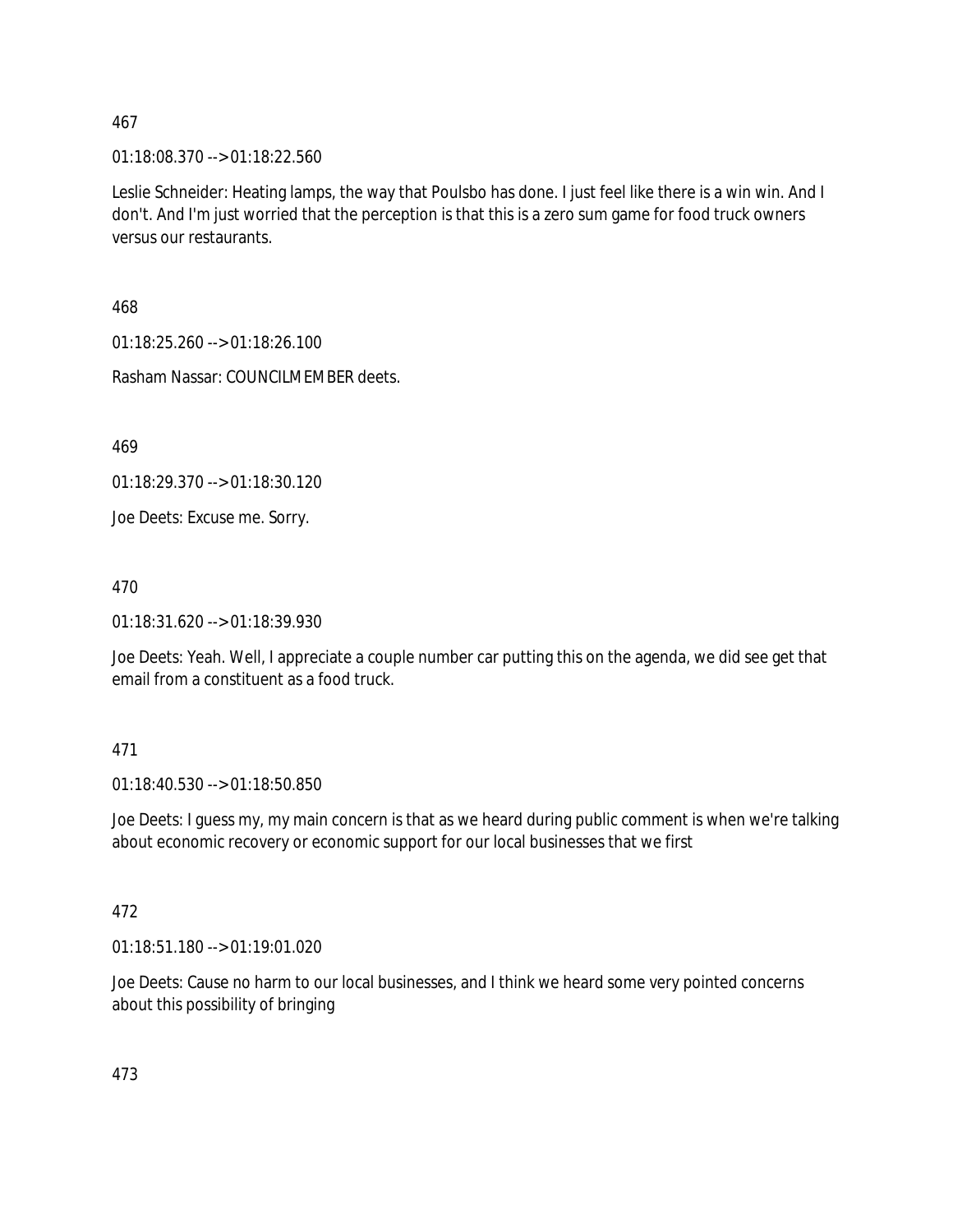01:19:03.180 --> 01:19:13.560

Joe Deets: Food trucks and city property. So I, I would like to put a pause on that discussion, but let me just say, and I first off I appreciate with them.

## 474

01:19:14.310 --> 01:19:26.790

Joe Deets: Also, the mayor Council Maria Schneider had said, I'd love to have a larger discussion about how to support this restaurants and food services but but in particular, I'd like to see how we can

475

01:19:27.180 --> 01:19:31.260

Joe Deets: First off, I'm the Council liaison to the business community, so

### 476

01:19:31.950 --> 01:19:42.630

Joe Deets: I am happy to engage with the business community to ask them to sort of get more facts of their perceptions as to what would perhaps be acceptable to them.

### 477

01:19:43.290 --> 01:19:49.710

Joe Deets: Because as we saw there there's there's right away. There's some concerns. So I'll just say, I'm happy to do that. In fact, I'll just do that anyway.

### 478

01:19:50.640 --> 01:20:01.860

Joe Deets: But I think there's a lot of options we could consider that are not allowed in the code, so there's there's room for one reaching out to the business community to thinking of some

479

01:20:02.580 --> 01:20:11.940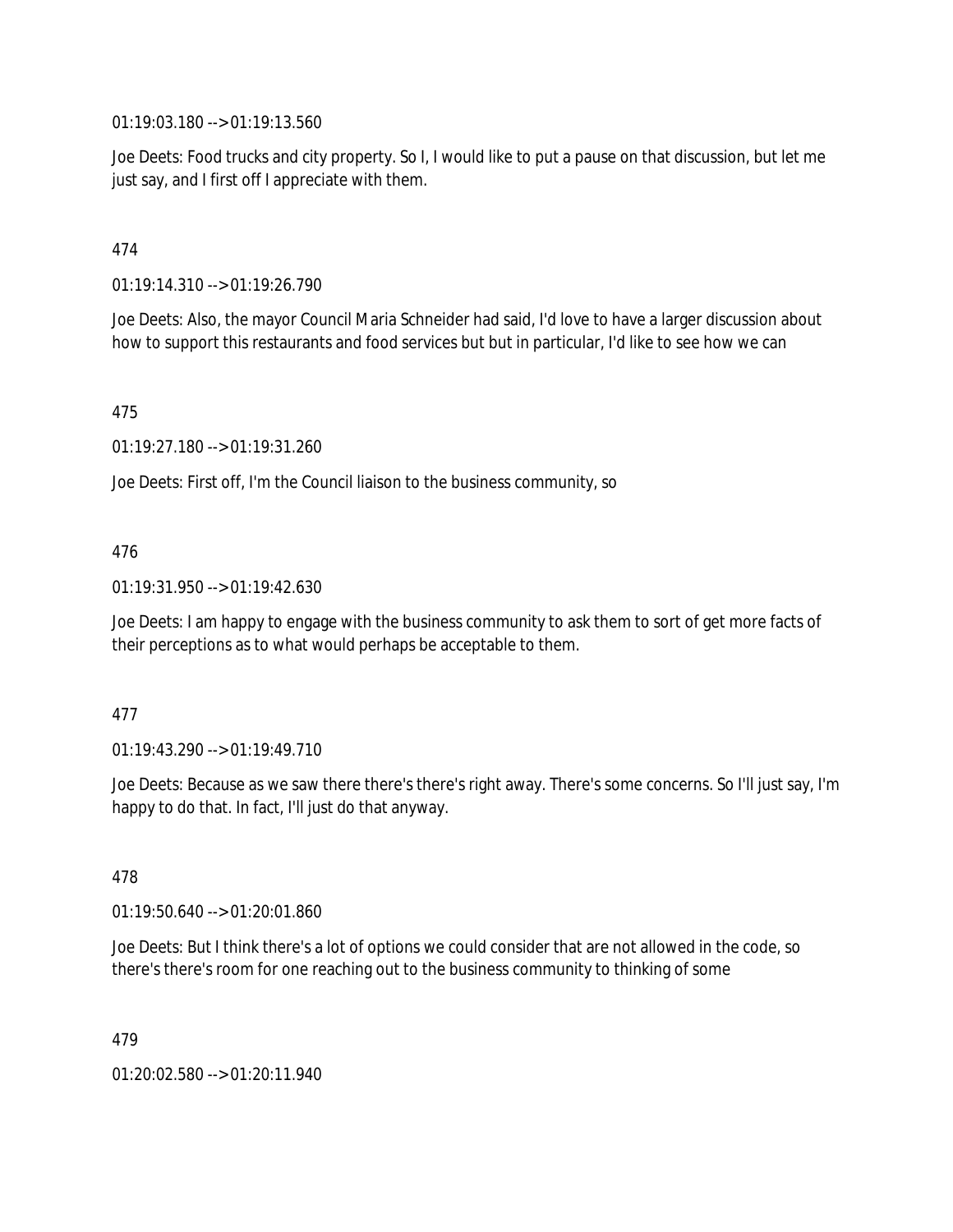Joe Deets: Other options that rather than just putting it on city on property and Winslow, and three as as customer Schneider said let's look at the broader picture so

480

01:20:12.660 --> 01:20:23.520

Joe Deets: Happy to have those conversations but I'm certainly not going to approve or entertain myself any motion to allow food trucks and city own property, but certainly not

481

01:20:29.940 --> 01:20:30.900

Rasham Nassar: COUNCILMEMBER headed up

482

01:20:30.960 --> 01:20:32.310

Rasham Nassar: Deputy Mayor had topless.

483

01:20:33.000 --> 01:20:38.880

Kirsten Hytopoulos: Yeah, I can certainly understand why this has come forward. And so, and why, if I were with the food truck or

484

01:20:39.150 --> 01:20:46.440

Kirsten Hytopoulos: Owner and question who asked for us to consider this why it would seem like a no brainer. Why don't we offer the city where we offer city property.

485

01:20:47.280 --> 01:20:57.870

Kirsten Hytopoulos: I think that what we're hearing is that once we go down that path you know and and we haven't heard yet about whether we could restrict it to only existing local food trucks.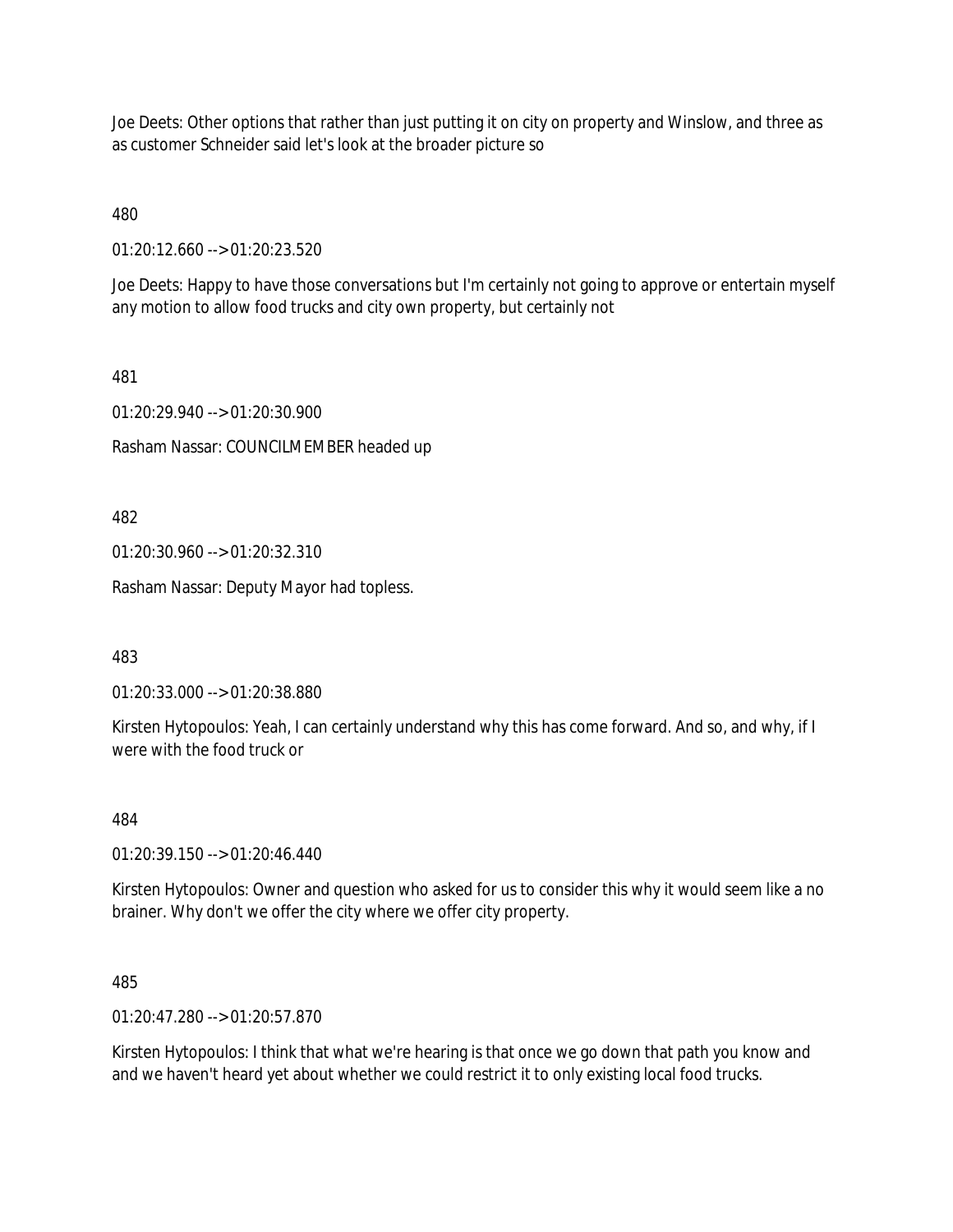01:20:58.380 --> 01:21:07.110

Kirsten Hytopoulos: That might be a conversation, I'd be open to having. I don't know if legally. We could do that if we open this up to other inviting other

487

01:21:08.040 --> 01:21:19.590

Kirsten Hytopoulos: competition from other jurisdictions going to what Council repeat said, I think that first do no harm. And our first obligation is to protect our local businesses. So I would not feel comfortable supporting

488

01:21:20.310 --> 01:21:22.200

Kirsten Hytopoulos: An effort that could bring in

489

01:21:23.040 --> 01:21:35.010

Kirsten Hytopoulos: competition from other jurisdictions. It could be something in the future. I think I've seen on Facebook or somewhere, someone who is feeling this is not a good idea, saying maybe later. And I think, like you said, not now. Let's put a pause on it.

490

01:21:35.790 --> 01:21:51.090

Kirsten Hytopoulos: As well. Joe, maybe later when when our local businesses are not suffering. So I'm not particularly open to it. If we decided to go down that path. And I don't think we could open it to one business because I can't imagine that's not a gift of open of funds, but we could hear from our

491

01:21:52.380 --> 01:22:04.170

Kirsten Hytopoulos: From our city attorney on that maybe talking about how we could restrict this to existing if that's possible existing local food trucks. I might be interested in talking about it.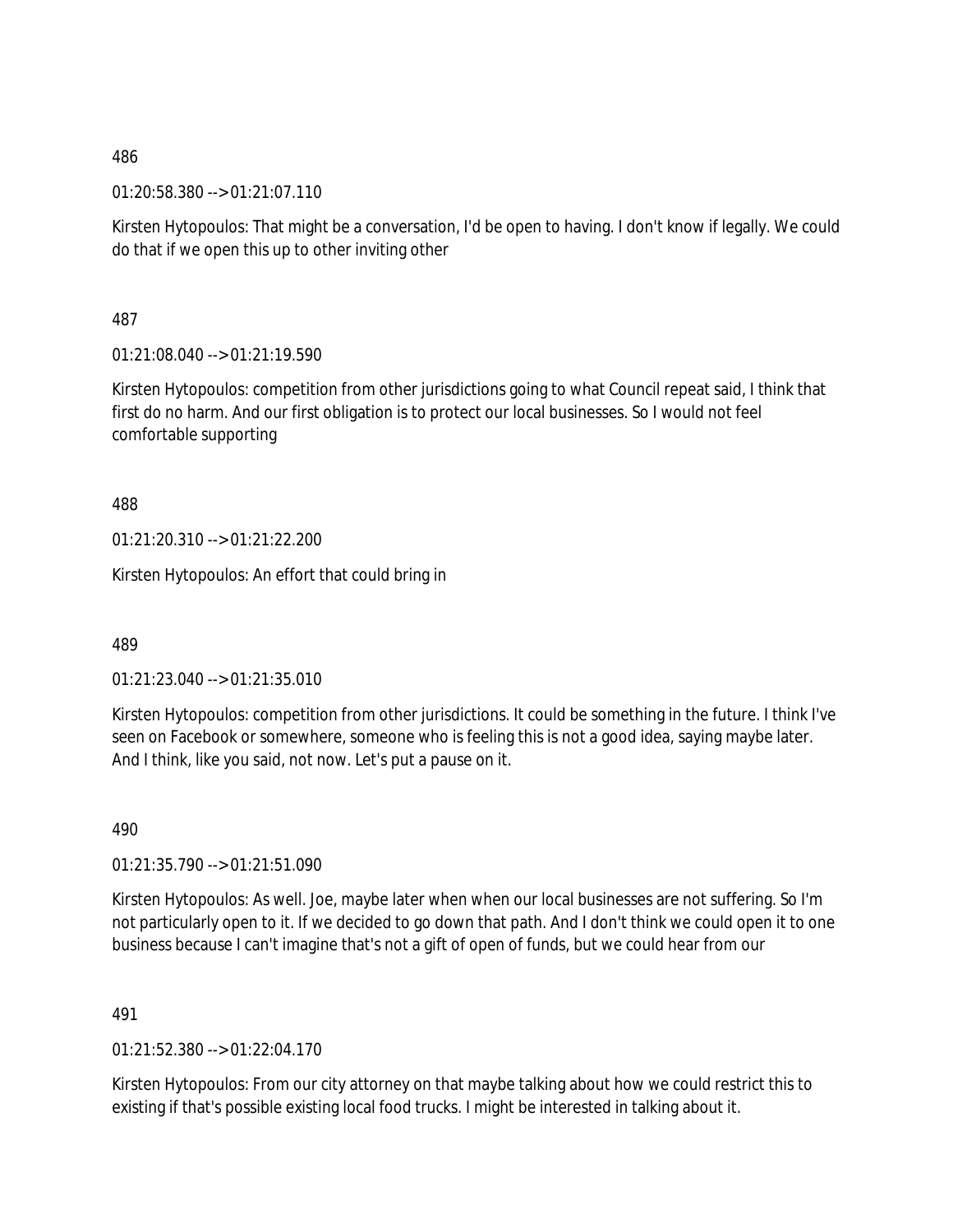01:22:07.020 --> 01:22:08.400

Rasham Nassar: COUNCILMEMBER fan or Johnson.

#### 493

01:22:08.940 --> 01:22:27.870

Brenda Fantroy-Johnson: Yeah, that was my question. This person who wants to move from a private area to the city area and they come in from my town or is this a local restaurant that has a food truck that's trying to get additional business. I don't think I know enough

#### 494

01:22:29.040 --> 01:22:31.200

Brenda Fantroy-Johnson: To make a decision on this.

495

01:22:33.000 --> 01:22:34.500

Rasham Nassar: Customer card, you want to respond to that.

### 496

01:22:36.780 --> 01:22:39.360

Rasham Nassar: And you may unmute yourself Kirsten

#### 497

01:22:40.500 --> 01:22:49.350

Christy Carr: Thanks. I can respond to that specifically. Yes, it's a local it's a local resident running a local food truck business.

#### 498

01:22:51.750 --> 01:22:52.200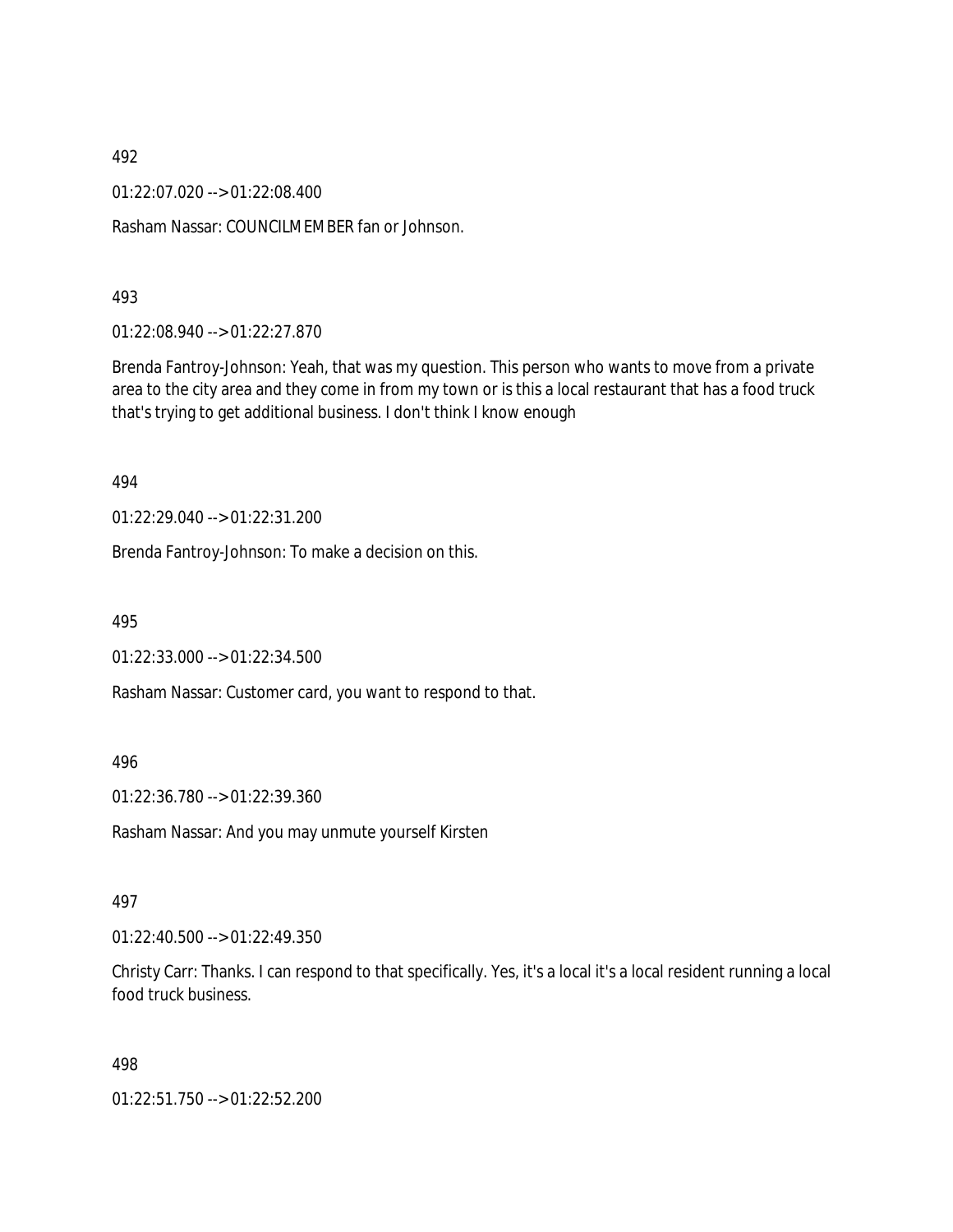Christy Carr: I

### 499

01:22:53.640 --> 01:23:03.450

Christy Carr: Just kind of want to bring us back to the way that we set our agendas and that this is a this is an agenda item to decide if we want to discuss it not to discuss it. So,

# 500

01:23:04.290 --> 01:23:19.140

Christy Carr: I'm not advocating either way. I just said that I would put this on the agenda to see if the full or majority of the Council wanted to discuss it at a future meeting, so I don't know actually, if our if we need to make a motion. I'm happy to do that.

501

01:23:20.190 --> 01:23:21.450

Christy Carr: And so that we can move on.

502

01:23:23.250 --> 01:23:26.490

Rasham Nassar: COUNCILMEMBER car I would invite you to make a motion and that motion would be

503

01:23:27.660 --> 01:23:33.150

Rasham Nassar: Emotion to add this discussion this agenda topic to a future Council.

504

01:23:35.760 --> 01:23:36.120

Rasham Nassar: Meeting.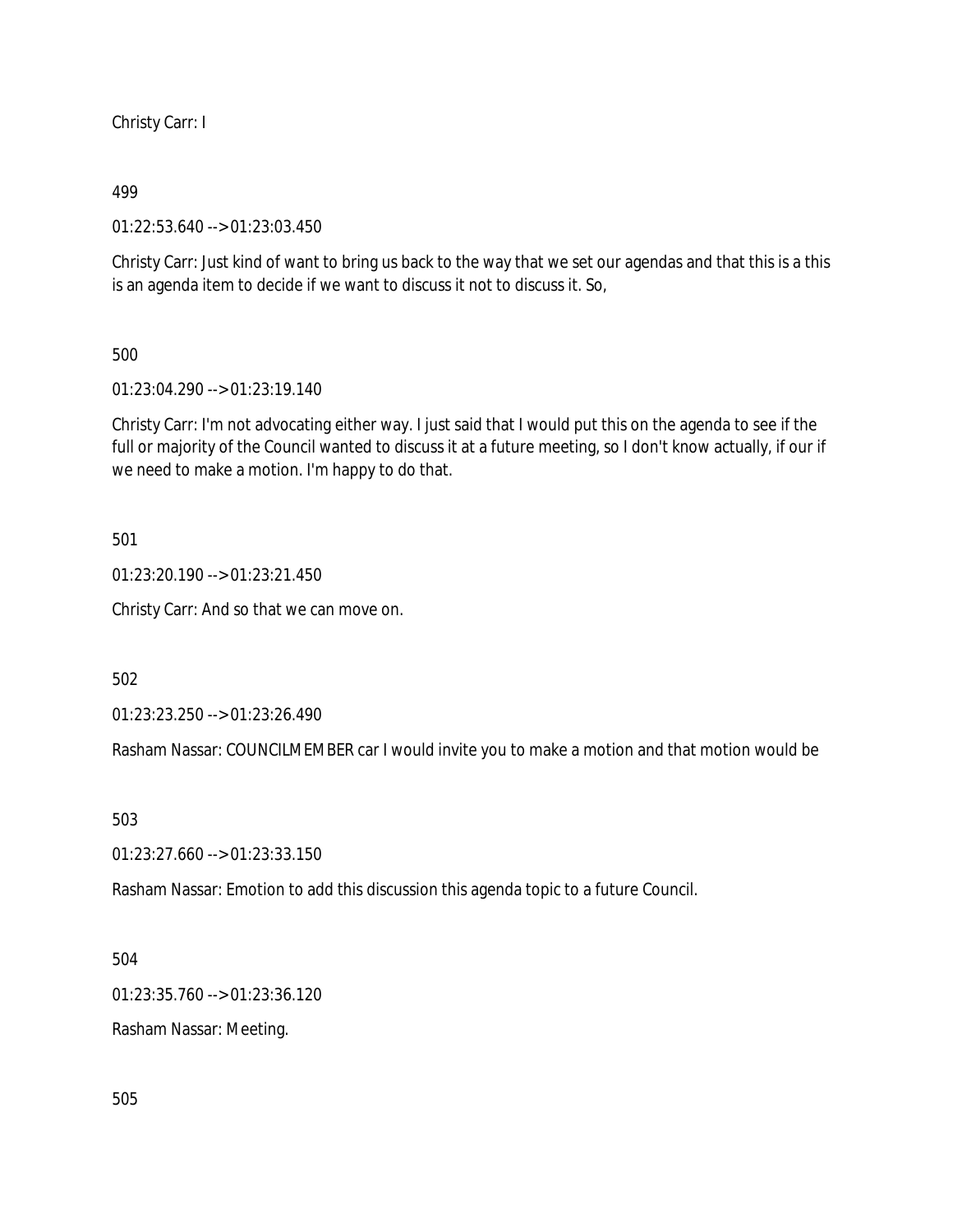01:23:36.930 --> 01:23:39.240

Christy Carr: Yes, so I moved to

506

01:23:40.680 --> 01:23:47.430

Christy Carr: Include at a future city council meeting the discussion to allow food trucks at the City Hall property.

507

01:23:51.600 --> 01:23:52.890

Rasham Nassar: I will second that motion.

508

01:23:56.280 --> 01:23:57.240

Rasham Nassar: COUNCILMEMBER deets.

509

01:23:57.900 --> 01:24:04.200

Joe Deets: Yeah, I'm sorry, was that was up for a study session, the stuff that always strikes me as a study session.

510

01:24:04.920 --> 01:24:14.940

Rasham Nassar: Well, yeah. So the way that our, the way that our agenda setting process works, we've never actually gotten here yet. And in terms of practicing our agenda the rules that we've established for ourselves.

511

01:24:15.270 --> 01:24:20.220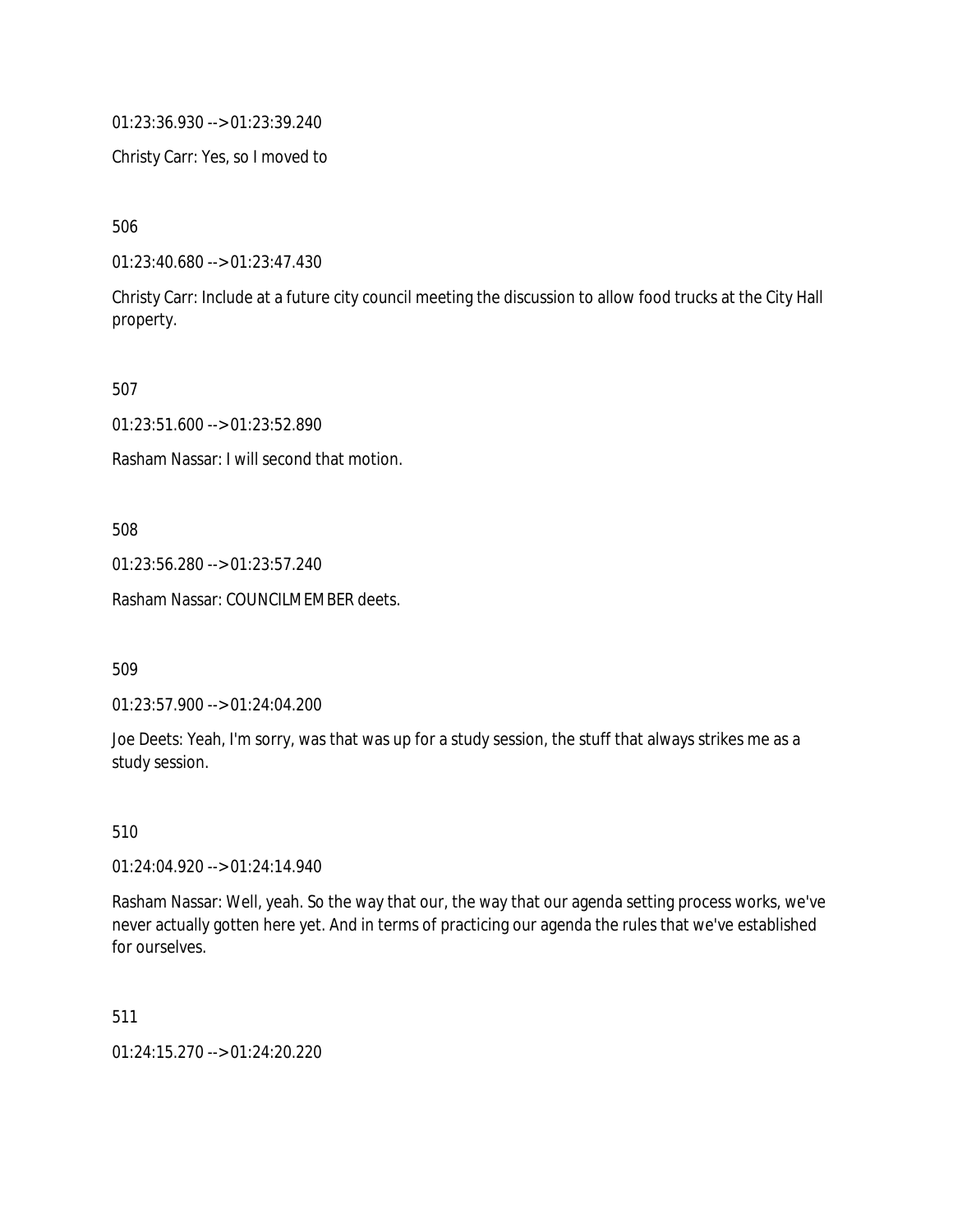Rasham Nassar: For how agenda items, get on to agendas. But what we stay in and what COUNCILMEMBER car said was that

# 512

01:24:21.030 --> 01:24:33.690

Rasham Nassar: This, this came on as a with what what we've called in the past as a motion to discuss. So it's a preliminary discussion because it didn't have full majority Council support, so it is intended to come with a motion.

# 513

01:24:34.560 --> 01:24:43.920

Rasham Nassar: That would indicate majority Council support to then add it on as a future discussion item wherever appropriate most likely a study session first for first touch.

# 514

01:24:44.370 --> 01:24:50.220

Rasham Nassar: At that point, the Council with and also the authorizing staff to do some research preliminary research.

# 515

01:24:50.880 --> 01:25:03.630

Rasham Nassar: To bring some information to support that agenda item at a future date. So we're taking a crack at this. So we've never actually gotten here before. This is our first first motion to discuss a discussion item.

# 516

01:25:04.710 --> 01:25:09.510

Rasham Nassar: And that's the motion that's on the floor right now so of Council votes in the in the positive

# 517

01:25:09.960 --> 01:25:23.700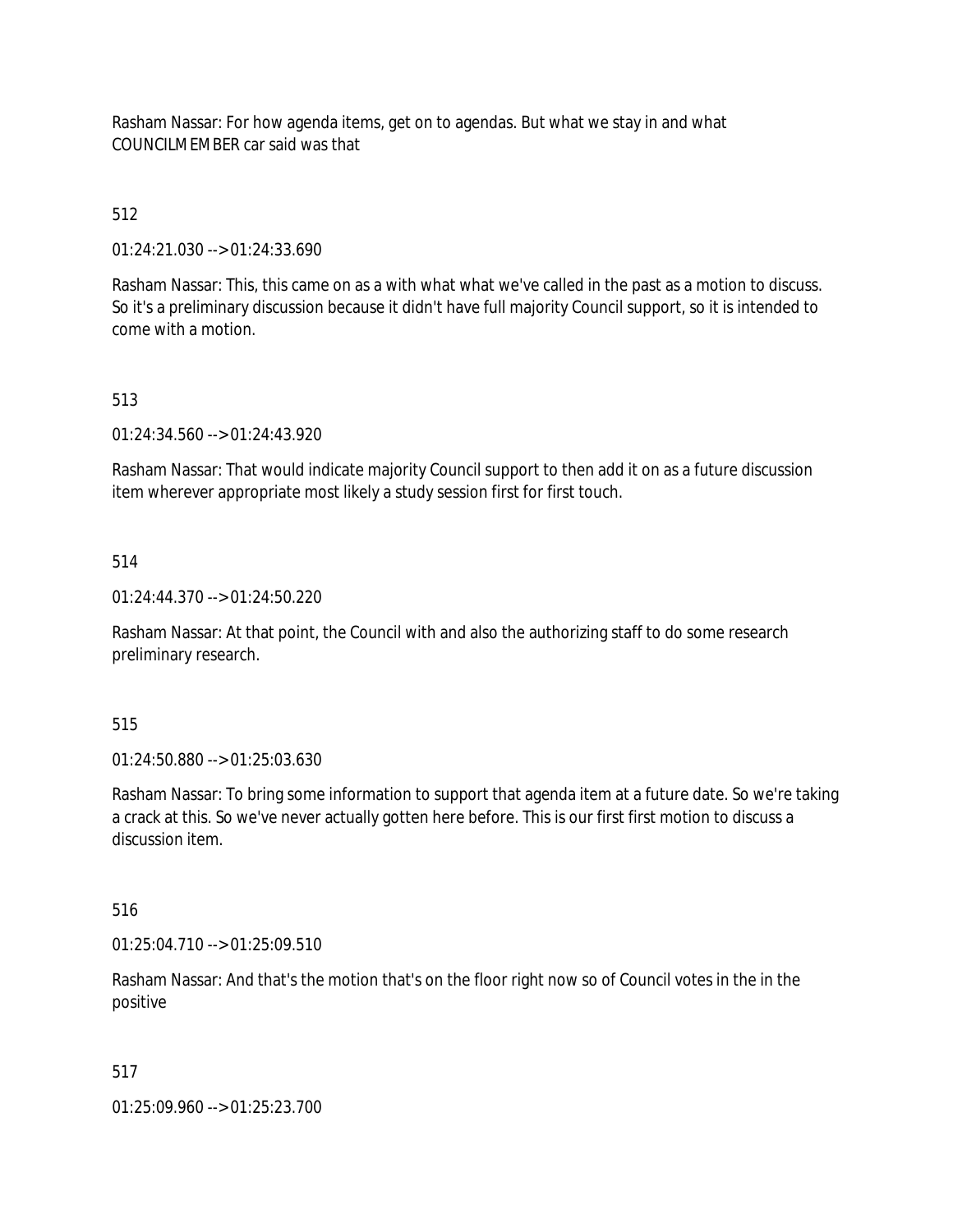Rasham Nassar: What we would be doing them is adding this authorizing myself Deputy Mayor city manager to find time at a feature council meeting to add this agenda item for a formal city council discussion with attached supporting materials.

518

01:25:24.540 --> 01:25:31.500

Joe Deets: Okay, if I'm sorry. I'll just follow up because it was just for my first question, having it as a study session, which to me makes perfect sense.

519

01:25:31.830 --> 01:25:44.580

Joe Deets: Then if we assuming we do so. And I hope so that we include members of representatives of the business community say either town towns, association and or the chamber, for example, because it'd be good to get

### 520

01:25:45.180 --> 01:25:56.970

Joe Deets: That perspective, if we're going to have a study session, we need to have that broader discussion of people whose focus is helping businesses so that that would be my ask

521

01:25:58.650 --> 01:25:59.880

Rasham Nassar: Debbie America topless.

522

01:26:04.620 --> 01:26:10.770

Kirsten Hytopoulos: Yeah, you know, I mean, you know, I was leaning towards hey maybe for look just like this. I'd be interested in talking about it but you know to Frank

523

01:26:11.280 --> 01:26:16.380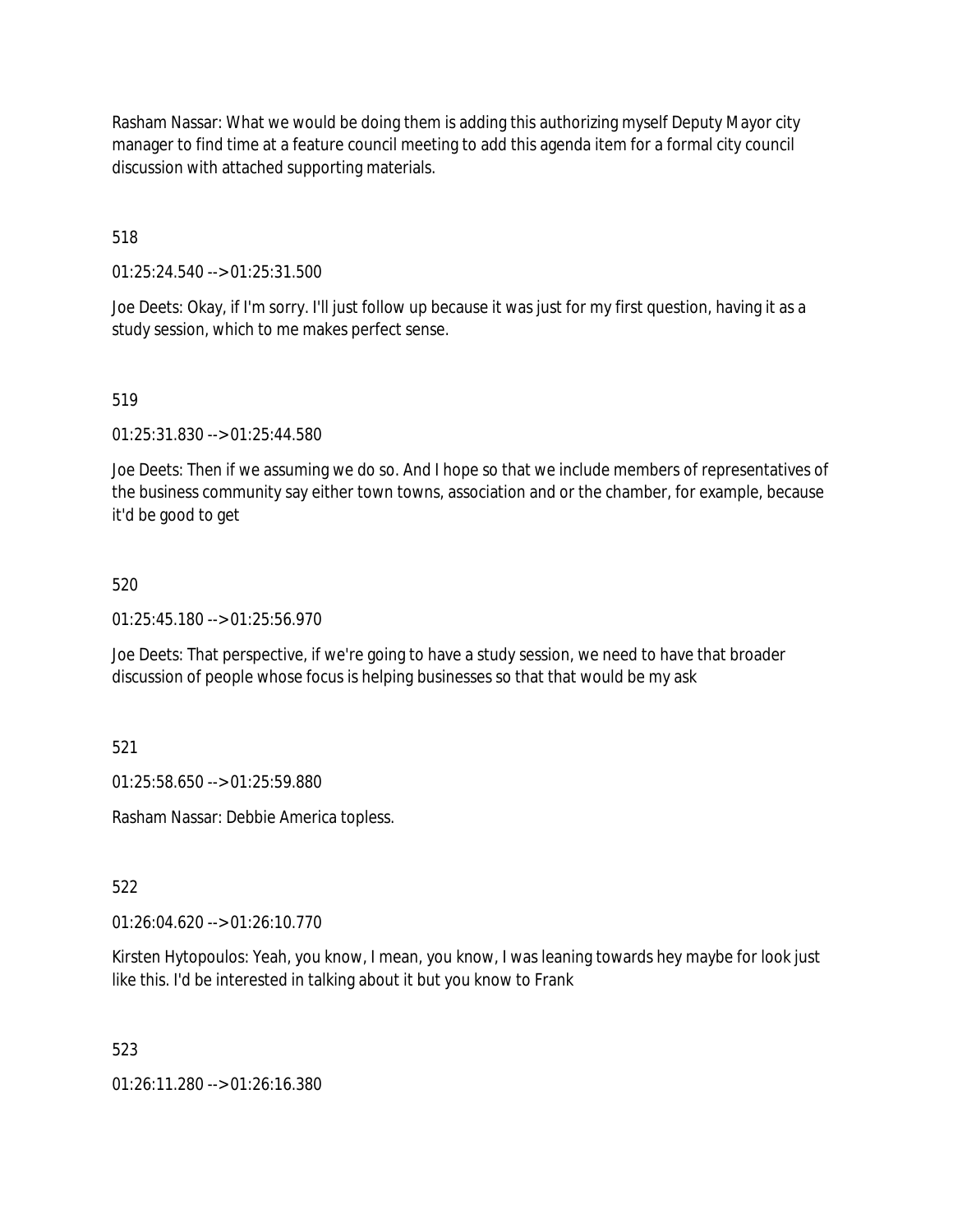Kirsten Hytopoulos: We have limited resources and limited time and including our you know the time we're going to spend on in our efforts.

524

01:26:17.160 --> 01:26:20.010

Kirsten Hytopoulos: To support the community business community during this crisis.

525

01:26:20.790 --> 01:26:29.220

Kirsten Hytopoulos: I don't think there is enough of it is a broad enough significant enough problem here, justify our involvement of staff and for us to create time to talk about this.

526

 $01:26:29.700 \rightarrow 01:26:38.430$ 

Kirsten Hytopoulos: We have an ordinance that allows and please correct me if I'm wrong counseling car. In particular, we have an ordinance that allows who trucks to be located.

527

01:26:39.300 --> 01:26:45.060

Kirsten Hytopoulos: Where property owners allow them so long, I think, is other things to be met. So it's not as though we have that missing.

528

01:26:45.840 --> 01:26:50.910

Kirsten Hytopoulos: It might. It might be nice if we could just snap our fingers and decide precisely how it looks to have

529

 $01:26:51.360 \rightarrow 01:27:02.880$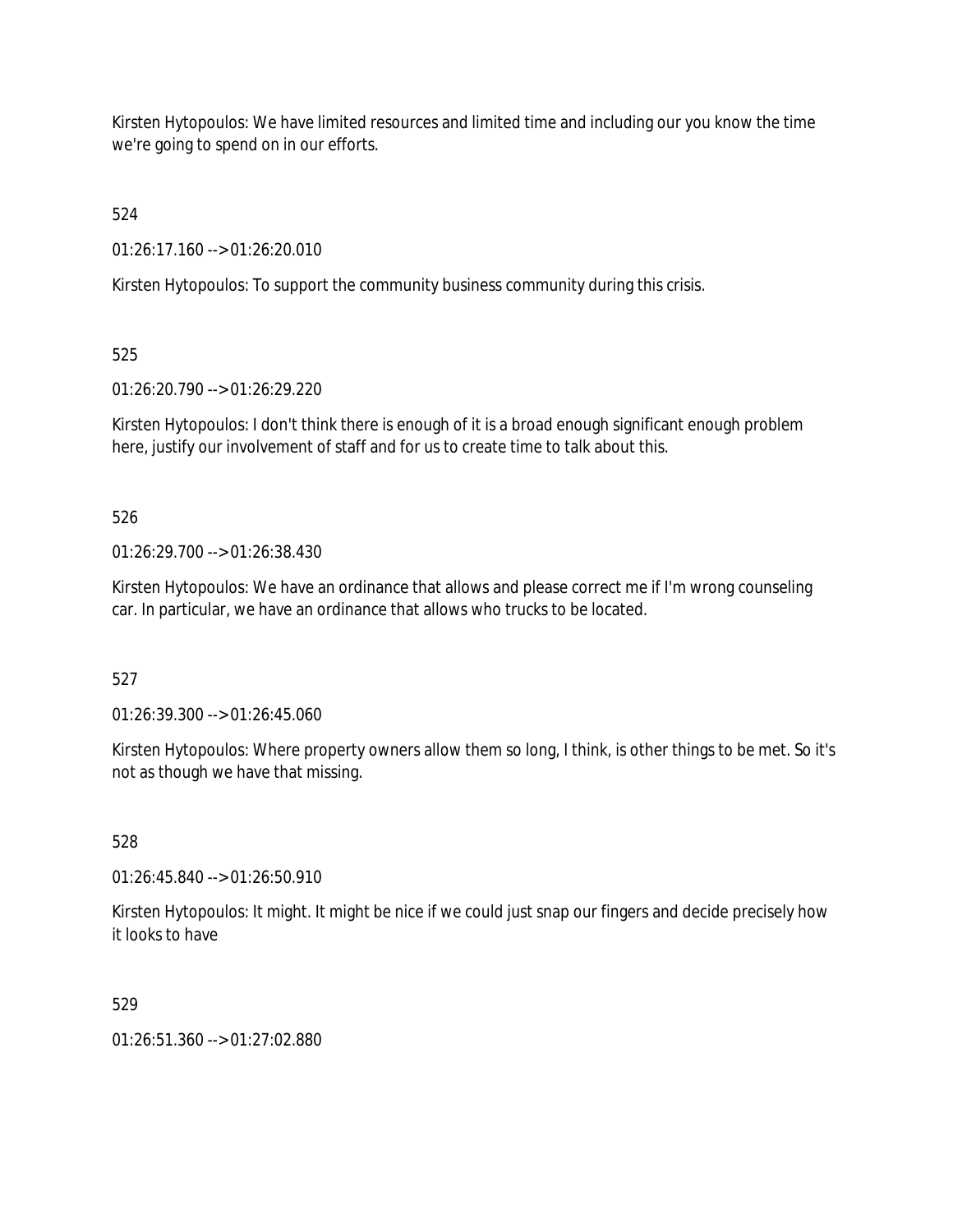Kirsten Hytopoulos: People use our public space, but it's not going to be that simple. There's going to raise a lot of issues. And I don't think I can support our putting resources to this conversation right now. So I would not be interested in discussing it right now.

530

01:27:03.720 --> 01:27:04.650

Rasham Nassar: COUNCILMEMBER Snyder.

531

01:27:06.060 --> 01:27:06.540

Leslie Schneider: Thank you.

532

01:27:07.740 --> 01:27:08.640

Leslie Schneider: I think I'm going to

533

01:27:09.780 --> 01:27:23.190

Leslie Schneider: Follow up with councilman Deputy Mayor high topless is concerned that this, this was a proposal that came from one member of our community. And I would love to see a proposal come from.

534

01:27:24.420 --> 01:27:31.380

Leslie Schneider: A contingent of our business community and not simply from one business so

535

01:27:32.130 --> 01:27:43.650

Leslie Schneider: So that I won't vote for this one. At this time, but I just would really encourage the business community to come up with some requests for counsel because overall I would very, very much like to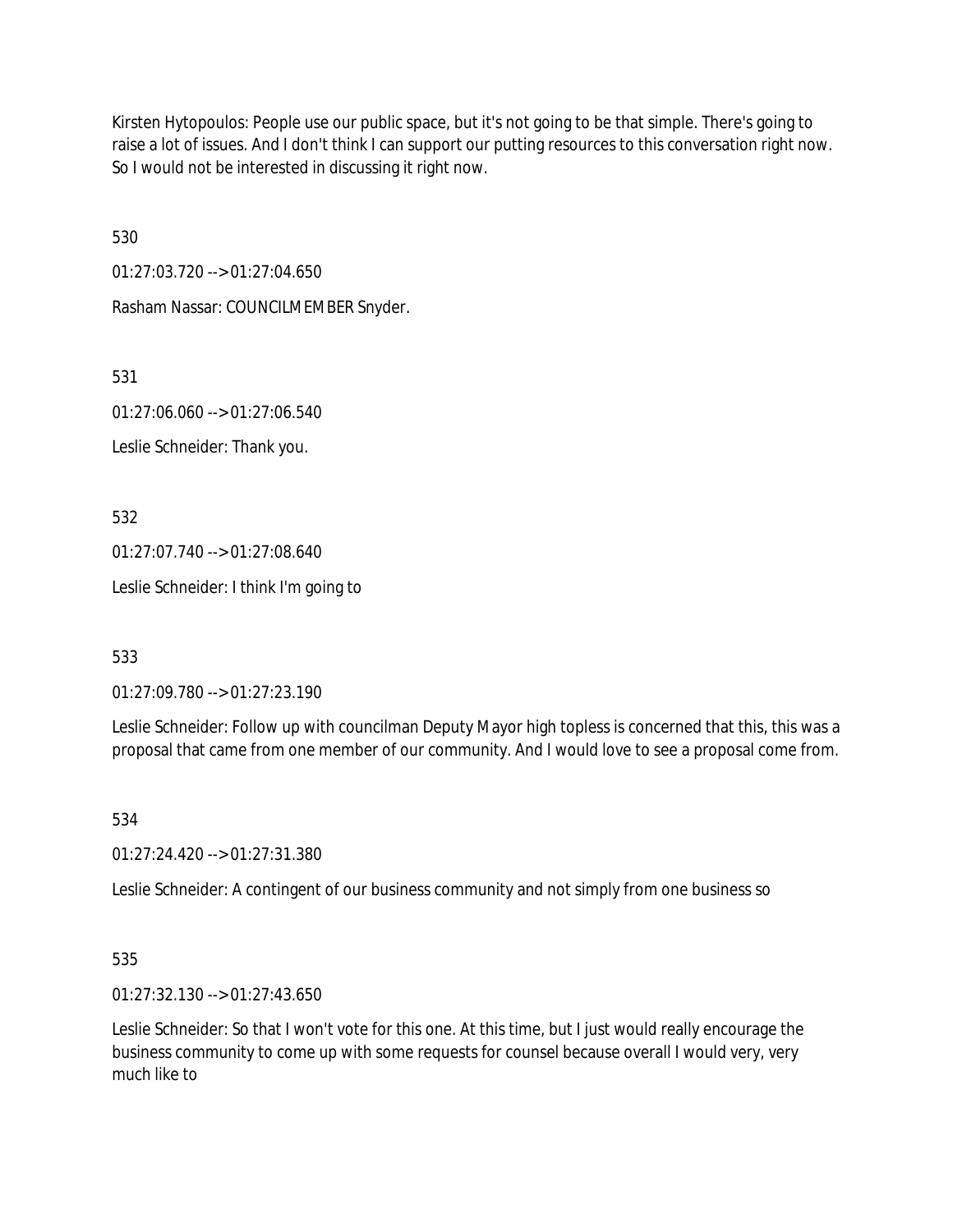01:27:44.070 --> 01:27:53.640

Leslie Schneider: Work in a creative way to to make more happen there. And then on a process note we're struggling with this idea of discussing to discuss

537

01:27:54.270 --> 01:28:04.440

Leslie Schneider: I would just like to throw it out there that maybe the the motion could be to put it on the work plan because even if it's not very much work it is some work for staff.

### 538

 $01.28:04.830 \rightarrow 01.28:13.410$ 

Leslie Schneider: And this just reminds us that we are asking for work to be done to bring it back to counsel for full discussion. Thank you.

539

01:28:13.800 --> 01:28:17.640

Rasham Nassar: Noted COUNCILMEMBER Schneider. Thank you for that. And COUNCILMEMBER Pollock.

540

01:28:18.450 --> 01:28:27.750

Michael Pollock: I just want to echo the last two speakers. I'm not going to support this. I think we have a long term agenda. It just doesn't seem appropriate if there isn't trust.

### 541

01:28:29.040 --> 01:28:42.030

Michael Pollock: I think that if an ad hoc committee formal or informal wanted to move forward and come up with a more fleshed out plan and do the do the homework to go to the business community and see if there's something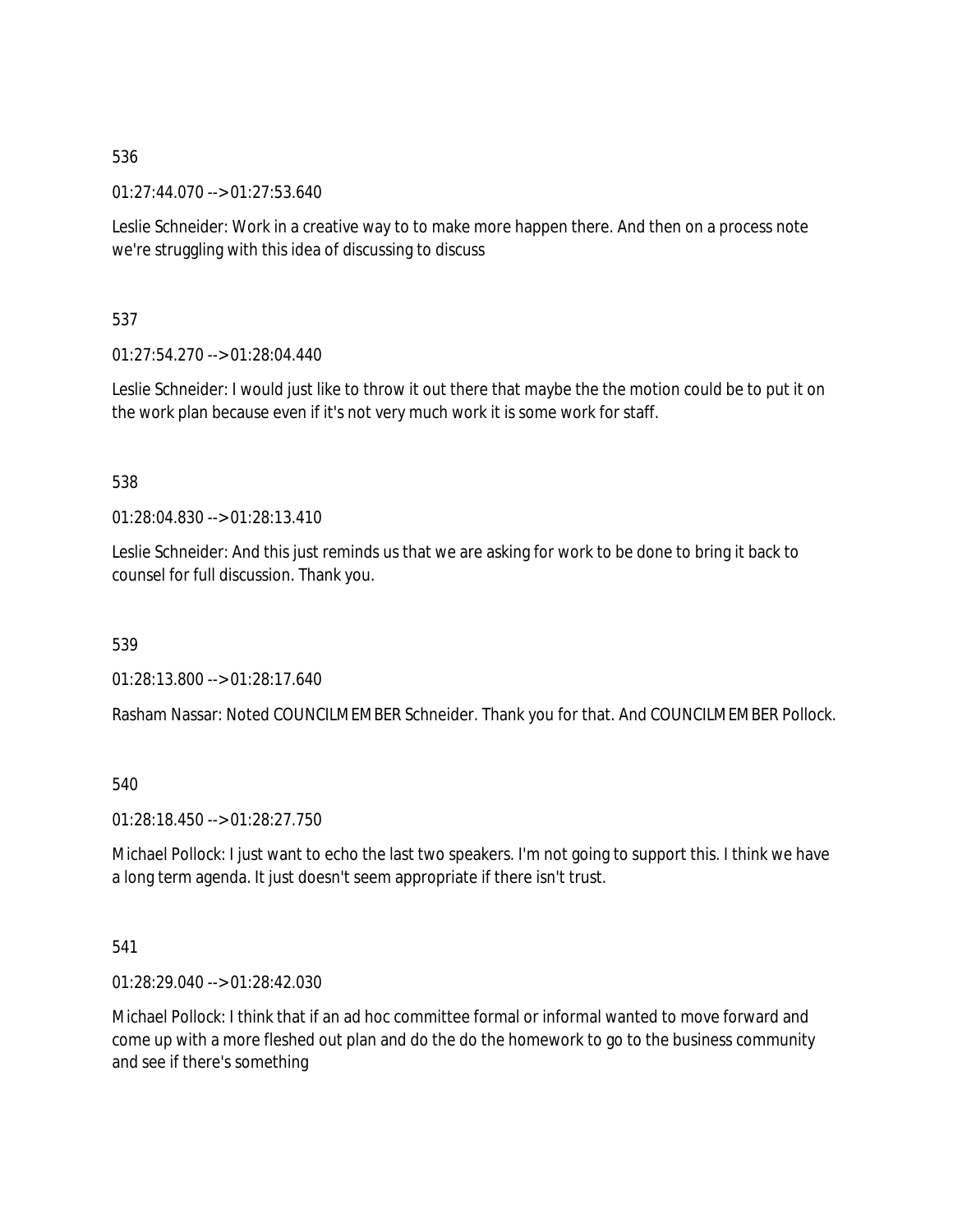01:28:42.630 --> 01:28:54.570

Michael Pollock: Here that was worth pursuing and come back with a fully formed proposal, I would support that and encourage my fellow council members to do that, but I don't really think that we

543

01:28:55.980 --> 01:29:04.110

Michael Pollock: Have the the time and resources to pursue this now, it seems like we're just throwing another thing on the agenda, and I'm not going to support it.

544

 $01.29.08.040 - 0.01.29.09.390$ 

Rasham Nassar: I council member deets.

545

01:29:09.840 --> 01:29:23.010

Joe Deets: Yeah, sorry. I see what this is going well, I'll just, I'll just go with that. But let me just say again I am Council liaison to the business community, I will discuss this with the members of the business community and report back to you. How's that

546

01:29:24.930 --> 01:29:32.070

Rasham Nassar: Thank you for that cast member deeds, I will just remind Council that we do have a motion on the floor and that motion seconded.

547

01:29:32.550 --> 01:29:42.900

Rasham Nassar: And I like in the direction I hear, and I wonder if the maker of the motion council member car would might consider withdrawing the motion and that instead this be referred, if there's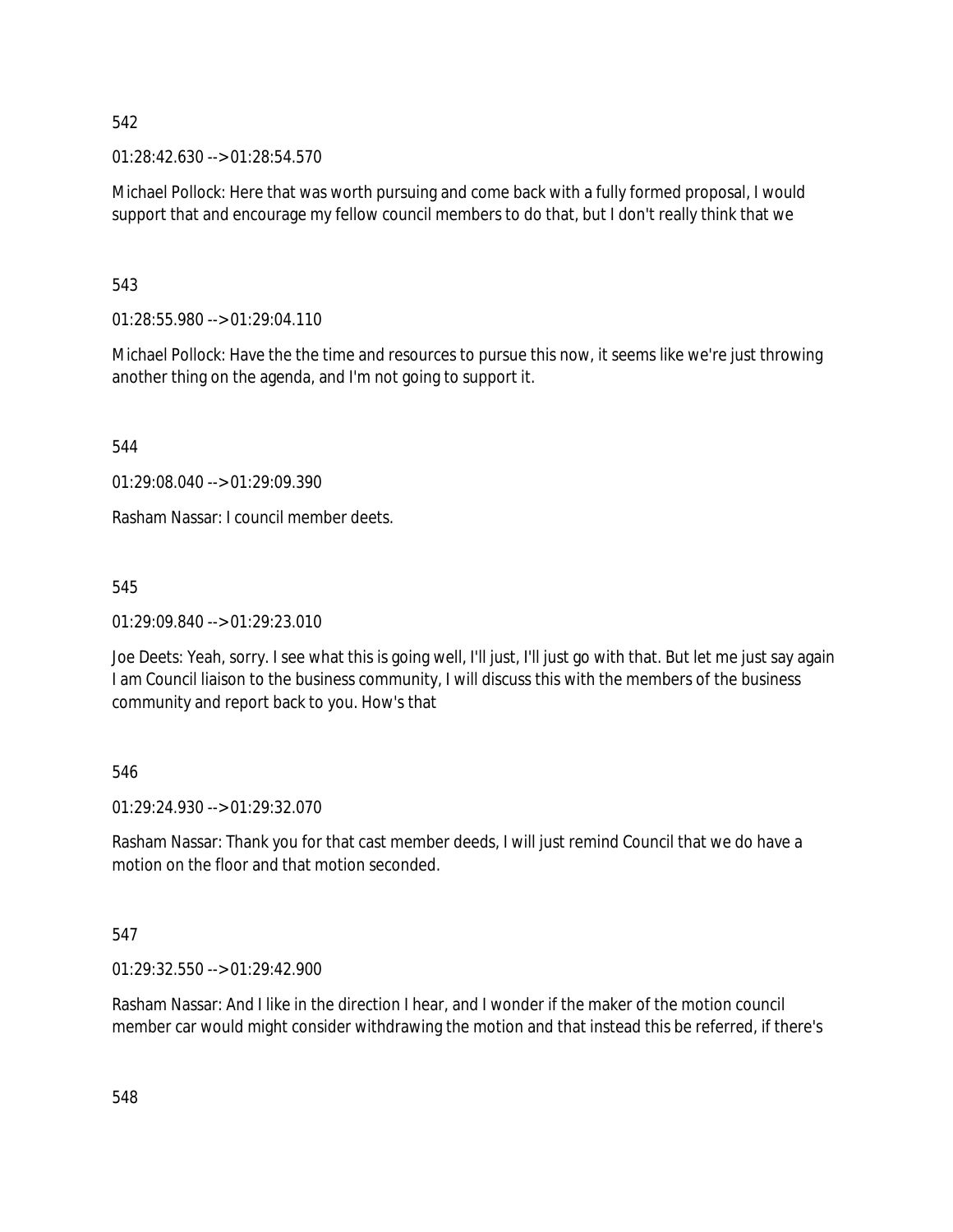01:29:43.440 --> 01:29:56.010

Rasham Nassar: Some interest in Council members working online to develop some community consensus and to bring something back that's a little more fleshed out and detailed proposed to counsel to add to a future agenda at a later date.

549

01:29:59.130 --> 01:30:00.690

Christy Carr: I'm happy to withdraw the motion.

550

01:30:01.710 --> 01:30:02.040

Rasham Nassar: Okay.

## 551

01:30:03.300 --> 01:30:06.180

Rasham Nassar: Thank you. Councilmember car. So the motion has been withdrawn.

### 552

01:30:07.680 --> 01:30:14.370

Rasham Nassar: Unless there's any other COUNCILMEMBER comments or debate on this agenda topic, Deputy Mayor had topless.

### 553

01:30:15.180 --> 01:30:21.420

Kirsten Hytopoulos: Um, I just want to point out, and I think that Council of her car was probably feeling the same way from one of her comments earlier that you know this is an

554

01:30:21.510 --> 01:30:27.810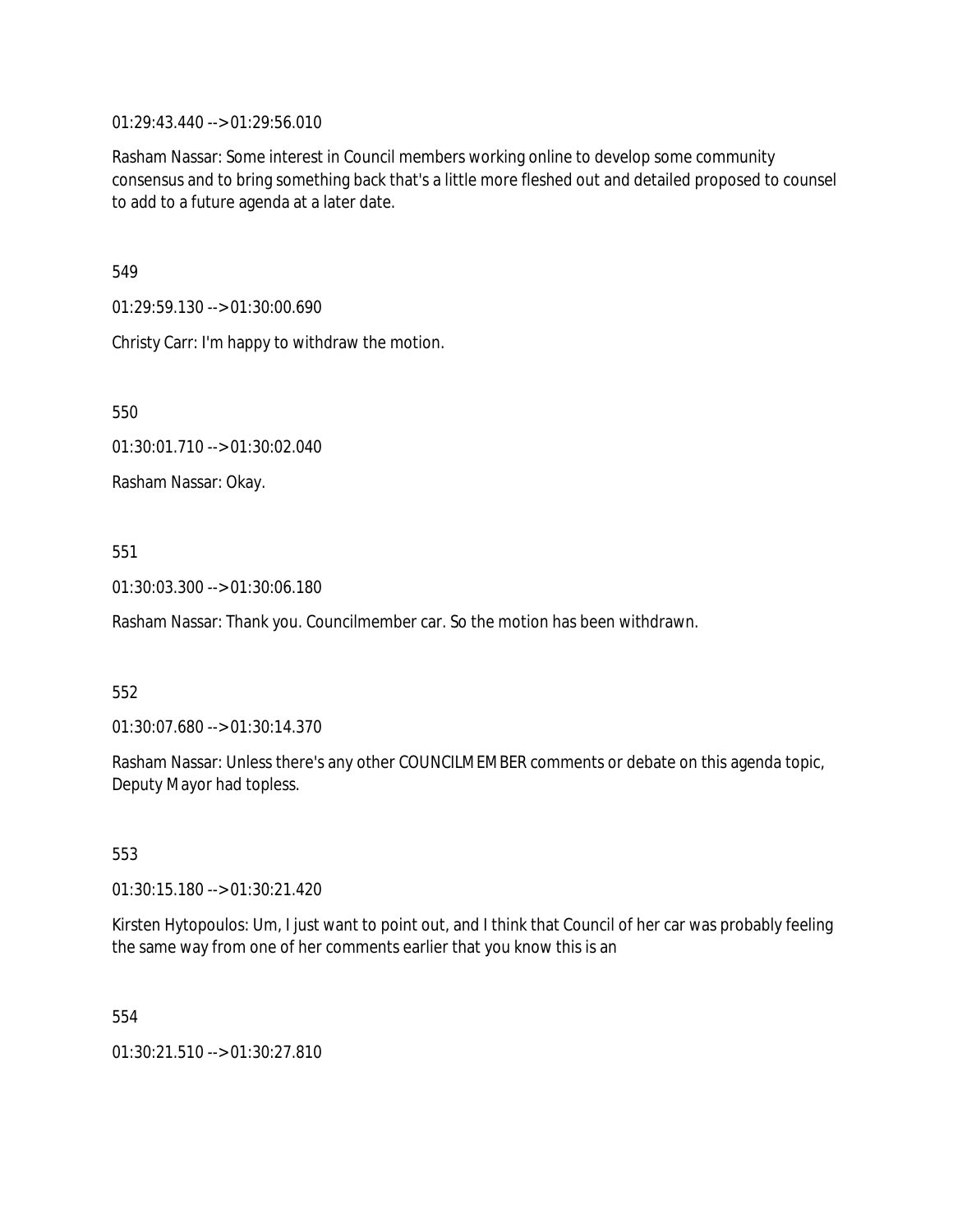Kirsten Hytopoulos: We've seen what we've seen on Facebook recently. And then the fact that business owners felt that they needed to come and talk to us today.

555

01:30:28.170 --> 01:30:34.380

Kirsten Hytopoulos: I think this was a really good example to us of how important it is for us to characterize this as accurately as possible the agenda.

556

01:30:34.860 --> 01:30:46.770

Kirsten Hytopoulos: So that we don't get people worried or incited when we're just kind of just throw at you know p and council members should feel free to throw out a creative idea, see if it's gonna work. And then we all say nano

557

01:30:47.520 --> 01:30:59.340

Kirsten Hytopoulos: Without either any individual council members the full Council being vilified for it. So just just observing that it would be helpful if we've already said that. But to be careful how we stay at these agenda items.

558

01:31:00.570 --> 01:31:17.460

Rasham Nassar: Appreciate that sentiment Deputy Mayor had topless and yeah this was the first run through for this week. We only amended our rules for adding agenda items to agendas last year. So I still think that we're working through some of those details in lifetime. So again,

559

01:31:18.510 --> 01:31:24.240

Rasham Nassar: We will follow up on that particular concern that Thursday mornings agenda setting meeting.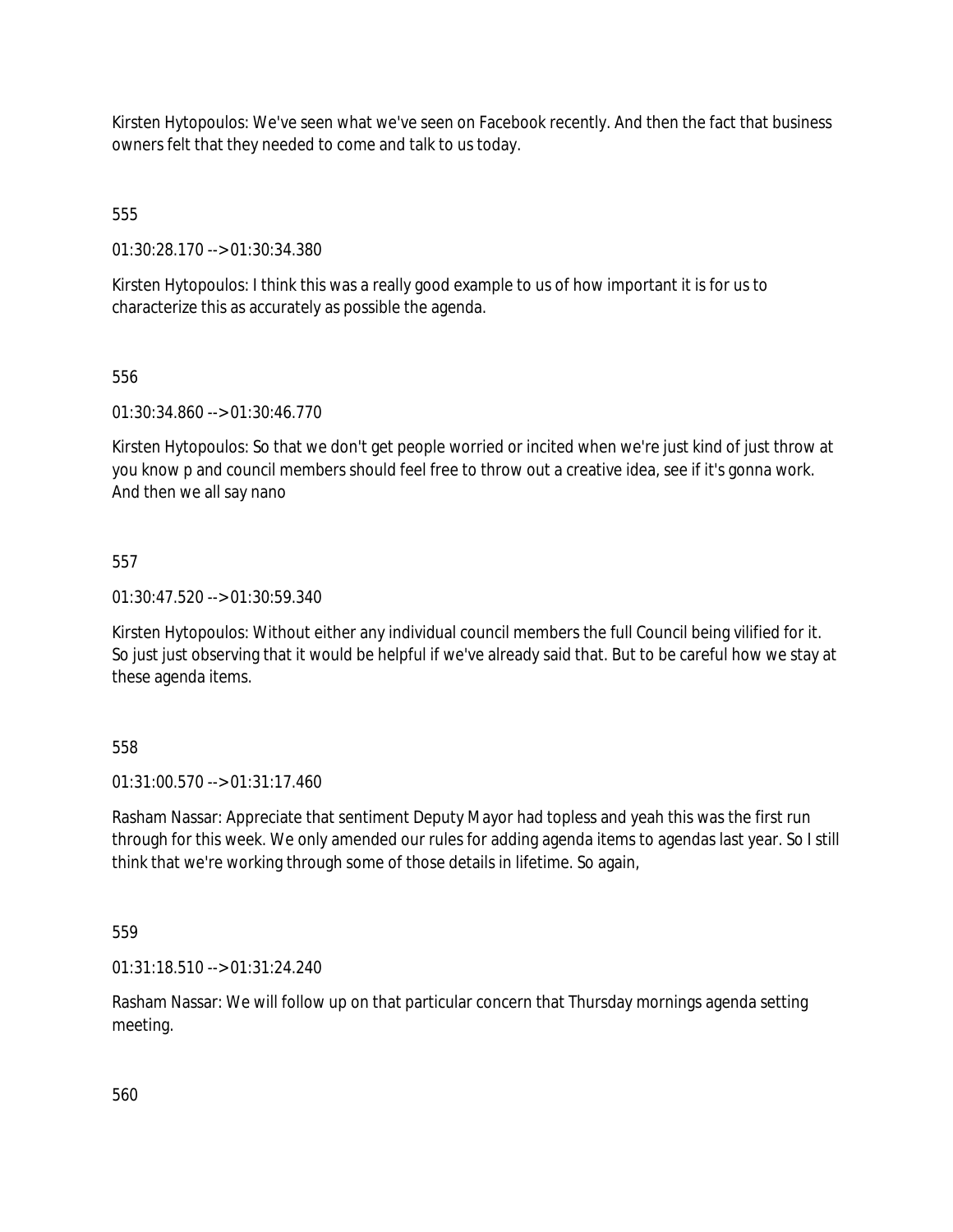01:31:26.400 --> 01:31:28.560

Rasham Nassar: But with that we will move on.

561

01:31:31.680 --> 01:31:34.140

Rasham Nassar: In our agenda, we are now at

562

01:31:35.340 --> 01:31:36.750

Rasham Nassar: The consent agenda.

#### 563

01:31:37.770 --> 01:31:46.680

Rasham Nassar: So if you recall council members the consent agenda was modified by interim city managers request to remove leader was item 11

564

01:31:48.420 --> 01:31:52.740

Rasham Nassar: J. So if there's a council member that would like to make a motion council member Pollock.

565

01:31:53.850 --> 01:32:03.150

Michael Pollock: Move to adopt the consent agenda. I'm consistent with the agenda that we adopted at the beginning of the meeting which excluded item 11 chair.

566

01:32:06.480 --> 01:32:11.610

Rasham Nassar: Council member car seconded that motion. Is there any debate or discussion on this item.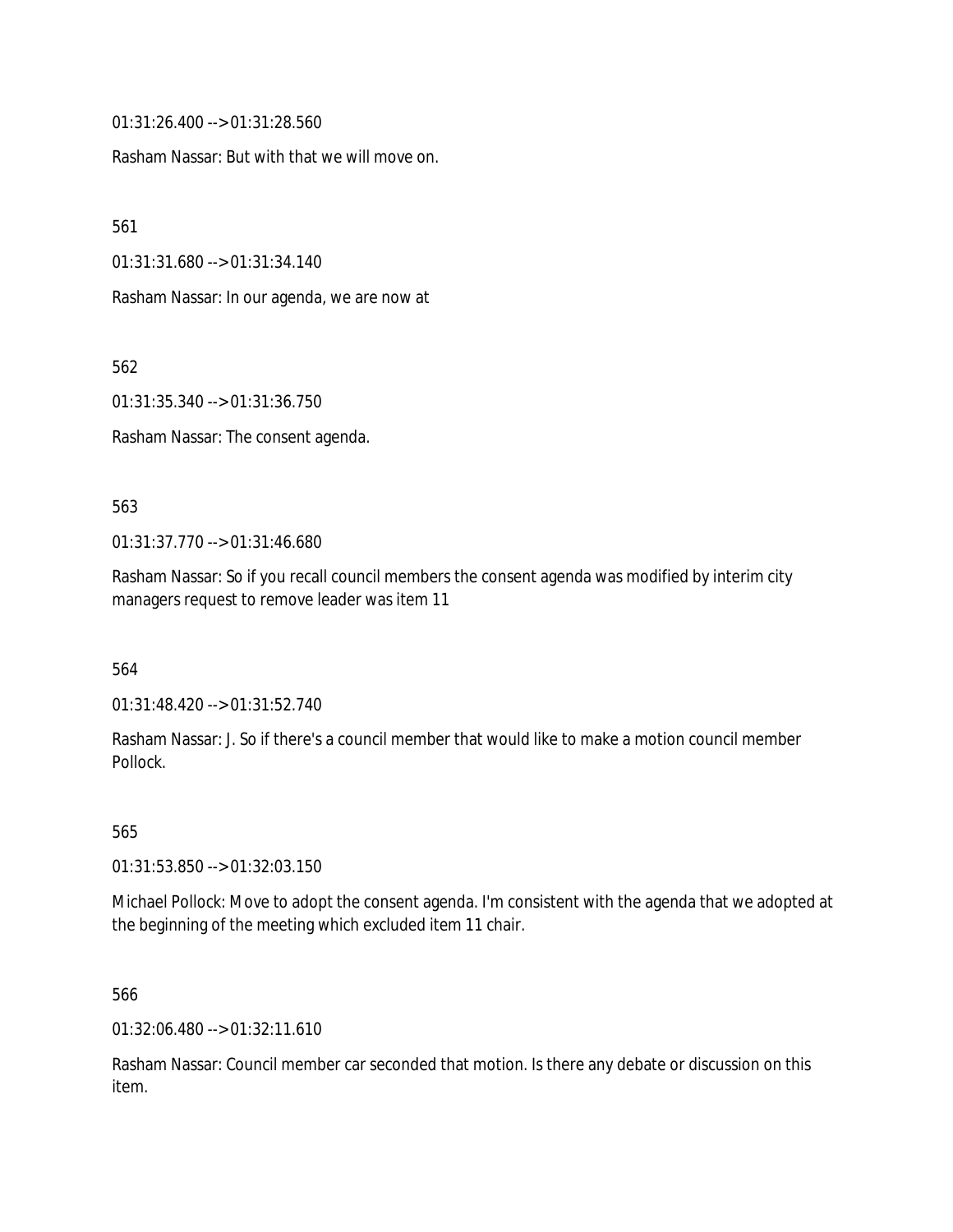01:32:13.080 --> 01:32:14.550

Rasham Nassar: All those in favor please say aye.

#### 568

01:32:15.300 --> 01:32:17.340

Rasham Nassar: Aye. Any opposed.

569

01:32:18.420 --> 01:32:20.310

Rasham Nassar: That motion passes unanimously.

#### 570

01:32:23.070 --> 01:32:28.410

Rasham Nassar: We are now item 12 and our agenda committee reports council members.

#### 571

01:32:30.780 --> 01:32:31.650

Rasham Nassar: Council member needs.

572 01:32:32.130 --> 01:32:35.730 Joe Deets: Yeah, I think. Thank you, mayor. Um, let's see, maybe

573 01:32:37.230 --> 01:32:38.400 Joe Deets: I'll bring up the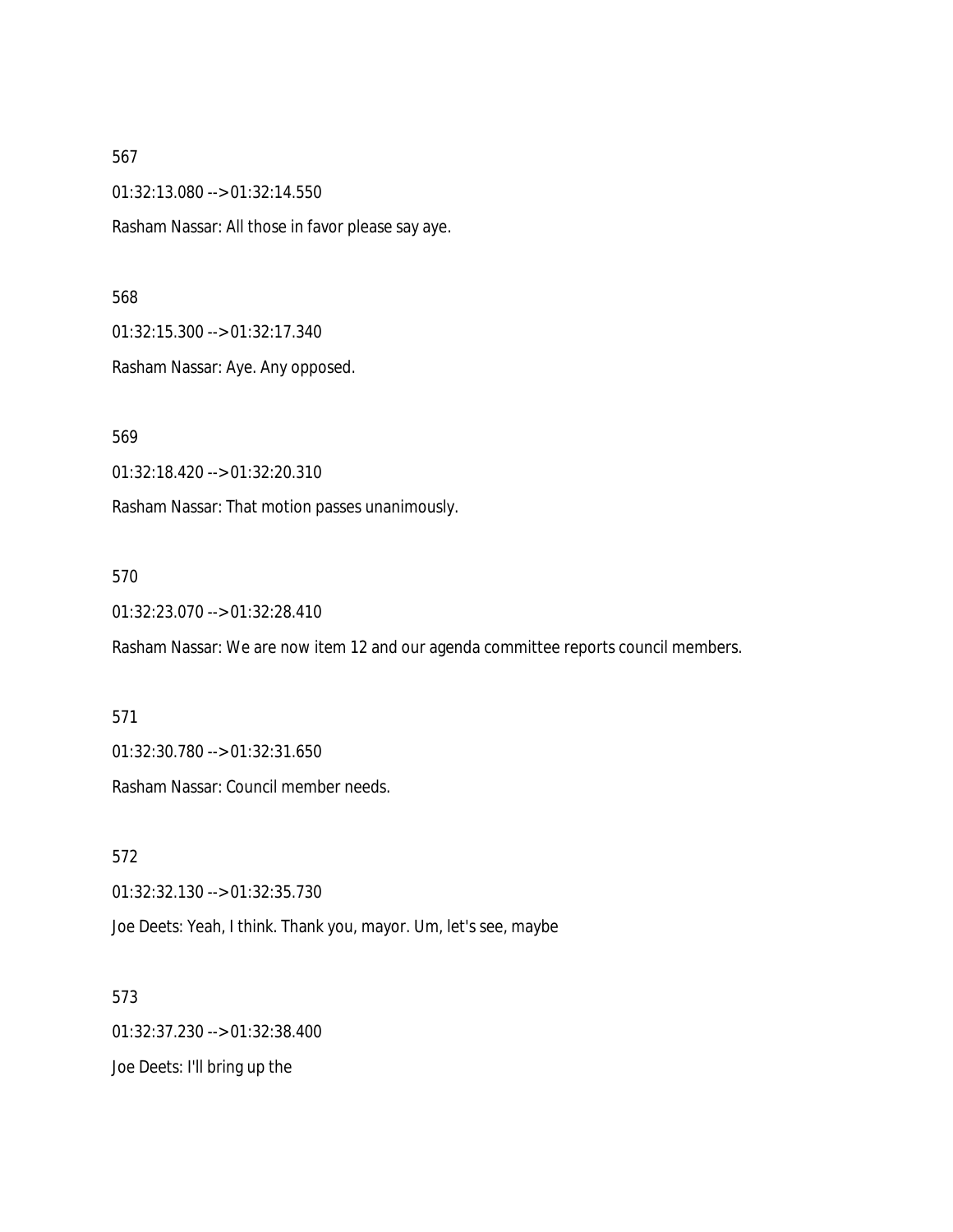01:32:39.480 --> 01:32:45.930

Joe Deets: This isn't, this isn't a committee when I'm gonna talk about is the my open office hours last Saturday, there was

575

01:32:47.310 --> 01:32:56.340

Joe Deets: A very robust discussion on affordable housing. So very quickly, just give you guys a my colleagues, an update my colleague

576

01:32:57.300 --> 01:33:07.440

Joe Deets: COUNCILMEMBER fat fan Troy Johnson was there, so she, her, her perspectives, but it was a very much a roundtable discussion on

577

01:33:08.190 --> 01:33:16.530

Joe Deets: Things That Can Be Done for affordable housing, there was some talk of some legislation that was passed last year relating to

578

01:33:17.010 --> 01:33:24.630

Joe Deets: faith based organizations, putting affordable housing on their property. There was discussion about what to do about Suzuki

579

01:33:25.290 --> 01:33:35.580

Joe Deets: There was discussion about what direction. Planning Council, the planning commission needs from council to advance affordable housing through the the planning commission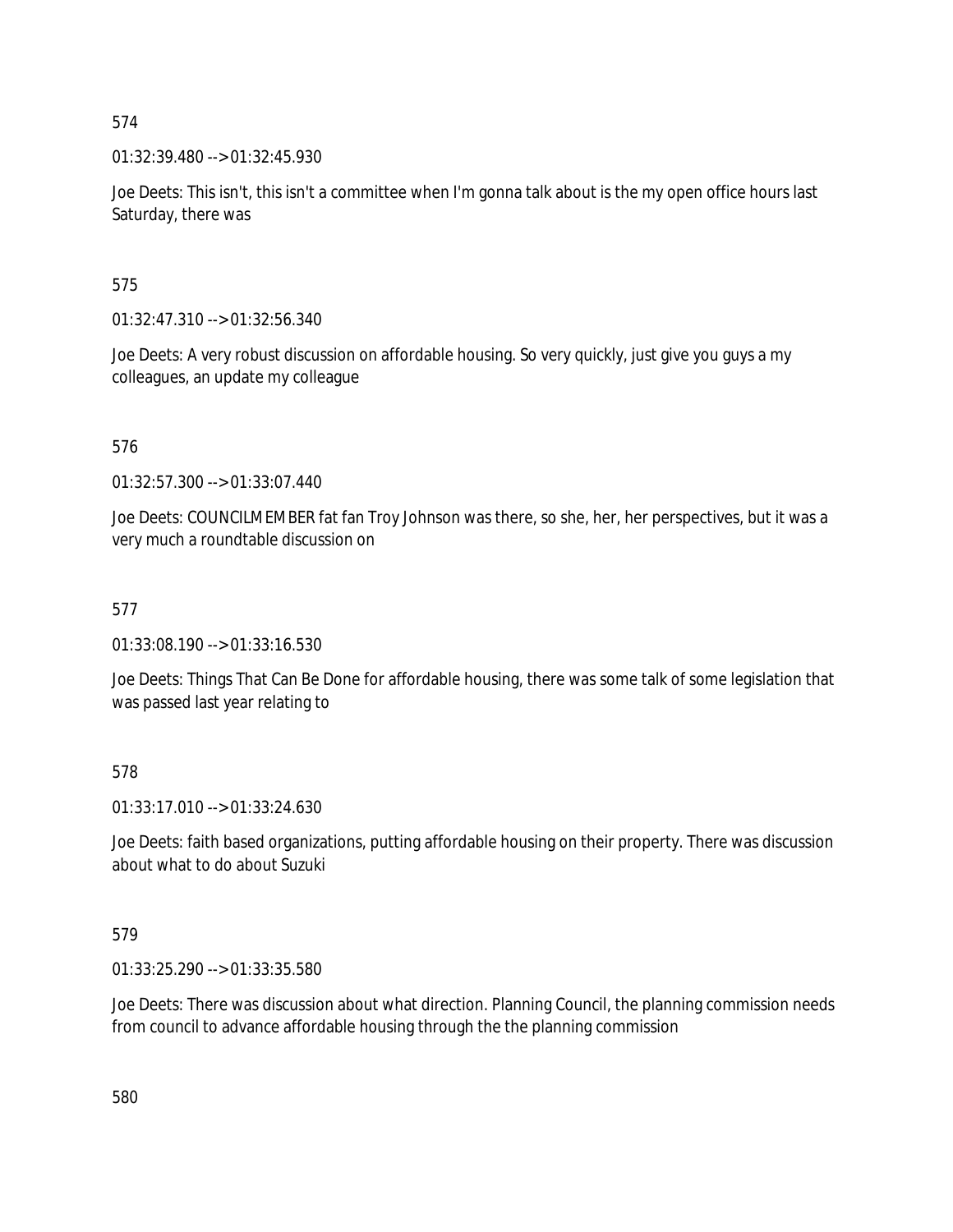01:33:36.330 --> 01:33:48.840

Joe Deets: I'm probably for forgetting a few things. But I think the point being is. It was a very robust conversation. And what I sense was there's definitely interest Lisa very

581

01:33:49.350 --> 01:34:01.890

Joe Deets: strong sense of the community to bring discussion on affordable housing for Council and we can have. I'm not saying we have that discussion now, but I think it's worth to

582

01:34:03.510 --> 01:34:09.120

Joe Deets: strategize how best to to advance this this topic and using our resources.

583

01:34:10.320 --> 01:34:14.190

Joe Deets: And I have something out another time committee to talk about. But that's, I just want to bring that up.

584

01:34:17.460 --> 01:34:18.210

Rasham Nassar: A council member

585

01:34:19.230 --> 01:34:33.120

Joe Deets: Okay, why am I the only one wants to talk. So I attended my first meeting of the kids have county department emergency management emergency management council meeting today. And why am I bringing this up is

586

01:34:34.770 --> 01:34:36.900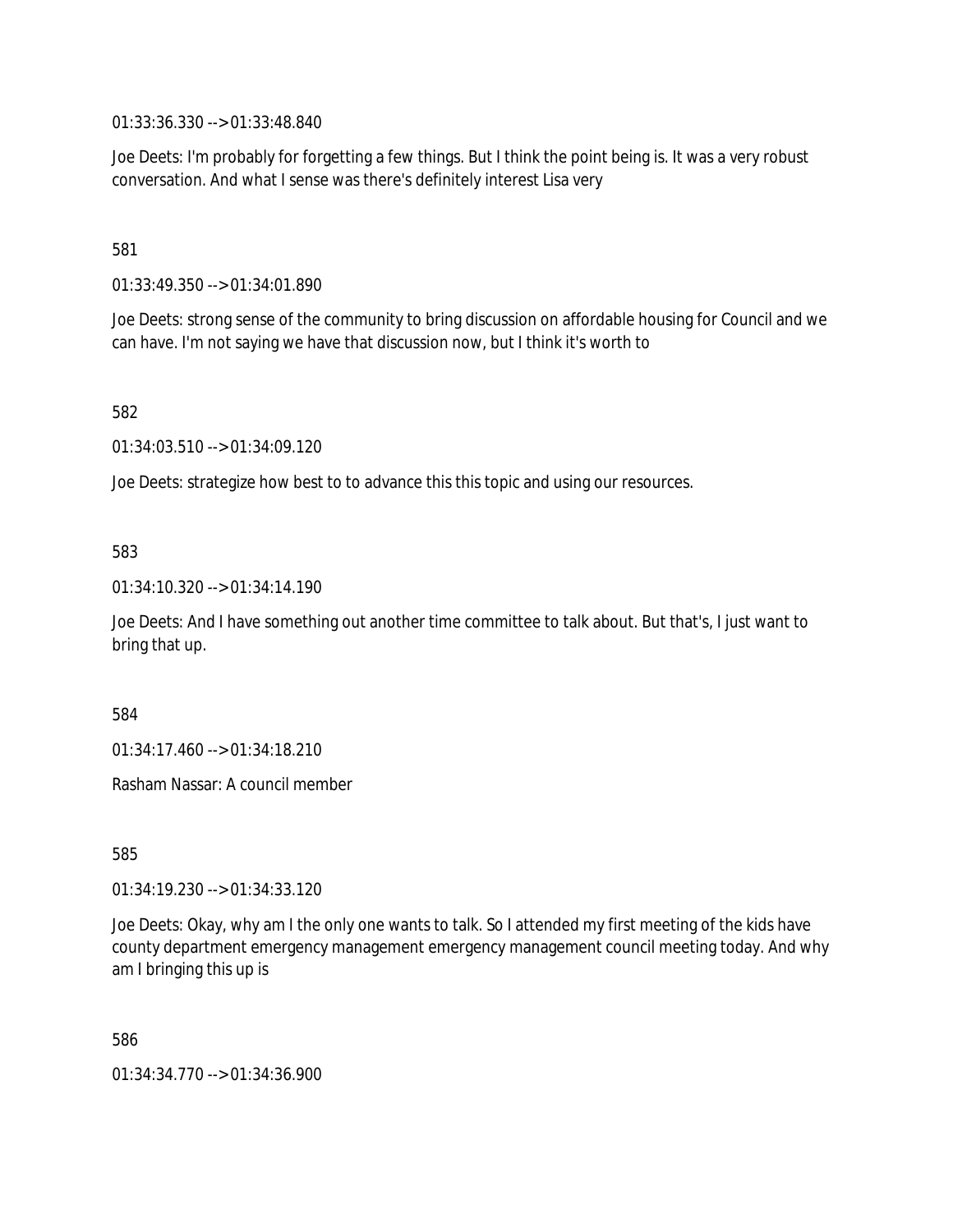Joe Deets: There was some requests for

587

01:34:38.070 --> 01:34:38.670

Joe Deets: Fun.

588

01:34:39.930 --> 01:34:54.660

Joe Deets: That may include Bainbridge Island. They Bainbridge is not we're sort of a unique case when it comes to emergency management, where more you independent of the other jurisdictions that are planning, but there's been some significant expenses that have been incurred.

589

01:34:55.920 --> 01:35:12.090

Joe Deets: Throughout the county relating to let's just say it's primarily Kevin. So I just want to give you a heads up that probably sometime soon. Maybe I'll be working with and the sage emergency management coordinator, we may be coming back with perhaps some

590

01:35:13.470 --> 01:35:27.690

Joe Deets: Requests for some funding for Bainbridge to kind of do its bit, if you will, for to help out on the emergency management funding. So just, this is just sort of a flag to let you know that expect to see something from for me later.

591

01:35:30.900 --> 01:35:33.240

Rasham Nassar: When you counsel our deeds. Councilmember family Johnson.

592

01:35:33.960 --> 01:35:38.310

Brenda Fantroy-Johnson: I just wanted to piggyback on show COUNCILMEMBER deeds.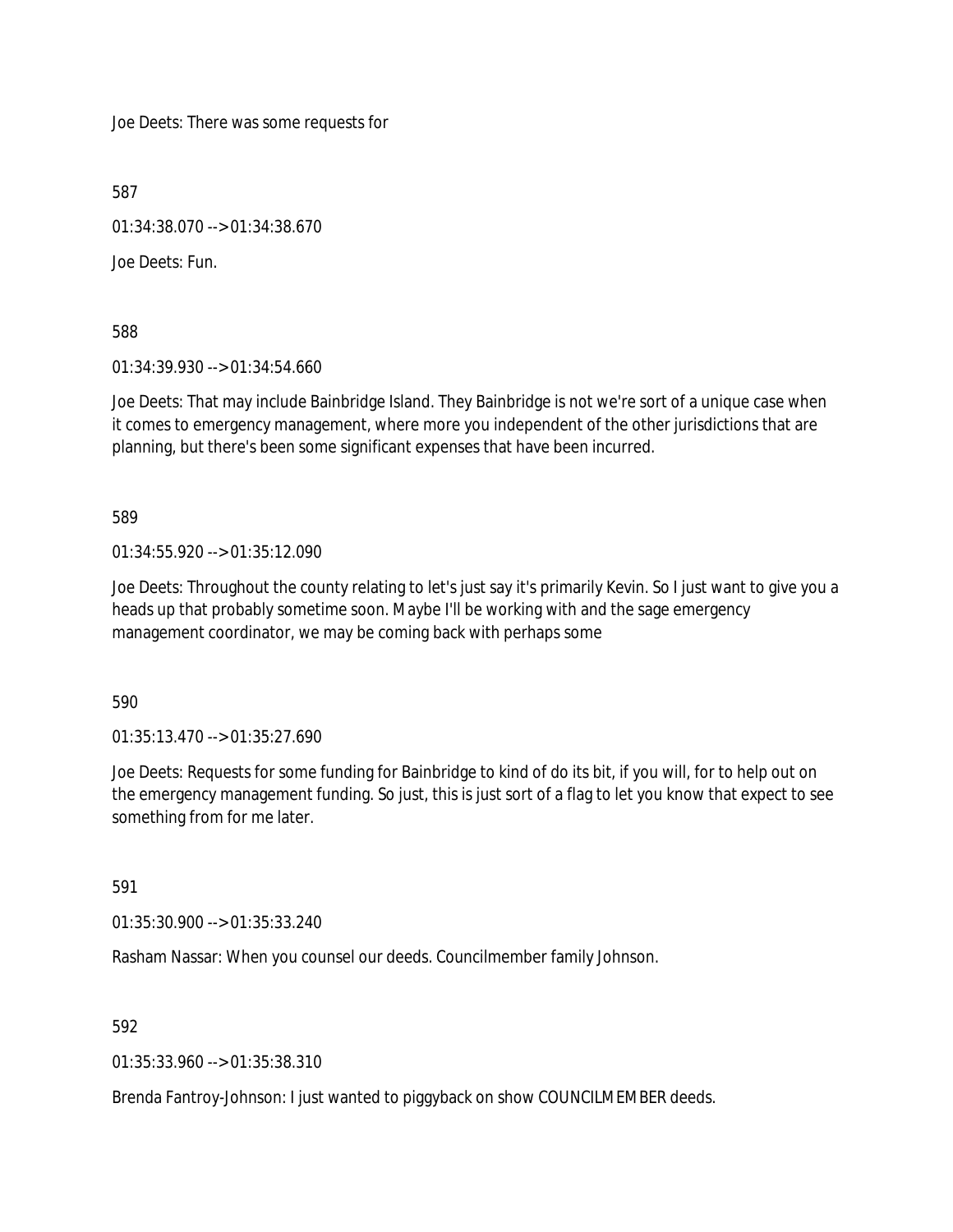01:35:39.870 --> 01:35:42.000

Brenda Fantroy-Johnson: What he had stated about affordable housing.

### 594

01:35:43.770 --> 01:35:51.090

Brenda Fantroy-Johnson: What I found was that there were a lot of people who have a lot of ideas that felt like some of the ideas.

#### 595

01:35:52.290 --> 01:35:56.820

Brenda Fantroy-Johnson: The Council hadn't had a chance to get to all of them. It was

#### 596

01:35:58.350 --> 01:36:07.950

Brenda Fantroy-Johnson: For me it was like we when we try to do Suzuki we we kind of left all of the other ideas behind and and that's what we tried to do

### 597

01:36:09.300 --> 01:36:23.370

Brenda Fantroy-Johnson: So the ideas that came out about the faith based Bethany churches property and that house bill 1377 whether or not that could happen. That was interesting. And also,

### 598

01:36:24.480 --> 01:36:33.630

Brenda Fantroy-Johnson: I think the planning commission is looking for direction as to whether or not there's going to be a joint ad hoc committee still or what are we doing with that there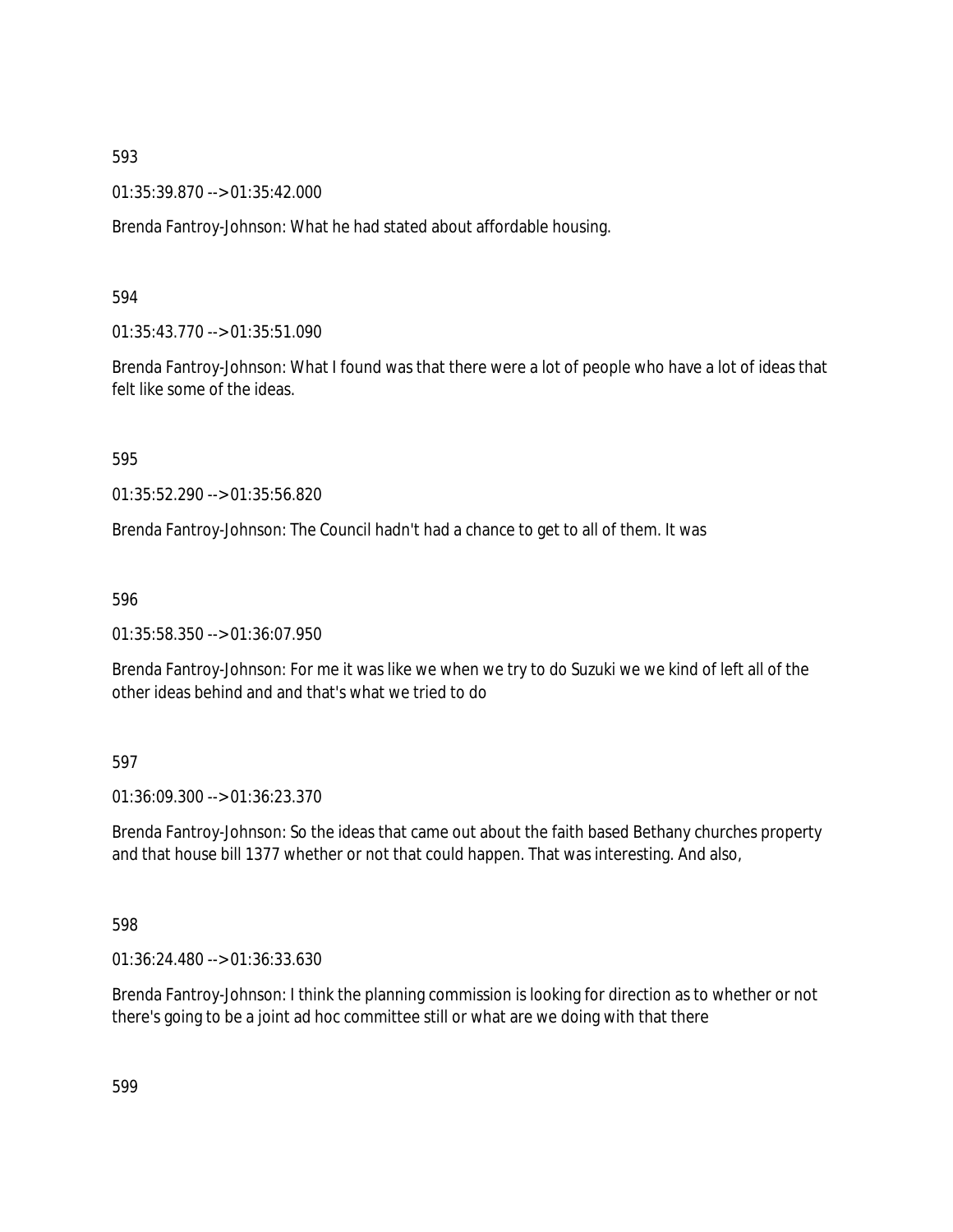01:36:34.260 --> 01:36:48.450

Brenda Fantroy-Johnson: May want to know what's happening. And then there was a mention of US hiring a a natural resource person and that person would somehow have something to do with affordable housing.

600

01:36:49.080 --> 01:37:04.560

Brenda Fantroy-Johnson: And we need an information on that. And if that wasn't possible. Was it possible to amend budget and hire a housing specialist someone who would be adverse in all of the legislation for housing and

601

01:37:05.580 --> 01:37:21.000

Brenda Fantroy-Johnson: Would be dedicated to that. And then there was also conversation. There are seniors who are looking for the ability to build a cluster housing or

602

01:37:22.110 --> 01:37:33.360

Brenda Fantroy-Johnson: shared space housing so that if they sold their homes, they could then take the money and build like a cluster Community Housing where they could also have caregivers.

603

01:37:35.370 --> 01:37:45.900

Brenda Fantroy-Johnson: One room dedicated for a caregiver and I thought that was interesting. There's a aging solo on Bainbridge group that they're trying to come up with a proposal for that.

604

01:37:48.540 --> 01:37:52.260

Brenda Fantroy-Johnson: So that's what I remember from from your meeting gel and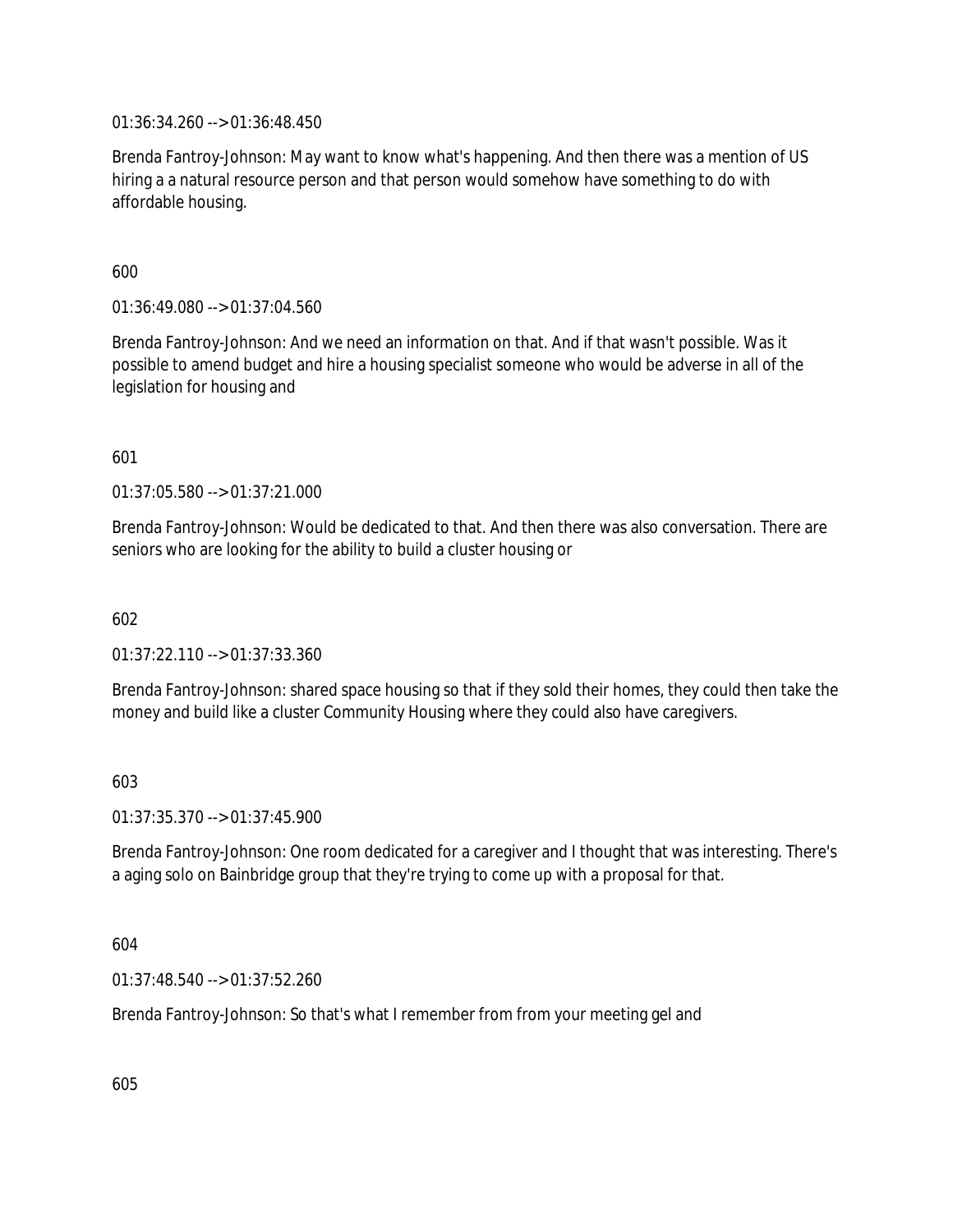01:37:53.400 --> 01:37:55.860

Brenda Fantroy-Johnson: This is where we're talking about committees, I

606

01:37:57.810 --> 01:38:10.740

Brenda Fantroy-Johnson: Am going to be taking training for the housing kits that board. I actually started at today. It was pretty much some of the same training that Joe gave me so I had a double dose.

607

01:38:11.640 --> 01:38:29.850

Brenda Fantroy-Johnson: Of what to do and open meetings and records and and I tried to get out of it, but I don't think they would say, Joe could absolve me of that. So I'm still doing the training, but I'm looking forward to our first meeting because it just seems to be very interesting. So thanks.

608

01:38:32.580 --> 01:38:36.690

Rasham Nassar: Thank you very much for that debrief council members camera JOHNSON Indeed.

609

01:38:38.130 --> 01:38:40.560

Rasham Nassar: Any other council members for committee reports.

610

01:38:42.990 --> 01:38:50.370

Rasham Nassar: And I just, I just really quickly. Want to thank you. Councilmember deets and fat Mary Johnson, for attending that Saturday morning meeting.

611

01:38:50.640 --> 01:38:54.870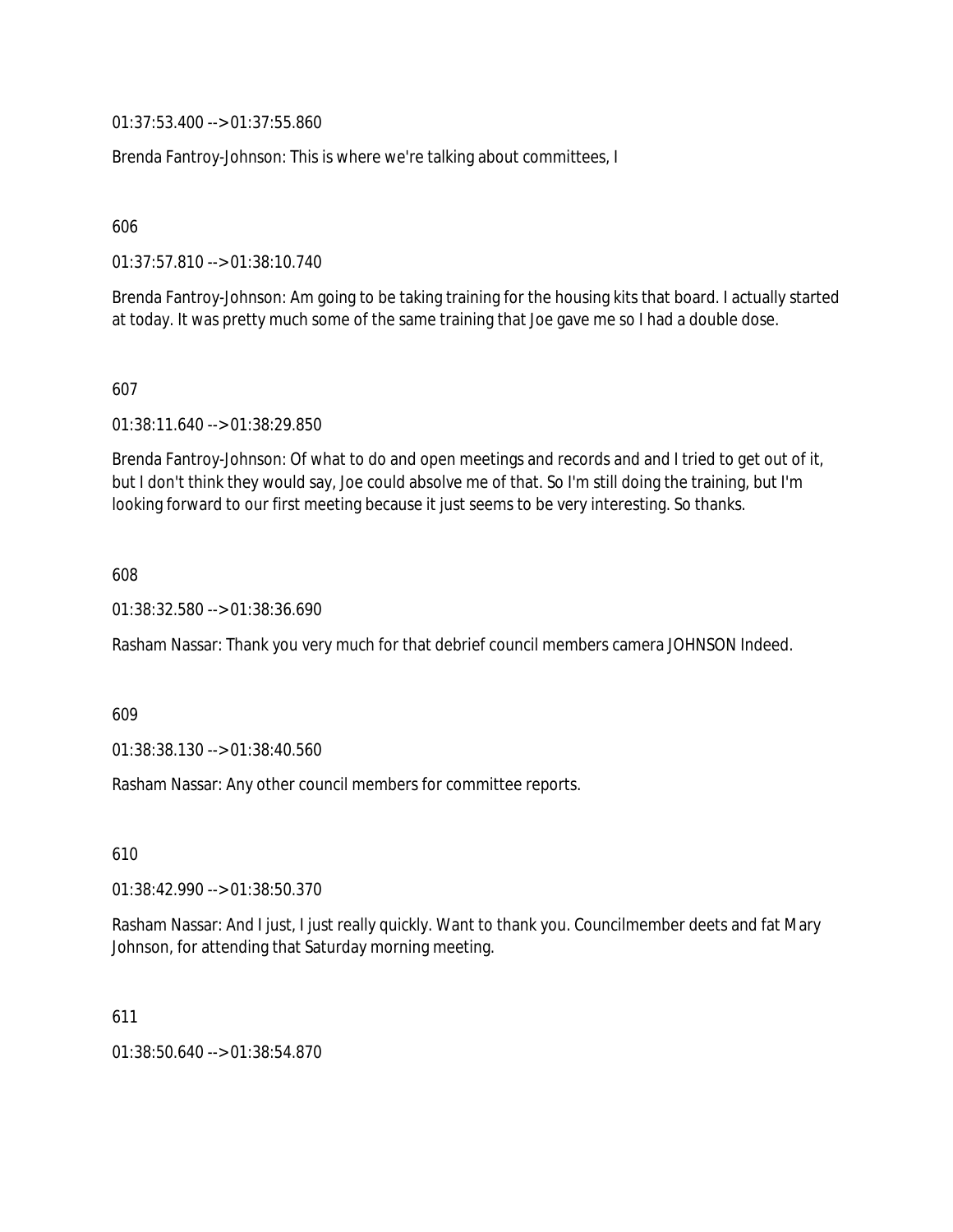Rasham Nassar: I personally heard really positive feedback from the community. So I just wanted to acknowledge you for that.

612

01:38:55.350 --> 01:39:03.270

Rasham Nassar: And we we've had had some talk about forming a council ad hoc committee specifically focused and dedicated

# 613

01:39:03.930 --> 01:39:20.670

Rasham Nassar: On seeing some of our affordable housing ideas and and work items progress. So I just want to really strongly encourage you all to keep that keep that in the back of your minds and and and that the community would really support and appreciate that. So,

## 614

01:39:22.080 --> 01:39:23.250

Rasham Nassar: Deputy Mayor had topless.

615

01:39:26.040 --> 01:39:30.120

Kirsten Hytopoulos: I'm pretty sure. And if not, that he asked that the chair of the

616

01:39:30.690 --> 01:39:38.880

Kirsten Hytopoulos: Climate advisory committee asked Joe and I and if you didn't we should do it anyway asked us to let the community know that there will be a presentation tomorrow.

### 617

01:39:39.270 --> 01:39:56.490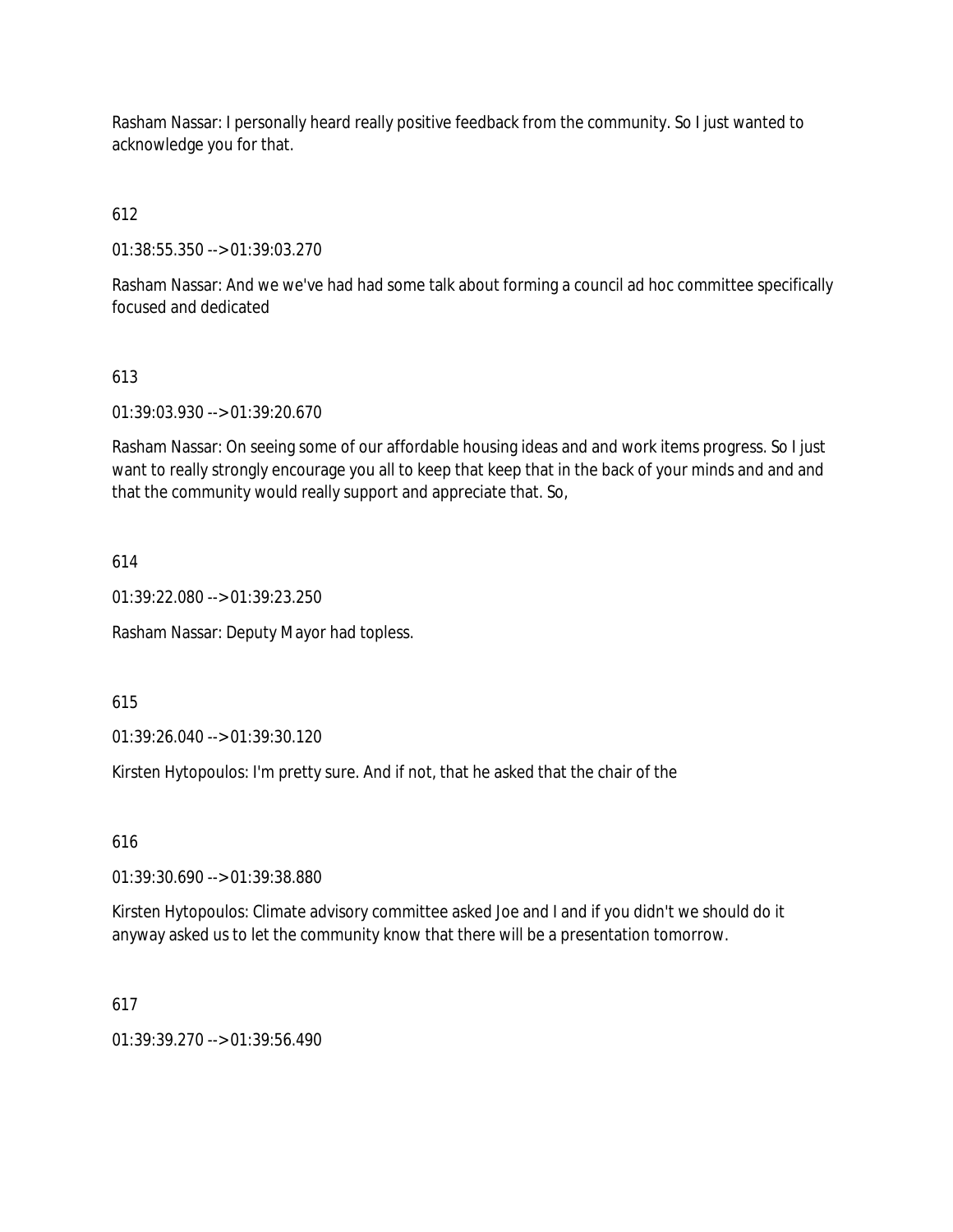Kirsten Hytopoulos: Night and they'll also be a repeat presentation and Saturday morning tomorrow is 530 and I don't know for sure. Maybe Joe knows. Councilmember deets knows when Saturday is for sure, but this is a community presentation on the action plan. So we want to alert everybody about that.

618

01:39:58.050 --> 01:40:07.080

Rasham Nassar: Thank you for that. Deputy Mayor hi topless and for council members information those meetings have been noticed for a quorum of council members to attend so

### 619

01:40:07.500 --> 01:40:21.960

Rasham Nassar: No restrictions we could show up as we please and the date and time for the Saturday morning presentation is the 23rd and that time schedule is for 10 to 11:30am I believe all council members have received that invitation.

#### 620

01:40:23.370 --> 01:40:25.500

Rasham Nassar: I see interim city manager not nodding her head.

621

01:40:26.520 --> 01:40:32.160

Rasham Nassar: So thank you again for bringing that up. Councilmember deeds. Your hand is raised

622

01:40:32.610 --> 01:40:45.750

Joe Deets: Yeah, I just sent you. We mentioned data. Yeah, there's the community meeting on the Climate Action Plan tomorrow 530 to seven. And then there's one on the 23rd Saturday 10 to 1130

### 623

01:40:48.570 --> 01:40:51.810

Rasham Nassar: Okay. Anything else for committee reports. Councilmember Snyder.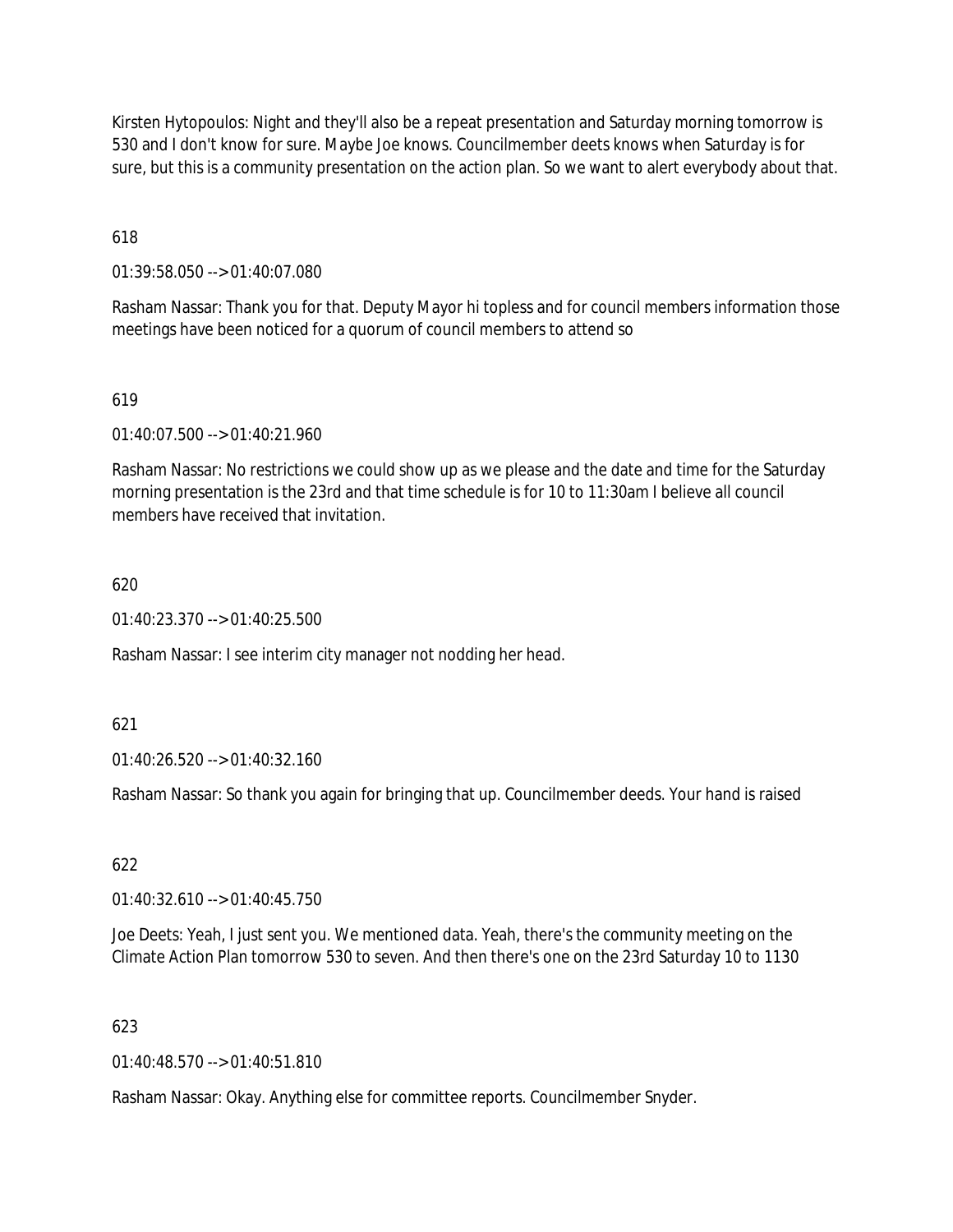01:40:53.490 --> 01:40:57.990

Leslie Schneider: I guess I wasn't sharing this good of the order or not. But everybody's talking about schedule. So I'll jump in.

625

01:40:58.410 --> 01:41:10.140

Leslie Schneider: COUNCILMEMBER car. I need your help on this one. It seems like we're having a Friday mornings sustainable transportation informational meeting right i mean i just i haven't seen an actual invitation yet.

# 626

01:41:11.220 --> 01:41:18.780

Leslie Schneider: But Mark Epstein said that he would be sure to invite council to that is that correct

627

01:41:20.100 --> 01:41:21.690

Christy Carr: That is also my understanding.

628

01:41:22.590 --> 01:41:28.890

Leslie Schneider: So given that the formal invitation hasn't gone out yet. I would really just

# 629

01:41:29.400 --> 01:41:38.220

Leslie Schneider: And I mentioned to him that I would also like it that any number of council members could come because we already have three sustainable transportation liaison members.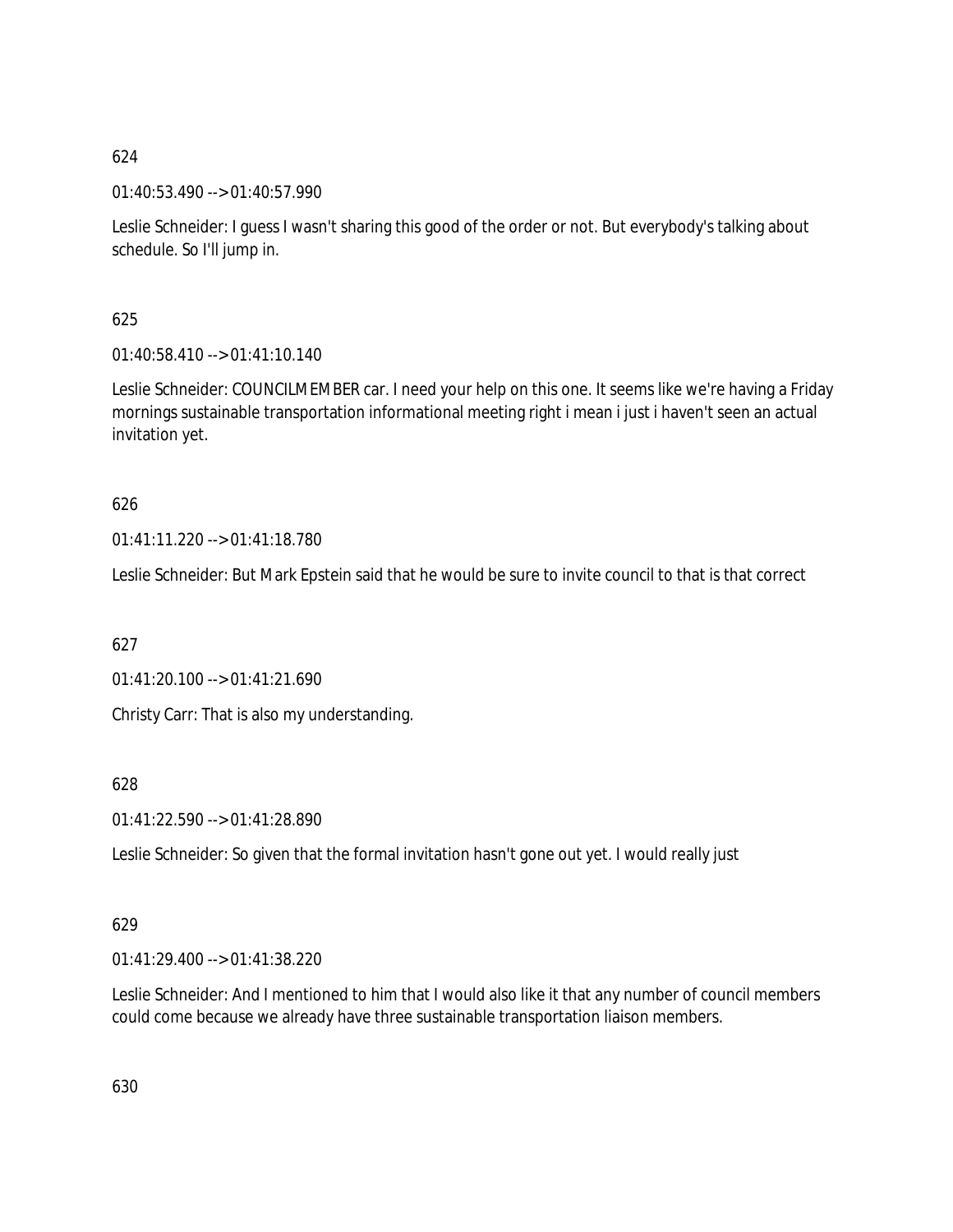01:41:38.700 --> 01:41:50.970

Leslie Schneider: And so these are informational meetings that with some amazing content and some speakers coming in virtually for purposes of letting us all.

## 631

01:41:51.600 --> 01:42:02.250

Leslie Schneider: Share in some of the best and brightest minds of sustainable transportation and policies and so forth. So this is a way of broadening what we

### 632

01:42:02.910 --> 01:42:12.750

Leslie Schneider: Are getting from the sustainable transportation project and I know there's been a huge amount of hard work going into this by members of the of the

### 633

01:42:14.100 --> 01:42:24.210

Leslie Schneider: Stable transportation Task Force. There's like a subcommittee that's been working on this. So, and Brenda, you were at Kessler with Andrew Johnson, you are at our meeting to when

### 634

01:42:25.230 --> 01:42:28.320

Leslie Schneider: I think you heard Mark say that he was going to be inviting Council set right

635

01:42:28.920 --> 01:42:29.700

Brenda Fantroy-Johnson: Yes, he did.

### 636

01:42:30.000 --> 01:42:34.140

Brenda Fantroy-Johnson: Okay, you're really working very hard on it and it's coming together.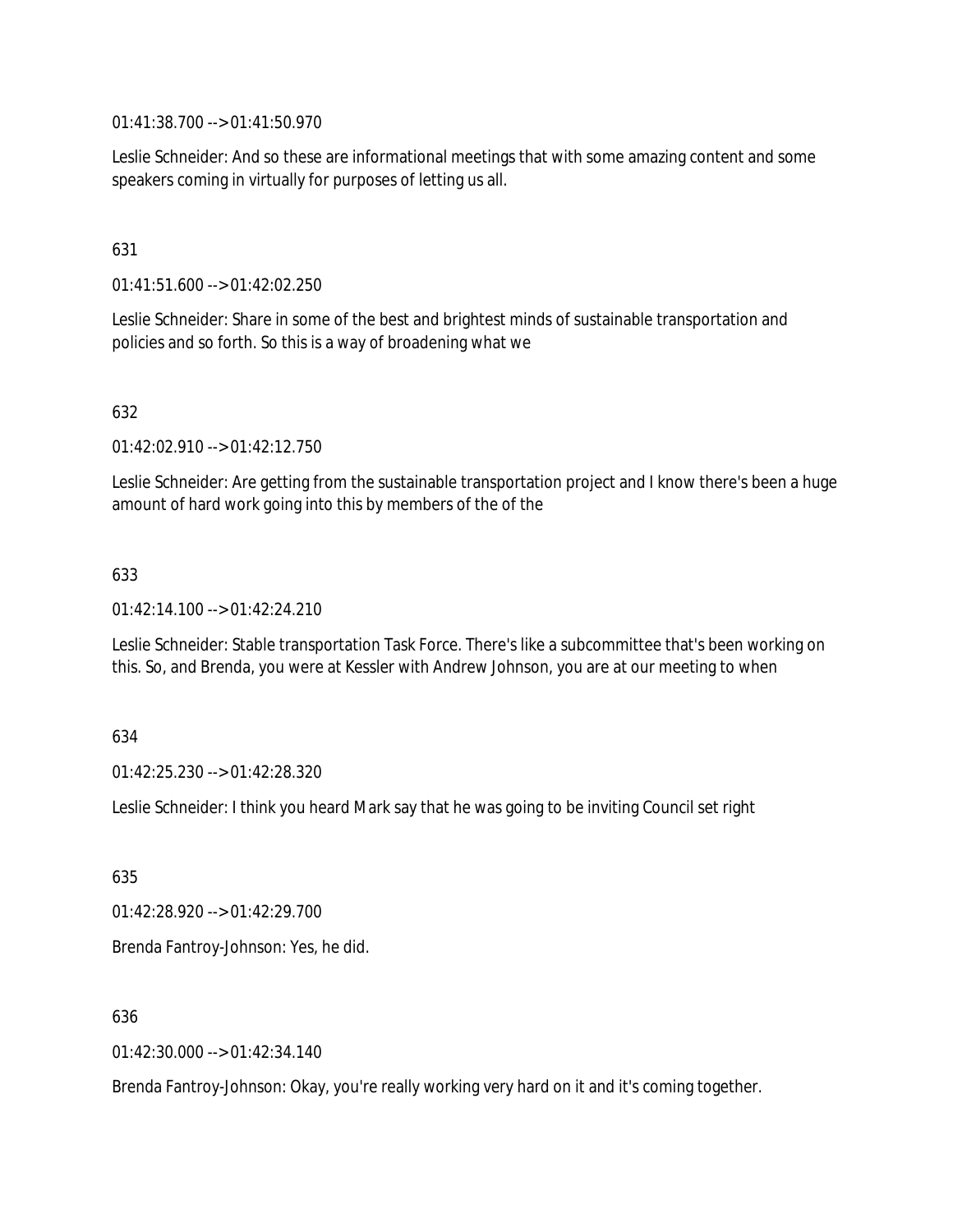01:42:34.560 --> 01:42:34.890

And

638

01:42:36.720 --> 01:42:40.650

Leslie Schneider: Is it at nine o'clock meeting just for purposes of saving the time

639

01:42:41.130 --> 01:42:41.460

Okay.

640

01:42:42.540 --> 01:42:43.050

Brenda Fantroy-Johnson: Brian

641

01:42:49.530 --> 01:42:56.880

Rasham Nassar: Council members council member cider I I have I have that that the spot, say for good of the order. So I've been in communication with the city clerk.

642

01:42:57.210 --> 01:43:15.510

Rasham Nassar: On this agenda item. I'm aware of the meeting scheduled for January 15 and one of my to do's was to ask Council if there were more than three council members that plan to attend that single transportation, public workshop January 15 from nine to 11

643

01:43:17.220 --> 01:43:20.910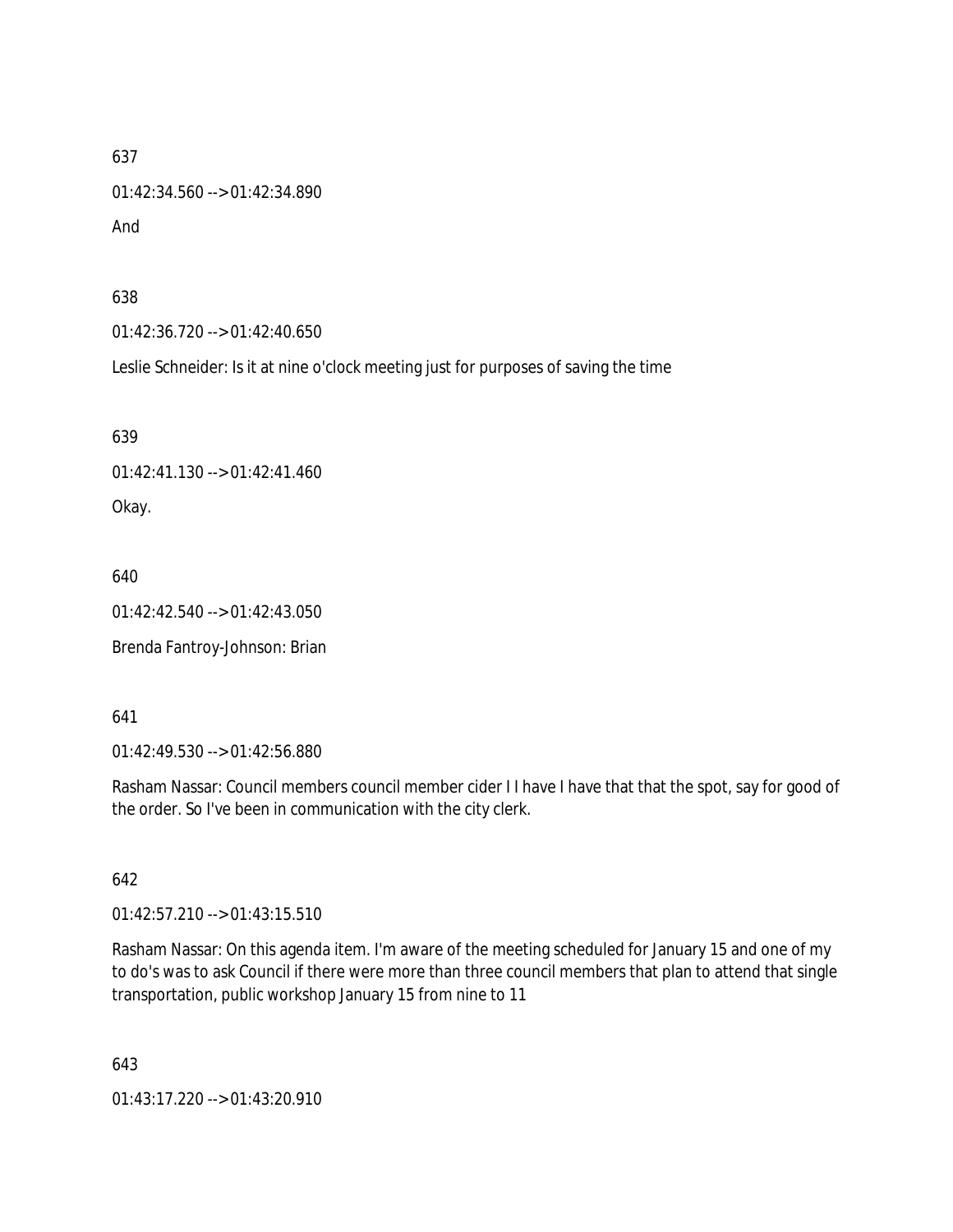Rasham Nassar: If self Council would like to notice that for a quorum. We can go ahead and do that.

644

01:43:21.930 --> 01:43:25.260

Rasham Nassar: I also have the remainder dates for the additional

645

01:43:27.990 --> 01:43:39.510

Rasham Nassar: The future public workshops. The following workshop after the 15th is January 22 at 9am and then there's a two more later out into February.

646

01:43:39.810 --> 01:43:50.910

Rasham Nassar: I wondering just for efficiency Sake of council would just like to give direction to city staff to notice all of those sustainable transportation community workshops for form of the Council.

647

01:43:52.320 --> 01:43:57.690

Rasham Nassar: Okay, great. We'll just go ahead and do that. So thank you that crosses that item off my list. I appreciate you bringing that up.

648

01:43:59.790 --> 01:44:01.230

Rasham Nassar: Anything else for committee reports.

649

01:44:02.640 --> 01:44:03.630

Rasham Nassar: COUNCILMEMBER Pollock.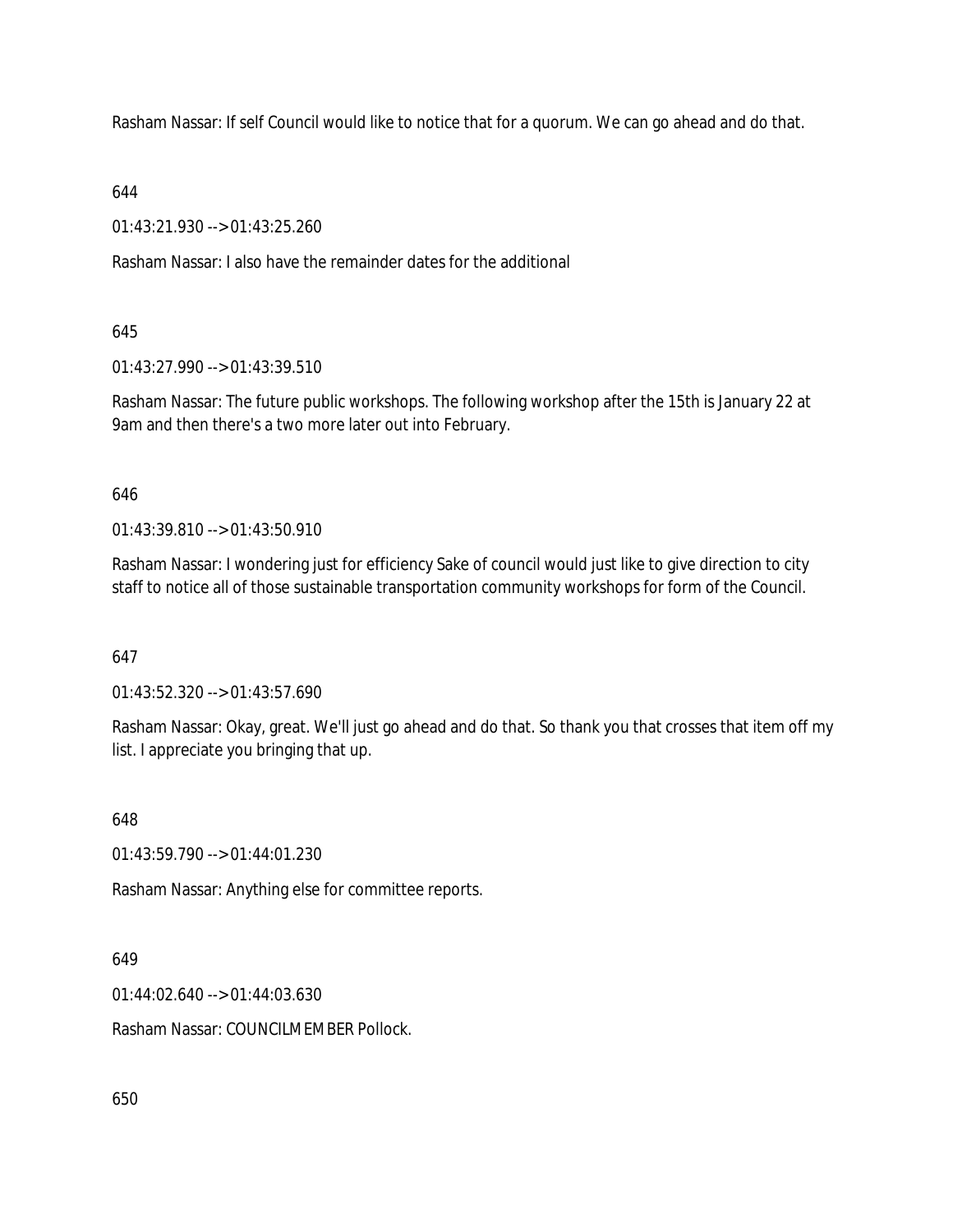01:44:04.350 --> 01:44:08.700

Michael Pollock: Just want to be clear that the city doesn't doesn't issue.

651

01:44:10.260 --> 01:44:13.260

Michael Pollock: Or invite us, we need to take a vote.

652

01:44:14.490 --> 01:44:17.850

Michael Pollock: Present majority to notice all of those as

#### 653

01:44:19.500 --> 01:44:24.540

Michael Pollock: A public meeting or a council meeting or you can just do it yourself as as the mayor, so

654

01:44:26.520 --> 01:44:33.480

Michael Pollock: We could do it formally right now and then that would be done that we voted to hold those as special meetings of the Council would

655

01:44:33.510 --> 01:44:35.700

Rasham Nassar: Do you like to make that motion counselor colic.

## 656

01:44:36.090 --> 01:44:36.570

Momo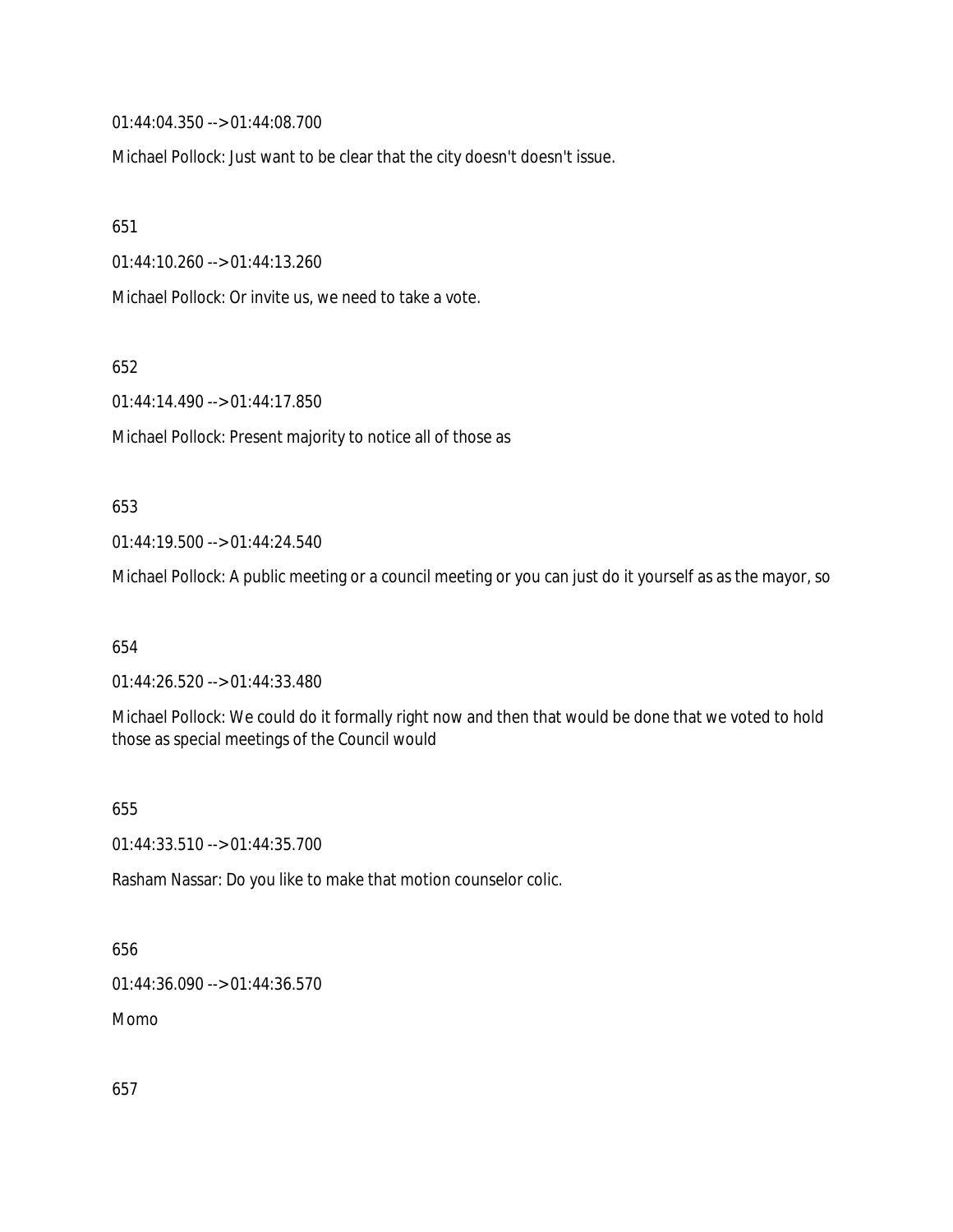01:44:37.920 --> 01:44:50.730

Rasham Nassar: Your second count Deputy Mayor had a couple of seconds that motion emotion is to notice for a quorum. All of the sustainable transportation, public workshops. There were four of them for a quorum of the Council.

658

01:44:52.230 --> 01:44:55.050

Michael Pollock: Just took notice of a special meeting of the Council.

659

01:44:55.560 --> 01:44:59.130

Rasham Nassar: Notice of a special meeting of the Council, thank you for that clarification.

#### 660

01:45:00.300 --> 01:45:02.430

Rasham Nassar: Is there any for the Council discussion on that item.

#### 661

01:45:04.140 --> 01:45:07.530

Rasham Nassar: Okay, seeing none, we will take a vote. All those in favor please say aye.

662

01:45:08.670 --> 01:45:12.690

Rasham Nassar: Any opposed. That motion carries unanimously.

#### 663

01:45:15.600 --> 01:45:17.580

Rasham Nassar: Anything else for committee reports Council.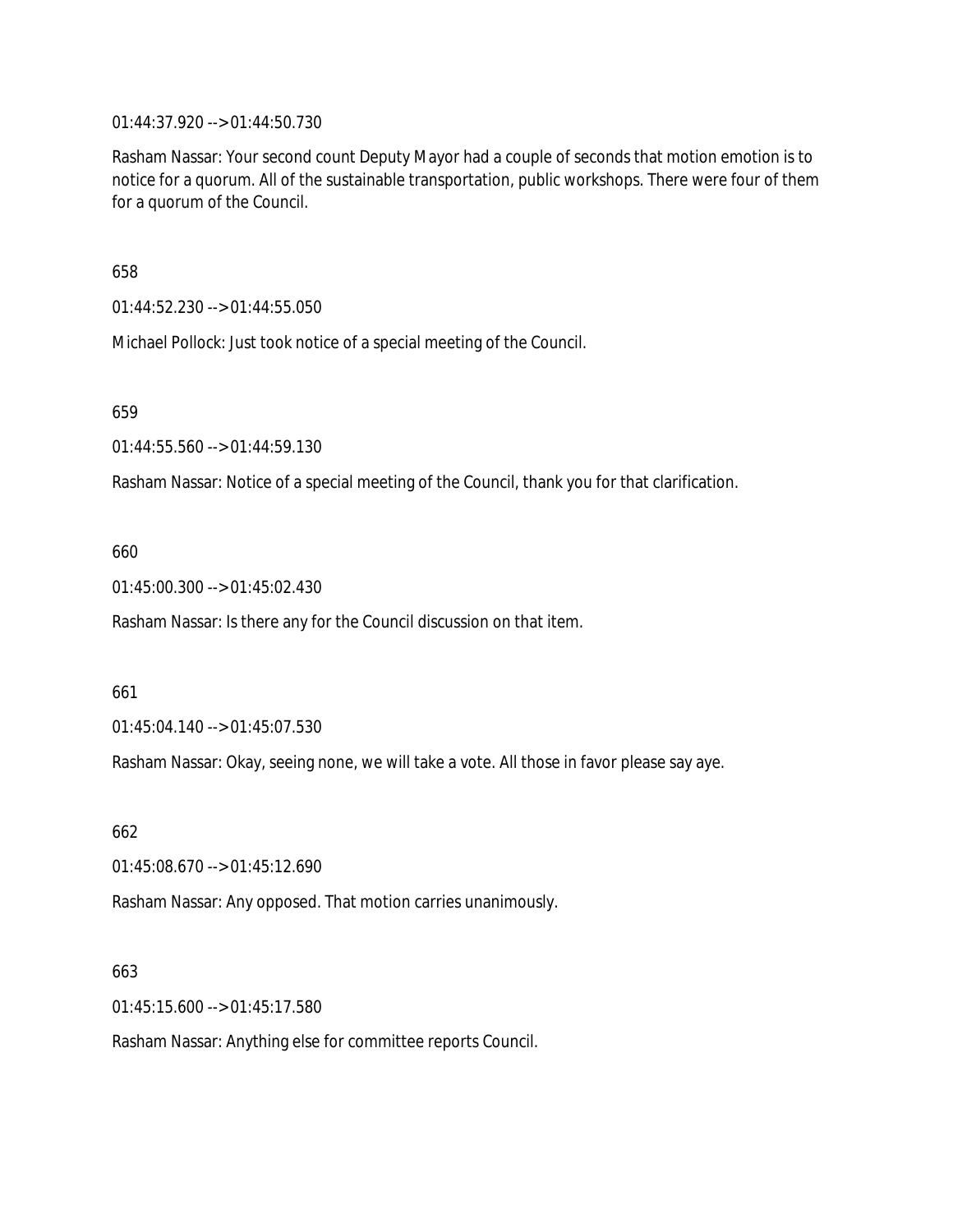01:45:19.320 --> 01:45:28.500

Rasham Nassar: facing them we can move on to our last order of business for the good of the order item 13 in our agenda council members.

665

01:45:32.670 --> 01:45:33.270

Rasham Nassar: COUNCILMEMBER D.

666

01:45:33.930 --> 01:45:34.710

Joe Deets: Yeah. Hi. Sorry.

667

01:45:36.120 --> 01:45:46.200

Joe Deets: Cats going crazy right now. Don't do that. But that's not what I'm raising my hand. I'm doing my office hours. Again, the Saturday from 10am to 12 noon.

668

01:45:47.970 --> 01:45:53.250

Joe Deets: And that last Saturday was about affordable housing, because that's what people want to talk about. So

669

01:45:53.760 --> 01:46:07.110

Joe Deets: My hours are you know the topic is whatever people want to talk about. And so I'm just want to let folks know I'm going to do this again. I tend to do this on a regular basis and you can talk about affordable housing or anything city related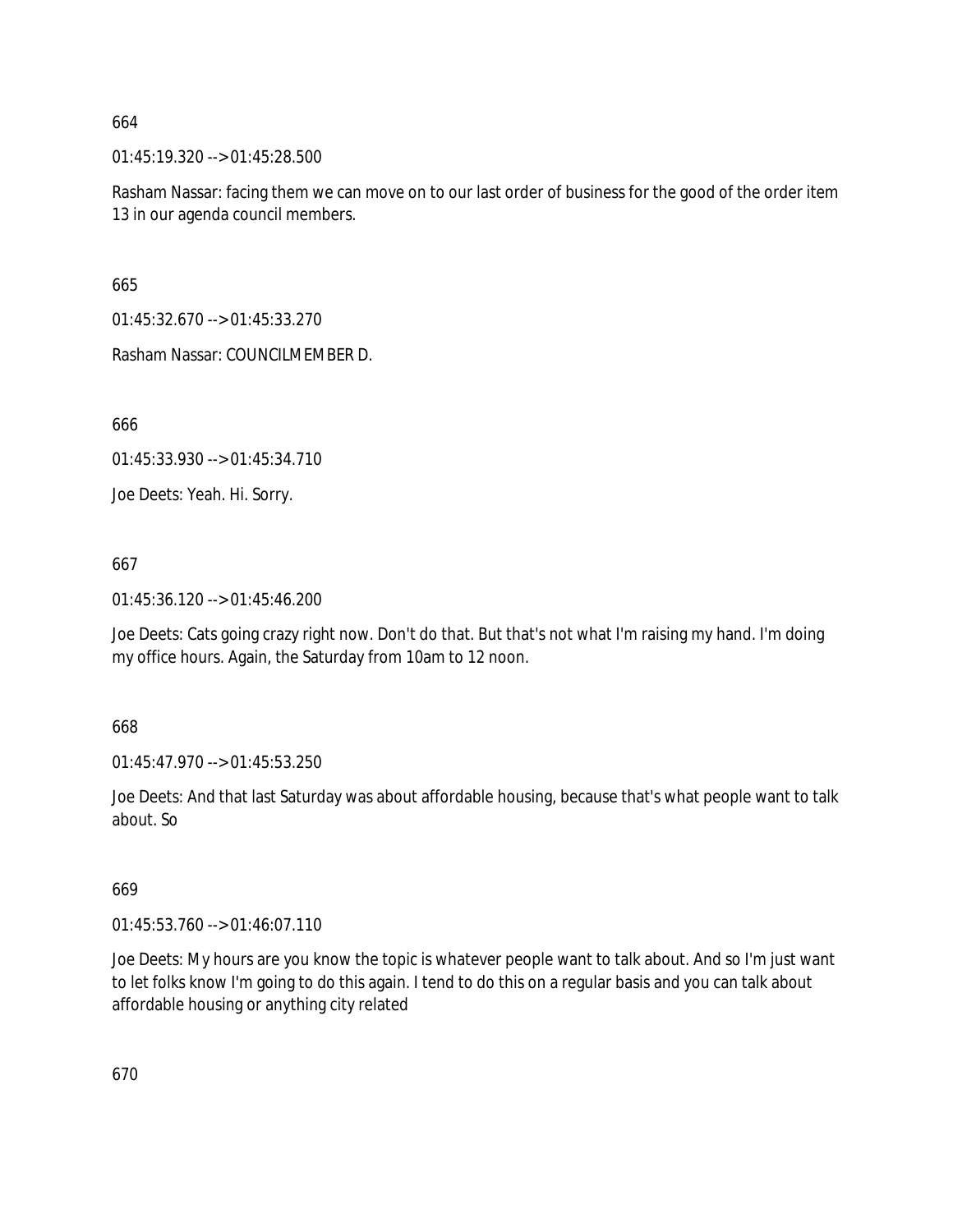01:46:09.420 --> 01:46:14.430

Rasham Nassar: Okay, thank you for that. Any other council members have any item for business for go to the order

## 671

01:46:15.930 --> 01:46:23.160

Rasham Nassar: I have a couple of things. So bear with me council. First is something that I had the city clerk circulate to council members.

## 672

01:46:23.820 --> 01:46:36.360

Rasham Nassar: earlier this afternoon. It was an invitation to the mayor to issue comments at an event trying to pull it up here. I don't know if if if you all recall that email.

## 673

01:46:36.810 --> 01:46:48.480

Rasham Nassar: But it's an event at the organiser church on scheduled for January 18 so I am seeing if there's another council member that would like to attend that event and represent our city.

### 674

01:46:50.880 --> 01:46:55.320

Rasham Nassar: And if there is interest, we can just discuss the remainder of the details offline.

### 675

01:46:56.820 --> 01:47:08.160

Rasham Nassar: So I'll put that out there. And we don't counsel our family Johnson. Okay, great. So why don't you and I be in touch on that and we'll get that straightened away. Thank you very much.

676

01:47:13.770 --> 01:47:18.090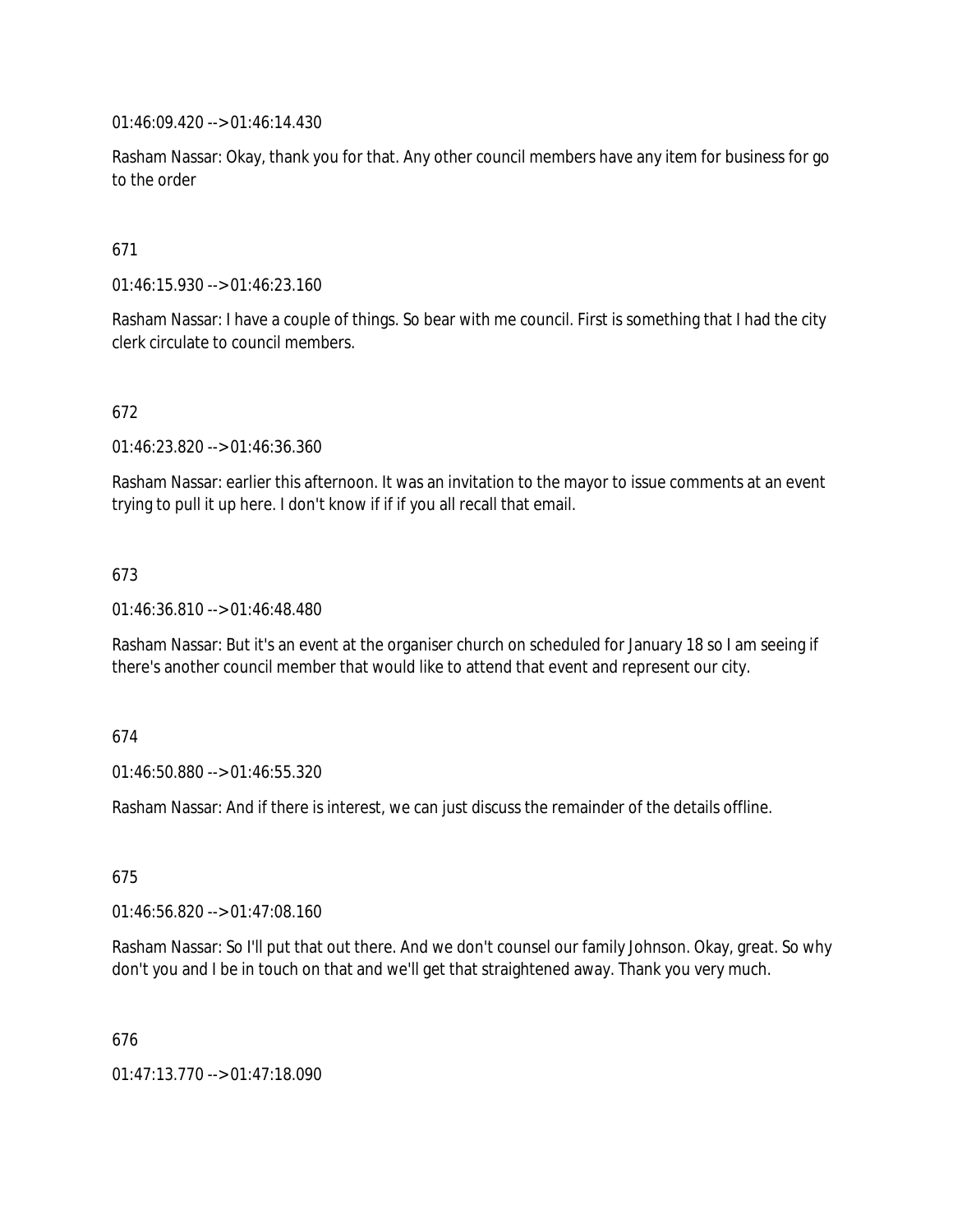Rasham Nassar: The next item I have is the PSC online presentation.

677

01:47:19.110 --> 01:47:20.280

Rasham Nassar: That's Thursday.

678

01:47:21.870 --> 01:47:29.790

Rasham Nassar: I believe the 21st and I'm looking to interim city manager. We've been noticing a lot of special meetings of four corners of the Council lately. And I'm just wondering if that was

679

01:47:30.300 --> 01:47:41.640

Rasham Nassar: One that I had flagged to bring the Council's attention or if you're if we'd gotten that one off the list. That's the PSC community workshop we heard Representative representative from PSC comment on that earlier tonight.

680

01:47:42.720 --> 01:47:51.480

Ellen Schroer: I know that we have received that information and we are sharing it through city channels. I don't believe that it's been noticed as a special city council meeting, although we can certainly do so.

681

01:47:51.540 --> 01:47:56.280

Ellen Schroer: And Christine if I've gotten that wrong, let me know. But I don't recall that we've noticed it as a special media yet.

682

01:47:58.170 --> 01:47:58.380

Christine Brown: You're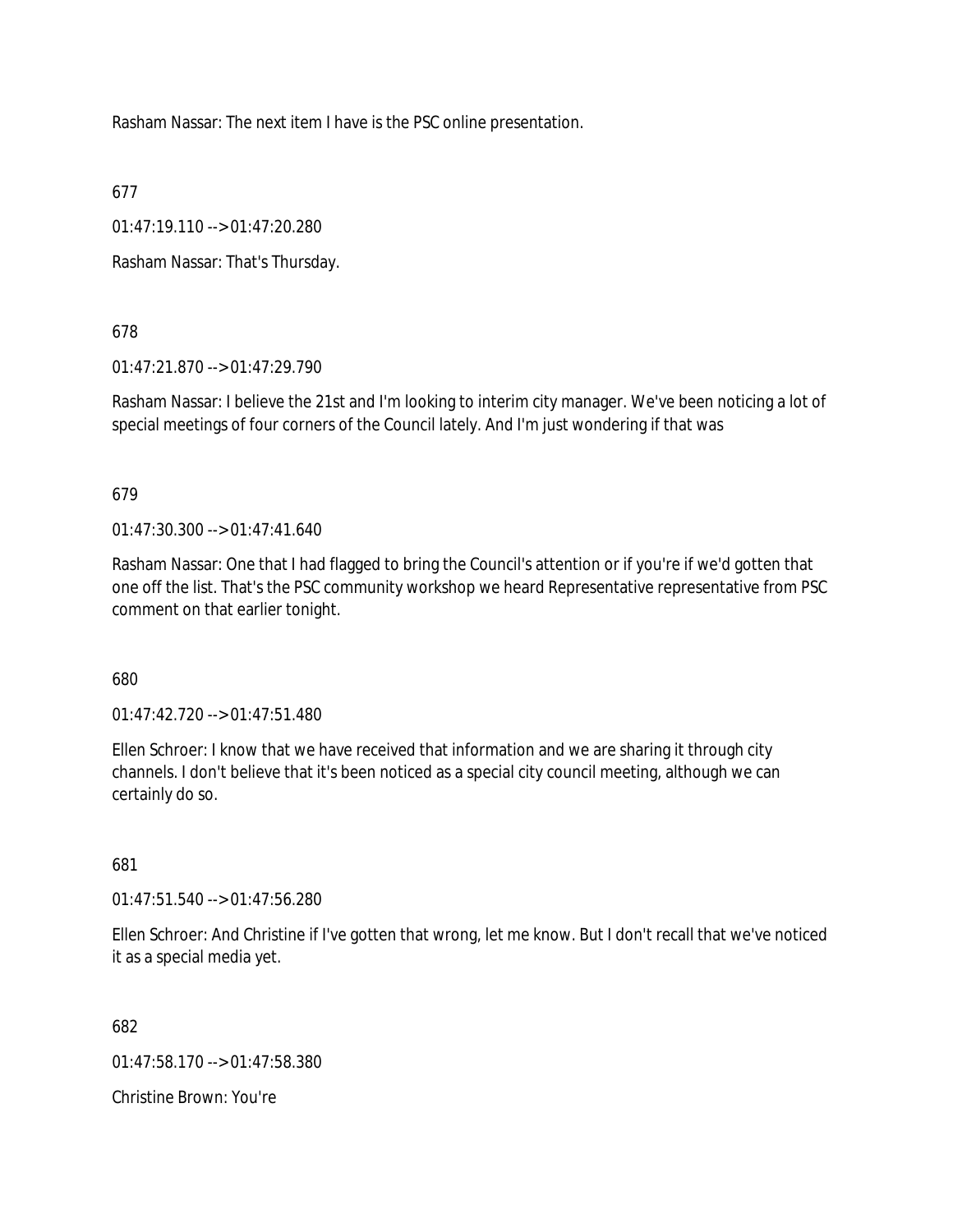683

01:47:59.880 --> 01:48:11.340

Rasham Nassar: Okay, thank you. Thank you for that clarification. So council. I know that there were a number of COMMITTEE. COMMITTEE interest in that discussion. It's a discussion that's currently you know port important and relevant to

684

01:48:12.630 --> 01:48:17.730

Rasham Nassar: Study business. So I don't know if there's an interest in Council members attending council member policy.

685

01:48:21.030 --> 01:48:21.990

Michael Pollock: I moved to

686

01:48:23.970 --> 01:48:27.570

Michael Pollock: Notice the PSC meaning as a special meeting of the Council.

687

01:48:29.580 --> 01:48:31.800

Rasham Nassar: Their second COUNCILMEMBER car seconds that emotion.

### 688

01:48:33.210 --> 01:48:38.220

Rasham Nassar: The emotion is to notice the PAC meeting as a special meeting of the city council.

689

01:48:40.710 --> 01:48:42.660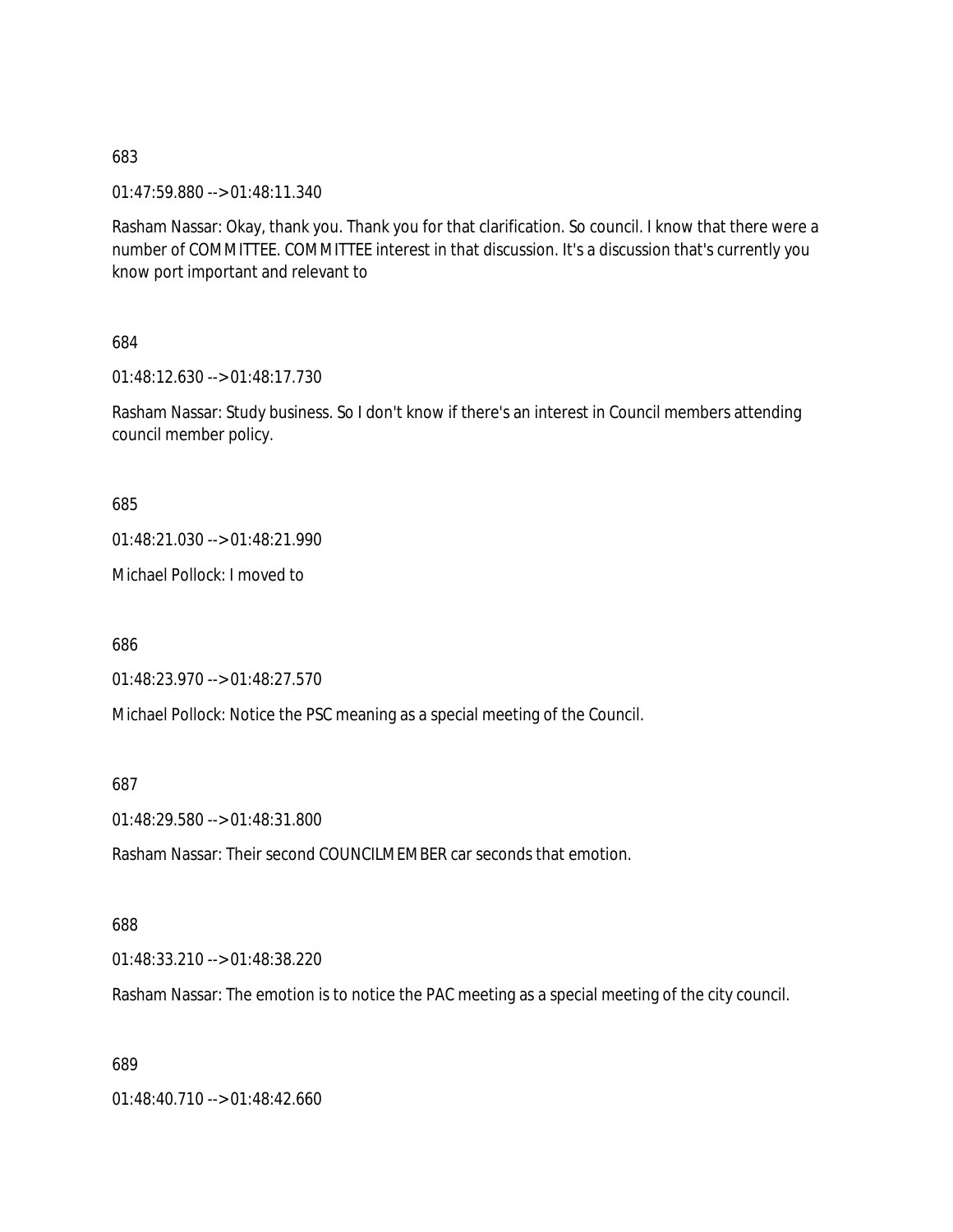Rasham Nassar: Is there any further discussion or debate on that item.

690

01:48:44.670 --> 01:48:45.990

Rasham Nassar: All those in favor please say aye.

# 691

01:48:47.340 --> 01:48:50.610

Rasham Nassar: Any opposed. That motion carries unanimously.

### 692

01:48:57.510 --> 01:49:07.290

Rasham Nassar: Okay, I believe I only have one more item, and that is something that I came up in a conversation between myself and the interim city manager, it occurred to me that

# 693

01:49:07.920 --> 01:49:13.800

Rasham Nassar: Our governance manual and our rules have adopted Robert's Rules of Order for parliamentary procedure.

# 694

01:49:14.160 --> 01:49:24.990

Rasham Nassar: And that some council members might not have a copy or digital copy or real copy of the latest edition of Robert's Rules of Order. That's the 12th edition. I asked the interim city manager to

# 695

01:49:25.410 --> 01:49:32.760

Rasham Nassar: Just go ahead and purchase those and provide them to council members and she in a in a phone call this afternoon relayed that she would like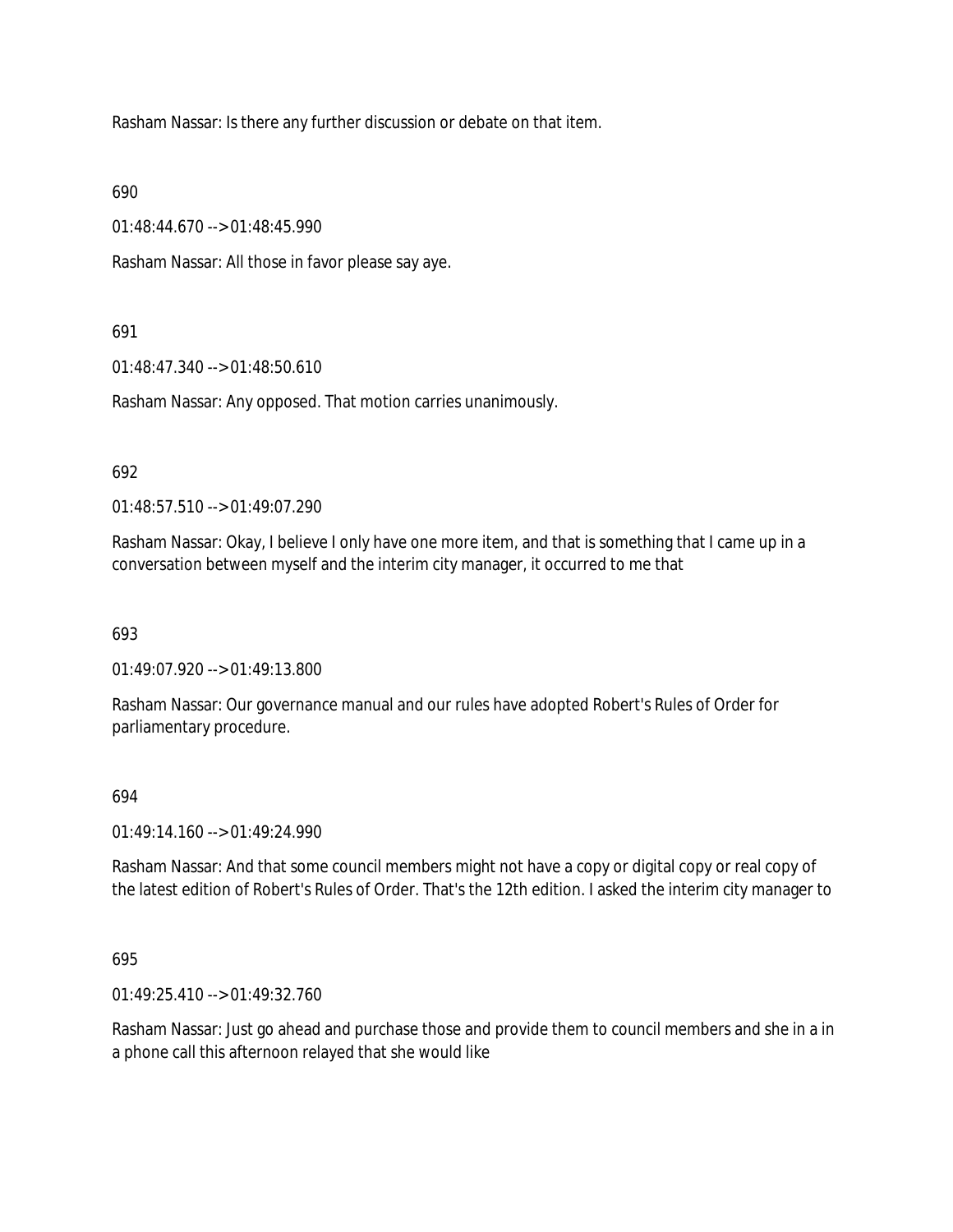696

01:49:33.240 --> 01:49:48.090

Rasham Nassar: To bring this up with the Council, to see if council member of their accounts members that need a version of the latest edition of Robert's Rules of Order and if the, if that was something that the city should provide to council members council member deeds.

697

01:49:50.340 --> 01:49:59.130

Rasham Nassar: Yes. Okay, so I guess that's how we'll just do this if they're council members that would like a copy of the latest edition of Robert's Rules of Order, just raise your hand.

698

01:49:59.940 --> 01:50:13.140

Rasham Nassar: That would be council member D topless Schneider and COUNCILMEMBER fan Maria Johnson, so will note that emergency manager, we could follow up after Thursday morning agenda setting meeting. Thank you very much for that. Um,

699

01:50:17.280 --> 01:50:22.830

Rasham Nassar: I believe that's all I have. Tonight council. So if there's any if there's nothing else for for good of the order

700

01:50:24.960 --> 01:50:27.090

Rasham Nassar: With that say manager.

701

01:50:28.830 --> 01:50:29.250

Rasham Nassar: All right.

702